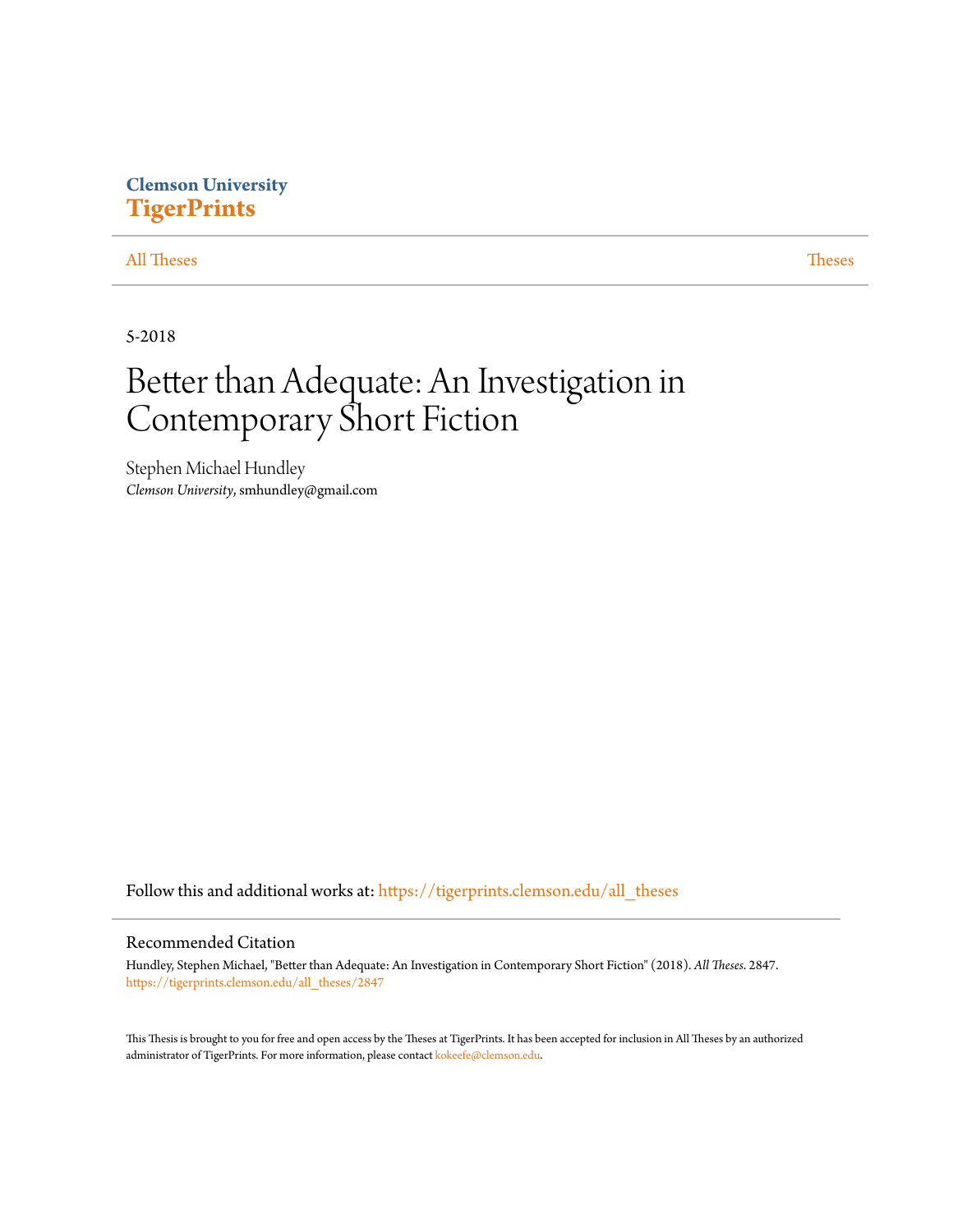# BETTER THAN ADEQUATE: AN INVESTIGATION IN CONTEMPORARY SHORT **FICTION**

A Thesis Presented to the Graduate School of Clemson University

In Partial Fulfillment of the Requirements for the Degree Master of Arts English

> by Stephen Michael Hundley May 2018

Accepted by: Nic Brown, Committee Chair Keith Lee Morris Dr. Austin Gorman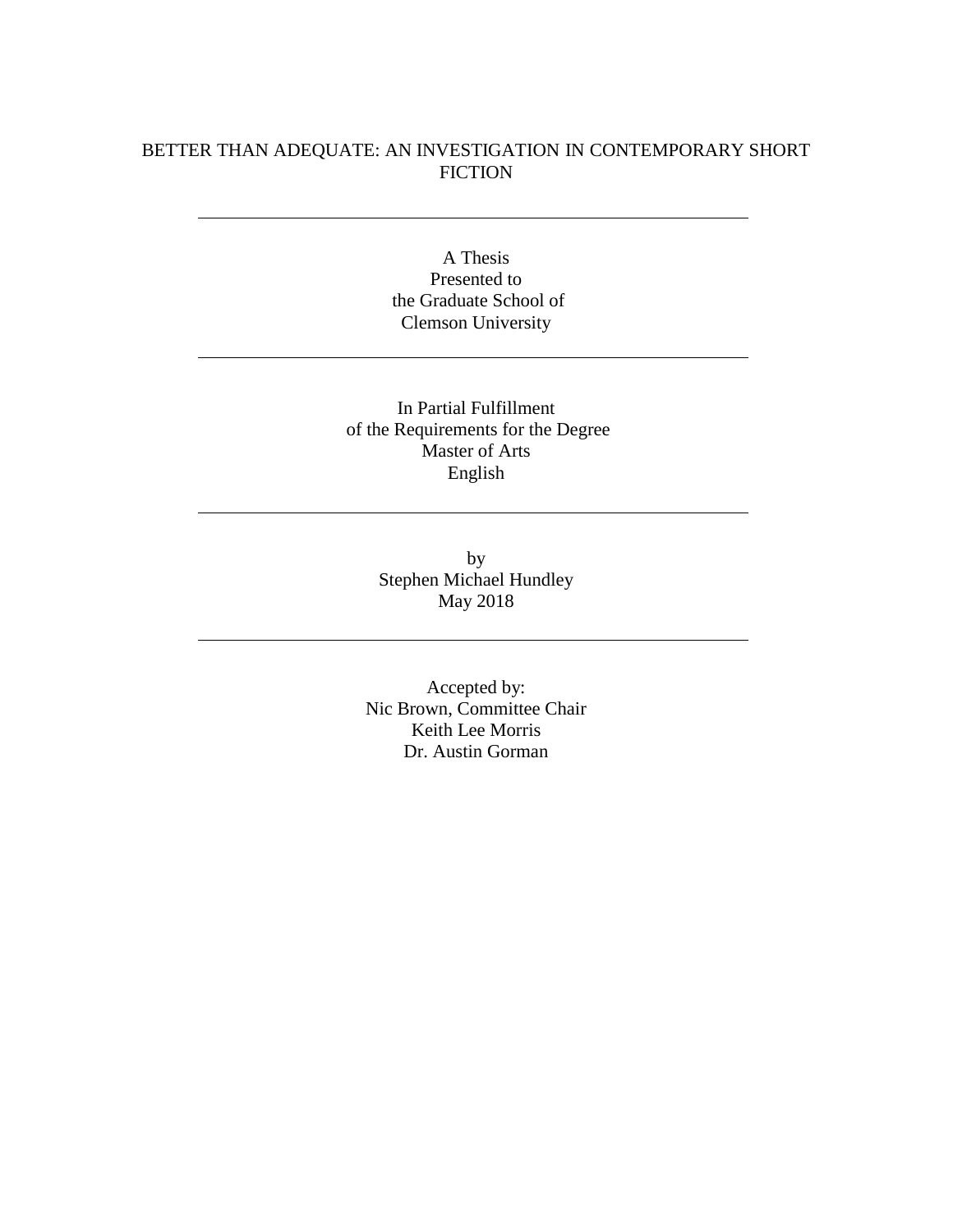# ABSTRACT

This thesis is comprised of two components—one critical and one creative sharing one, convergent goal of achieving a better understanding of, and ability to produce, quality fiction.

The critical component addresses craft elements in contemporary fiction. Specifically, these elements include: premise, place, and decoder statements. By analyzing these techniques in the work of active, or otherwise remarkable, authors, the thesis explores the ways in which the pieces are successful and attempts to isolate and come to an understanding of the specific elements employed.

The creative component, made up of six works of short fiction, hopes to employ the techniques discussed in the critical component (alongside others), demonstrating growth and competency in the form.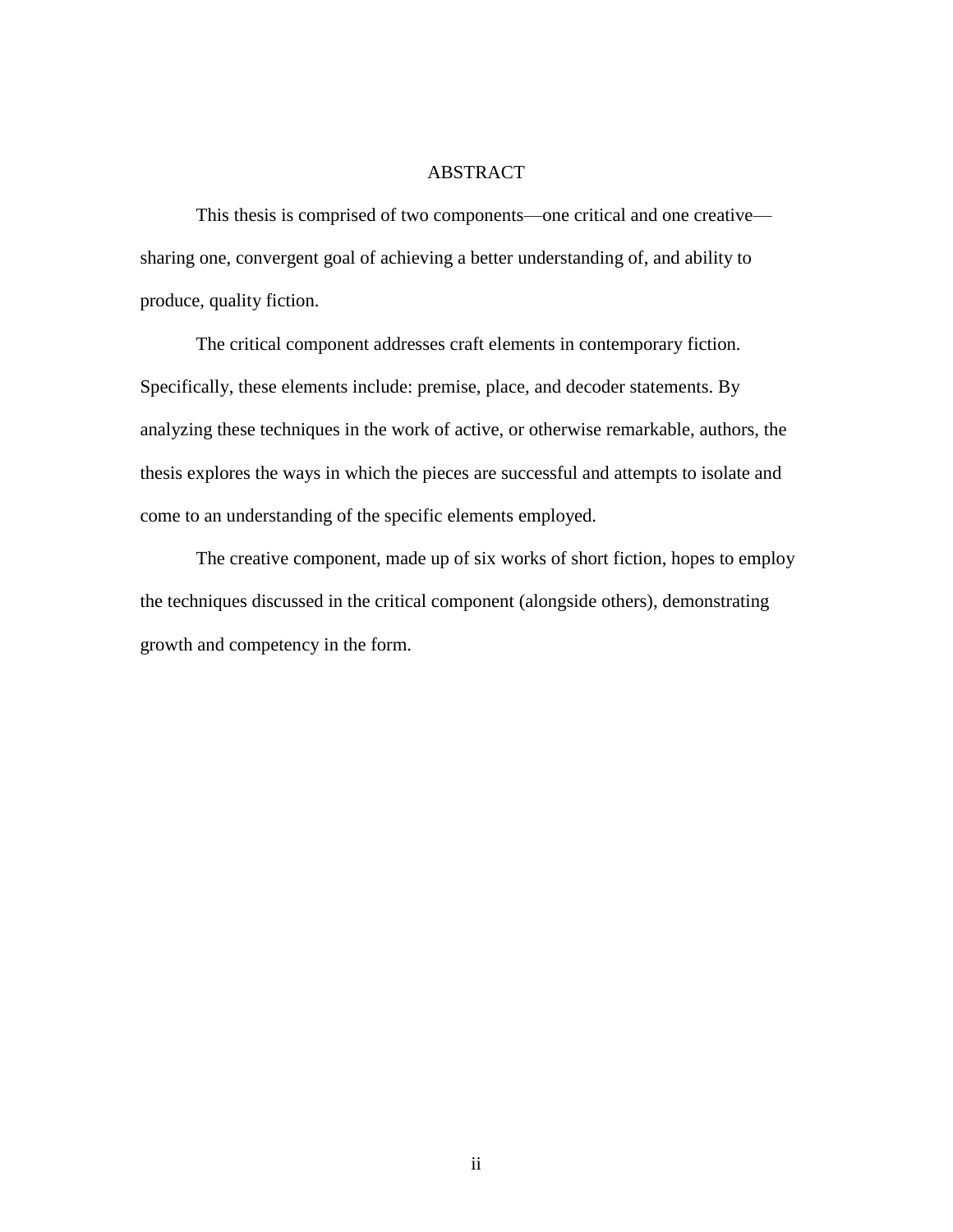# DEDICATION

To my mother, my first reader and editor, who has supported my writing since it covered the back of her Lumina's seats.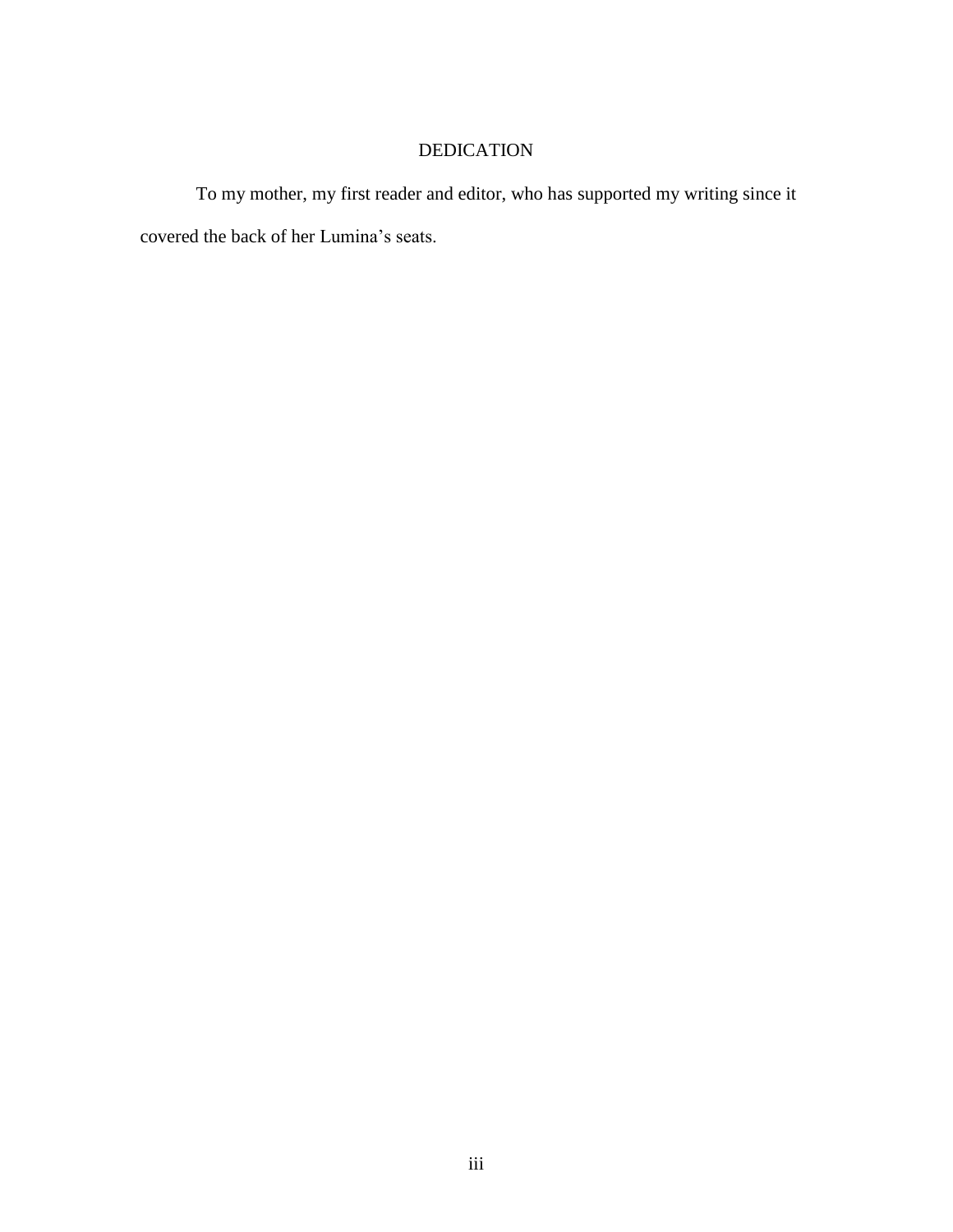## ACKNOWLEDGMENTS

Many thanks to my committee chair, Nic Brown. Thank you for your candor, critique, and faith in my writing. I would also like to thank Keith Lee Morris for advising me in this project and others, for his leadership at *The South Carolina Review*, and for inviting me to attend AWP.

I am immensely grateful to Dan Leach, who has read the pieces featured here (and a good many others) ad nauseam, and who has been an inspiration, critic, mentor, and friend over the past year. Thank you and Hannah for opening your home to me.

Thank you to Dr. Austin Gorman for your love of Tom Waits, as well as your acceptance and accessibility. The attitude of support and progress you demonstrate in the Writing Center has influenced the way I view fiction and critical work, both mine and my students.

Without the eyes, ears, guts, and generosity of these writers, and the dozens of writers they have introduced me to, this thesis and the growth I have enjoyed at Clemson would not have been possible.

Finally, I would like to thank my family—Mom, Dad, and Melissa—who have always made a point to support me, not just in a general sense, but specifically in regards to my writing. Through their actions, they are a constant reminder of the work ethic, humor, and compassion that I hope to bring to my writing and my life.

iv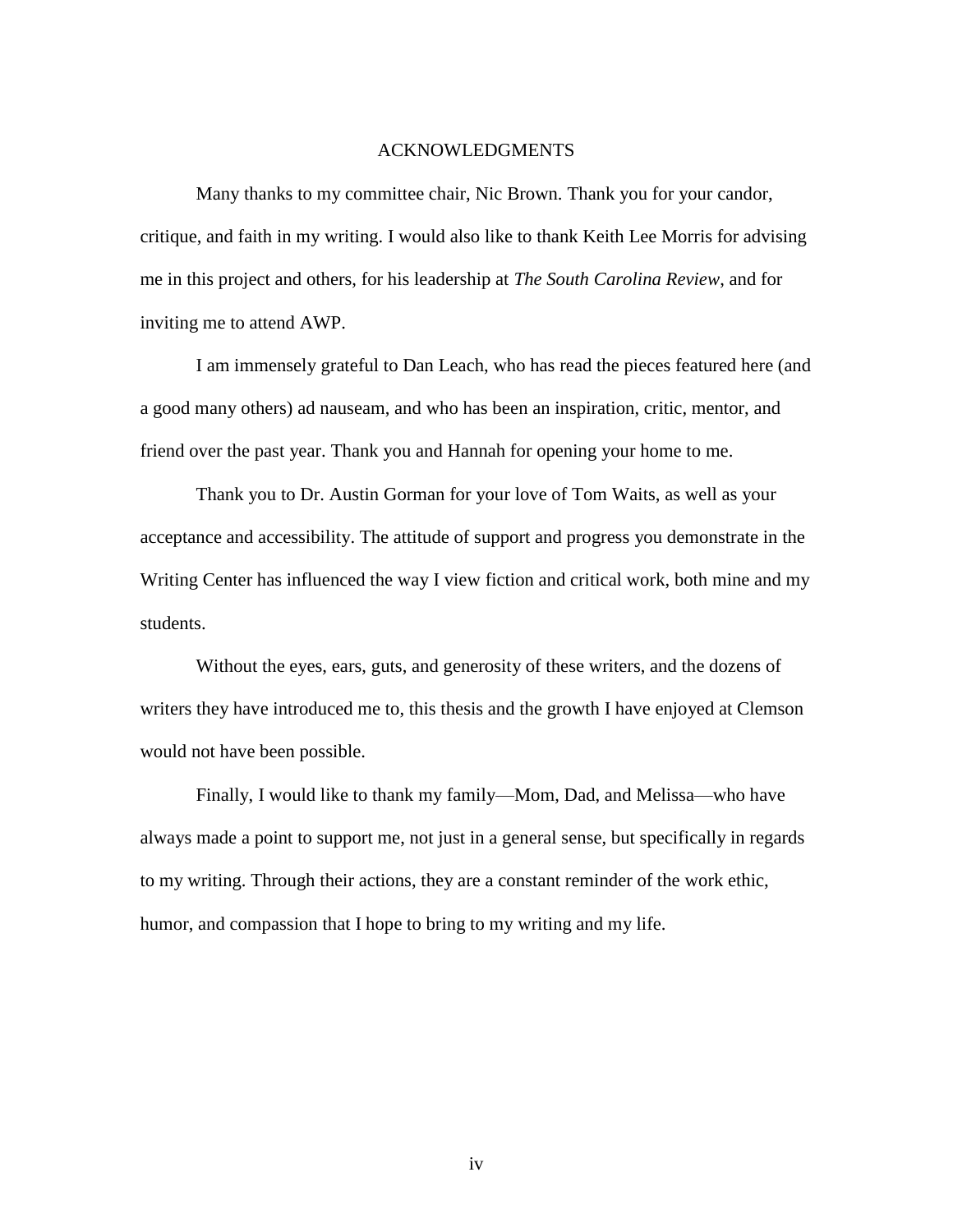# TABLE OF CONTENTS

| <b>CRITICAL COMPONENT</b>                                  |
|------------------------------------------------------------|
|                                                            |
| 2.                                                         |
|                                                            |
| DECODER STATEMENTS: SPEAKING DIRECTLY TO READERS  11<br>4. |
|                                                            |
|                                                            |
| <b>CREATIVE COMPONENT</b>                                  |
|                                                            |
|                                                            |
|                                                            |
| $"BUDDY" \dots 58$<br>4.                                   |
|                                                            |
| 6.                                                         |
|                                                            |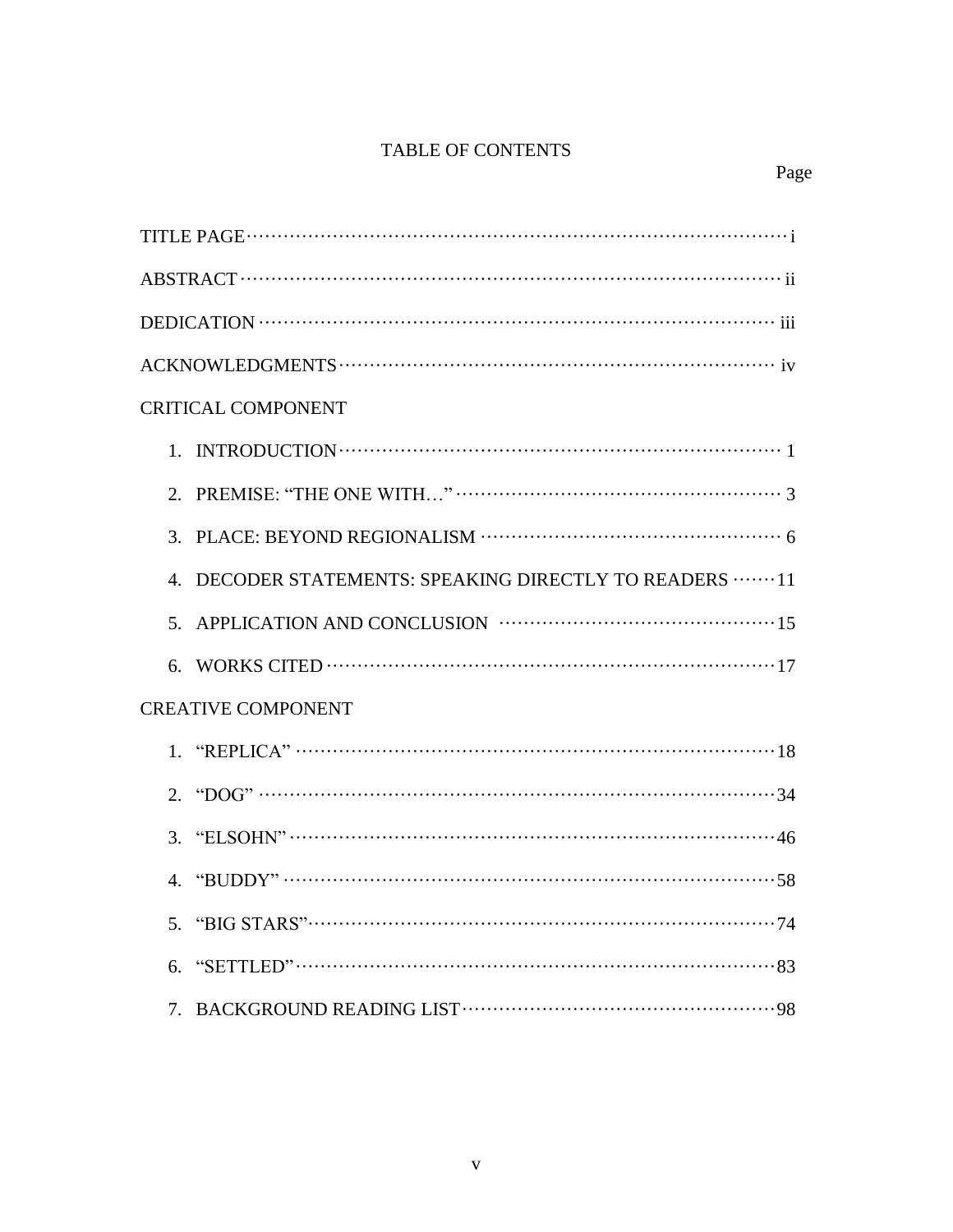## INTRODUCTION

I was listening to an interview with Barry Hannah, Larry Brown, and Brad Watson. Truthfully, it was more of a candid recording. The film crew set the authors up on a porch with drinks in Oxford, Mississippi and left them to muse about drinking and writing, what their biggest challenges have been, the state of the field, and such. At one point, Barry Hannah remarked that there are "too many writers" (Hannah). He went on to warn that "reading can be harmful," and distract or discourage a young author from developing their own voice—and confidence in that voice (Hannah). Despite these opinions, new writers crop up every day. Literary magazines publish some of them. Others put out novels. Hannah acknowledges this and responded by noting that some books "need to be written," and, I suppose, celebrated, while others do not (Hannah). In the same interview, Hannah remarked that most new fiction (he said this in 1997) is "adequate" and "merely literate" (Hannah).

Hannah's statements are of interest to me because of his monolithic stature in a group of authors that I wish to enter into conversation with, or authors that I see myself as loosely derivative of—the Larry Browns and Brad Watsons and Richard Fords. Hannah once served as the director of the Masters in Fine Arts program that I'll attend in the fall. While I feel an equal homage to other writers outside of this white, male, Mississippi cohor—Aimee Bender, Junot Diaz, Wells Tower, George Saunders, Ron Rash, Breece Pancake, and Raymond Carver to name a few—I feel a connection to Barry Hannah and the writers the surround him in, what seems to be, the modern pantheon of Southern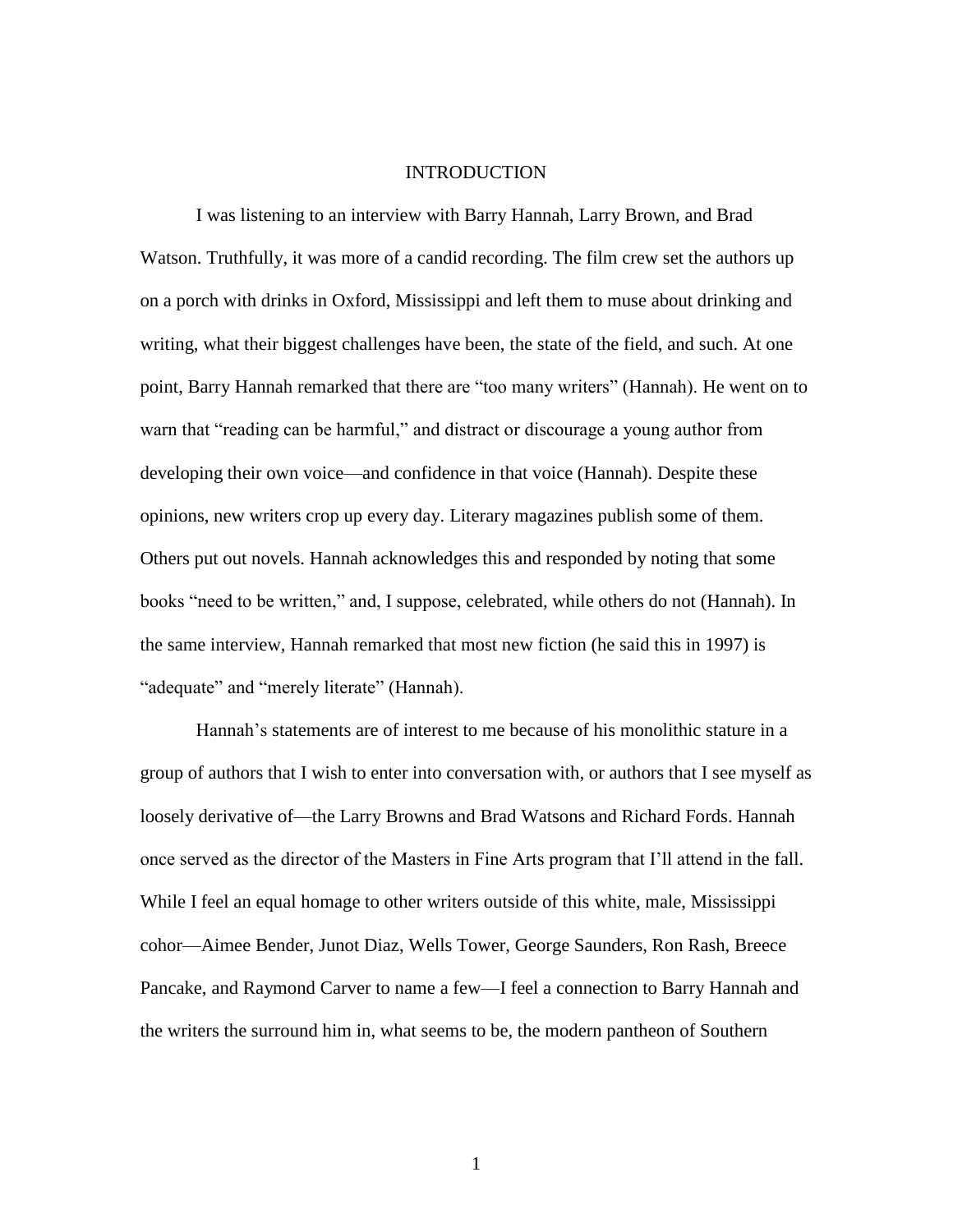Literature, and I feel compelled to answer Hannah's complaint: that there are too many writers.

I don't believe it is healthy to doubt an artistic call or desire, much less your right to create fiction because Barry Hannah was underwhelmed with the novels of the 1990's, but I do think it is a useful jab—one that might spur an investigation and an argument. What are contemporary authors doing to be more than, or even merely, adequate?

In my study of contemporary writers, I've focused on a few areas of interest. These being: premise, how do authors set up a story that is, from the onset, engaging; place, how the fabric of the setting can elevate a narrative—and what dangers may attach themselves to strong place writing; and "decoder statements," places where the author breaches or manifests more strongly in the narrative voice to make epiphanies more clear or control a reader's pace.

Good writing resists quantification. The magic tricks—or techniques and strategies—of one author may not work for another. Still, good writing does avail itself to study. Deconstruction, analysis, and emulation is an excellent place for emerging writers to start. I've conducted a study of contemporary literature that interests me and informs my fiction in hopes of improving my craft. In a landscape as saturated as writing and publishing, one would do well to, as Hannah said, "[die] of competency." Through study, I dare to exceed it.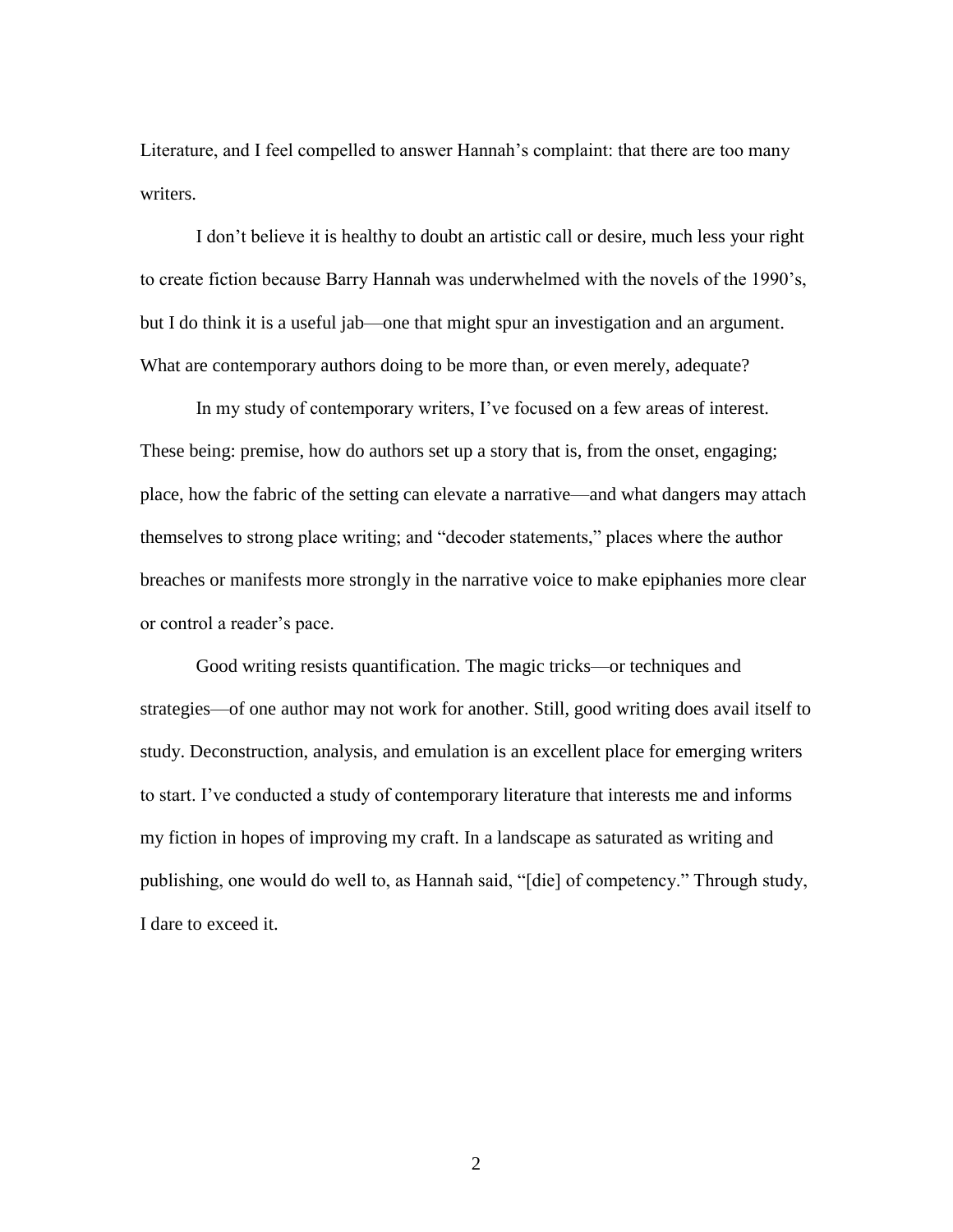### PREMISE: "THE ONE WITH…"

#### FOCUS ON: GABRIEL GARCIA MARQUEZ, AIMEE BENDER

A writer friend of mine, and a great consumer of stories, rattles off story premises like titles: "The One with The Man in the Cage." "The One with the Car Sex." "The One with the Old Man and the Meth Heads." To praise a story of mine, he'll christen it with one of these titles: "The One with the Dog," or something, and he'll glorify the title. "This will be the one they call: 'The One with the Dog' when they talk about it."

Some stories seem to make an impact by way of premise more than anything else—when the situation applied interests me more than the characters or form of the story. This can be referred to as "premise writing." Columbian author Gabriel Garcia Marquez is a favorite exemplar for premise mastery.

One facet of Marquez's appeal is his willingness to "look" directly at a scene and I believe this to be vital in fantastical premises. This is demonstrated in his short story, "A Very Old Man with Enormous Wings." After spring-boarding on deep-set interests (angels, mythology, divinity, death, the afterlife, etc.) in his premise, Marquez fulfills the promise of the title and gives readers what they are excited to see—an angel, or, rather, an old man with enormous wings. The characters acknowledge the premise themselves, charging admission to see the old man—freak show style (Marquez). Marquez isn't coy. Premises involving fantastic creatures remind me of monster movies, where the suspense and power of the horror/fantasy are amplified by how much the monster is *not* shown, but Marquez zooms the camera in on his old man, such that we know very well the scant plumage of his wings and the parasites that fester on them.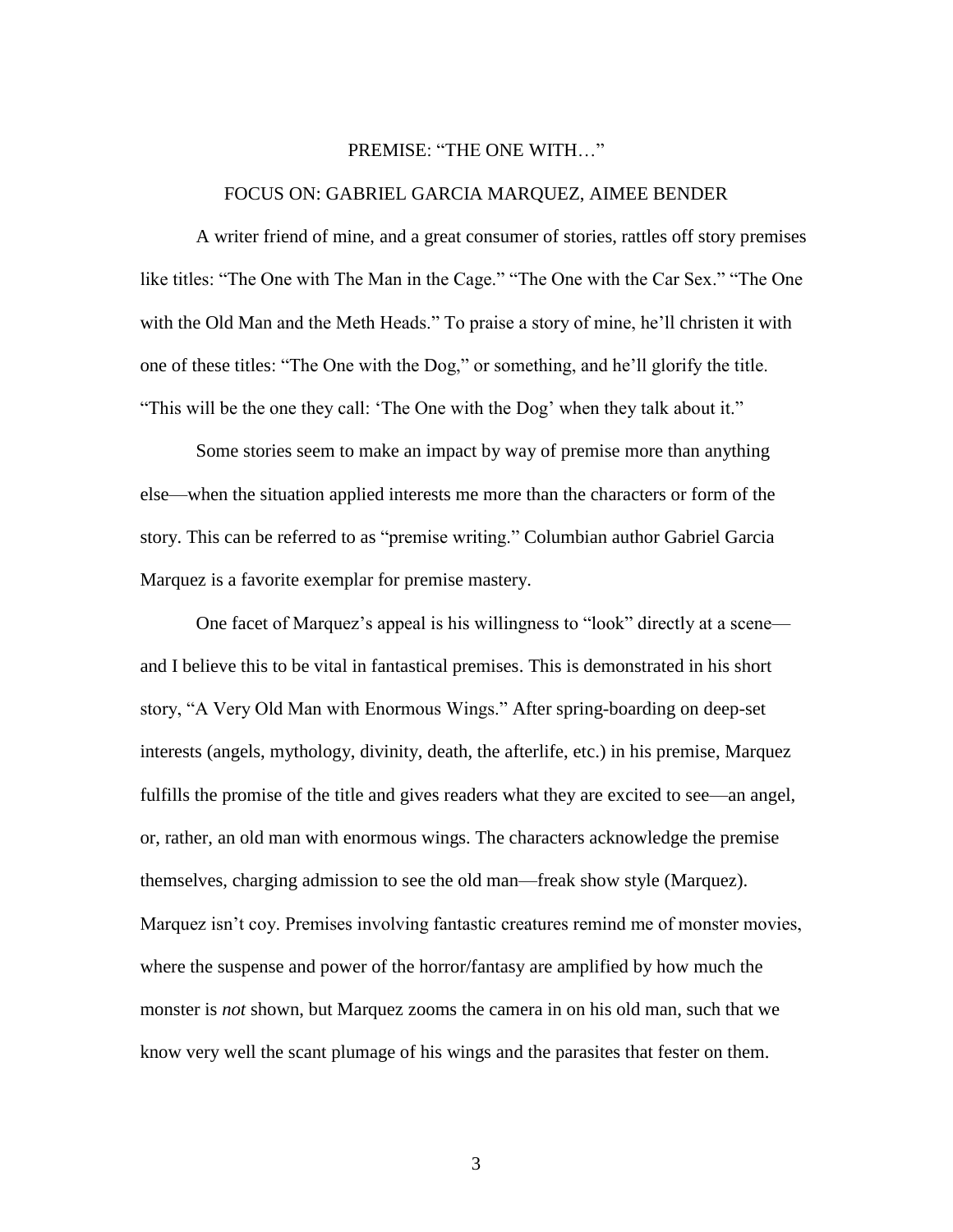Marquez allows the premise to perform its hook, satisfying readers looking to immerse in the fantasy of an angel come to Earth, and then transitions the piece to a conversation hovering around realism, as if saying, "Yes, we're all interested in angels, but what would this *really* be like? What would this reveal?"

Premise, the way a story introduces itself to readers, would seem to be peripheral of takeaway, what a story leaves readers with. Marquez's story is fascinated with the workings of the village, the way its denizens process the arrival and irrefutable nature of the angel. Students of writing might imagine the premise as an act of misdirection, then, and a vehicle for story. Marquez strikes a deal with the reader—packaging commentary in a sugary coat of premise, which, after consuming, the reader is more likely to suspend their disbelief, engage with characters, and take part in the cynicism that Marquez projects over his village—the unexceptional, finite, frail nature of human and angel alike.

Aimee Bender's collection *Willful Creatures* has contributed to Bender being publicly listed under "speculative fiction," "fantasy," and "magic realism" (goodreads). Bender's stories, like Marquez's, have a tendency to startle readers with their memorable, unapologetic premises. There's no tip-toeing around a boy born with keys for fingers. Of course, not all premises need be fantastical, though the premises I'm drawn to most often are.

Fantastical premises lend a certain freshness to fiction, especially realistic fiction, that allows for a liberty of ideas—by that I mean, if a writer finds themselves wanting to write about childhood, or their own childhood, or, more specifically, a loss of innocence they experienced in their own childhood, problems associated with the well-worn path of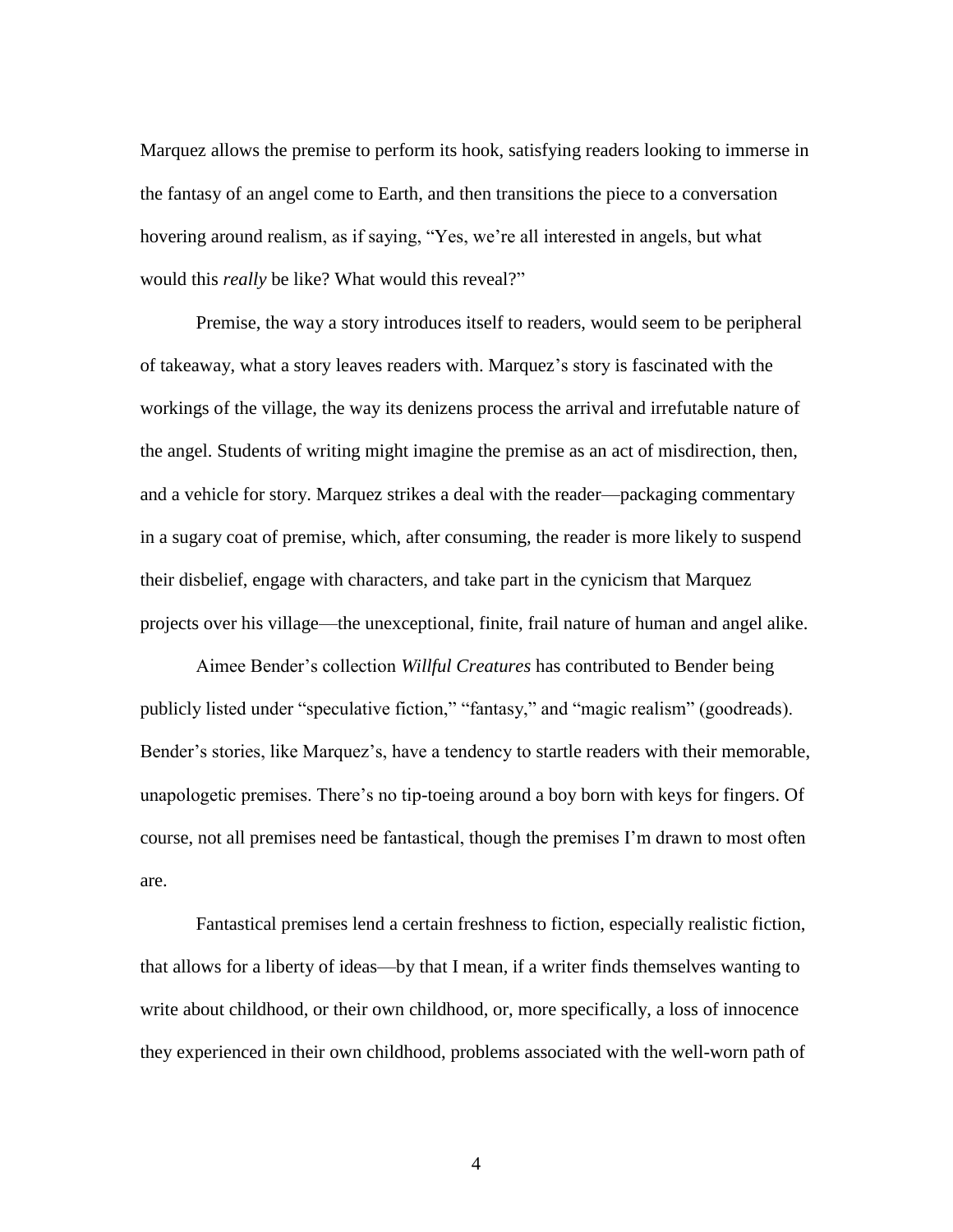that narrative will likely ensue. By employing a fantastical premise, whether biblical, incidentally dangerous, or paranormal, a writer might begin from, figuratively speaking, the side of what they initially set off to write about and, in finding their way back to their original idea, lead their readers through some terrain of interest.

In realistic stories, this coupling of the fantastical premise and grounded, often bitter, commentary is common. Many of the premises in Aimee Bender's *Willful Creatures* continue this tradition. "End of the Line" offers in premise one man owning another, miniature man and housing him in a cage (Bender). As with Marquez's story, the idea hooks and Bender's characters handle the rest. Such that the premises of both writers might be considered hypotheticals: "What if an angel fell to Earth?" "What if a man could own another man like a bird?" Or possibly these questions began someplace more akin to "What happens when you give one person control over another?" It is not easy or necessary to prove that these stories were intentionally crafted from the premise up, but in reading and digesting the work of Marquez and Bender, we may identify the imaginative premises as strengths to be emulated. This posing of hypotheticals is a good tactic for brainstorming—certainly as valuable as starting from character, setting, or scene.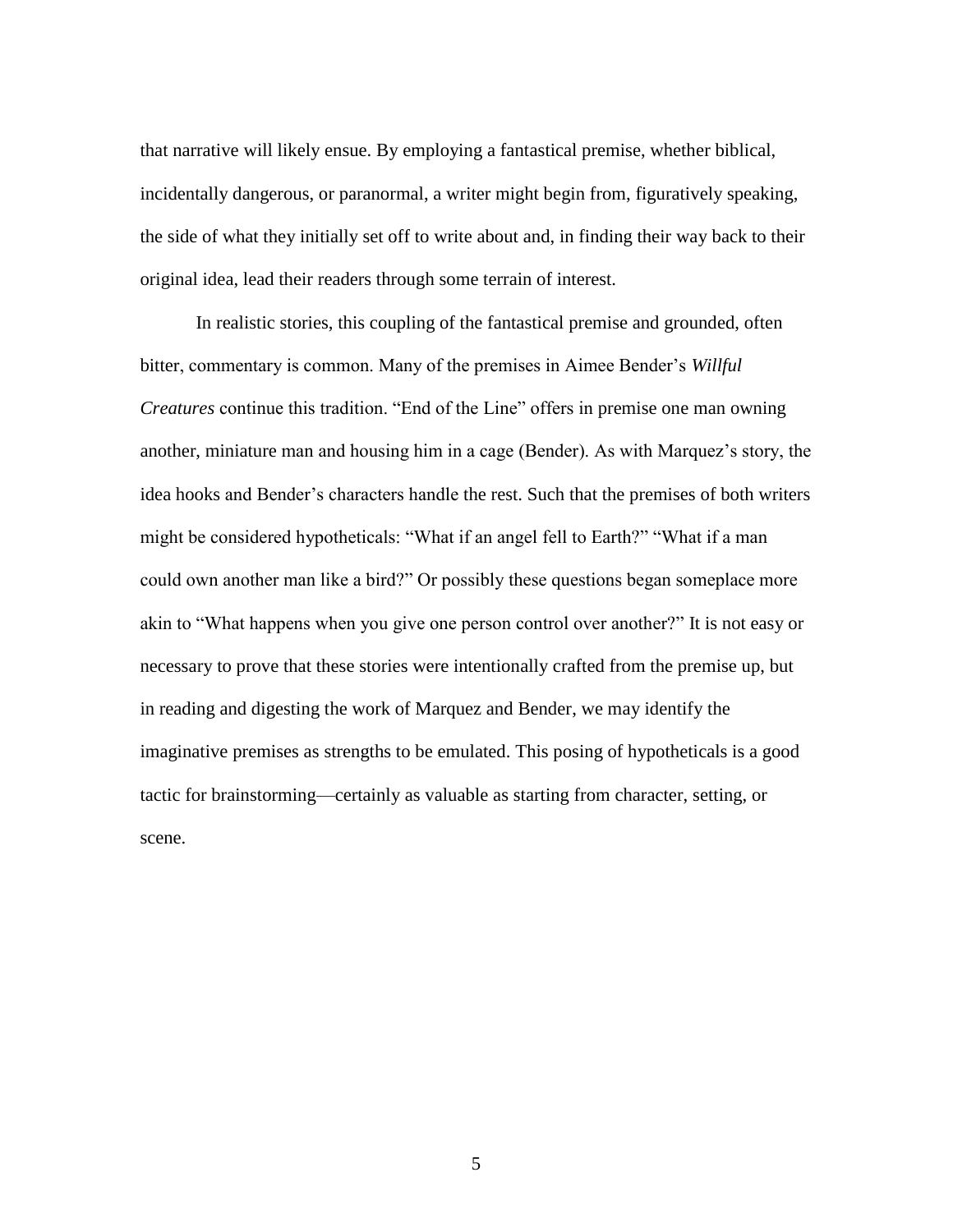#### PLACE: BEYOND REGIONALISM

#### FOCUS ON: BREECE D'J PANCAKE, GEORGE SAUNDERS

Many of the authors I enjoy most are frequently described by regional modifiers. Southern writers, like Barry Hannah and George Singleton. Appalachian writers, like Breece Pancake and Ron Rash. I've seen Cormac McCarthy grouped a handful of different ways. It seems likely that arguments could be made for grouping authors based on their actual origins, or current addresses, or the settings most common in their fiction. These groupings are slippery, and, while they may encourage readerships in the areas they champion, I see writers avoiding regional art identities more than broadcasting them—possibly because of the regionally charged political climate we find ourselves in, but more specifically, I think, because these distinctions can be limiting. Because place writing is a priority in my own work, most of which takes place in the South, questions surrounding regional writing and forging an identity as a "Southern [white, male] writer" are of interest to me. Nevertheless, good "regional writing" is often just good writing important for establishing setting and suspending disbelief, useful for forming believable characters who populate the worlds authors create or borrow, but, ultimately, malleable.

Author Kevin Barry, who is Irish, sets a good many stories in West Ireland, and is often called an "Irish writer," once joked at a reading in Clemson, South Carolina that when he sits down to work, he never attempts, consciously, to "do some Irish writing." It must be a testament to the prowess of the authors in rendering settings and scenes that depict regions with a fidelity that makes connections between the place and the author inevitable.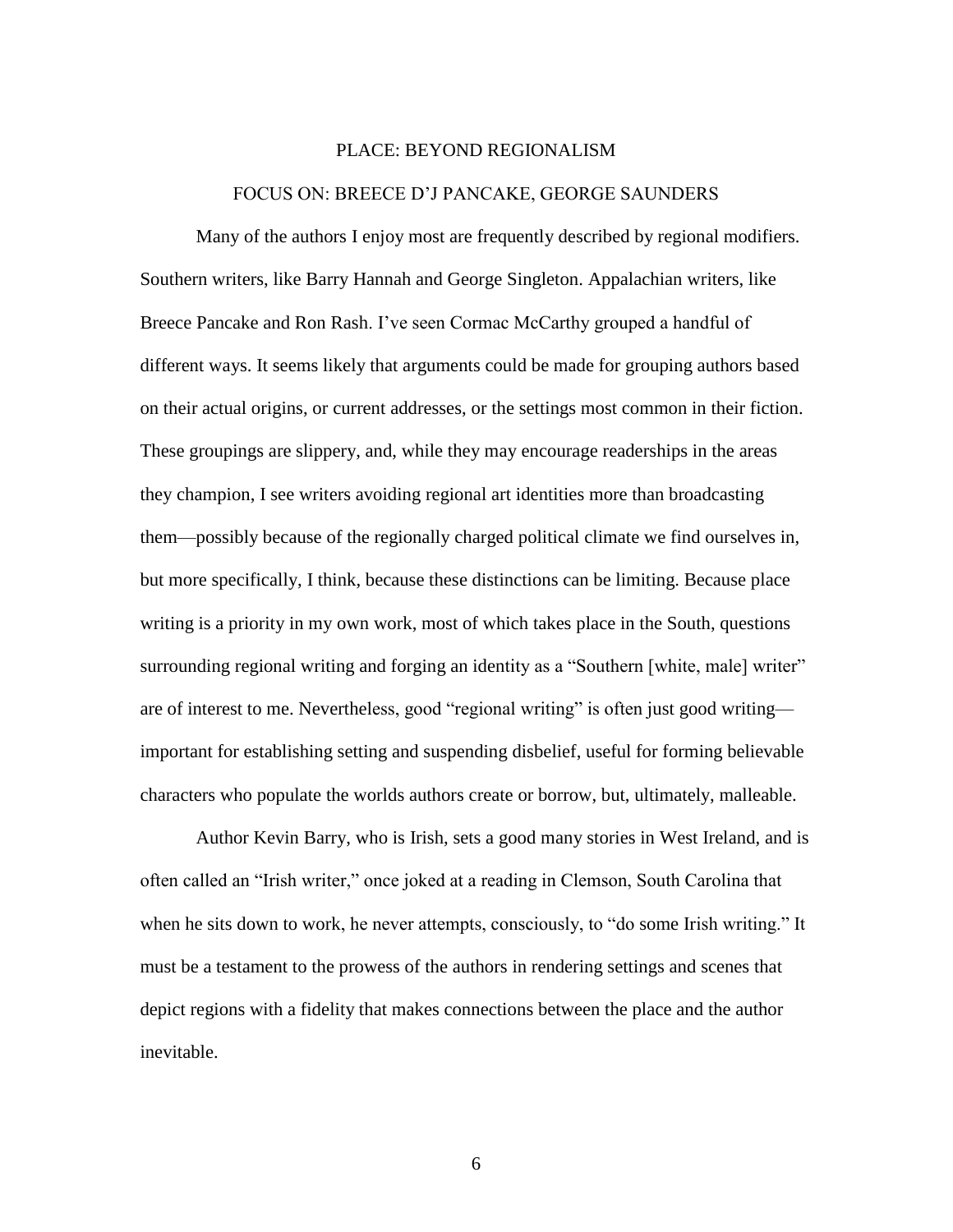West Virginian author, Breece D'J Pancake, provides an example of place writing in his posthumous collection *The Stories of Breece D'J Pancake*. Most of the "extraordinary praise" for the collection references strength of place (Pancake). Bolton Davis of *San Francisco Review of Books* lauds Pancake's "attention to atmosphere," and "powerful sense of place" (Pancake). *Prairie Schooner*'s Gregory Morris makes note of the "geographical despair" (Pancake). Perhaps more helpful to our investigation of Pancake is Michiko Kakutani of the *New York Time*s*,* who complimented Pancake's "writerly eye for detail," which the author uses to "build a picture, layer by layer… of his native West Virginia" (Pancake).

The stories in Pancake's collection are not linked, but the sense of place in the stories seems to expand and solidify throughout the book. This begins in "Trilobites," where Colly, the main character, drives a tractor "to the knob at the end of [his family's] land" (24). "Far off, somebody chops wood, and the ax-bites echo back to me. The hillsides are baked here and have heat ghosts" (25). As Kakutani recognized, Pancake's place is made of details. Not just the landscape, but occupations, tools, vehicles, businesses, foods—the sounds of the tools. The geologic history of the place.

Pancake does well to both show and tell readers about the place he has created—a place that demands and thrives on the senses of Colly, as well as historical narration. The former (the biting of the ax off camera) provides the life of a world inhabited by more players than those the story deals with directly, and the latter (Colly/Pancake's claim that the hills are "baked" and haunted) attaches a feeling of a world that has been in existence a long time—a world that is old, attached to the important events of the story, and,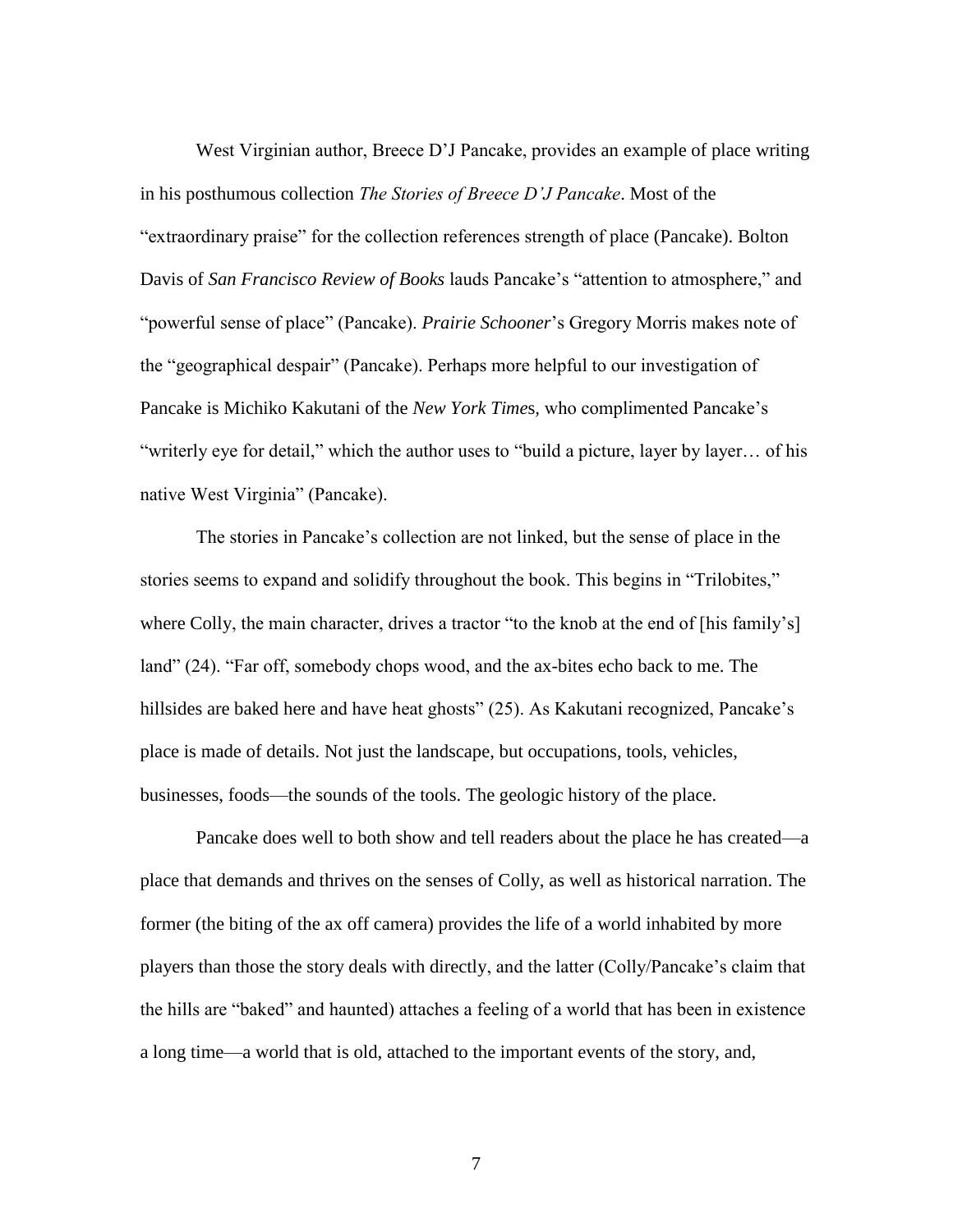alongside the story, needs to come to some sort of resolution. Pancake's valley feels haunted, doomed, tired, and angry—just like Colly. When there is unity between setting and character—a unity of mood and texture—"place" is created, which, it seems to me, is different than setting in that a "sense of place" would seem to imply reader investment and complete character integration.

To contrast the weathered despair of Pancake, I'd like to discuss George Saunder's *CivilWarLand in Bad Decline*, where, in place of a valley made mausoleum for trilobites and farmers, readers are treated to what I will call historio-industrial magical realism. Many of the collection's characters might be vocationally identified, which is to say that their workplace directs the story more than their regional placement. Certainly this is true in the title story, where the main character works as a "Verisimilitude Inspector" at a historical theme park—CivilWarLand. The park operates as much in setting as it does in premise and the wild fantasy of a historical theme park is stretched and simultaneously tethered by an ever growing roster of proper nouns: "The Great Forest," "Teen Groups," and an "Old Tyme Skills Seminar" from "Mr. Alsuga" all at home in the park. I found a reckless feel to Saunders's world, a feeling of: "What's next?" I believe Joshua Ferris is referring to this feeling when he discusses the collection's "highly imagined premise… limitless in its outrageous gothic possibilities" (Saunders xiii). Ferris praises Saunders's ability to "tether" this possibility and "make of it something deeply affecting" (xiii). Without a tether, reading "CivilWarLand in Bad Decline" might be described as a voyage into the absurd—and, to an extent, it is. The tether Ferris describes is Saunders working at transmutation: taking the raw, spontaneous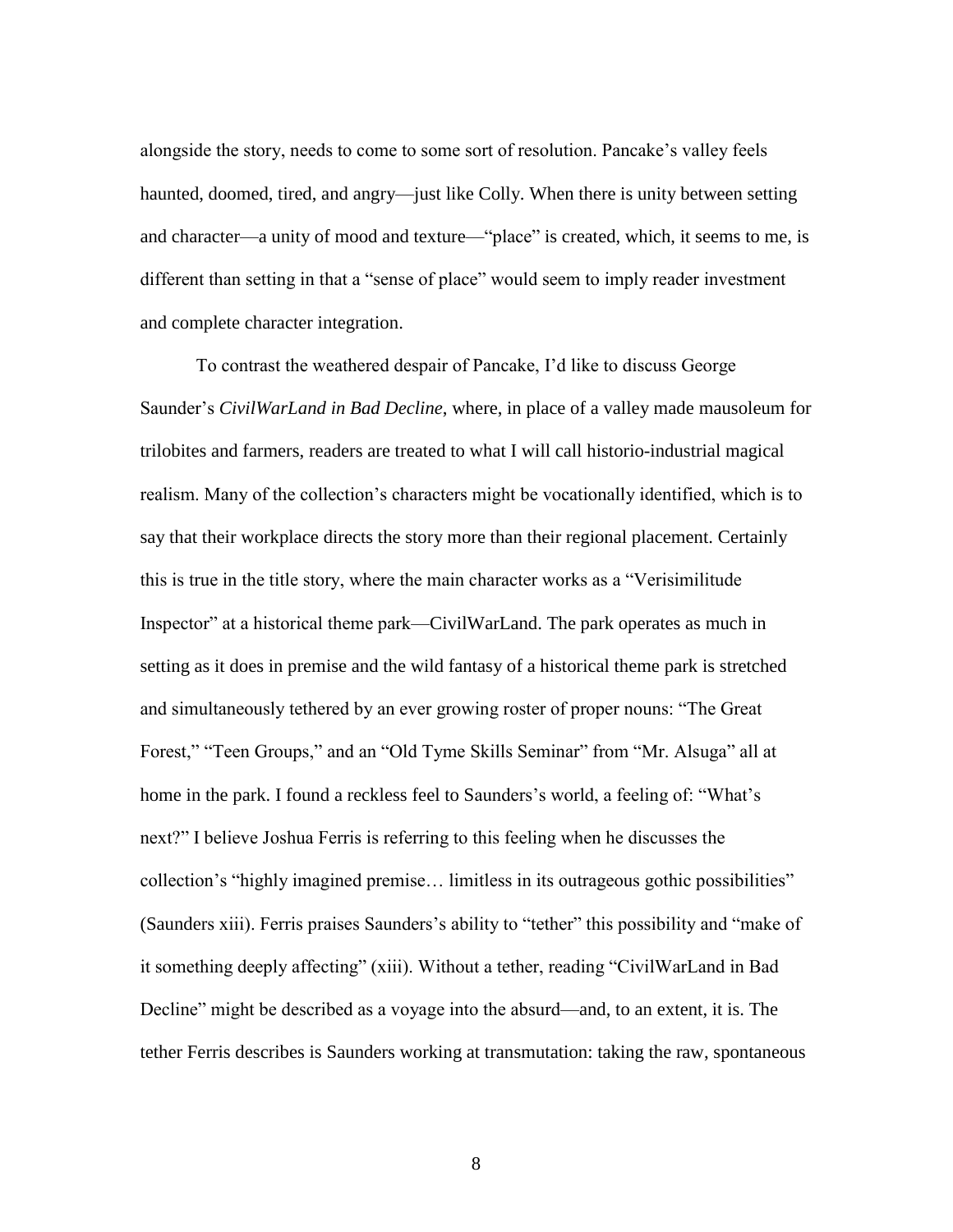feel of absurdist writing and transforming it into a realistic story grounded in a place that feels real—where the conflict and characters are believable and compelling.

Saunders's transmutation is performed by no supernatural means, but by techniques very similar to those employed by Pancake; namely, an eye for detail. Through specifics that add history of place and pin-point details, Saunders makes quick work of populating his world with a great many peripheral characters, occupations for those characters, and places. This is demonstrated in the opening paragraph of "CivilWarLand in Bad Decline":

Whenever a potential big investor comes for the tour the first thing I do is take him out to the transplanted Erie Canal Lock. We've got a good ninety feet of actual Canal out there and a well-researched dioramic of a coolie campsite… We've got no budget to correct, so every fifteen minutes or so a device in the bunkhouse gives off the approximate aroma of an Oriental meal. (Saunders 3)

The piece begins in-scene and establishes CivilWarLand as a place of fantasy, where canals can be built, extravagant historical dioramas built—including smell replicating technology. However the whimsical feel of the scene, readers are grounded by way of the investor tour. Whereas Pancake leveraged the history of the landscape, the floods and animals that covered the land millions of years ago, what plants grow there now, what sorts of people and occupations dwell in the valley, Saunders establishes his setting as a place of malleability, where anything can be made—employing whatever ridiculous, often humorous, often tragic, historio-techno-babble the author finds necessary to impress upon his readers that, yes, anything can happen here.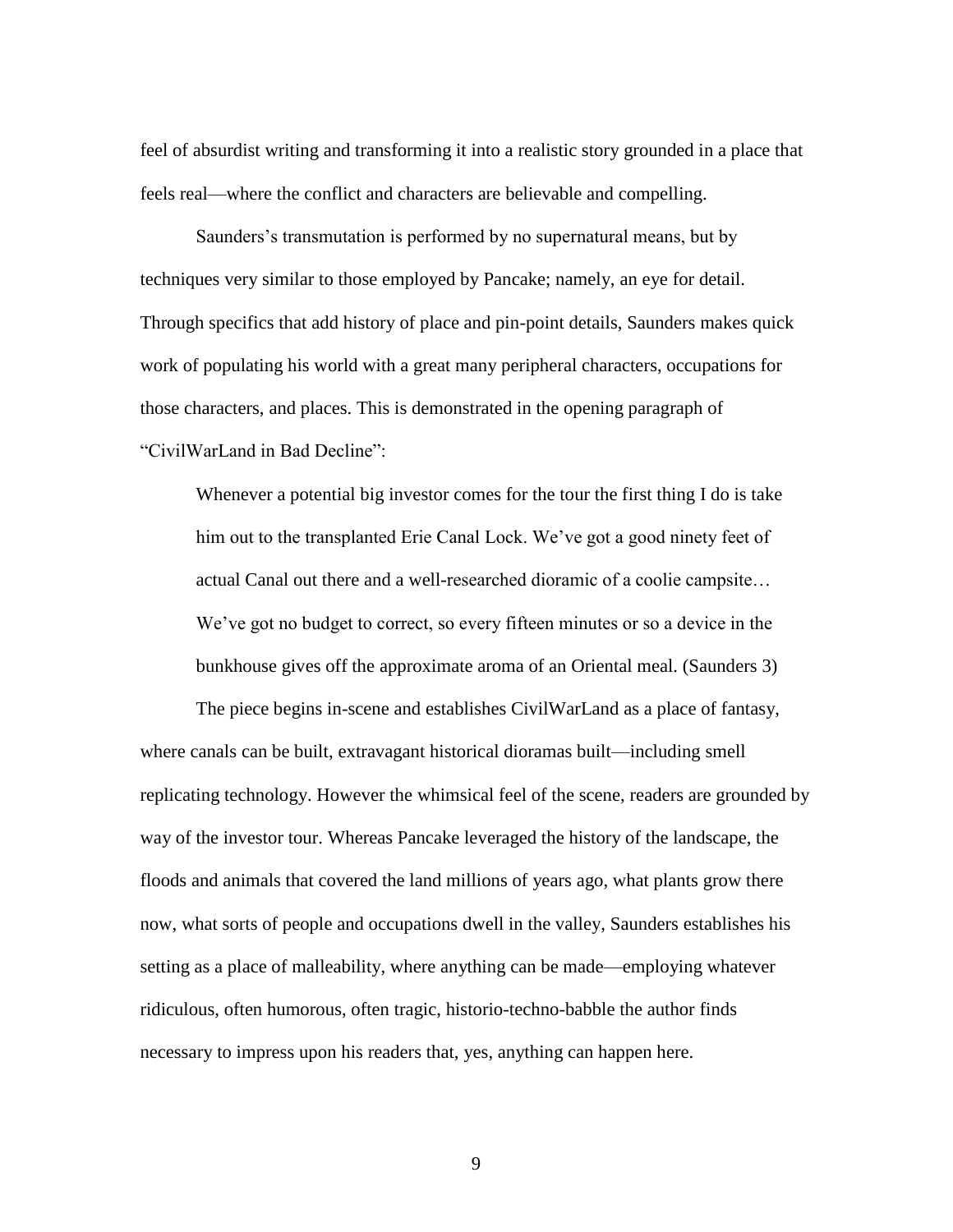With a keen eye for detail and an assurance of language—language that doesn't pause to explain that a "coolie" is a derogatory term that describes (in this case) Asian manual laborers, and that, alternatively, explains precisely what one might do at a "Burn'n'Learn"—Saunders establishes his theme park as a place of infinite imagination, but not removed from the baggage of the history it is replicating, satirizing, and drawing on. This mixture of fantasy and historical context lends itself to an enthralling and, quickly, believable sense of place—it's a place that you want to believe exists and, maybe, almost could.

While Saunders's collection maintains an overtone of Southern centralization, the characters and setting derive more "place" from their vocations, something that Pancake makes use of as well, though the argument may be made that the vocations depicted in "Trilobites," and other stories in Pancake's collection are rendered in intentionally regional terms—specifically his miner characters in "Hollow," where much work is done to draw ties between people, work, and place. Despite creating a Civil War land, Saunders escapes an overtly Southern connection because of his story's nebulous setting and his simultaneous creation of a sense of place amongst the working environment of the main characters by leveraging vocational focused scene/character building—wherein the region-less rigmarole of corporate dealings and middle-management struggles supersedes regional associations.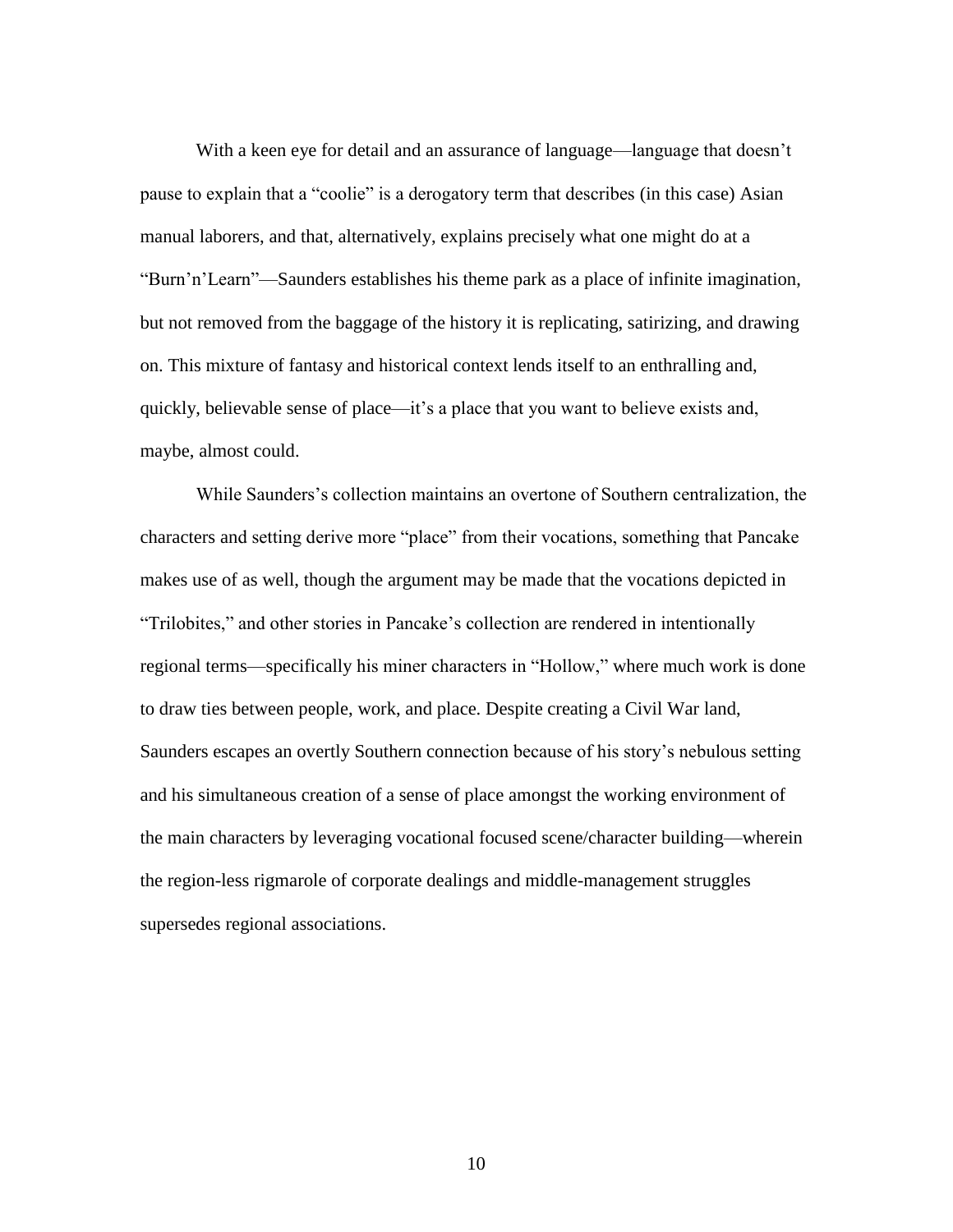# DECODER STATEMENTS: SPEAKING DIRECTLY TO READERS FOCUS ON: PHILIP LARKIN, ZZ PACKER

A good deal of realistic fiction is iceberg fiction, wherein a scene is shown, generally something minimalistic, and the implications, emotions, or otherwise significant extensions of that scene or action is left unsaid. Possibly the most common piece of advice young writers receive is to "show" and "not tell." And yet, there are times when telling, in a moment of brief transparency between author or narrator and reader, can be extremely powerful.

In the past, I have called these moments "mini-epiphanies," and attempted to employ them in advancing my characters' consciousness from point-A to point-B. In labeling these moments "decoder statements," as I have come to do, emphasis is placed on the relationship between author, character, and reader, wherein the author uses a clear statement of truth or fact to reach out to the reader directly and overtly. This is similar to what might be described as a "natural," or less plainly signaled epiphany planted by an author, in that a decoder statement makes a point to distinguish itself overtly. In the plainest language, this move might be thought of as spoon-feeding a reader, or saying something to the effect of "the moral of the story is..." Of course, skilled authors will work to make more of the technique than this, and contemporary fiction often resists "morals." Rather, the technique is often used as a place where the author encourages the reader to stop and consider something made plain.

My favorite example of a decoder statement is actually from a poem: Philip Larkin's "The Mower."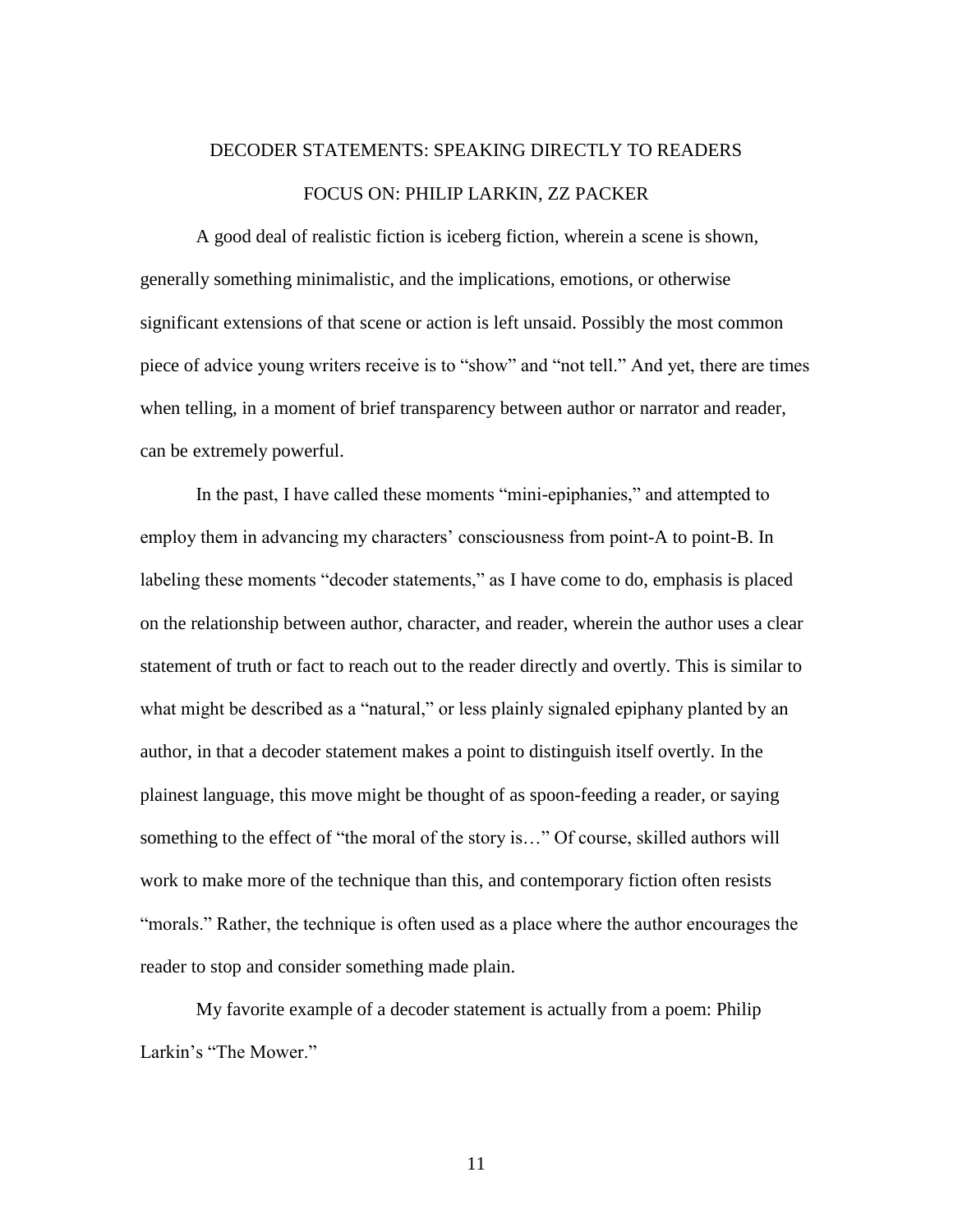Next morning I got up and it did not. The first day after a death, the new absence Is always the same; we should be careful

Of each other, we should be kind

While there is still time. (Larkin 118)

The plain-faced candor in the clause after the semicolon has always struck me even before I studied literature at a university. It is as if Larkin is stepping outside of the poem, which has a rather clean, narrative line, and leaving readers with a thought, handpicked and set apart by a semicolon and a line break.

Whether employed in verse or prose, decoder statements serve a dual function in giving readers a natural stopping point in a piece and giving authors an opportunity to introduce variety of tone. In fiction, we might observe this in the work of ZZ Packer. Packer's story "Brownies," which follows a child narrator through a girl scout camping trip, the author makes frequent use of perspective, voice, and descriptions that leave readers with much to consider, but not much is said overtly. Much of "Brownies" is written in scene.

Details like the clothing of the individual girl scouts, interactions between the girls and their parents, pieces of information about their home-lives: these things grant readers insights that are generative in so far as they push readers to an understanding of racial, economic, social, and even sexual frustrations, but Packer seems to tiptoe around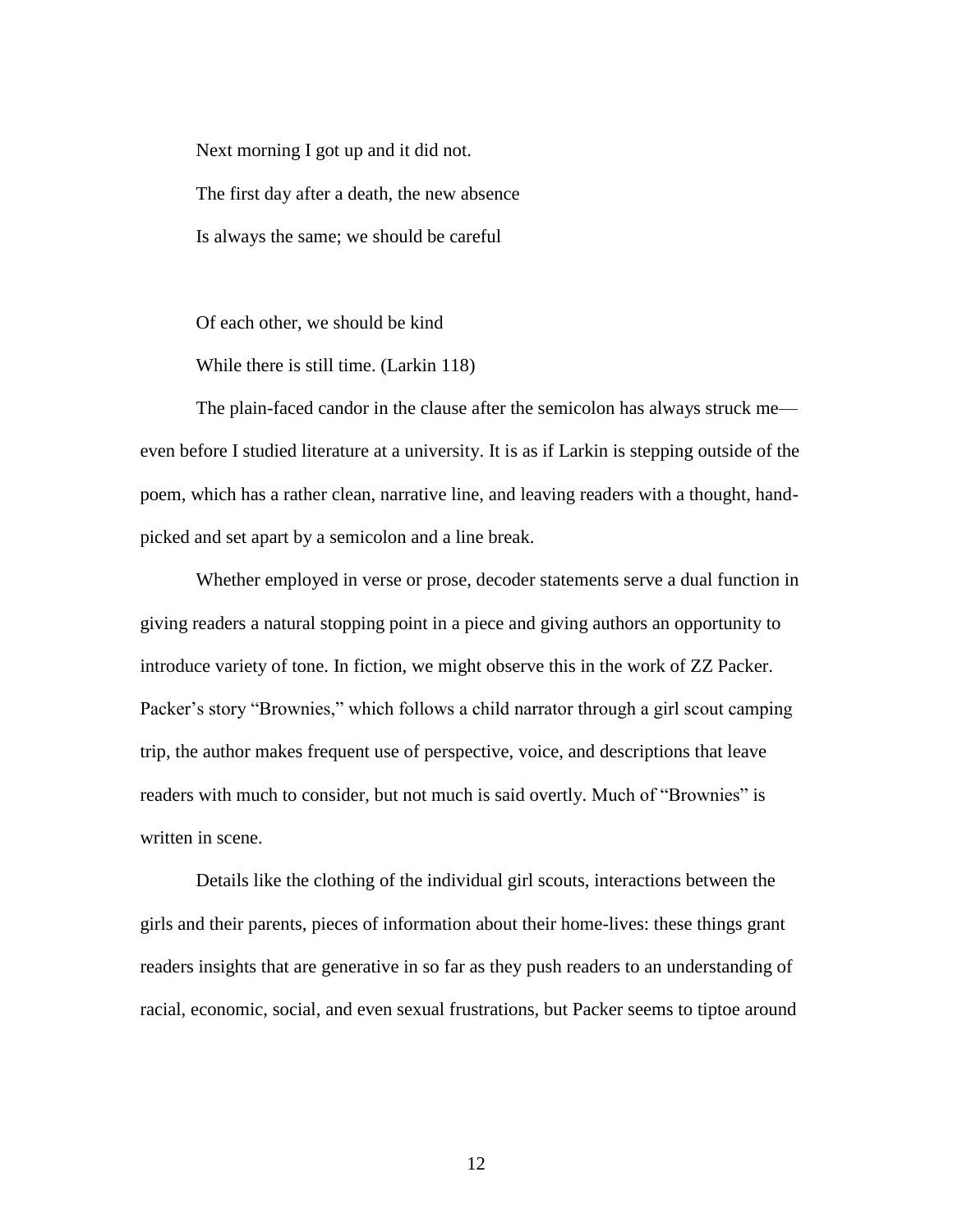making direct statements throughout the piece—letting the story do the heavy lifting in the work of leading readers.

That said, near the end of the story, as the girl scouts are leaving for home, and the narrator is explaining why her father had a group of Mennonites paint his porch, Packer writes:

I now understood what he meant, and why he did it, though I didn't like it. When you've been made to feel bad for so long, you jump at the chance to do it to others. (Packer 31)

Packer goes on to link this epiphany to several other events witnessed by the narrator, but more important for our study is the tonal shift, wherein the narrator speaks outside of a dialogue exchange—set apart from the heavy dialogue in the pages before and provides a common link between the episodes of alternating humility and cruelty demonstrated in the story, which "decodes" the story somewhat—if only in such a way that may lead readers towards a place desirable to the author.

Using a decoder statement near the end of a story seems fairly common, which seems intuitive, given that such a technique relies on the weight of the story that comes before it to be effective—there needs to be a story to decode. I have come to expect seeing such statements from most authors near 4/5ths of the way through a story or later. I have seen this in T.C. Boyle's story, "Caviar," as well as Packer's "Drinking Coffee Elsewhere."

It is important to note that the term "decoder statement" is a general one and not bound to the specific conditions I've included in this essay. Decoder statements certainty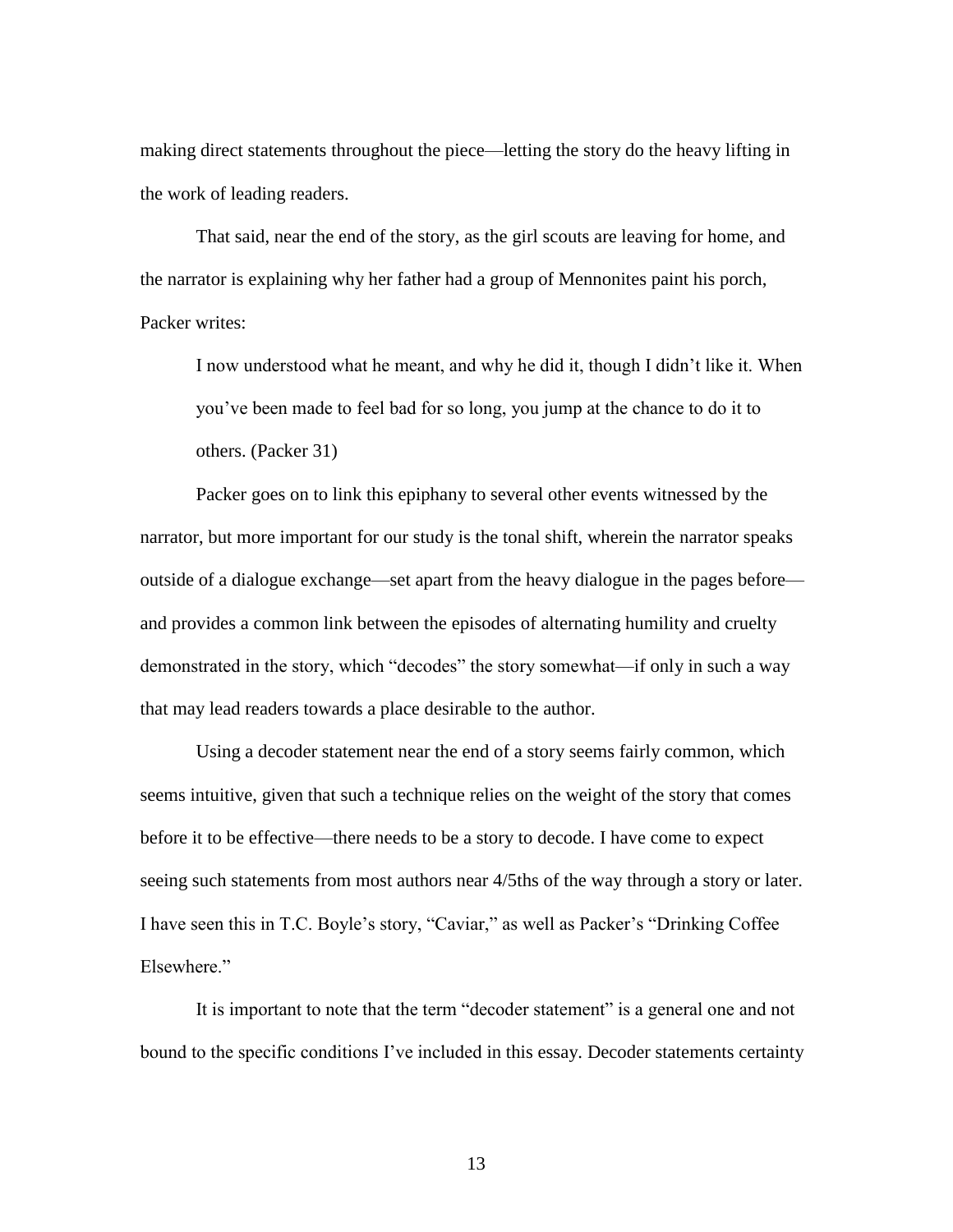do not need to be in first person, or even address the reader. A decoder statement in "Drinking Coffee Elsewhere" comes from a psychiatrist and is directed at the narrator—it even seems to be a little tongue-in-cheek, given its source. Packer writes:

'Who knows?' he asked with a glib, psychiatric smile I'd never seen before. "Maybe it's your survival mechanism. Black living in a white world.' (Packer

144)

The essential nature of a decoder statement is not in its specific form, but conceptual. Especially when writing in the tradition of American Realism, Minimalism, or (and possibly especially) Magical Realism, it is important to provide readers with clues, however overt. It is not to say that every piece of poetry or prose must need a defined "artistic mission" that may be a success or failure, or that a reader may arrive at the "correct" conclusions—certainly the project of writing and relaying experiences and ideas is not often so cut and dried as that.

As an author, I hope to nudge readers towards considering certain questions illustrated in my stories. Wealth disparity and socio-economic factors, the feelings between men and women, relationships between humans and animals, the relationships between people and the land; decoder statements are useful for me in that they allow for stopping points—to both take a break from iceberging and scene writing and provide a space for speculation. I believe decoder statements have served Philip Larkin and ZZ Packer in similar ways.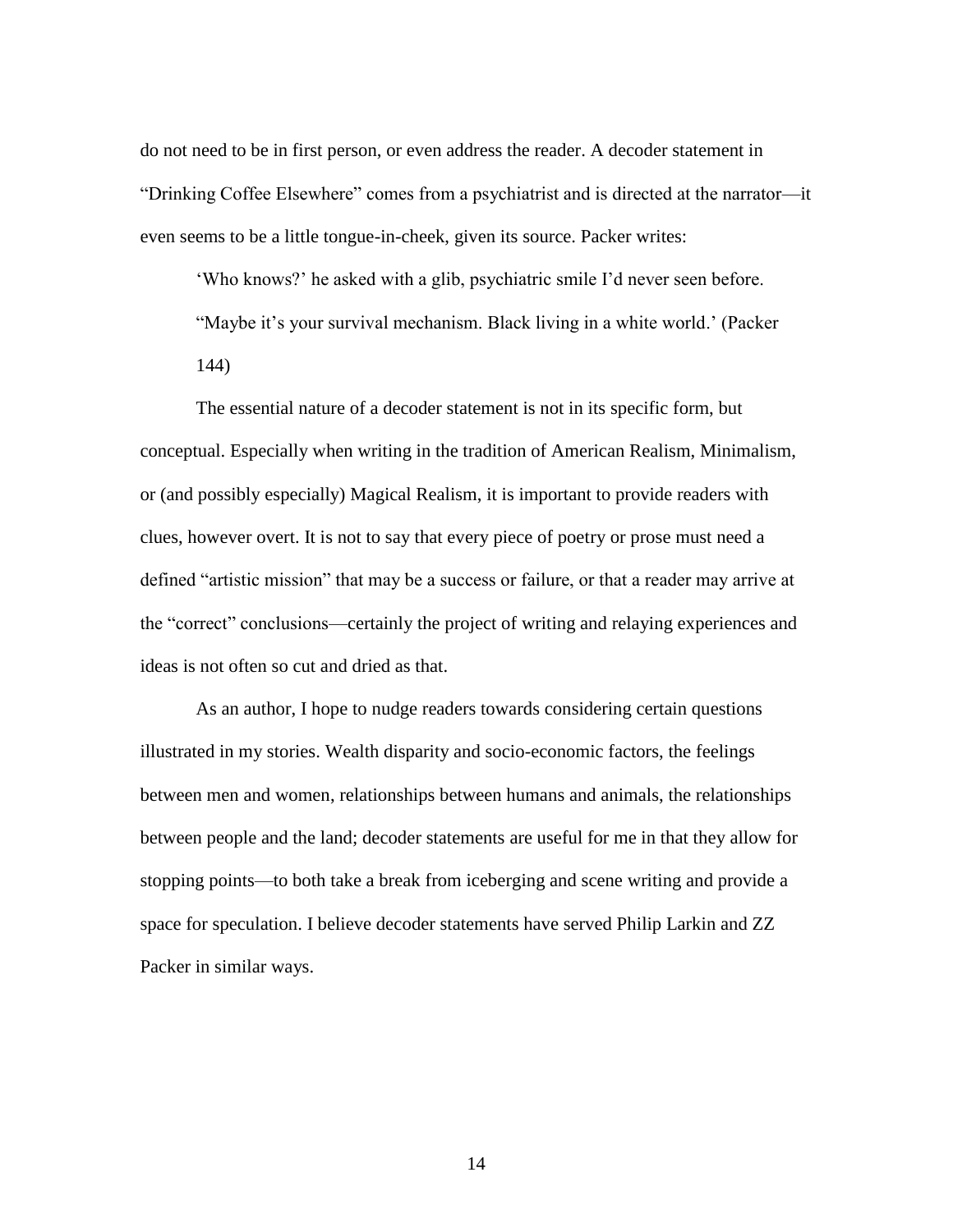### APPLICATION AND CONCLUSION

While counsel and critique are powerful tools, the most generative exercise for my writing has been reading contemporary fiction—and I believe this to be an experience that is common for many writers. It seems that every conversation I have with a more established author ends with me scribbling down the names of collections or stories or novels of authors new to me—authors that have influenced the writers influencing me my professors and friends. I take comfort in this chain of influence, the joy of storytelling, and the empathy that drives it.

I have focused on just a few authors in this short essay and only three techniques. Of course to produce a short story of worth, something able to entertain and incite readers, it takes a balancing act of premise, place, and leading readers through decoders statements—it takes more than that too. In truth, just performing these techniques and others like them—tools for crafting stories that are relatable, powerful, and clear—is a recipe for crafting merely adequate stories. Competent stories. The kinds of stories that Barry Hannah was lamenting to his friends about on that porch in Oxford, Mississippi.

In studying the works of established writers, the techniques included in this essay (and others), I am sure that I have not equipped myself to produce fiction that exceeds "competent"—not fully anyway. I believe it takes something more, likely something intangible, to achieve that. A certain awareness that is harder won than from simple study. The stories I want to write relate my thoughts and emotions, entertain, and hopefully challenge readers—these are basic things. I also aspire to remind readers of people and places in their lives and allow them to then, possibly, see these people and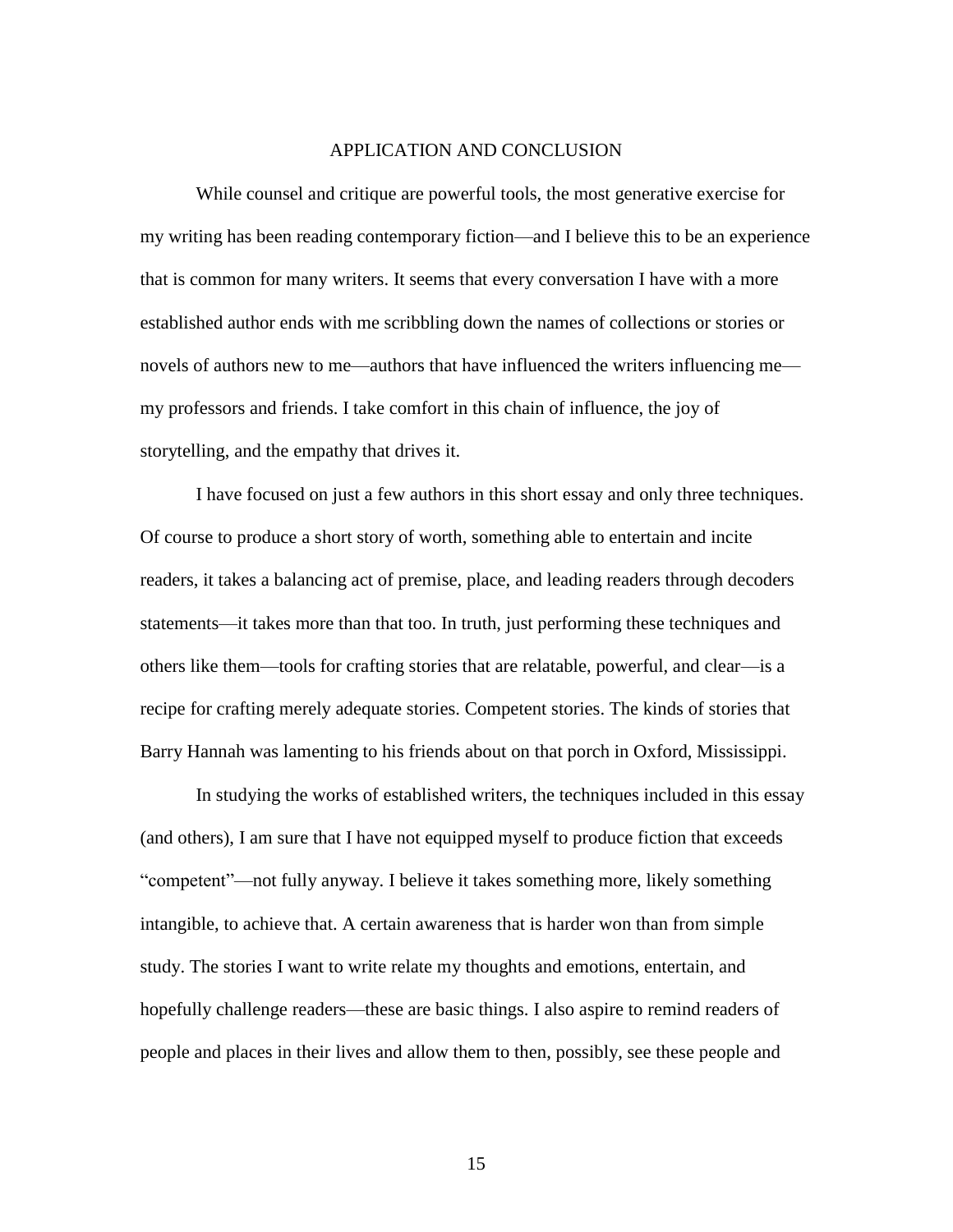places in a new light or with more sympathy, to encourage readers to, as Larkin put it so memorably, "be kind // While there is still time" (Larkin 118). These are the sorts of stories that I believe Hannah would want to see more of, stories that "need" to be written. Certainly this is presumptuous (who knows what Barry Hannah thinks is "needed"), idealistic, and possibly vain, but, after meditating on what pieces of fiction I have "needed," I am left believing that living an observant and thoughtful life will lead me to what readers need, and the tools that I have learned to use from the writers I idolize will allow me to do the rest.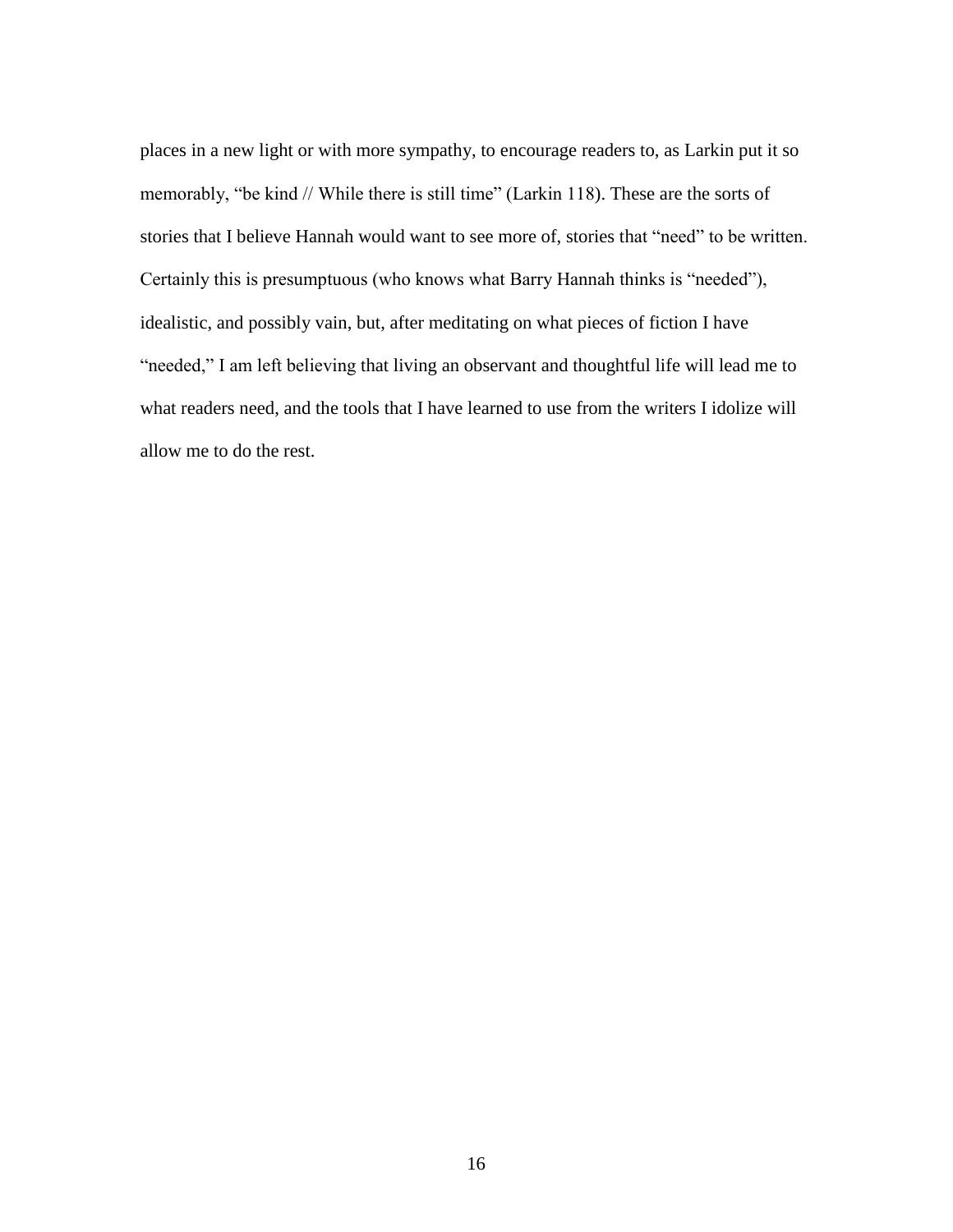## WORKS CITED

Bender, Aimee. *Willful Creatures: Stories*. Windmill Books, 2013.

- Bender, Aimee. "Willful Creatures." *Goodreads*, 8 Aug. 2008, www.goodreads.com/book/show/46205.Willful\_Creatures. Public literary review forum.
- Hannah, Barry, et al. "Larry Brown, Barry Hannah & Brad Watson." *YouTube*, 2 Nov. 2012, www.youtube.com/watch?v=\_xkKPsaeUzk. Accessed 25 Mar. 2018. Sweet Tea Recording Studio, Oxford, MS, June 13, 1997.
- Larkin, Philip. *The Complete Poems*. Edited by Archie Burnett, Farrar, Straus and Giroux, 2013.
- Márquez, Gabriel García. "A Very Old Man with Enormous Wings." Translated by Gregory Rabassa, *North Dakota State University*, www.ndsu.edu/pubweb/~cinichol/CreativeWriting/323/MarquezManwithWings.h tm. Creative writing media repository.
- Packer, ZZ. *Drinking Coffee Elsewhere*. Canongate, 2005.
- Pancake, Breece DJ. *The Stories of Breece DJ Pancake*. Little, Brown, 2003.
- Saunders, George. *CivilWarLand in Bad Decline: Stories and a Novella*. Random House, 2016. Introduction by Joshua Ferris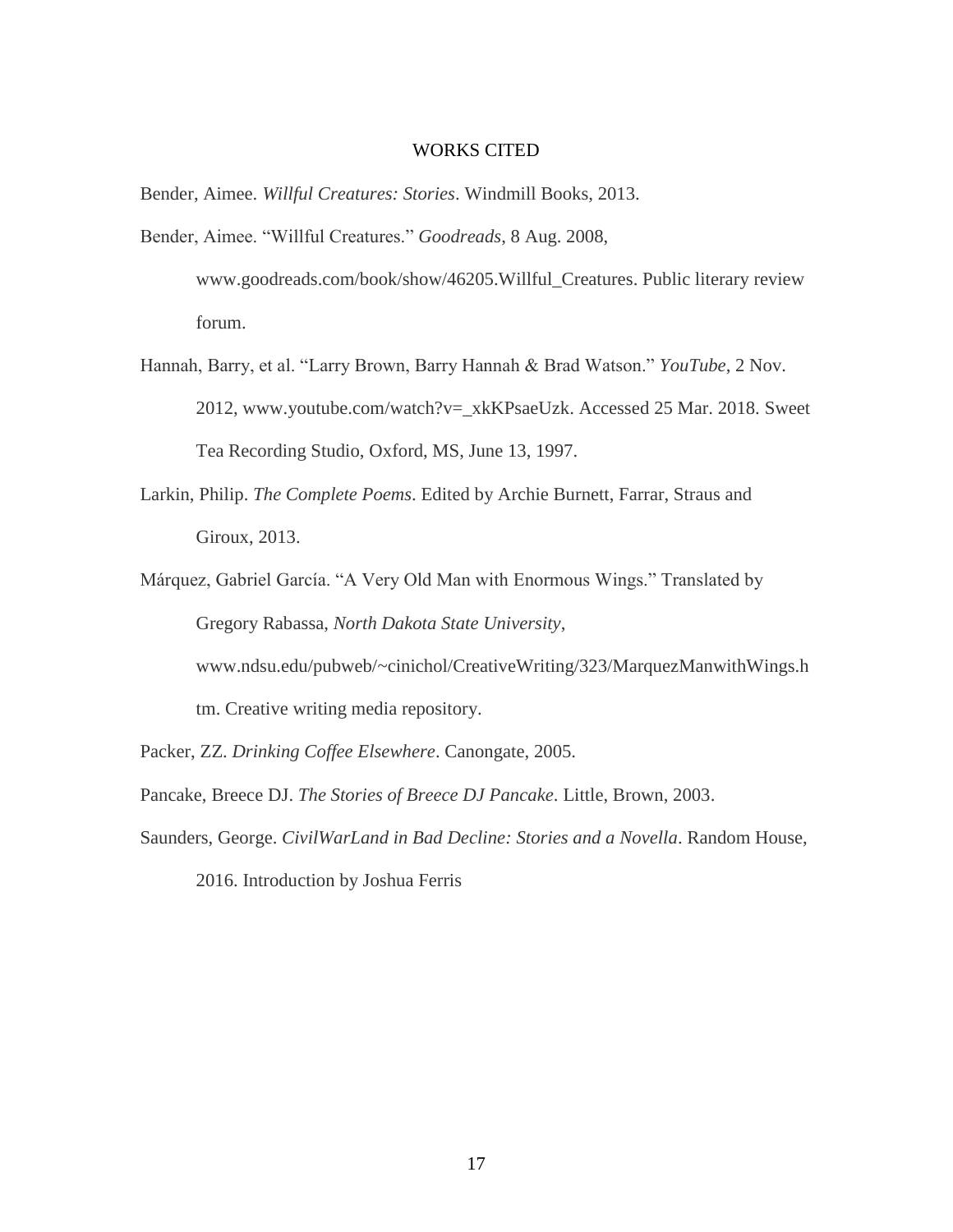# Replica

Rob leaned on the counter at the post office, his Springfield rifle propped by the door and a Confederate uniform on his back. He had come for a stamp. The woman working wore a nametag that read "Janice." She might have been fifty.

"You born crazy?" she asked him. "Or just dropped?"

"Married into it. Then dropped," he said. In another life, Rob had been a lawyer who collected Mustang convertibles. As a Confederate soldier without a car, he was less popular. "I give tours for the museum."

"Mhm." She put a stamp on Rob's letter and laid it in a stack. "Your little missus march around like that too?"

"Oh, no ma'am," Rob said. "She's working on the railroad." Janice let out a snort. That was good. It didn't sound all that bad when you told it like a joke. Rob's brother, Peter, had been a master joker. This had all been Peter's thing—all this Civil War stuff. The museum tours and funny clothes and reenactments. Peter, who had lived in a few sections of a remodeled train out in the woods with no electricity and wouldn't tell anyone how he'd gotten all ten tons of it out there. "History's mysteries," he'd say and laugh.

Then Peter died of a snake bite out behind his train and left a wife and a boy, and now it was Rob who loved the wife and raised the boy. Rob, who wore the funny clothes and swapped sass with Janice at the post office.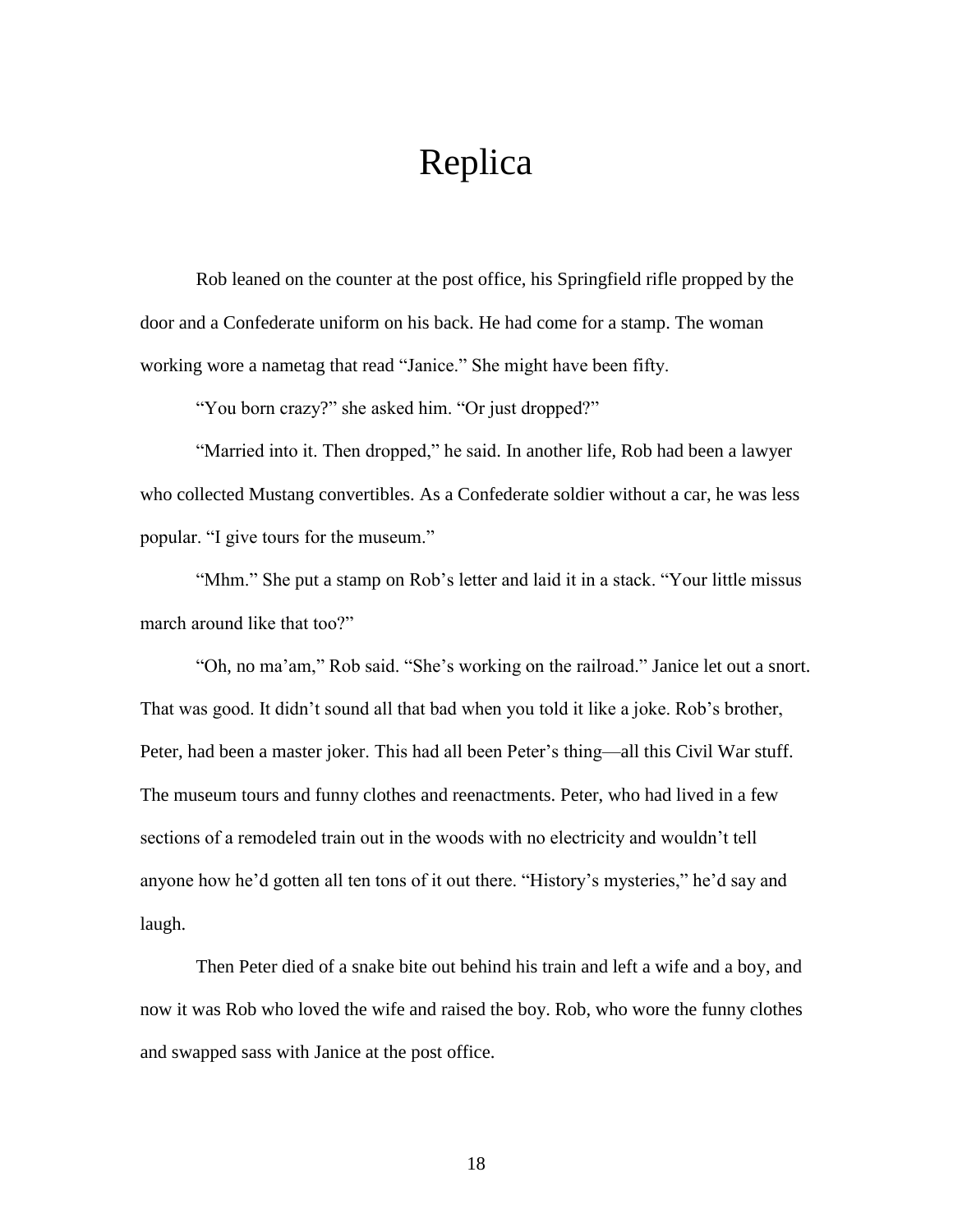"Crazy loves crazy," Janice said, and that was true. It took love to make crazy work. Sarah was in love with the past, because that was were Peter lived. The boy, Johnsey, was eleven and loved caring for the animals—four chickens and a dairy goat. Rob only considered himself half-crazed, but even he was, strangely, in love.

At the funeral, none of the family stood with Sarah. There was a rumor she had treated Peter's bite at home with honey and prayers. She wore her period clothing, black bonnet and all. Aunts and uncles skirted her like a leper, and you could see she didn't give a damn. Johnsey wore a rough little suit and held his mother's hand through the service. Rob began coming to the train with books and salted meat.

Sarah had been receptive to the marriage. She and Rob kissed once at a party, and again in a car while Peter bought beer. They were young and love came easy. When Peter died, consolation turned to covenant, though Sarah didn't suffer cars any longer and her hair had greyed. And there was the money that Rob had from practicing law. Money that paid off the land and restocked the train and let Sarah continue on in the world she and Peter had entered into some years back.

On the ten-acres Peter bought beside I-16, certain things had to be forgotten. The lunar landings. Internal combustion. Air conditioning, God bless it. The rules of the fantasy were obscure, and Sarah was their keeper.

Rob spent twenty years as an Atlanta bachelor, swearing up and down that a '67 Stang would be his baby forever-and-ever-amen. And yet, here he was: wifed up and raising Peter's boy. And it was worth it. *The boy* was worth it. He was worth wearing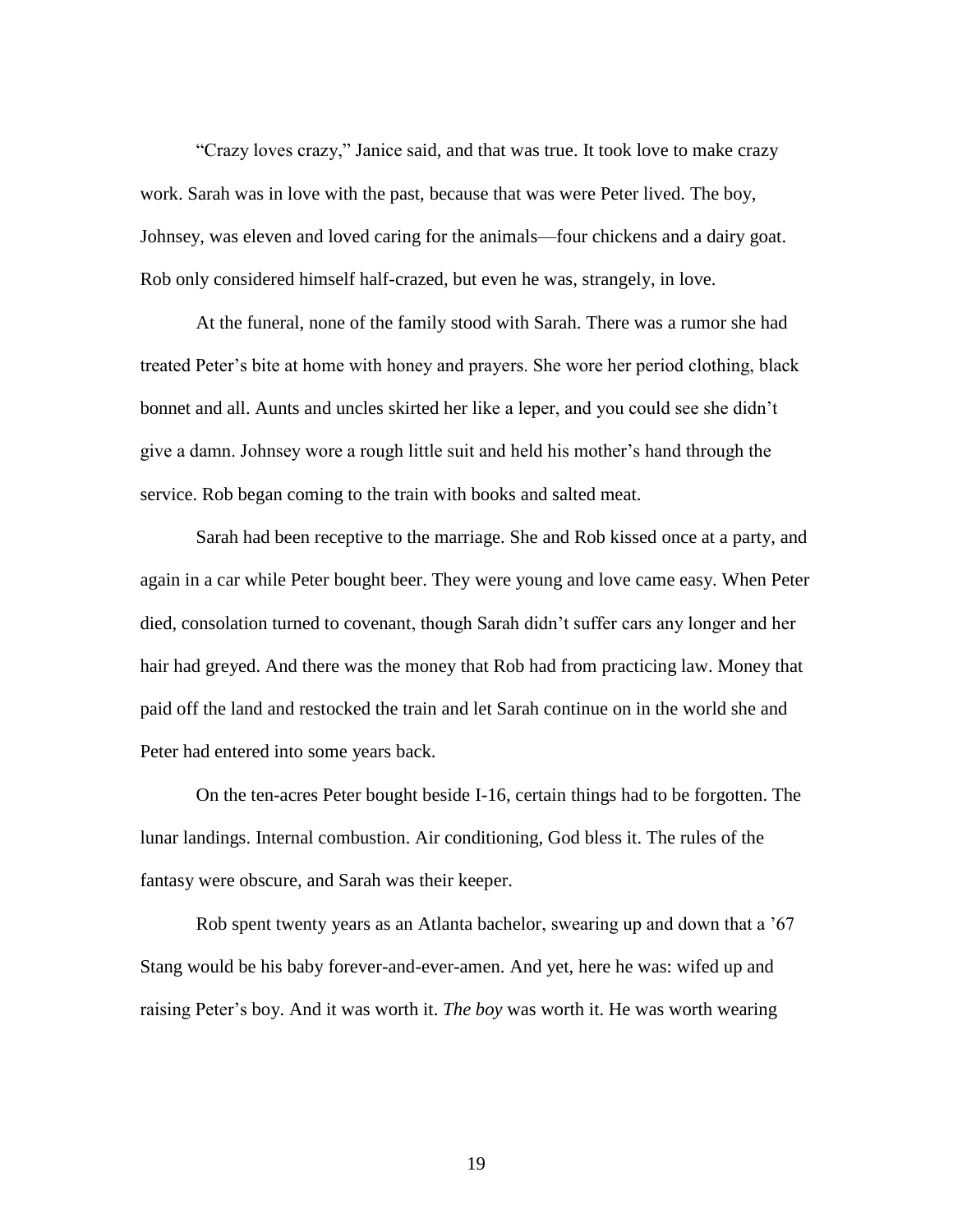Peter's uniform, and if Rob had to cut his hair Lee's-army short and spill fake blood once a year in a grey coat, hell, he was worth that too.

So Rob moved into the train and took Peter's job at the museum and sold his Mustangs to a series of old men and a sixteen-year-old with tissues in her bra.

Janice had a school photo on her side of the counter, pocket-sized and framed in steel. The boy in the picture had a gap-tooth grin.

"Does he go to school in town?"

"He's grown," she said. "But he did." And then, after some time: "Played the trombone."

Rob paid for the stamp, and the bell on the door rang high when he pushed it open. He moved across town in the heat of the day with the Springfield slung across his back, honks splashing like gutter-water from cars on the road.

From afar, he saw Sarah hanging the wash. Johnsey and Duchess, the goat, sat in Rob's old black Mustang—the one he couldn't bear to sell. The car was parked in the woods some ways from the train, hidden behind a small hill and covered by a brown tarp so Sarah could pretend it didn't exist. To speak of it was taboo.

"Get that goat out of my car," Rob said.

Johnsey pushed Duchess out of the open door. He had the tarp rolled back so that the long nose of the Mustang was showing. He had the roof down too, and the sight of the boy behind the wheel of the old black car brought Rob joy in the hot of the afternoon.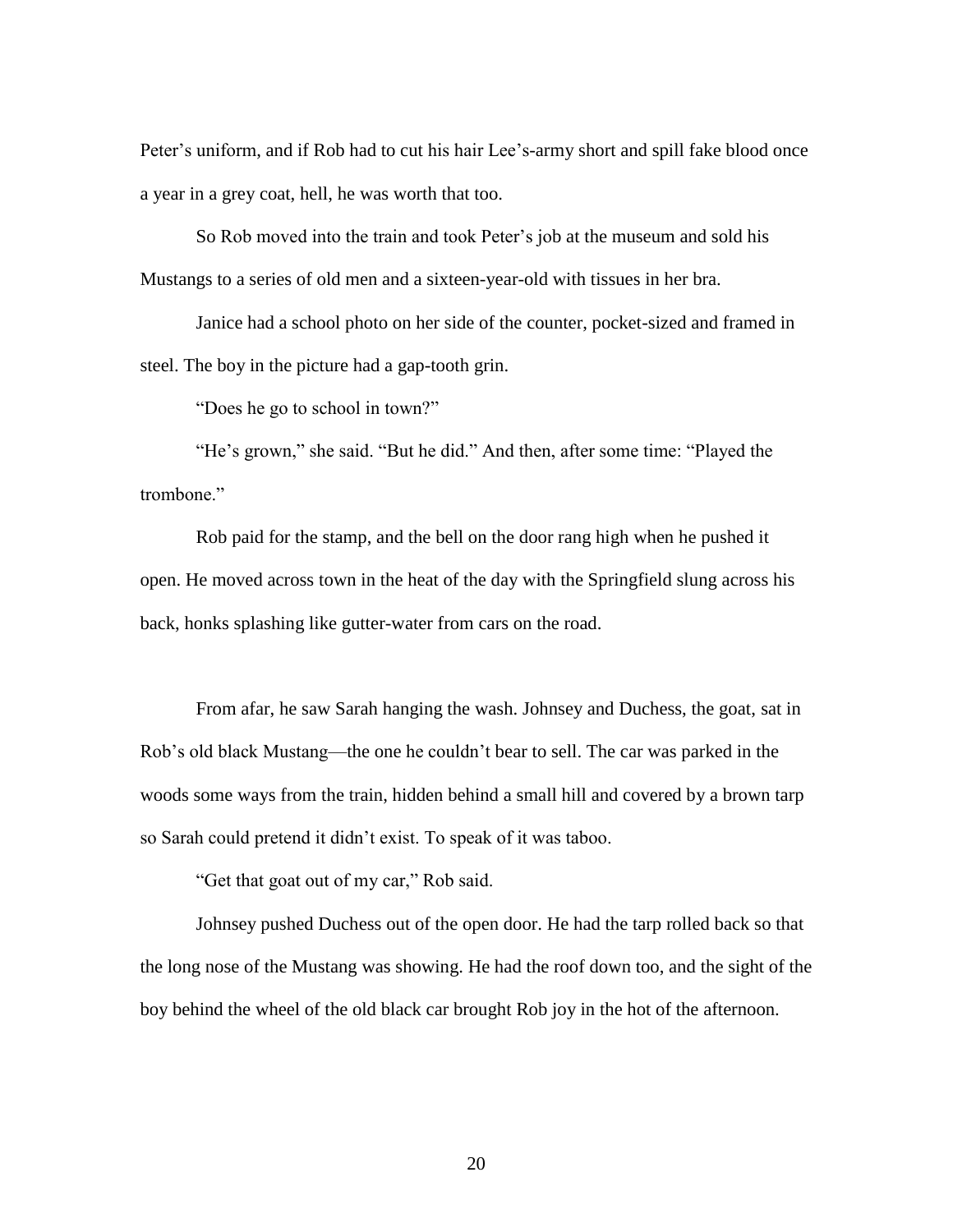Rob held the goat by the snout and tugged its head around. The goat licked at his hand like a dog. He brushed some mud off the Mustang's passenger seat and sat down.

The boy had his hands on the steering wheel and was tracing the lightening path of a crack in the windshield with his eyes.

Rob passed Johnsey a Moonpie from his pocket and began unwrapping one of his own. They ate in silence. Rob swept some of the dust from the leather dash with the side of his hand and frowned.

"She's mad today," Johnsey said.

"What for?"

Johnsey was working his tongue around his mouth, chasing marshmallow out from behind his teeth. "She found your watch."

Rob passed the boy his water canteen, a replica steel thing. "Your watch," he said. It had been Peter's watch. Rob had given it to Johnsey a week ago. "Did you wear it out?"

"Only to church, and on my ankle. There was a sock over it. She saw the lump." "She has it?"

"Yes, sir."

Rob looked back towards the train. He could see smoke rising from the cook fire, thin and grey. "Best get back then. I'll talk to her tonight."

Johnsey clicked his tongue for the dairy goat and Duchess came around to his side of the car. He dangled his hand out and pulled the goat's horns. The goat nipped at his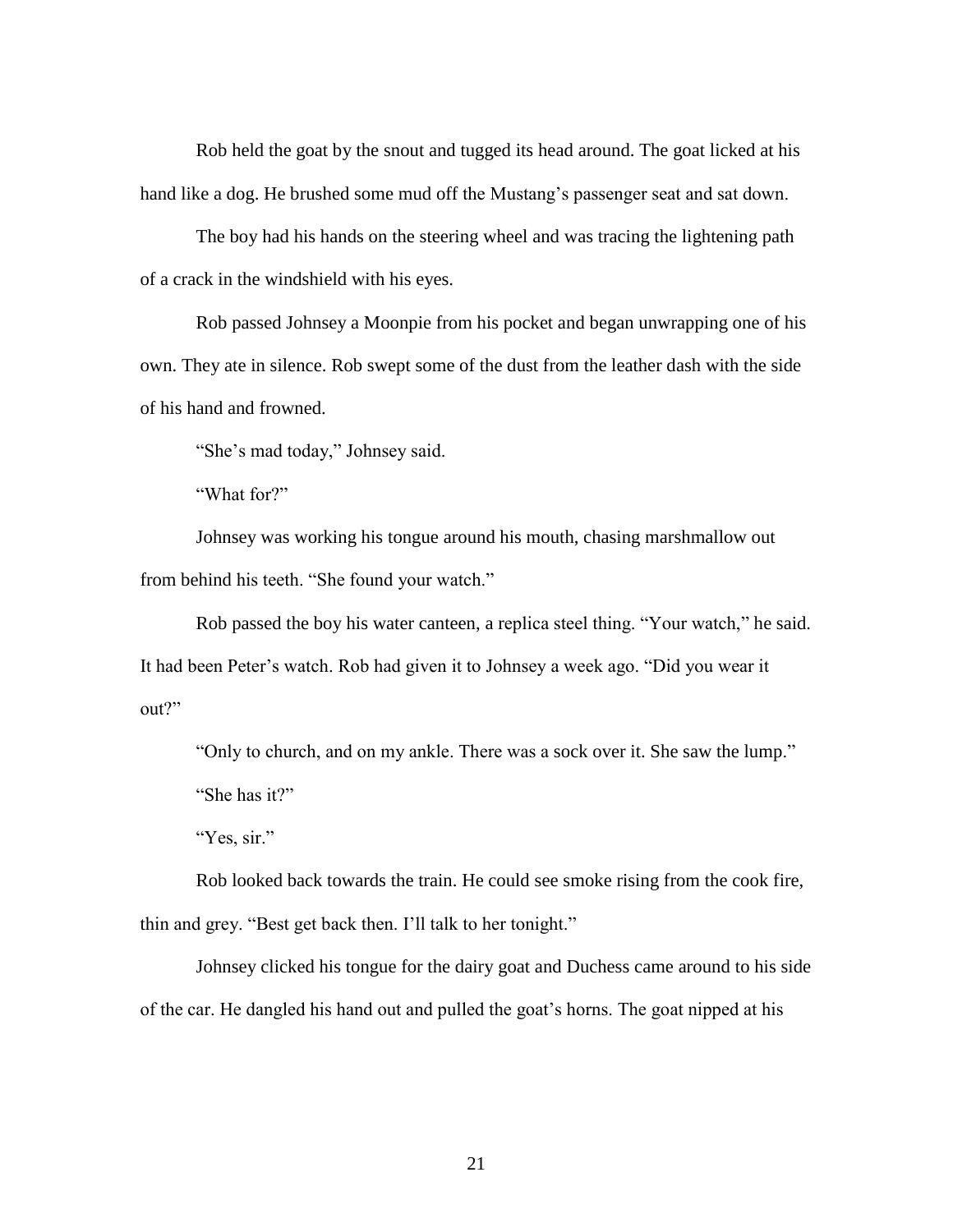fingers and let out a little bleat. The boy bullied the goat and sat in the car. "Can we see them?" he asked.

Rob looked to the smoke again and heard no one coming. He took a key from his pocket and unlocked the glovebox before passing Johnsey a picture of Peter and a dog. There were about fifty pictures in all, and Rob had been showing them to the boy one at a time to kindle the mystery—to draw out a life.

"What'd he name that dog?" He said it "dawg."

"Wasn't his dog to name. Was our neighbor's dog. Sue."

"Sue."

Peter was thirteen in the picture and sat in an old rocker with Sue between his legs. She was a silver-haired Golden with no teeth left. She'd gum your hands till you cried.

"Johnsey!" Sarah called from the train.

Rob whistled and Johnsey passed the picture back in a hurry. Rob locked it up.

The two of them covered the Mustang and walked up the little rise to the train.

Sarah had a stew going over the fire and was poking at it when she saw them coming.

Rob pecked her cheek and sat next to the fire on a cut log stool.

"Chickens," Sarah said, and Johnsey walked out to where the coop was kept. "We had some trouble this morning," she said when the boy was out of sight.

"I heard. The watch."

"I told you about giving him things like that. It confuses him."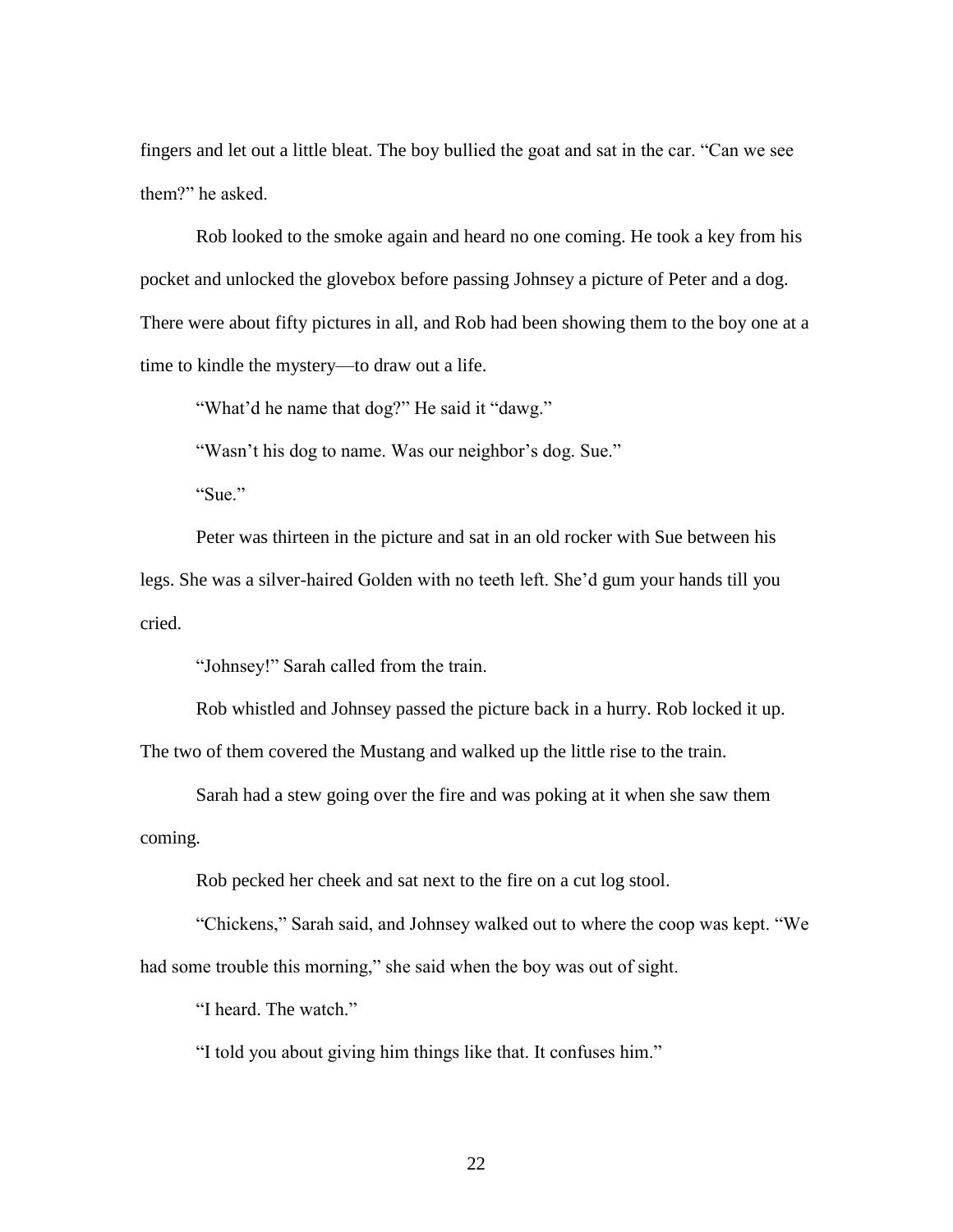"It was Peter's."

"I know that," she said, still stirring at the stew. Chunks of tomato and meat roiled in the pot. There was sweat on her brow and splatters of red broth on the apron she wore over her day-dress, and she stirred on without meeting Rob's eye.

Rob stared at the fire.

"And what's that on your breath? That sweet."

"Rock candy."

"Lie."

Rob pulled a blue stick of rock candy from his pocket. "This one's for my boy." He stood and brushed the hair out of Sarah's face. A pink stick appeared from behind her ear. "And this one's for my wife." He gave her little kisses until she relaxed her angry, pursed lips, and then he kissed her good.

"Did you send the letter?" she asked. There would be a reenactment in a week at Kennesaw Mountain. It was the only time Sarah would stand to ride in a car, and she penned a note to Marcy Dean every year asking for a ride in her "coach"—an extended cab Ford.

Rob had fought and died twice now. You had to lie down in the grass when you died. Lie down and bake in the sun. The first year he fell to musket fire. A grey-haired veteran had patted him on the shoulder, saying, "You're down, son." Last year, a Union cavalry officer slid a blunted saber across his chest.

"I did," he said.

She sighed and took the stewpot off the fire, her hands wrapped in heavy cloth.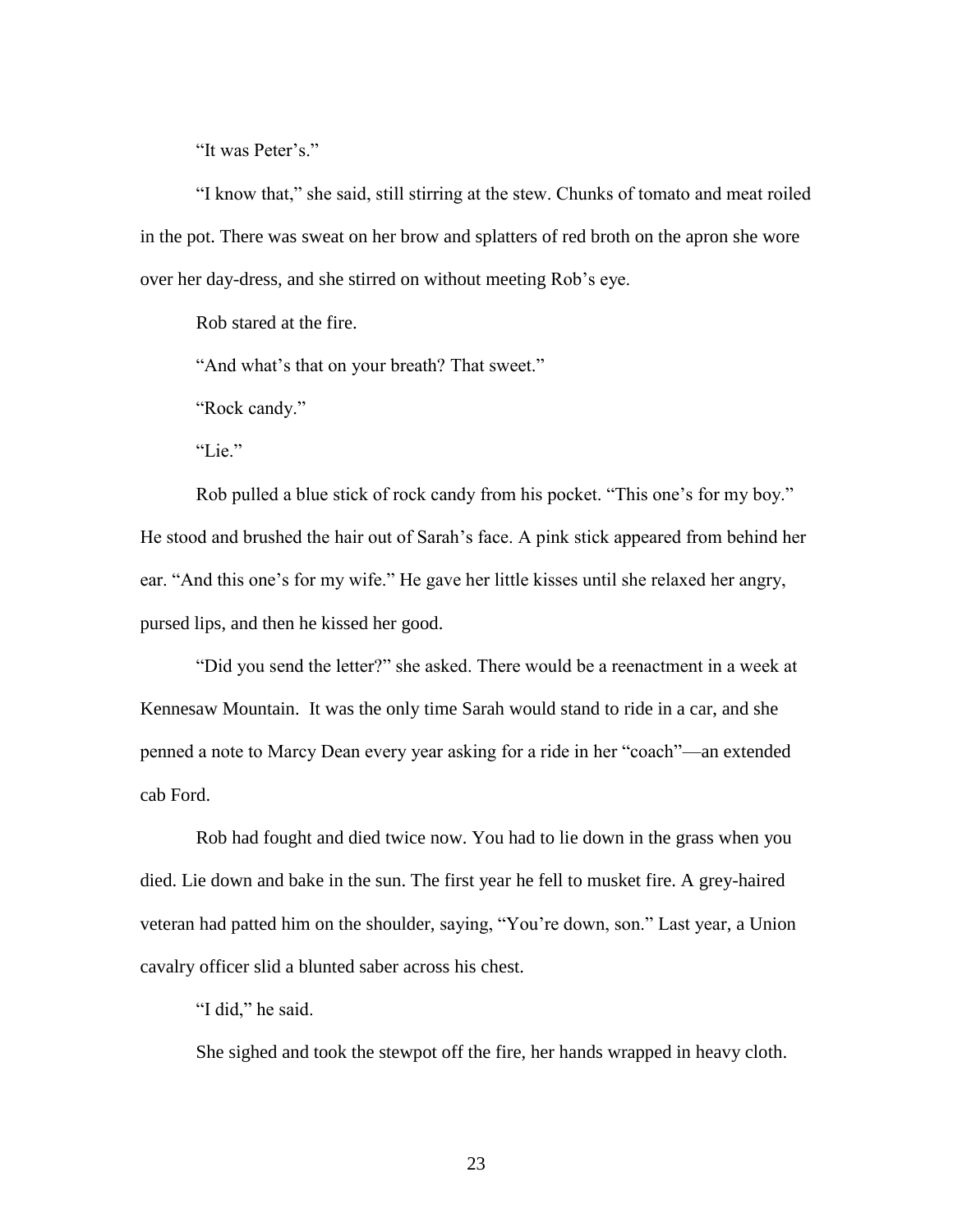Rob held the door to the train, and Sarah stepped inside. When Johnsey poked his head around the end of the train, Rob raised a thumb.

When dinner was through, Sarah laid in the passenger car to read. The library was groomed with zeal. Tonight she cradled *Moby Dick*—published in 1851.

Rob and Johnsey went out to walk. To "check the snares," Rob said.

"Do you still want to go tonight?"

"I do."

Rob carried a lantern and walked with the boy into the woods. Duchess followed, and they shooed her back twice before Johnsey tied her to a tree.

"I'm sorry about the watch," the boy said when they were some ways from the train.

Rob saw the purple lines of the switch behind his knees. "She beat you some?" "Only some."

A lump formed in Rob's throat. Those whelps were his doing, and Sarah was not one for "some." She was an all or nothing kind of girl.

"Probably deserved it." He poked the back of the boy's head and watched him stumble over a root. "I'll get it back. We'll keep it somewhere."

A light flickered ahead through the wood and brush, and the man and boy made their way towards it.

"You loved my pa a lot?" Johnsey asked.

"He was my little brother," Rob said.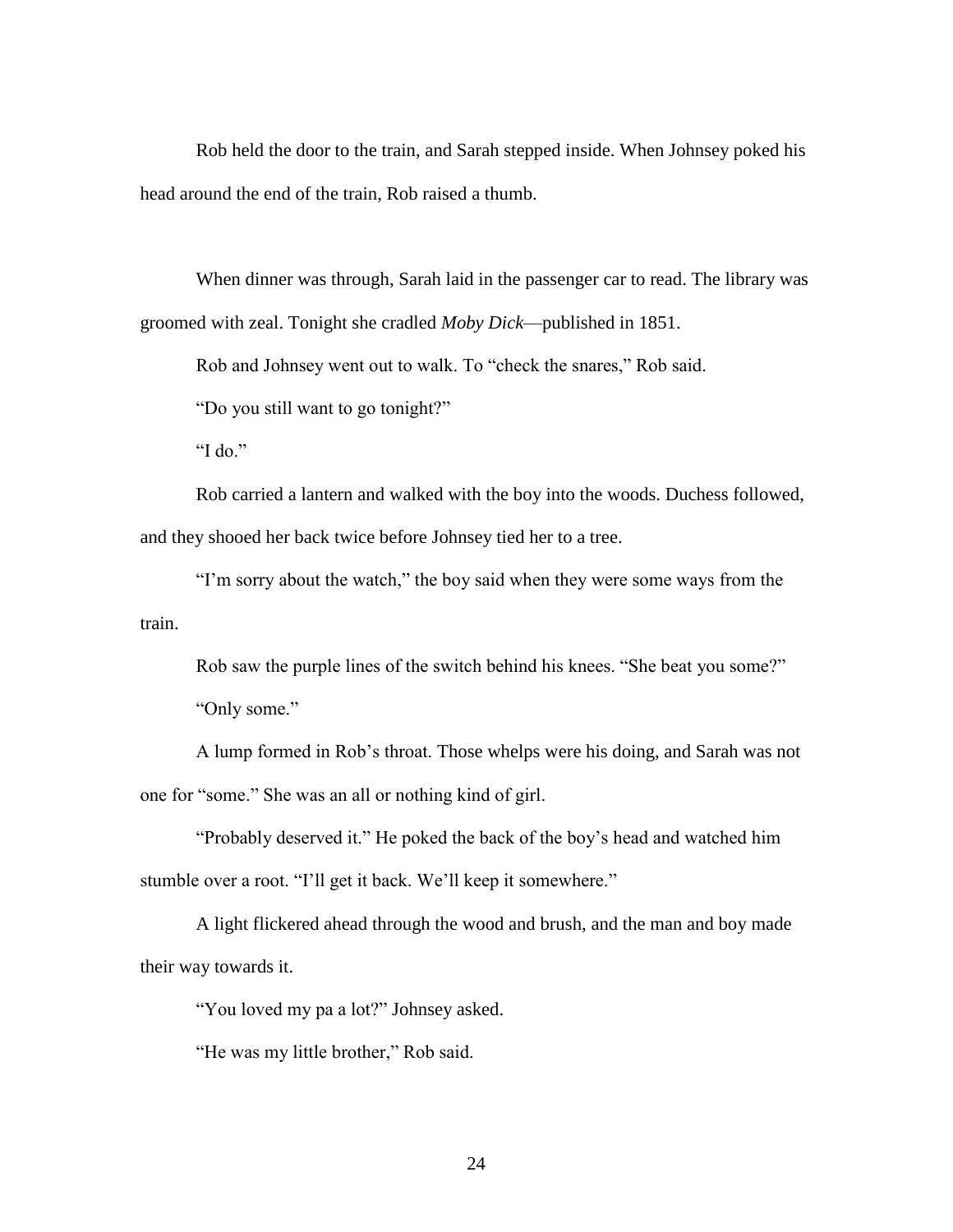"Do you love ma too?"

"Yes." Rob dimmed the lantern to a flicker and stowed it behind an azalea hedge. "Hush now, and watch if you want to." They hid themselves in a stand of pines. Ahead, a television set flashed inside their neighbor's trailer. The old couple that lived there were watching cartoons. *Pinky and the Brain*. It was their Sunday ritual. Sarah had brought the couple a yellow cake once, years ago, and said they were dull. Well, look at them now. Holding hands and drinking clear liquor and yucking it up like little children. A bit of Rob panged for Sarah to see.

Too far away to hear, Rob and Johnsey did the voices themselves.

"What are we going to do tonight, Brain?" Rob asked in his best Pinky.

"The same thing we do every night, Pinky. Try to take over the world," Johnsey answered in Brain's dry voice. They laughed.

They made a new story each Saturday night, speaking for the mice. Tonight Pinky and the Brain were discussing the ethics of eating squirrel—what with it being in the rodent family. This lined up nicely with the science chapter Johnsey was working through. He was homeschooled—for "quality and accuracy alike," Sarah said.

When the show ended, the old couple switched off their TV set. The man left the room, and the woman lit a cigarette.

Rob and Johnsey walked back in a weaving path, their night vision ruined by the flashing of the television. Johnsey held Rob's hand.

"Do you want to go to school?" Rob asked.

"I am."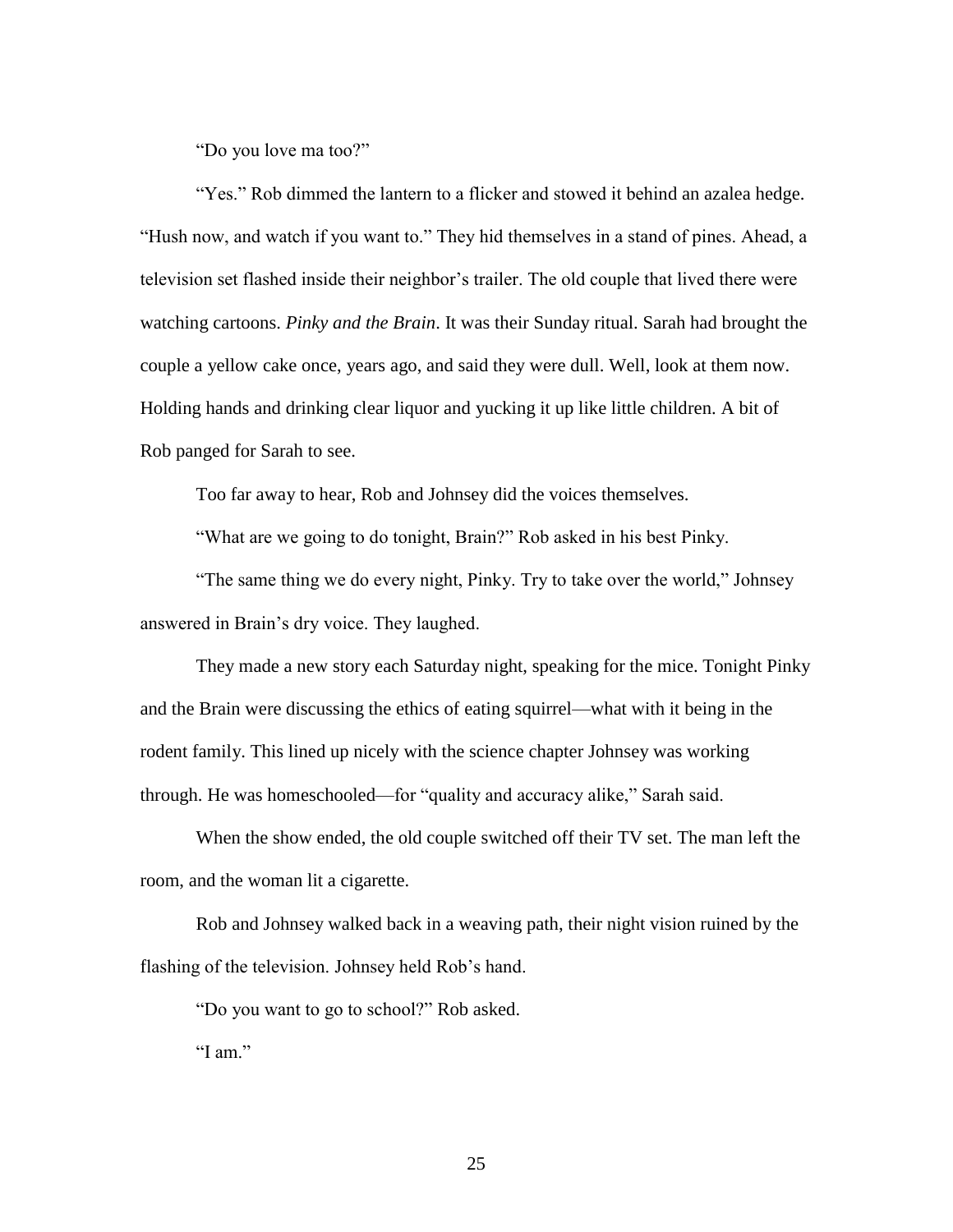"With other kids. The public school in town."

"Ma don't want me to."

"She *doesn't* want you to, and I'll talk to her."

Johnsey was silent. He walked ahead of Rob and held the lantern with both hands, waist high.

"You could play sports. Soccer or football. You could play in the band."

"She doesn't want me to. Don't say nothing. Don't say anything at all. I like doing school here."

Before they were in sight of the train, they heard Duchess bleating. She came plodding up to them through the dark, the chewed-through rope dangling from her neck.

Rob kissed Johnsey on the head and sent him to bed the goat down for the night. Then, he washed his face in the cedar-wood bucket outside of the train, enjoying the smell of the water and the woody sweetness of what dribbled through his lips.

Inside, Sarah was asleep.

The master bedroom was built in the shell of the train's caboose. Lace curtains hung for privacy's sake. Rob slipped beneath the sheets. He would have to be careful, he thought. They'd talked about the school before. That was old beef. And there was the watch to get back. So he would be careful—put a little sugar on the spoon. He laid a kiss in the nest of her hair, down for the night and unbound.

"Hm." She smiled, eyes closed. "Traps?"

"Bare, but set. What do you think about Johnsey going to public school?" Too much.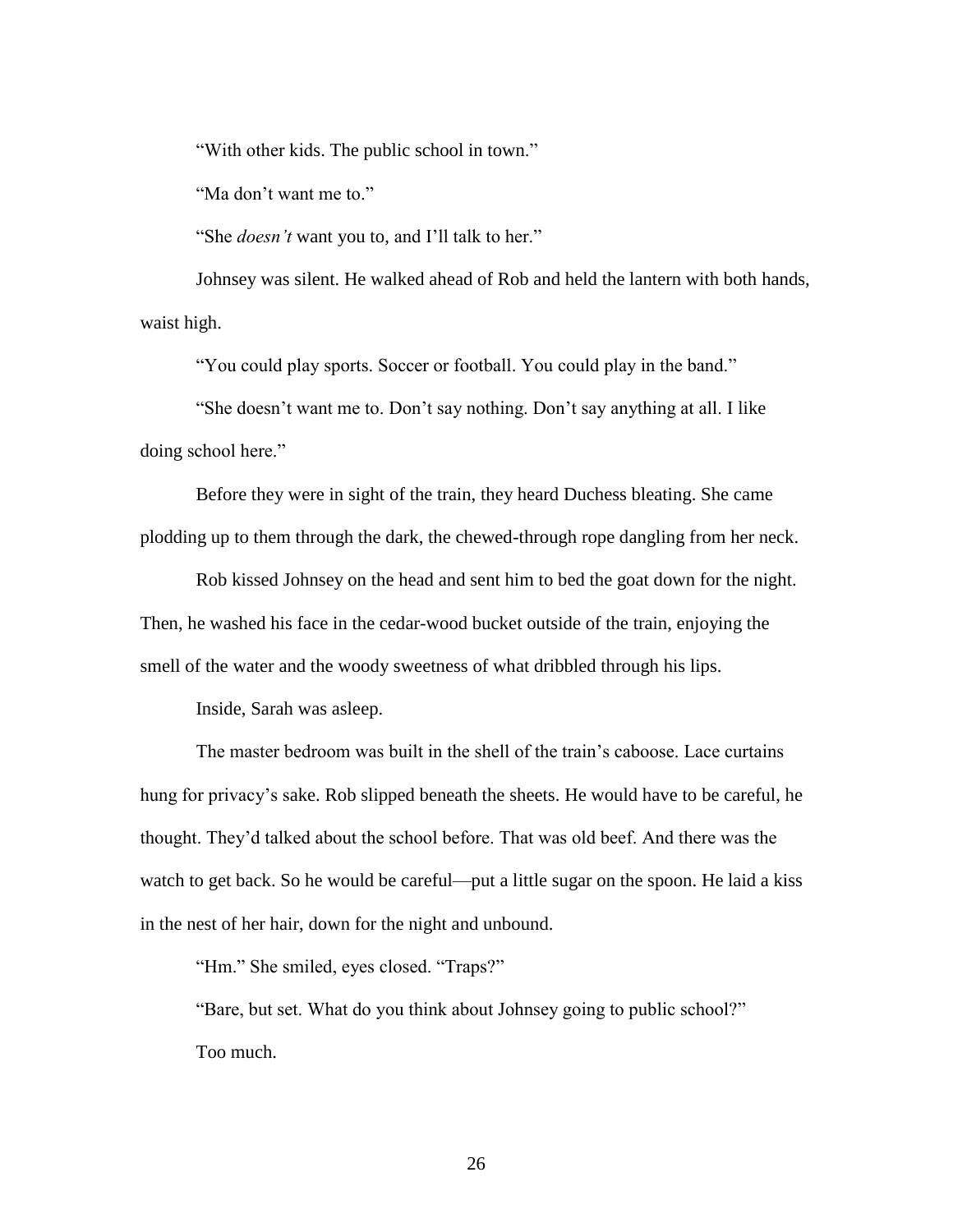"Not yet," she said, and then, "I read something about the goat in my almanac."

She turned to face him in the dark. She had been stewing on this. Stirring it around.

"Not yet, but when? I think it's time, Momma." He kissed her cheek.

"Not yet. I'm worried about the goat."

"Yeah? She seems fine. Do you have the boy's watch, dear? I'll keep it for him. Keep it out of the way."

"The goat's wrong."

"What do you mean?" They were whispering back and forth.

"She's the wrong breed. I told that snotty Jaffords woman that I needed an Angora goat, but this thing, she's getting huge."

"What do you mean? Pregnant?"

"She's French Alpine. They milk better. Get bigger. Flat haired. Angora's are

curlier. I've been waiting for her hair to curl up, but she just keeps getting bigger."

"So?"

"So it's wrong. French Alpine didn't come until 1900. Dead wrong. Damn

Jaffords. I'll have to sell it at the reenactment. Or trade."

"The boy loves that goat."

"I know it," she said—mournful and everything. Mournful and resigned and cold as stone, like a sad statue.

"You can't sell it."

"It's wrong. Like the watch."

Rob sat up in bed. "You didn't sell the watch."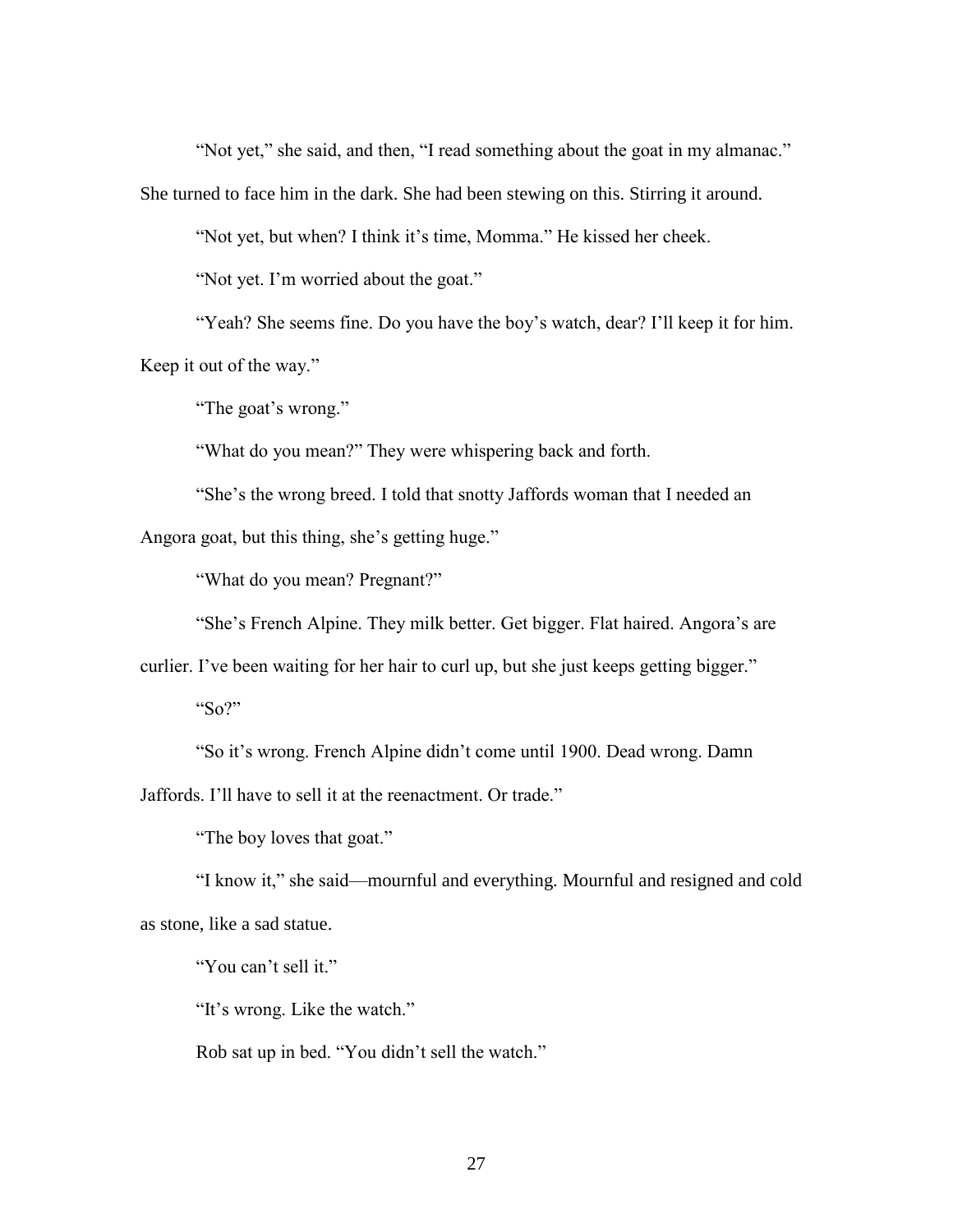"No." "Where is it?" "Gone." "Gone?"

"Gone. Don't nobody need that watch. A soldier couldn't buy that with a year's pay."

"Well, I'm not a soldier again until next week. Where did you put it?" Rob stood from the bed. She had taken things before and made them "gone." He walked from the room, naked save his underclothes.

"Come back to bed."

He stepped outside and dug in the ashes of the cook fire with a stick until he found it, the leather burnt away and the face blackened. The glass was all busted. The fire wouldn't have done that, but Sarah could have. Sarah and a stick.

She slid open their bedroom window. "Come back to bed. We'll talk."

Rob threw the watch against the train car, and she slid the window shut. "Christ."

He walked back into the train and sat in the passenger car. He pulled a tin of whisky from beneath a seat. At the end of the room, behind a pane of glass, was a manikin dressed in Peter's infantryman uniform—the one only worn at ceremonies and reenactments. Rob pulled from the tin and glared at the doll-soldier in his brother's clothes.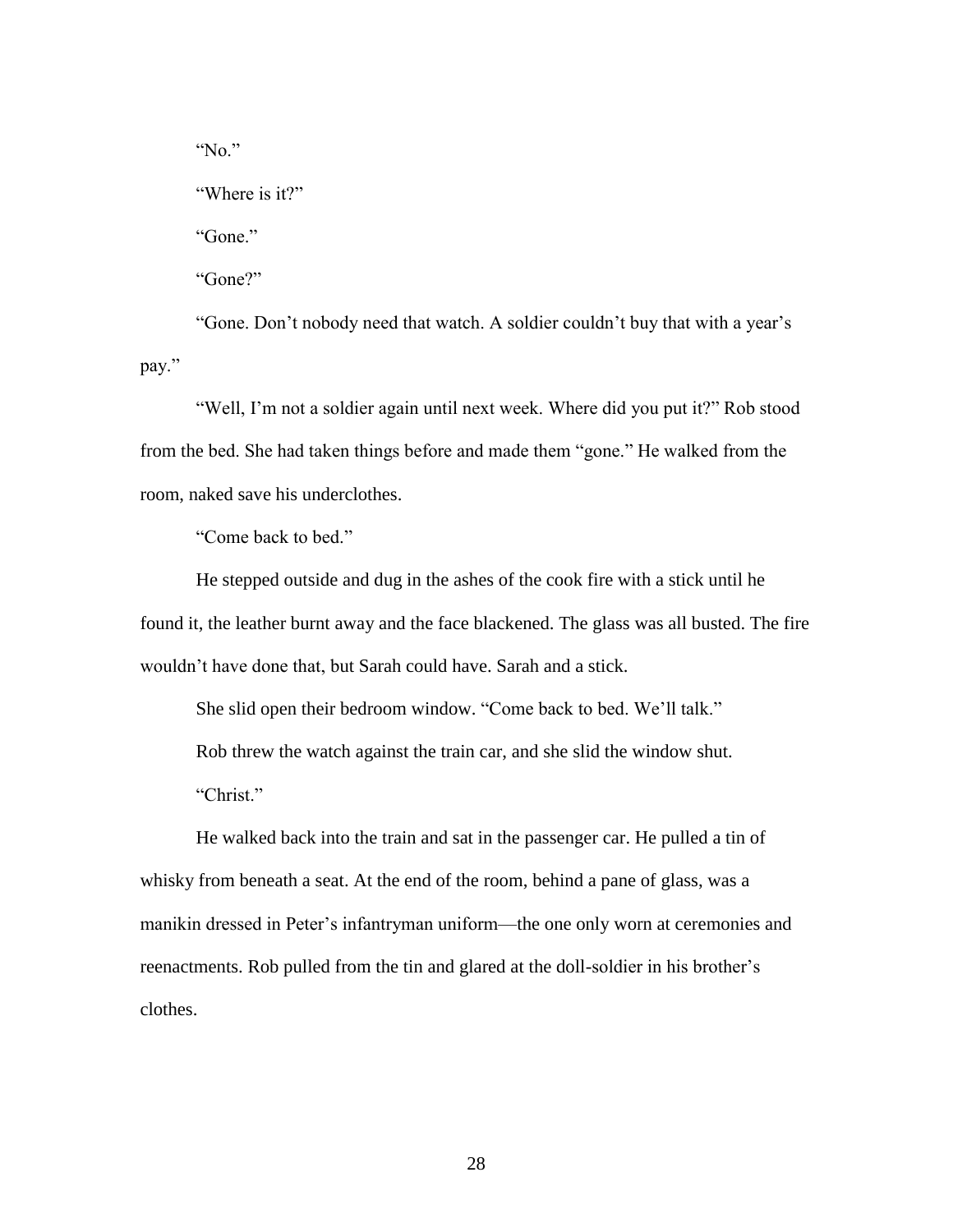Peter had collected the pieces. The coat and trousers were high quality replicas, costing several hundred dollars. The belt buckle was genuine. Peter found that with a metal detector. He'd soaked and scrubbed it until the brass shown like a gold tooth. The hat, though, was the real treasure. An original, it sat atop the manikin, cocked to the side as if the cloth man had just thrown it on as he jogged to muster—perhaps fastening the brass buttons of his coat as he went.

Rob raised the tin to drink.

Johnsey came padding in from the next car.

"Back to bed," Rob said, and the boy went as quiet as he came.

Rob looked down at the mud on his feet. The ash on his hands. He raised the tin again. "Some life, Pete," he muttered. The uniform stood sentinel behind the glass and said nothing. "Some wife."

Rob got up with the whiskey and stepped to the glass. He opened the display door and took out the hat. He smelled the wooly stink of it. A loose hair stuck from the fabric and he held it up to the lantern burning nearby. Blonde. Peter's. He put the hair in his pocket and the hat on his head.

He went outside to drink with the goat.

"And wasn't Johnsey right?" he said in the hay-shed. ""Don't say nothing."" There hadn't even been a chance to fight about it. Too busy bailing out crazy.

Duchess chewed at his shoe lace and he pulled his foot away.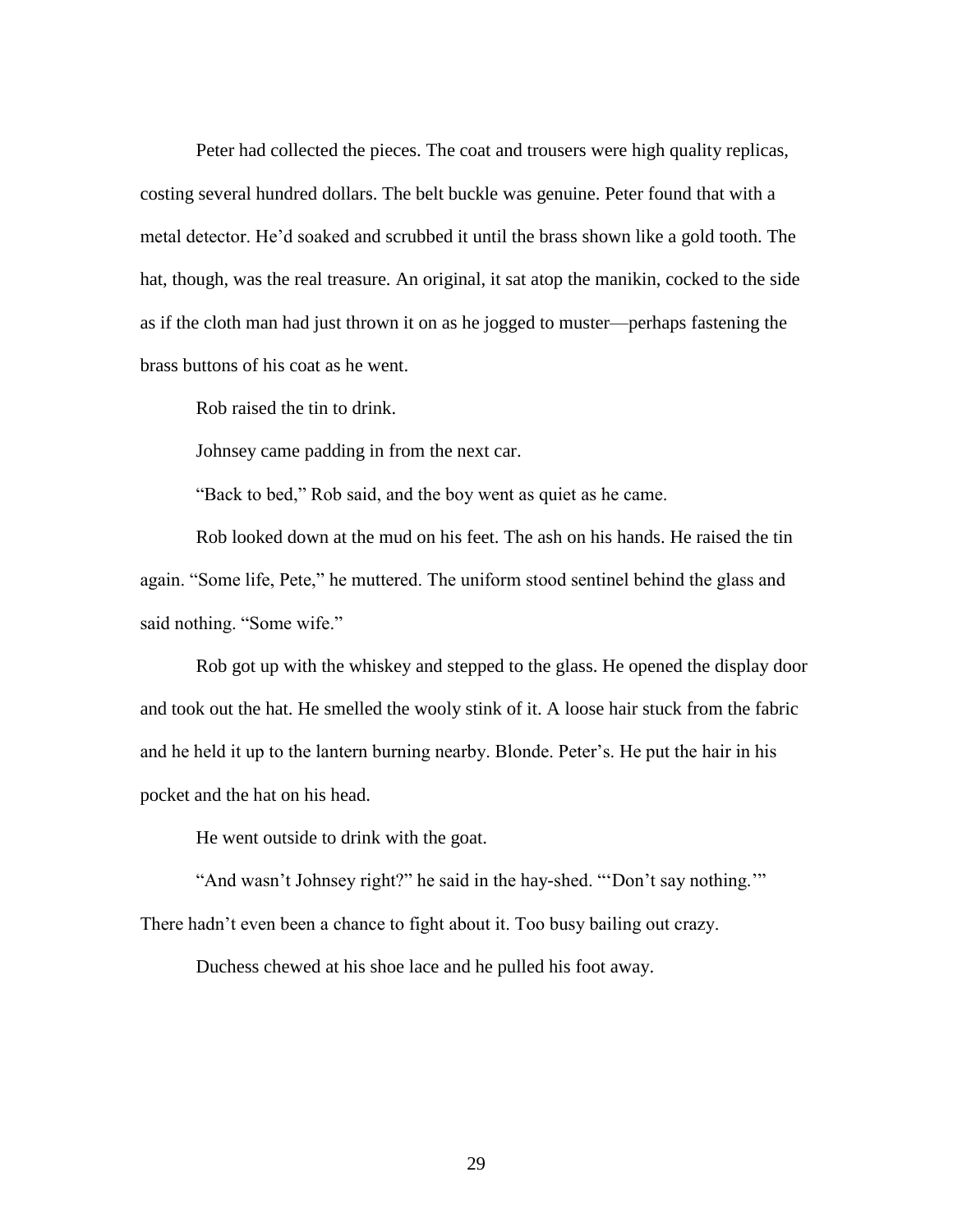Rob looked the goat over. She was getting big. As big as a big dog. He got a whiff of her breath when she tried to climb into his lap. Rob pushed her back from where he sat. "She's gonna sell you back to the Jaffords."

The goat looked at him when he spoke, its alien pupils wide and dumb.

Rob finished the tin. He was a nervous drunk. "I'd sooner eat you." He let the empty tin dribble onto his fingers, and Duchess licked them clean. "Kid needs to go to school."

He walked out to the Mustang and groped behind a tire for the key. The galloping horse cut into the head of the spare was worn smooth as the face on a silver dollar, and when he slid the key into the ignition, the old girl fired right up. Rob laid his head on the wheel. The leather was cool. The purr and rustle of the engine worked its way through his skull. He let it run for ten minutes before he staggered back to the train.

"Kid needs to go to school," he slurred from the foot of the bed, the lantern held high.

"What were you doing running that car?" Sarah asked.

"Kid's going to school. I'll drive him there in that car. He loves that car."

"You're drunk."

"We'll take the goat. She can ride shotgun. Kid loves that goat."

"Are you wearing the infantry cap?" She stood from the bed and crossed to face him. She stood very close. She began in a whisper: "Peter would never-"

"Peter's dead!" he shouted. He stepped back from her. "Peter's dead, and the kid needs school. He needs to be around kids. His best friend's a goat. Shit, Sarah. How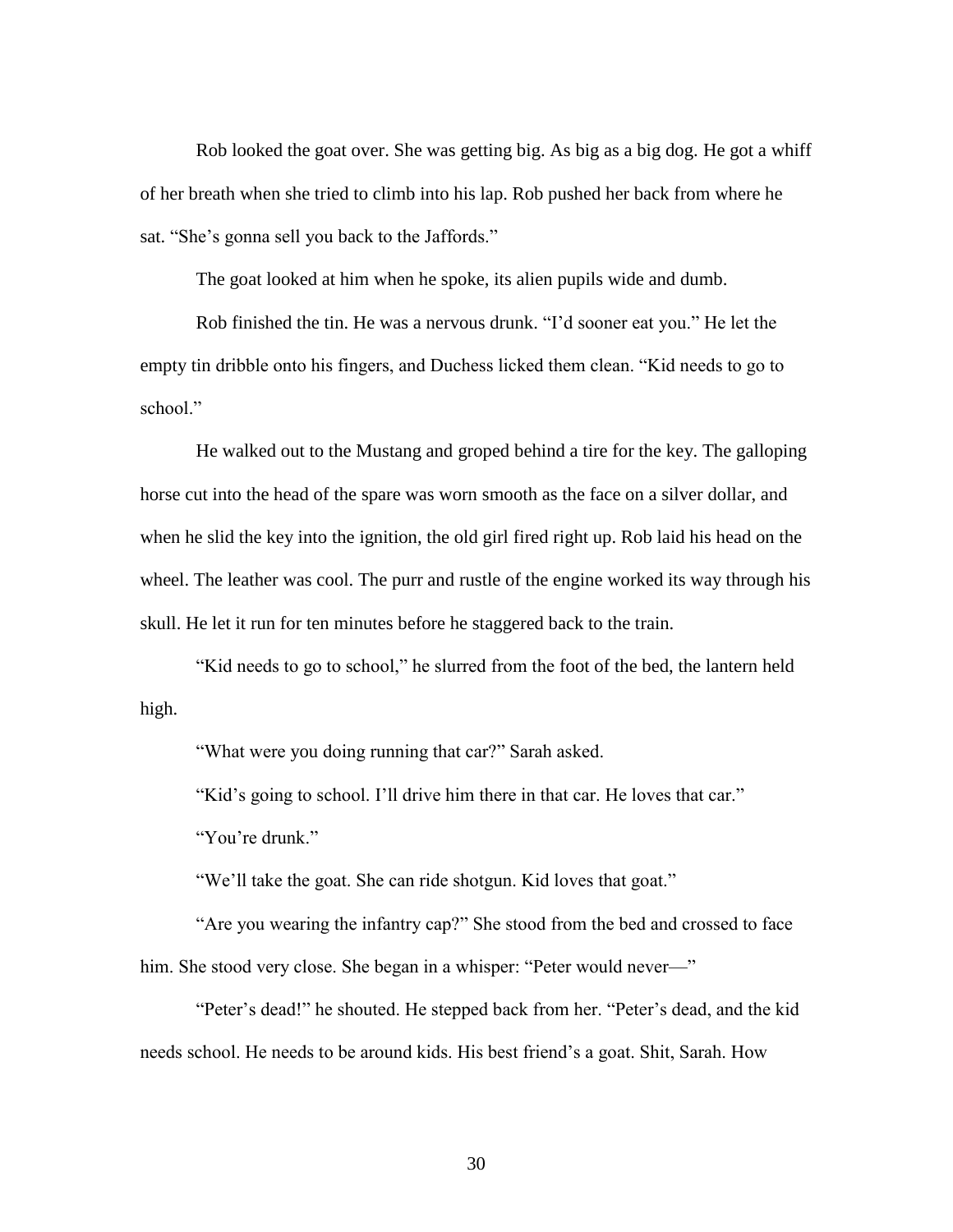selfish can you be?" She stared at him, so he said it again, softer. "Shit, Sarah." And then, "It's too much now."

She reached up to his face. Carefully. Slowly. She took the hat from his head. "Sleep somewhere else tonight."

Rob gave her a weary look. He stepped back out to the passenger car and laid down on the bench-seat. Then he stomped out to the hay-shed. He laid down in the prick of the straw and closed his eyes, the breathing of the goat raspy and even in the dark.

He woke to Johnsey shoving at him in the hay-shed. The sun was terrible through the slat-wood walls. Rob turned his face into the hay, and the musk of it turned something in his guts. The boy shoved at him again, and Rob heaved into the straw.

"She killed her!" Johnsey cried. There were tears running openly down his face.

"What? Who?"

"Ma killed Duchess. She's killing the car too."

Rob stood and fell. "What?" He rose again on rubber legs. The door to the shed was closed. He pulled at it and found it locked.

"No, Ma!" Johnsey had his face pressed between the slats.

Outside, Sarah was dousing the Mustang with kerosene, the canister upended in her arms and belching out long runs of amber fuel. The leather interior shown wet. Something white was slumped over in the passenger seat.

"Goddamnit!" Rob pulled the boy back and kicked at the slats. "Goddamnit!" He missed a kick and fell.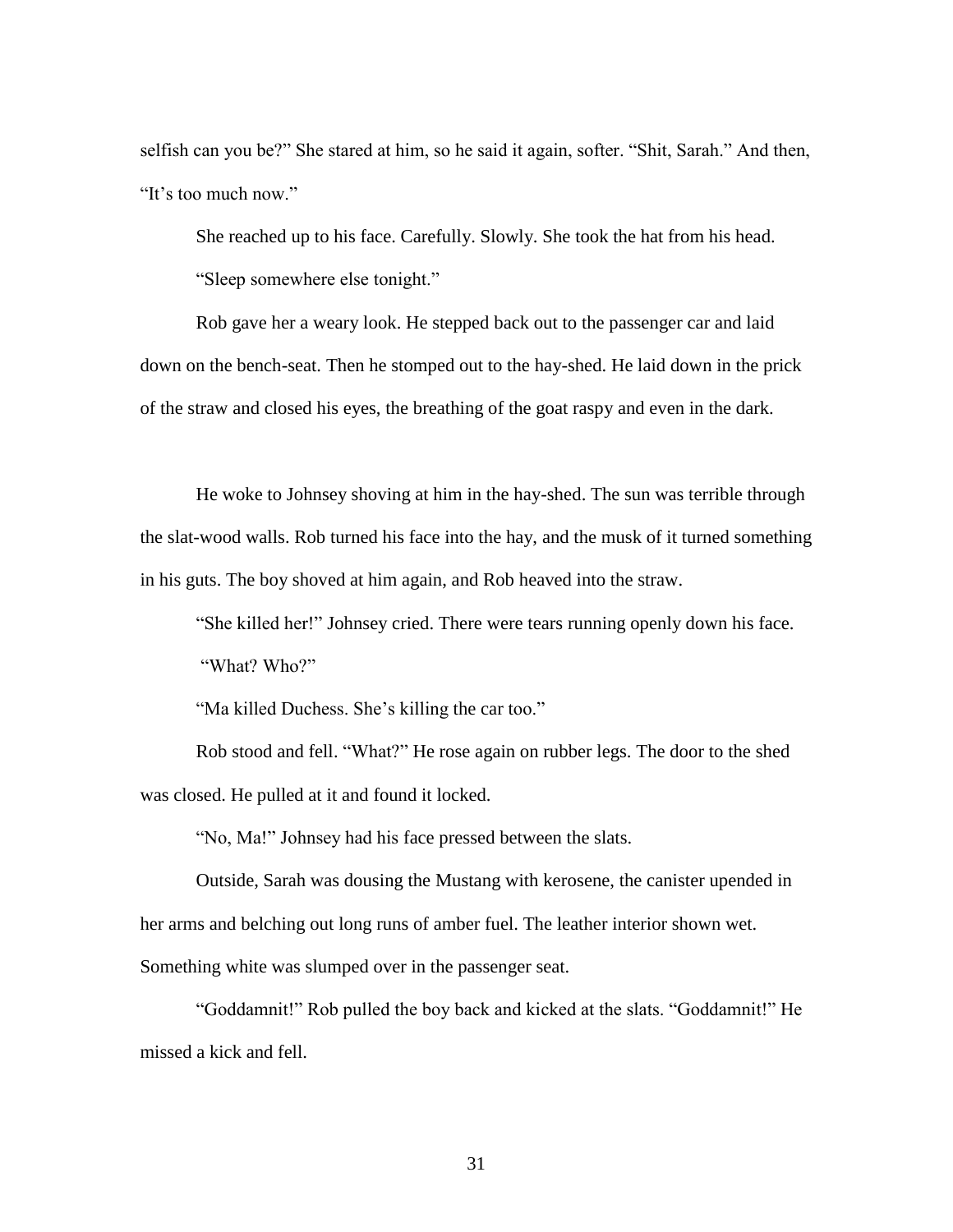Sarah struck a match and flames leapt about the cab. The smoke was immediate, oily and black. She walked back to the train, clutching Peter's hat with both hands, and for a flash Rob saw that resolve in her face again. That indifferent resolve she wore when Peter was being lowered down into the Earth and there was a six-foot gap between her and Johnsey and any love at all. Rob could see she didn't give a damn. He sagged against the slats, saying her name and watching her pass him by. The sight of it burned out the middle of him.

Rob sat down with the boy and laid an arm across his shoulders.

"Easy, son."

The train door slammed over the crackle of the Mustang, and Rob imagined Sarah replacing the hat on the manikin's head. She would set it just as it had been, cocked justso to the side. She would polish the gleaming buttons and smooth the trousers. She would pass her hands over the fabric and, in her own way, mourn the goat—maybe even the car. She would look around their empty home, thinking of Peter and the perfect way he married the old world to the new, and perhaps she would lament, then, that she had taken Rob for a lover. Rob, who was not Peter. Perhaps she would lament Johnsey just the same. They were, the both of them, imperfect replicas.

Rob gave Johnsey's shoulder a squeeze. "Your pa loved that dog. Sue," he said. "He buried her."

Johnsey dug his hands into the straw. "It was the neighbor's."

"They were away. I was home from college, and your pa was watching her for a little money."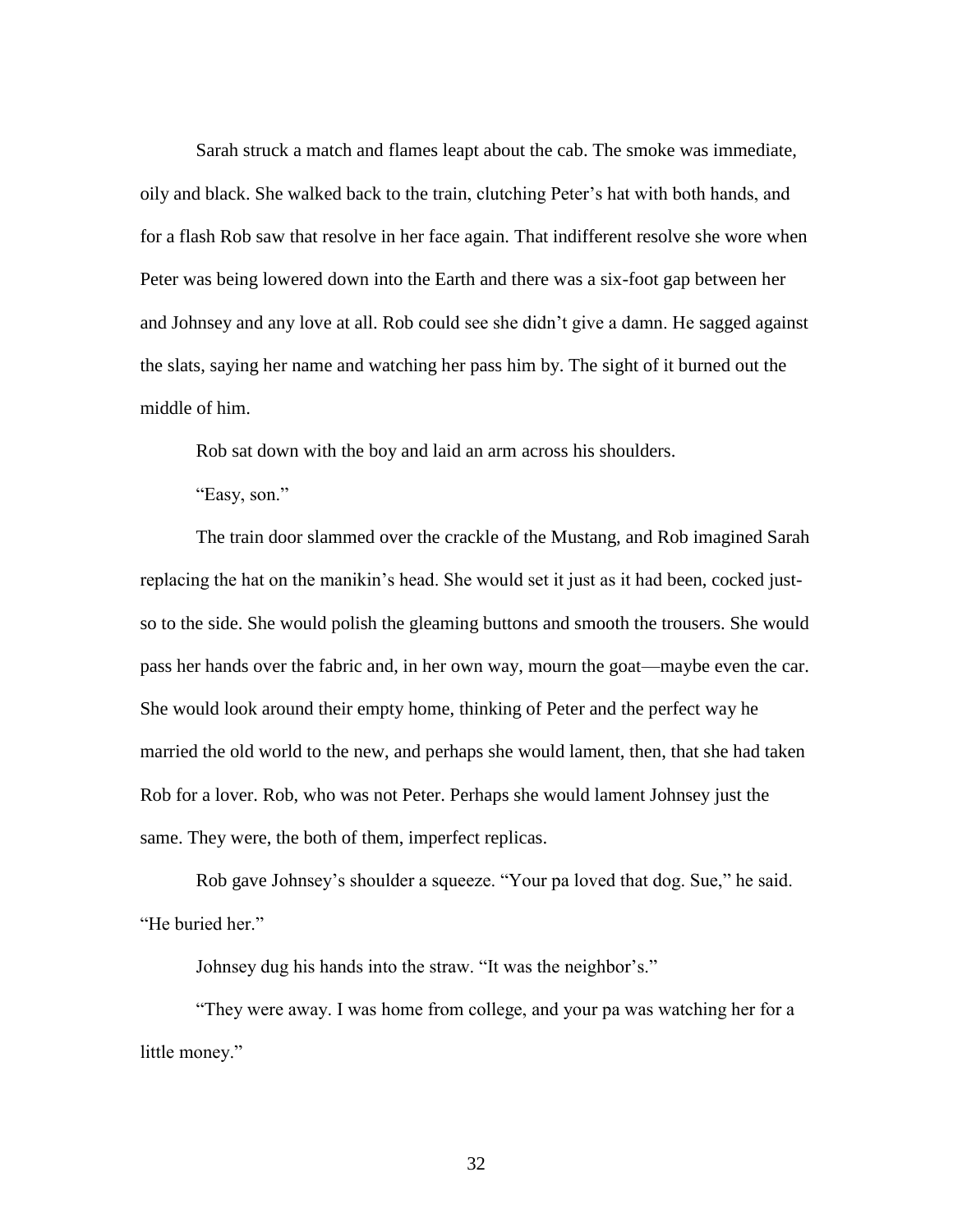"How did she die?"

"We thought it was her gums—the way she was crying—but she was just old. Your pa laid on the laundry room floor with her. We had an old wire brush that she liked, and Peter ran it through her fur so she wouldn't cry. He must have brushed her all night long; he had that silver hair stuck all over him. It was all he could do. She passed in her sleep, and Peter wouldn't let anyone touch her. He was just a little older than you."

"What did he do then?"

"He made her a little grave in the woods. He slept. I took him bowling. You know your pa couldn't bowl for beans." Rob pulled the boy's hands out of the straw and studied them. "You've got his thumbs," he said. "You're doomed."

Johnsey laughed.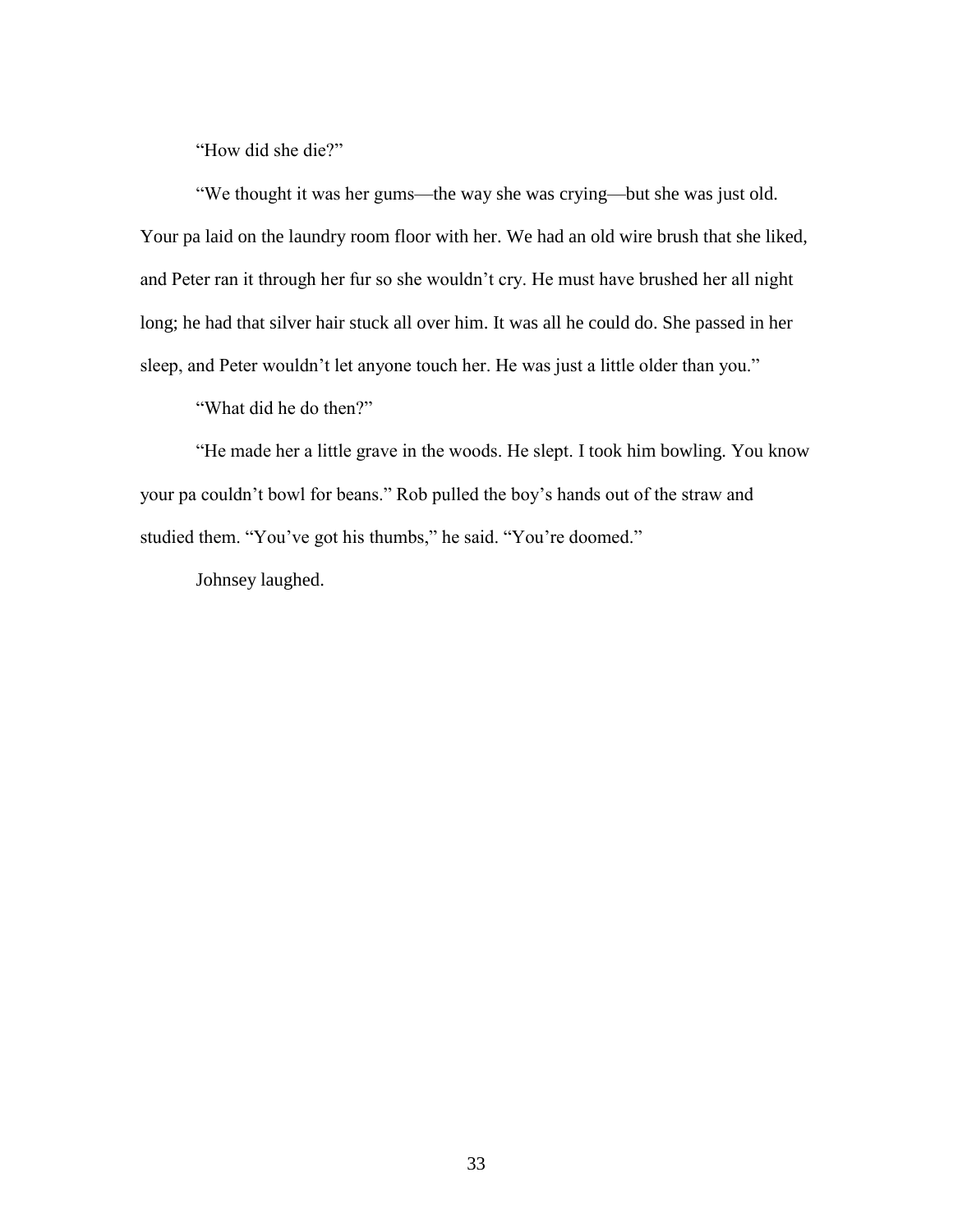## Dog

Byron found the dog's carcass laid out on the black mud of the salt marsh, just behind a row of palms and within sight of the community dock. It wasn't a neighborhood dog. The breed was wrong. Something strange. Off color.

The body was short with square, well-muscled shoulders. The stomach was white with spots, each one distended now like tattoos on a pregnant belly. The fur ran from yellow to brown. Beer cans, crab trap floats and Styrofoam cooler pieces formed a line where the water left them. Ten yards below the high water mark, the dog lay alone on the dried and cracked mud.

It didn't come in on the tide, Byron thought. It was brought here. There were no footprints, but the mud was hard and washed by the sea.

The dog's eyes were open, the lids and ball of one socket pecked and pulled away. There was a hole ripped into the lower abdomen. Buzzards. Something must have scared them away, or maybe the tide had come in and covered the body. He poked at the dog with a length of palm frond. The hair was stiff with salt, and the flesh beneath did not give easily. The whole of it rocked when he pushed harder with the stick.

Byron examined the tan pads of the dog's feet, which were clean. He pulled the pads apart and felt the soft place between them, like he did with his dogs at home. His parents would not have approved. There was a gallon-sized Purell on his kitchen table, and the family wiped to their elbows at meals or in passing.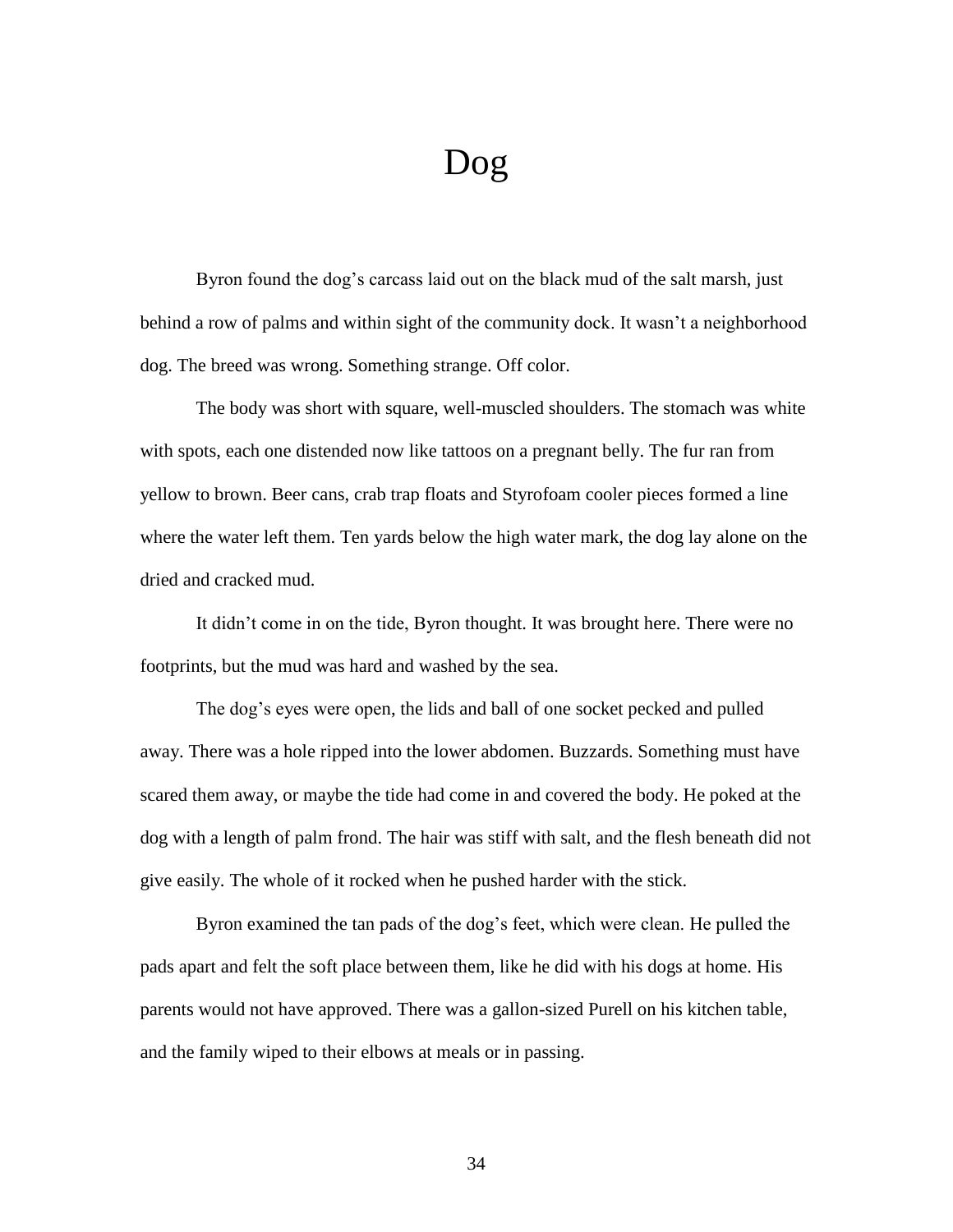The smell of the carcass was enough to wrinkle Byron's nose. Some of the dog smell, dusty and warm, still clung to the hide, though decay rose from the wounds. It might have been a good dog, he decided. The ears were kind—drooping and soft. The teeth were sharp and clean. He guessed it was young.

Byron would be sixteen in two weeks. For his birthday, he had asked for a nylon dragon kite and a Casio calculator watch. The kite, he wanted to fly in the open lot beside his house. The watch, he wanted to impress his neighbor Mary, who wore hers every day. Mary had not been at school today, but the pollen streaked Lexus in her driveway hinted that she was home, and she knew Byron would be here.

He was left alone in the evenings, his parents working late. After the bus dropped him off, he would often walk the dry-muds of the marsh—his book bag hung on the jagged bark of a palm tree, and a palm frond sword in his hand to poke and prod at whatever the water left. Mary often came with him; though, it had been three days since Byron had seen her last. Three days since her father had been arrested. He had killed a man.

The dead man was a lover. There had been no struggle and no chase. After it was done, Mary's father, Phillip, sat in the garage and waited for the police to arrive, while Mary's mother, Beth, sobbed into the kitchen phone to the 9-1-1 dispatcher then fled to a neighbor's house—the Mitchel's. Phillip sat in the garage and smoked. It was said that five cruisers came—flashing and parked front-to-back like railcars on a model train that bent around Mary's U-shaped driveway. It was just after school, and not many in the neighborhood were home.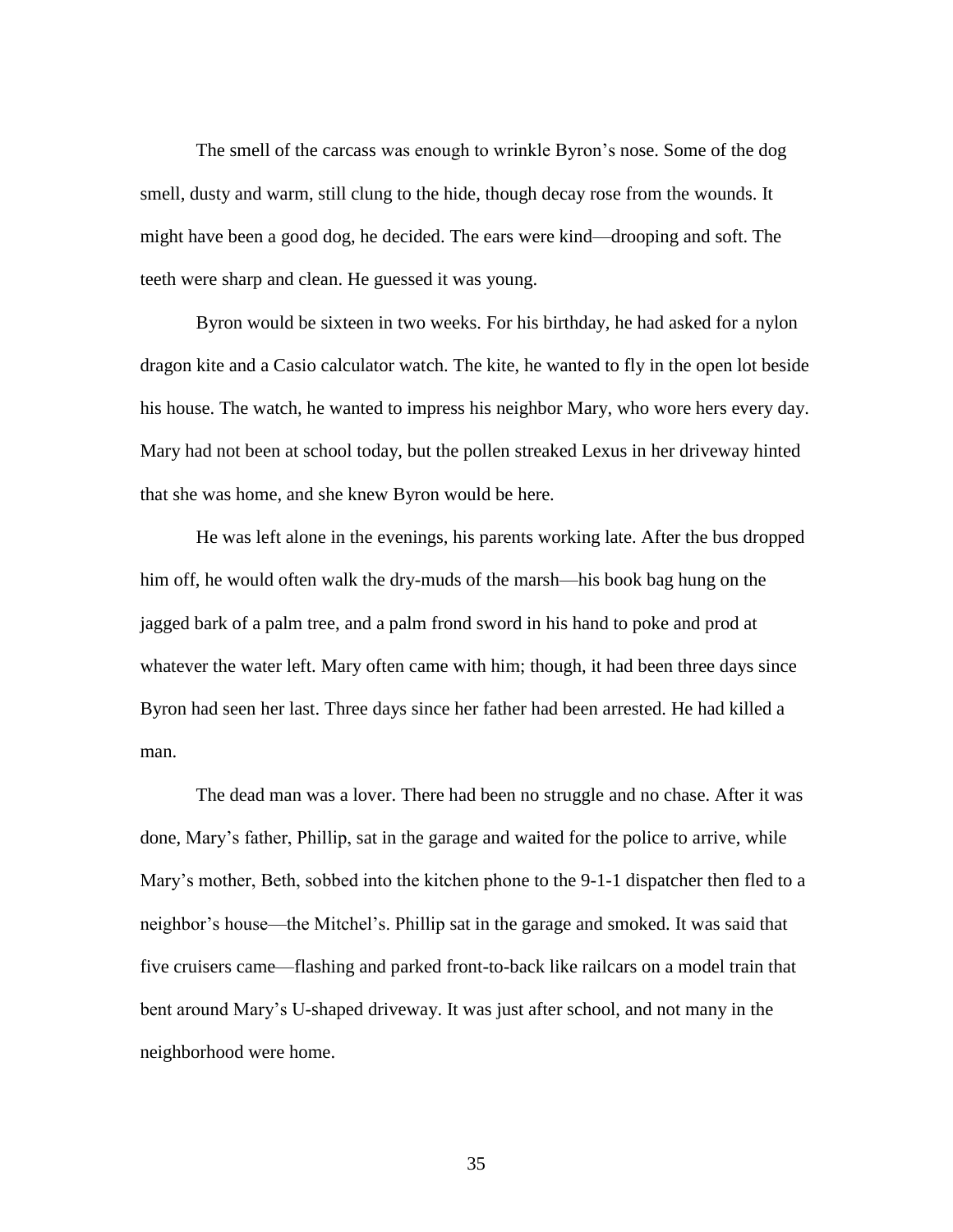When the deputy sheriff arrived, Paul Mitchel, who played tennis with Byron's father, said that Phillip "walked right out to the deputy with his hands up. With his hands up and a cigarette still in his mouth."

"Did they find the gun?" Byron's father asked, his fist wrapped in Lucy's leash. Byron held Tomcat at a good heel, while his mother held Rory, the Bichon, in her arms. The whole family walked together.

"Hell no. And I heard from the Deputy that Phil hasn't said nothin but 'lawyer' since they brought him in."

Mary was not at school the next day, or yesterday, or today. Byron was not surprised by Mary's absence, but he was curious about where she had been during the killing. It had been a Tuesday. Mary and Byron had ridden home together on the bus and walked the marsh. They had found, among other things that day, two pieces of good, green sea-glass, smooth and glossy, and then they had gone home.

She must have been in the house when it happened, Byron thought, noticing now that the dog's toenails were neatly trimmed.

The lover had been a man called Babe. Whatever his real name was, no one used it. For over a year now, his truck had been appearing outside Mary's house—sometimes for days at a time. At the neighborhood oyster roast, everyone gossiped about what he did for work. Someone heard he built dog boxes and shipped them all over the country. Another heard he welded submarines at King's Bay; "a scuba welder," Mrs. Stanley confirmed with a nod. "Very skilled. I've seen the tanks." Phillip's truck was a rarity. He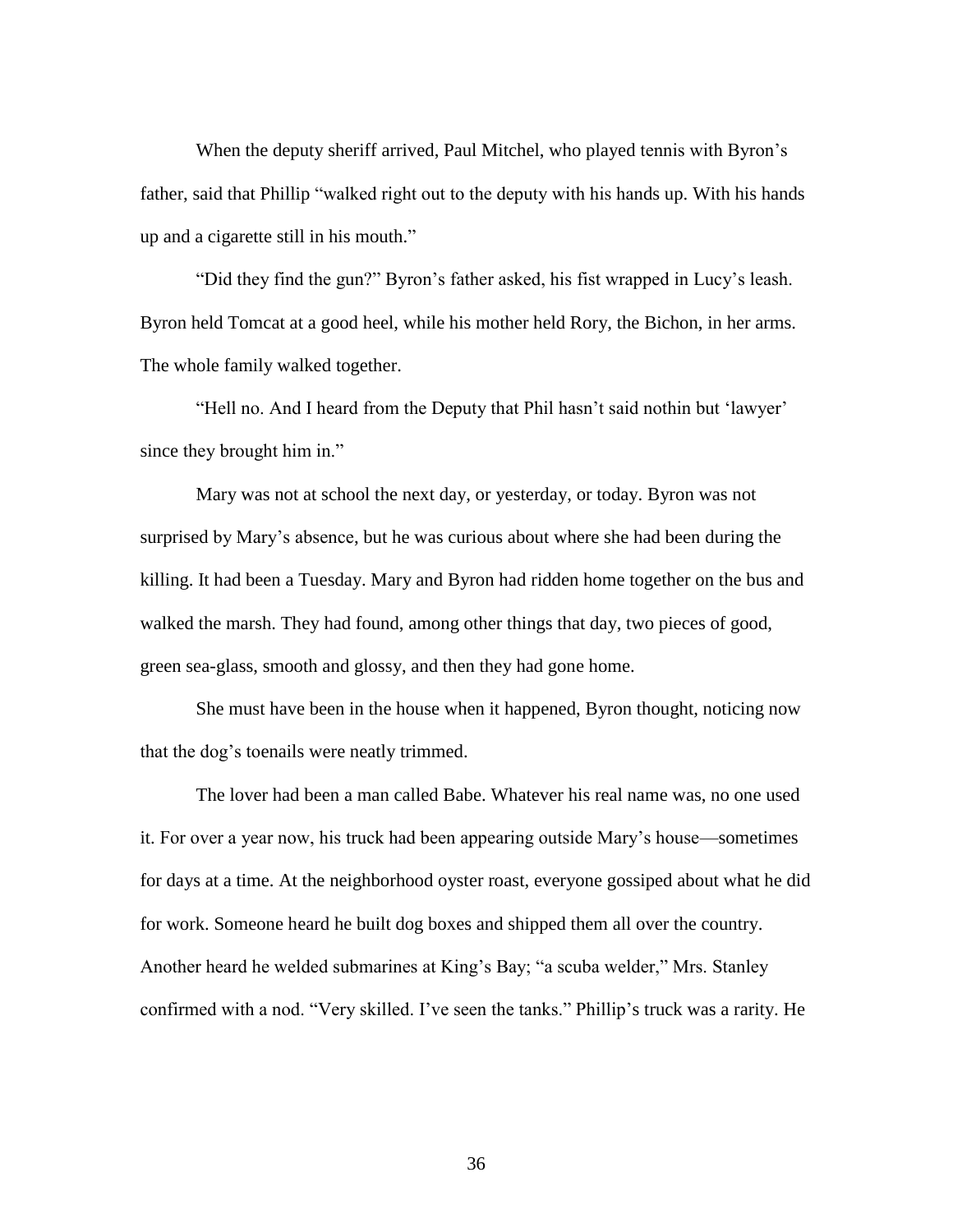came some weekends to take Mary to lunch, or maybe a show. On those days, Babe was on the job.

"He was a real nice guy," Paul Mitchel told Byron's father. "A nice guy who never hurt anybody. Helped me put up my Christmas lights this year. On a ladder."

Once, Babe took Beth out on a kayak. Byron and Mary had watched the adults from the community dock as the boat wound its way through the marsh and out to a dryland patch. The kayak laid there beached until dark.

"They're fucking," Mary had said.

Byron stayed for dinner at Mary's that night. Babe boiled pasta and toasted garlic bread and sang Tim McGraw, while Mary's mother chopped vegetables and hummed along. Mary looked baby blue daggers at everyone in the room—chew, chew, scowl. Byron was hooked.

"Byron?" Mary's voice called from the palm brush-forest. A second later, she broke through the wood line and began walking towards Byron and the dog. Her stringy blond hair was down today and hung all the way to her waist, fine as silk and flying all about her face. Her watch, he saw, was gone.

Mary was a year younger than Byron. Only fourteen. She was a pretty girl, he thought—had always thought. Even if her skin was so white you could see the blue of her veins, especially around the tops of her hips, she was a pretty girl.

Byron had kissed her once two years ago. She had asked him not to do it again. "Gross, huh?" Mary said, crouching next to Bryon and the dog.

"Are you okay?" Byron asked. "I heard."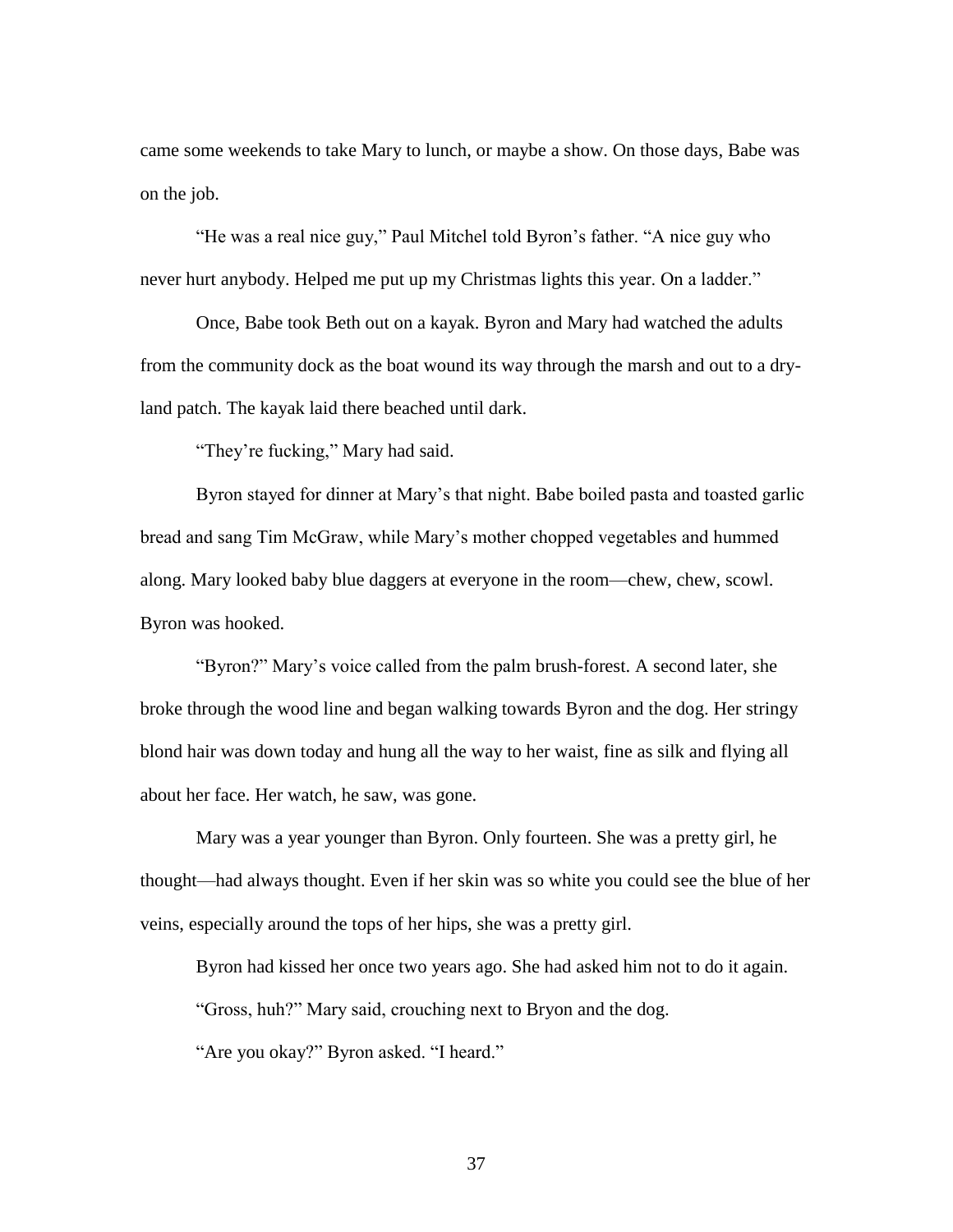"I'm fine. Dad's in jail."

"Is your mom okay?"

"Yeah. I was in the house when it happened. At the top of the stairs."

Byron threw his palm frond sword into the mud flat; the blade sang whiffle notes in the air.

"Gosh," he said after some time.

"I'm glad he's dead," Mary said.

"Why?"

"He was gross. Always kissing on Mom. Feeling her legs when I was around." "Yeah."

"Dad shot him here," Mary pointed to a place an inch above her right eye. "The bullet went through and into the wall. The cops pulled it out."

"What happened to the gun?"

Mary smiled. Her teeth were white as soap, and thin. Byron could almost see through her two front ones. He could see the grooves in the enamel, and the serrations on their flat, razor edges.

"I don't know."

Bryon's father believed that Phillip had thrown the gun into the river. His mother believed he had hidden it in the house. "He was a carpenter," Byron's mother said. "That whole house has secret drawers and hidden closets." If there were secret closets in Mary's house, Byron hadn't seen them.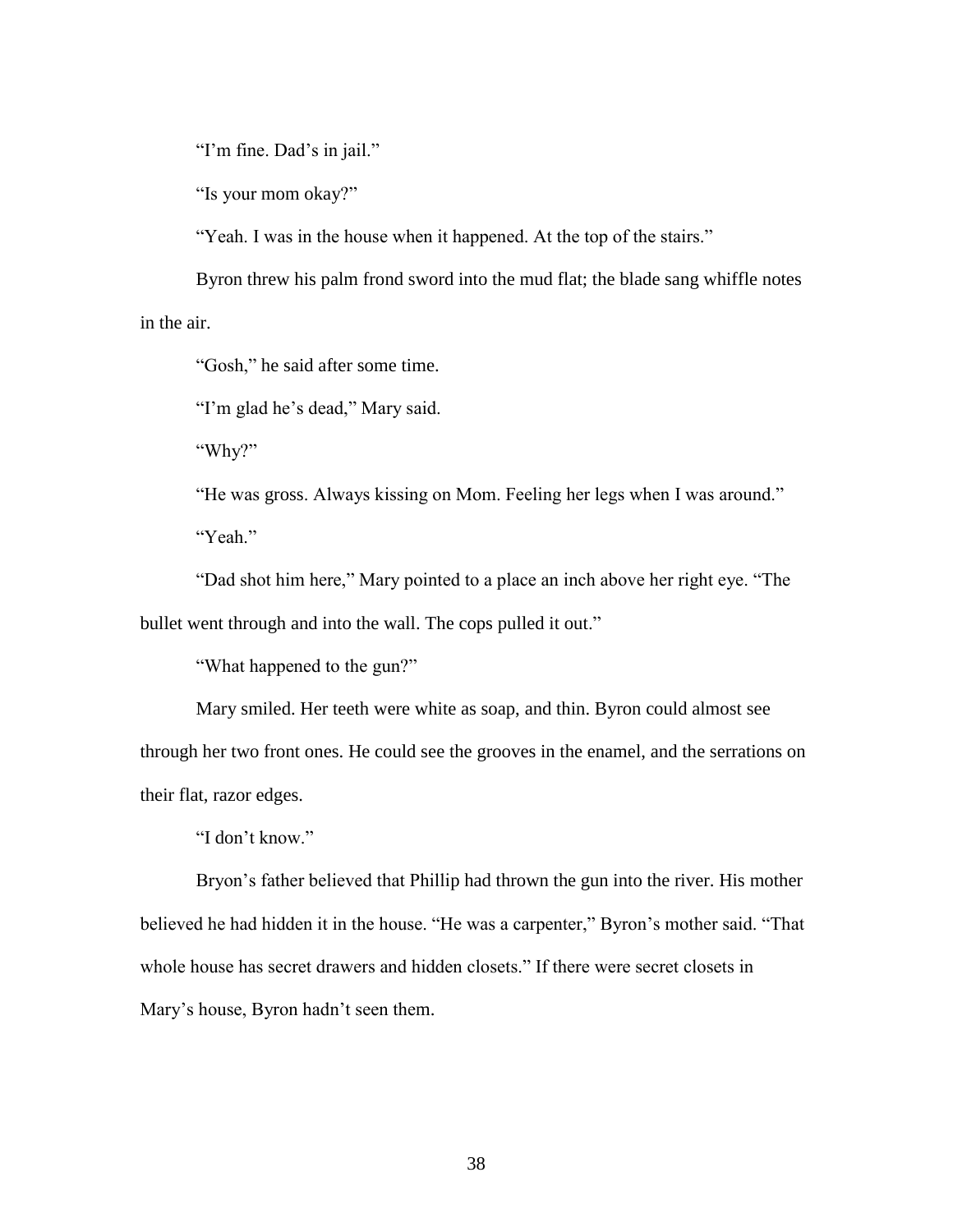He began to draw a line in the mud with the toe of his sneaker, circling the dog. He wished he had not thrown the stick.

"I took the gun. When Dad left, and Mom ran away."

"Why?"

"I still have it," she said.

Mary walked back to the wood line, and Byron followed, feeling like he was walking on the moon, his knees rubbery and loose.

"He kept trying to get her on his side. He kept trying to be all sweet, and Mom bought it. It was so annoying," Mary said absently, digging in the growth of an azalea until she pulled out the gun.

It was a small, black revolver with a wooden handle. The kind a detective might carry, or an old city cop. Byron's grandfather had been a police officer in Detroit. His service gun was framed in Bryon's father's office. It was almost the same.

"Why did you take it?"

"Because I needed it. I'll bury it. No one will know."

"Yeah."

Mary walked back to the dog. "But Babe was trying to get sweet and brought this dog to our house. Adopted it. Made Mom name it," she said and kicked at the dead dog's spotted belly.

"She called it Ox. Like the story."

"What?"

"*Babe and the Blue Ox*. Like it was some kind of joke."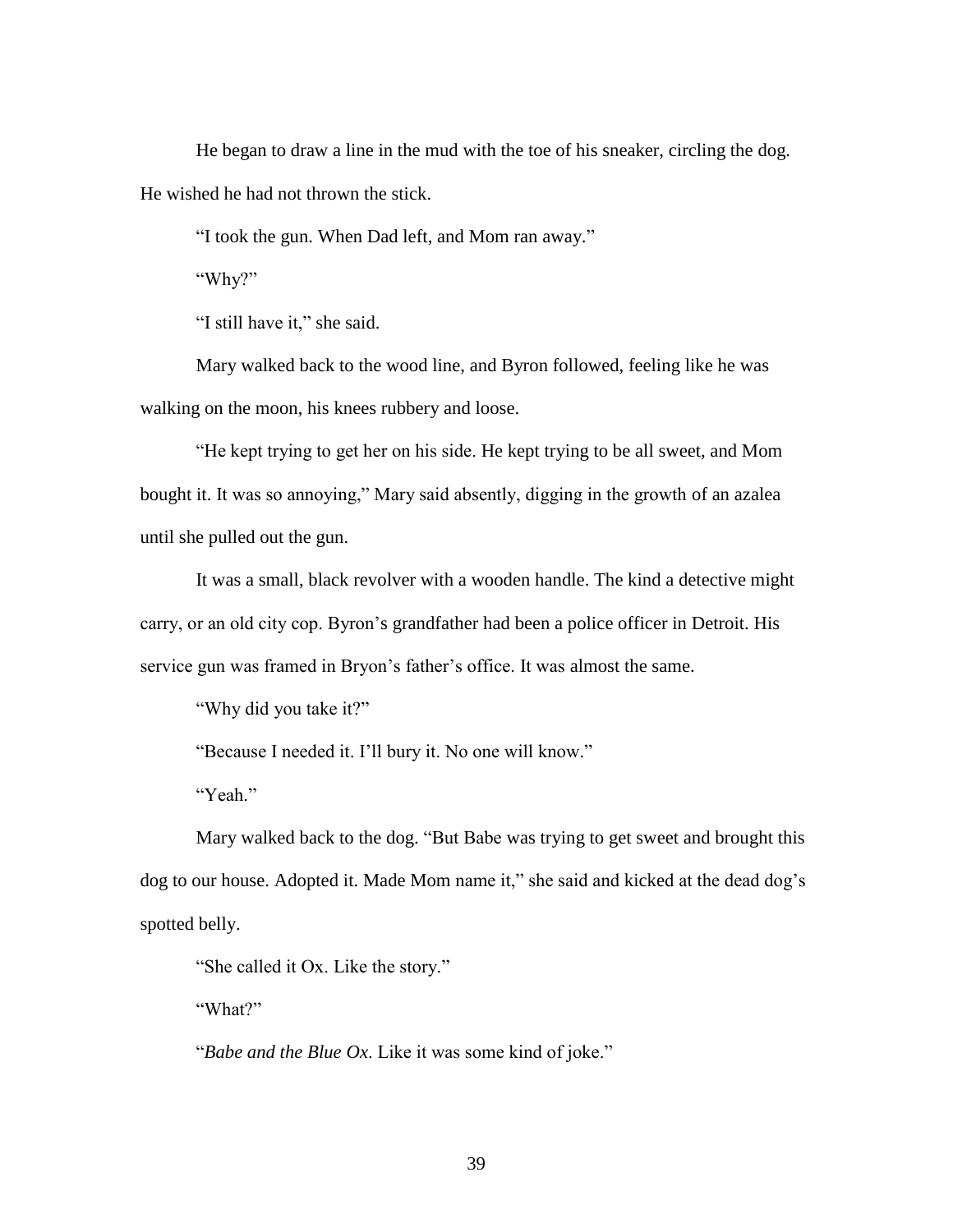"Oh." Byron's hands were sweating and sticking together. He rubbed them on his jeans.

"So when they were all gone, I took the gun and the dog out here." Mary poked at the dog's empty eye socket with the barrel of the gun. "Bang."

"Why?"

"Don't be mad at me."

Mary took a couple of crow hops on the mud flat, like she was going to throw the gun, but then she stopped. She walked back to Byron and the dog.

"I should bury it, right? The mud will eat it up. The salt too."

"Maybe."

"Dad will be in jail for just ten years, I think. It was in hot blood."

"I don't know."

"He was really mad. I called him about the dog."

"Yeah." Byron's head felt light. He wished he cared where Mary's watch was. He wished, more than anything, that the gun and Mary and the dog were not real. That they were sea trash and dead gulls, laid up on the tide line and rotting.

"Do you want to shoot it? There's still bullets. I only used two." Mary held the gun out to Byron.

"I don't want to."

"If you don't, it's because you'll tell," she said. Like it was a fact, and she had known all along what his answer was going to be.

"I won't tell."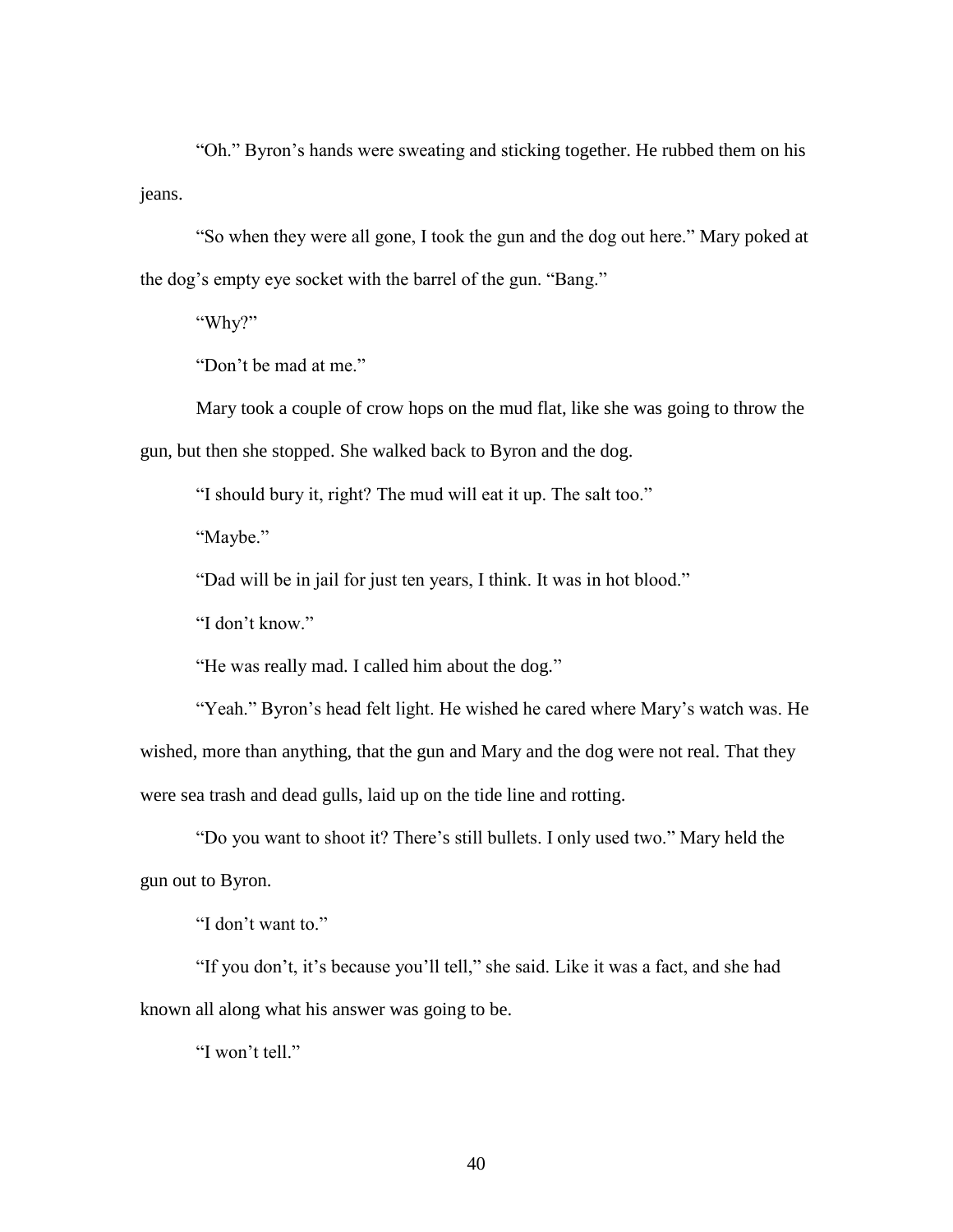"You might."

"I won't."

"Have you ever shot anything before?" She aimed the gun at Byron's foot, and watched him step back.

"Stop that. And no."

"You're pretty afraid, huh?" She smiled that too-thin-tooth smile at him again, and pulled the hammer of the revolver back, pulled it with her whole left hand, until it clicked and held fast.

"No. It's just not safe. Someone will hear it."

"Shoot the dog."

"I don't want to."

"You can kiss me again."

"That's okay."

Mary dug in her pocket.

Byron watched the gun in her other hand, the barrel swinging all over, and wondered who this girl was that had found him on the marsh. There was something different about her—something old broken or something new grown. The way she stood close to him. The way she hovered around the dog, and needed to hurt it—to mangle it. Mary had always been strong willed, but she also cried for roadkill. In the summers, she and Byron pulled turtles from swimming pools. They watched birds. For an entire day, they followed a cat that came off a boat in the marina, trying to feed it. To pet it. Through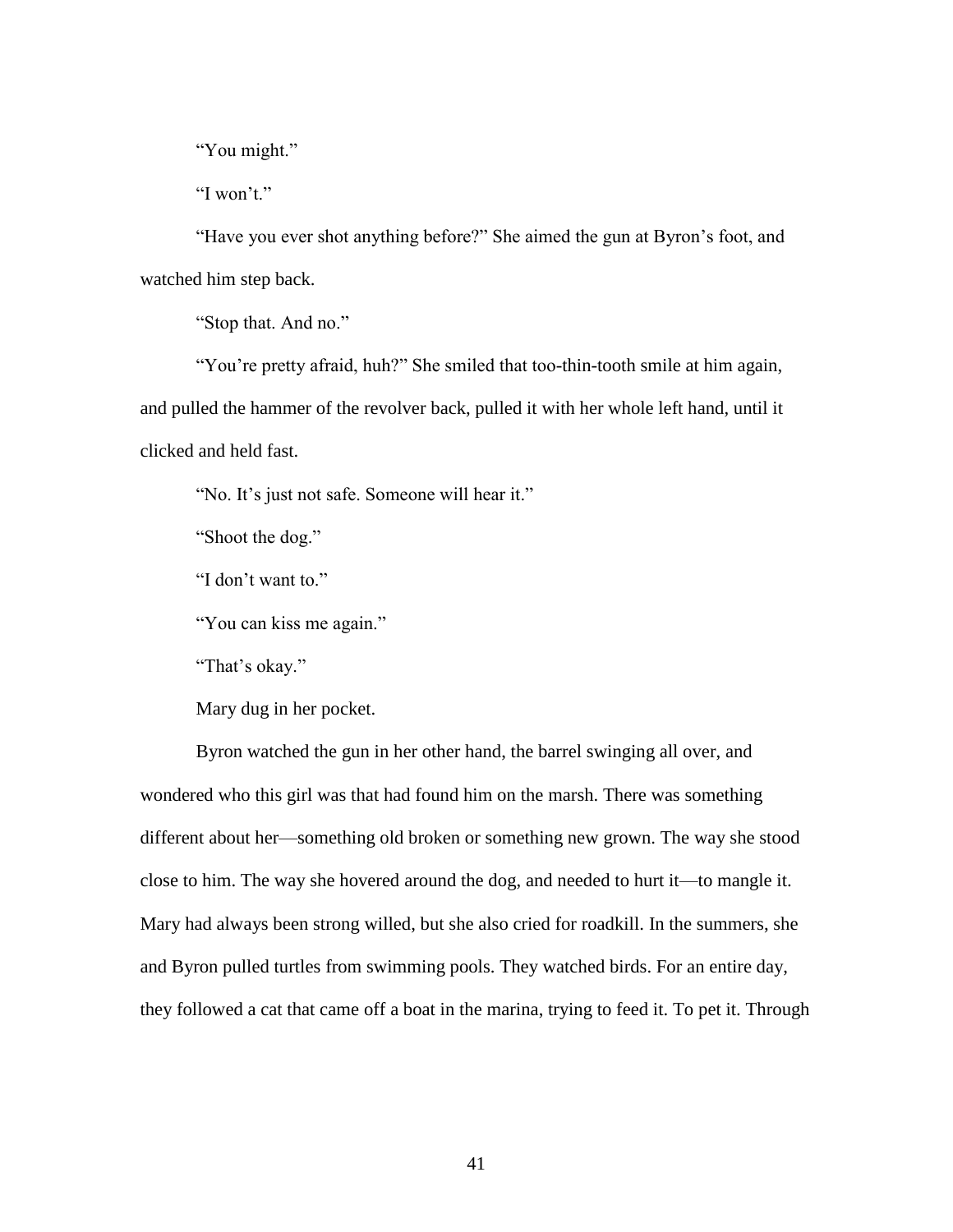boat yards and up trees and under trailers, they followed that cat, and Mary had never asked Byron to kiss her.

Mary's hand came out of her pocket with a piece of gum. She popped it into her mouth.

"One kiss. One shot." She held out the gun to Byron again, the barrel pointing at his stomach.

Byron stepped close to her and took the gun. He aimed it at the dog, at the ugly hole Mary had already shot into its face. Just one, he thought. Then I can go home. Throw the gun in the river and go home.

"First," Mary said and reached her arm around Byron's waist. She grabbed at his skinny buttocks and pulled him close until his hips touched her own, their foreheads bumping gently. Mary matched her lips to Byron's, and, even as he felt the weight of the gun in his hand, he felt the touch of her tongue on his, the hard muscle of it knocking around the inside of his mouth. Her eyes were open and shocking blue. It was his second kiss, and it was good, he thought. Even with the dog and the teeth and the gun, it was good.

Sweat rolled into Byron's eye and burned until he squeezed it shut. His hands felt miles away, and he wondered if there was a rock buried in the mud that might send the shot into his own face instead of the dog's. He pulled the trigger, and the gun kicked in his hand. The report drove a black bird from an oak. An egret glared from across the marsh.

"You missed," Mary said.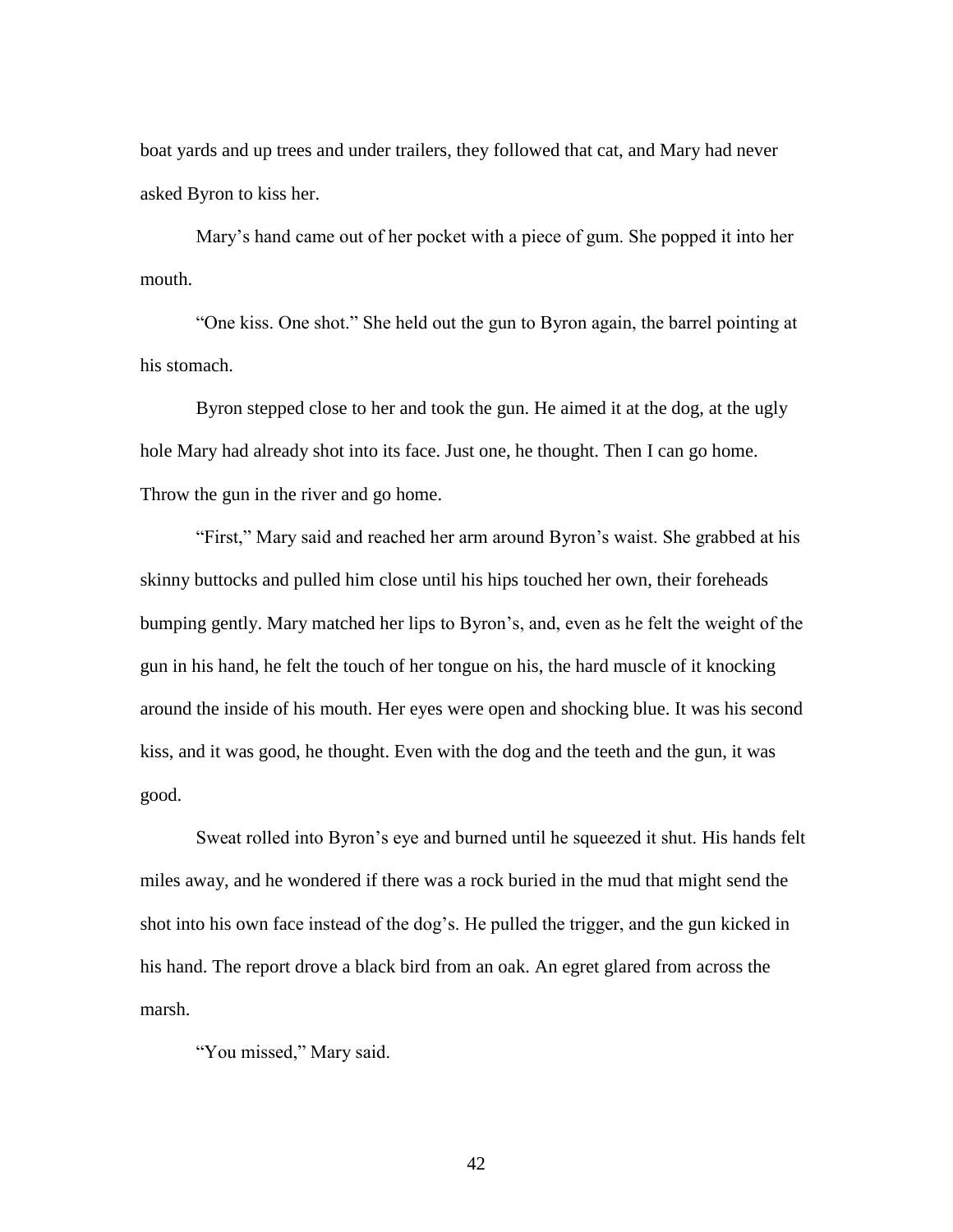Byron opened his eyes. There was a clean hole in the mud just below the dog's head. It might have been a fiddler crab's home—one of millions. Relief and nausea rolled through him, his shoulders sagged, and still Mary held him close with her fingers hooked through the belt loops of his jeans.

"Yeah," he said. Blood rang in his temples. He tried to pull away from Mary, but she held him close.

"One more," she said, her breath brushing Byron's cheek. She had a light, sweet smell. "Just one."

"I don't want to."

"I was waiting for you to come out here," she said softly, still holding on to his pants and pulling him now, just a little, so that he had to step with her towards the dog. Like a dance. "I heard the bus and waited for you."

"Mary."

She kissed him again, sucking at his lower lip.

"Shoot it this time. With your eyes open," she said. She reached for the pistol in his hand. She cocked it roughly. She wrapped her hand around his and the handle of the gun.

She smelled like honey. Honey and that gum.

"Wait," he said.

"How do you feel?" she asked. She bent at the knees, pulling Byron by the hand until the pistol pressed against the dog's bloated side. The smell of the dog interlaced with the smell of Mary; it was sugary-sick.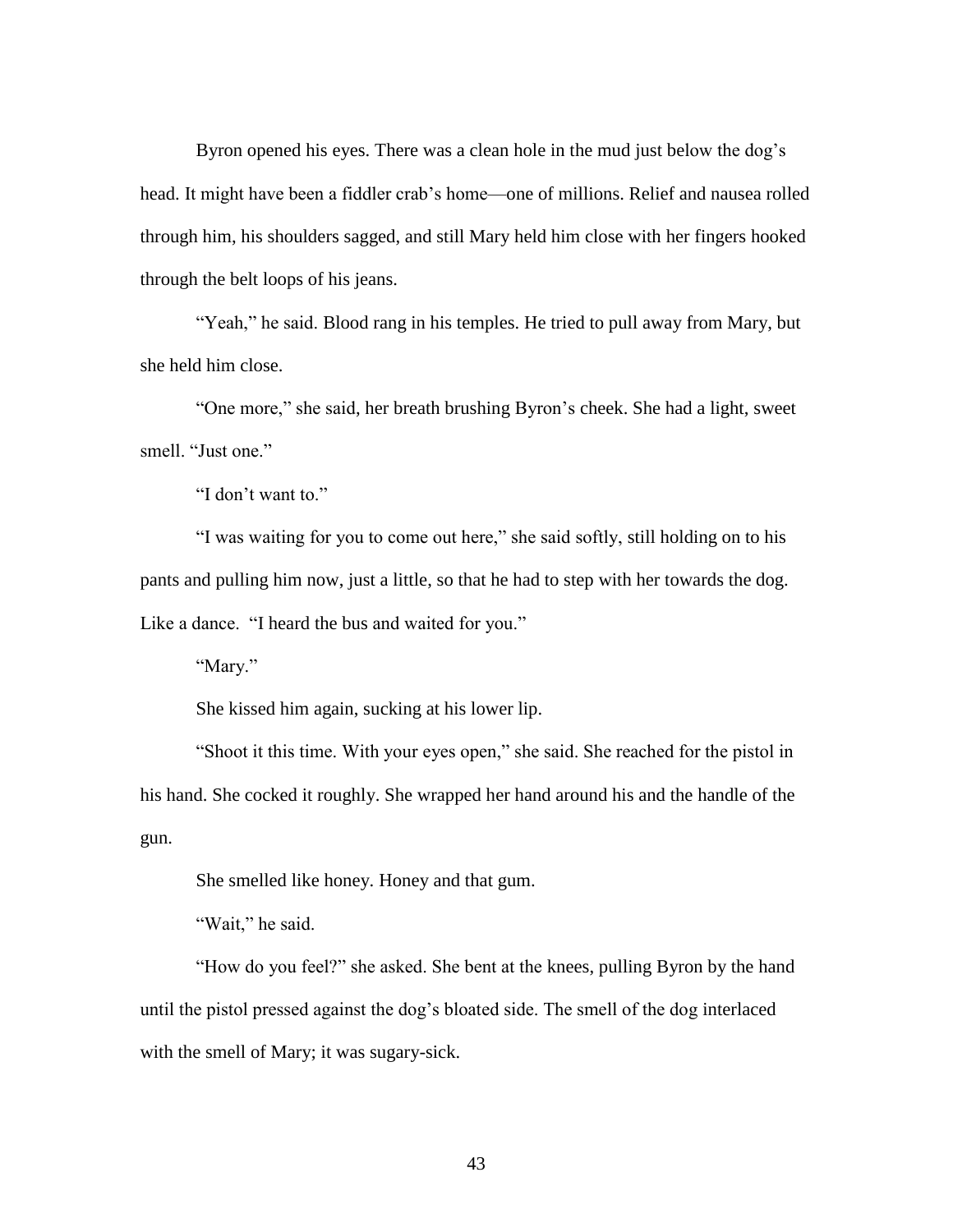"Wait," Byron said. He tried to pull away again and could not.

Mary leaned in to kiss him once more. Her finger snaked over his to the trigger. "Shh," she breathed.

"No," Byron said and shoved her away. He leveled the gun at the horizon and fired. He saw there was a boat behind the sights, miles away and cutting its way across the sound. He worked the pistol's action and fired two more times before he dropped the pistol on the mud next to the dog.

"You didn't have to waste them all," Mary said.

"Shut up."

She watched him closely.

Byron looked back at the dog and imagined Mary leading it out, her spindly hand wrapped beneath its collar, to the mud to be shot and left. Somehow, the leaving seemed worse. He stooped and dug his arms under carcass until he had the thing secure against his body. He lifted the dog.

"What are you doing?" Mary asked.

"Take the gun."

Mary picked up the gun and followed Byron across the marsh to the community dock. At the dock, she threw the pistol into the water.

Byron turned with the dog and saw that he and Mary were alone. Palms leaned out over the water from the mud bank behind them, as if straining to get a closer look, their root-ball feet clinging to the shore. Dead trees lay snaking and grey just under the surface, all reaching out to the dock where Mary and Byron stood. Soon, they would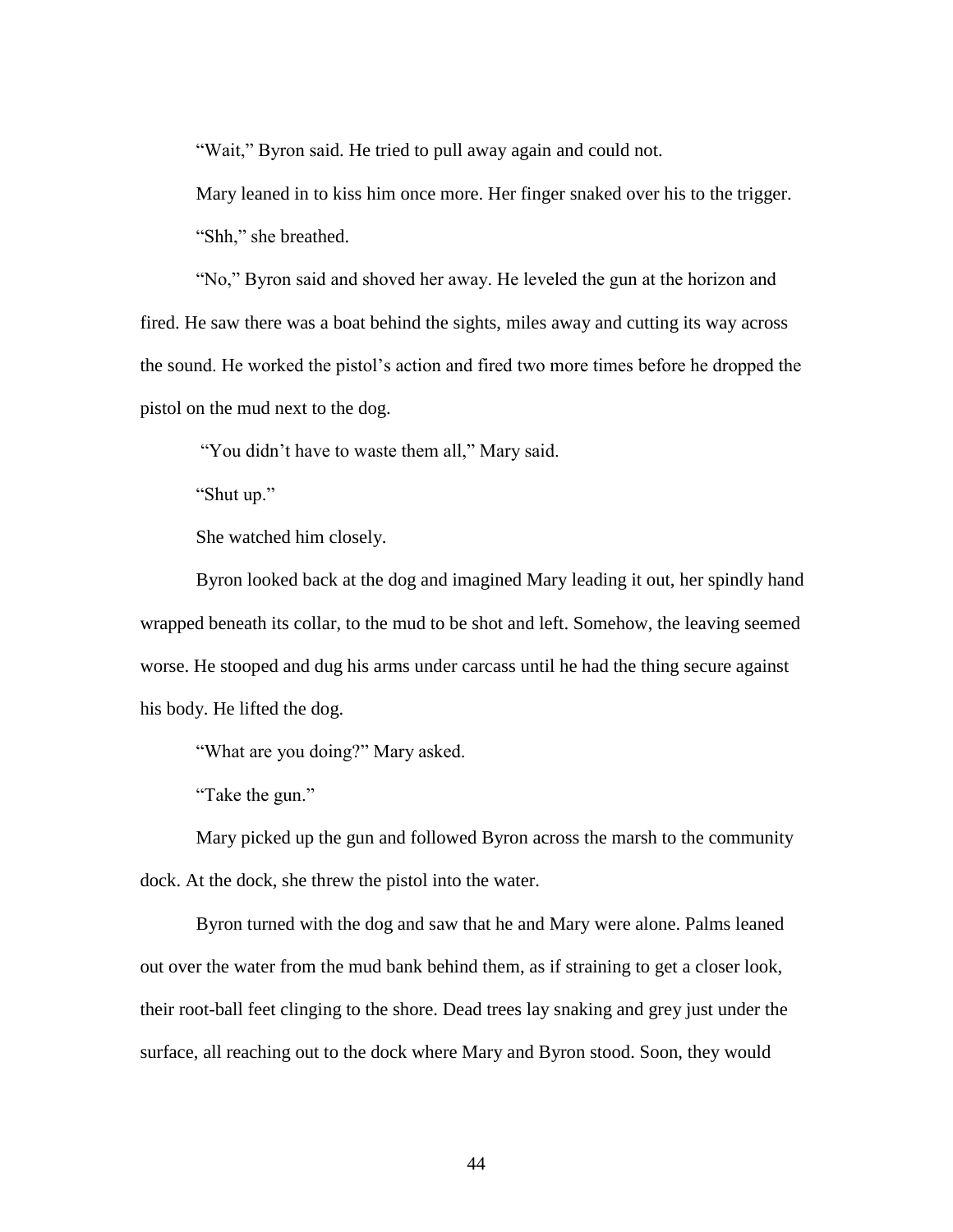break away and float out with the tide, or else sink to the bottom and rot. Some of them were shade trees and some of them beanpoles and all of them were doomed from their first sprout to drown in the Lincoln River. A hard wind blew in off the sound and tore a few fronds from the palm trees, picking them up like dandelion spores and dropping them where it pleased.

Byron held the dog over the water. "Say something nice about it," he told Mary. "What?" She said from behind him.

"The dog."

Mary was silent.

"Was it friendly?" he asked.

"Yeah."

A man shouted from somewhere on the land above the dock. Someone coming to investigate the shots.

"Byron," Mary said.

"And it was named Ox?" Byron continued.

"We don't have time." Mary grasped at Byron's sleeve.

"Was it a good dog?" he asked.

"Yes."

"Good." Byron let the dog fall into the river. From behind him, he heard the

ringing of Mary's shoes on the steel ramp of the community dock. The dog bobbed for a while and then sunk away. Byron heard the shouting of men on the land above him, and then he heard nothing at all.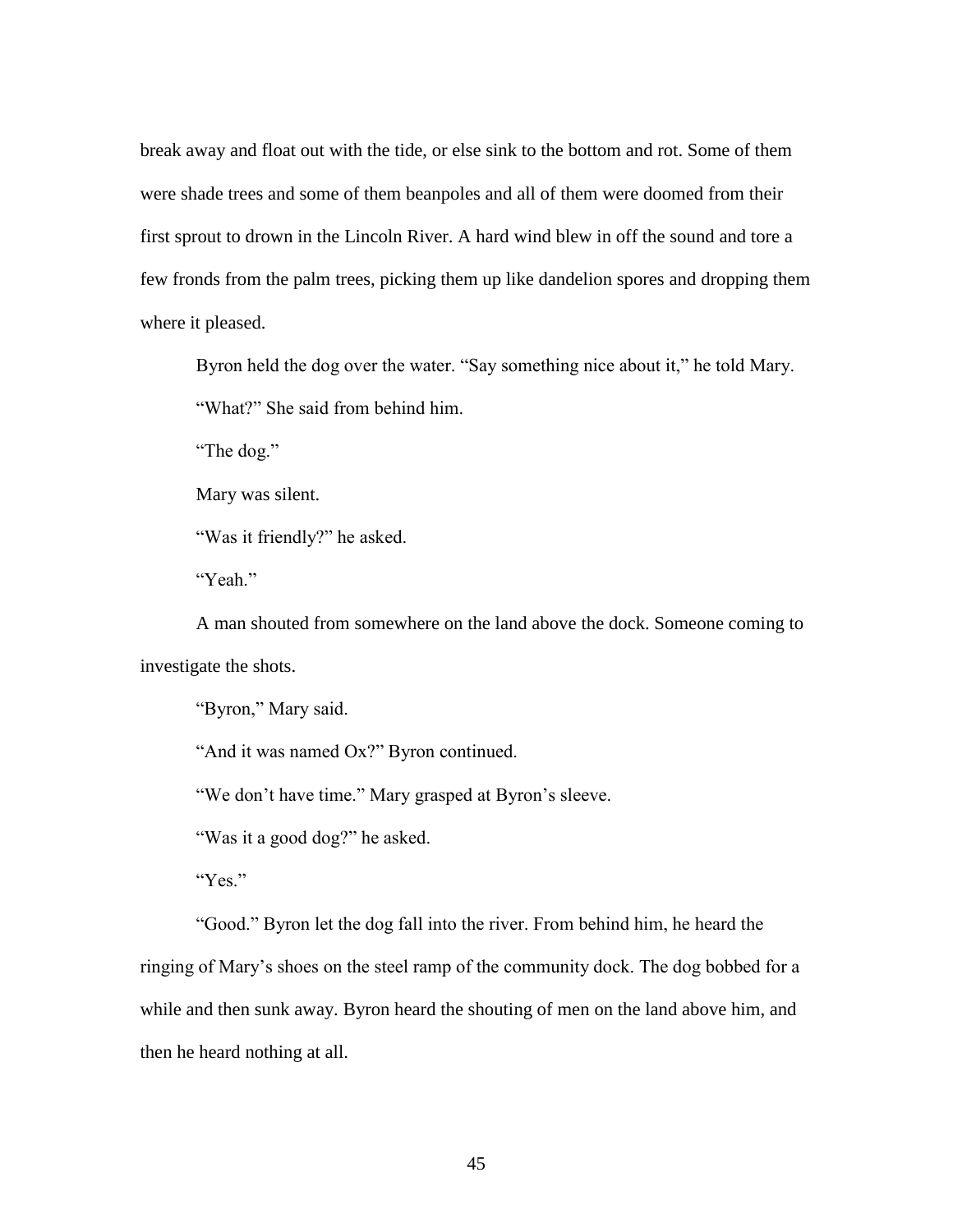## Elsohn

In a barn marked "Sit-A-While," a man walks to where I left the Eloshn boy. It's an old man. He picks the boy up from the table of blankets—turning him like an apple in the light that's spilling in through the barn doors. He wipes the child's mouth with one of the blankets before re-swaddling him in my bathroom towel. He rocks the boy and murmurs something and looks around the room until his eyes find mine.

"Is this your boy?" He's looking at me closer now, memorizing my face. His hair is cut like an old soldier's, sharp and grey.

"No," I say.

"Was someone here?"

"No."

"Are you sure?" He crosses the barn floor with the boy.

I am digging and turning my hands in a plastic bin of mated socks, reaching deeper and feeling out the corners for the pair that will convince the old man to walk the other way. He gets close. He leans in to speak.

"Hold him," the old man says, and presses the Elsohn boy against my chest. He is already releasing his hold on the child before I can speak. "I'll have to call this is in,' he says, and produces a push-to-talk radio that I hadn't noticed before, the sort with a long antenna that can call out to space.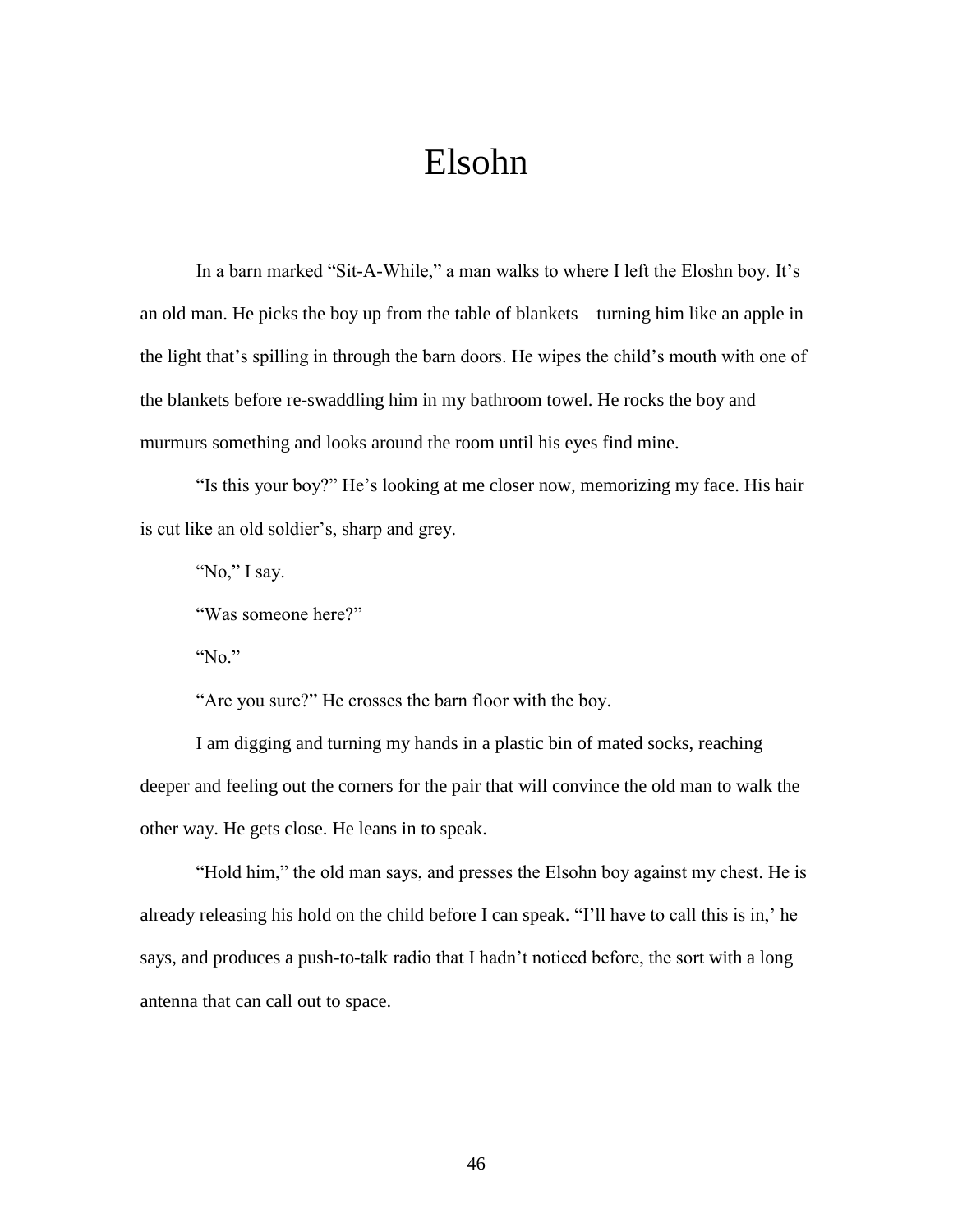He starts to chatter, "Waters.Malthus.Waters.Malthus." He coughs and spits. A response comes and the old man, Waters, is shooting back and forth with whoever is on the other end, telling them all about the boy he found, while the boy himself sleeps on my chest, wetting my shirt with drool and beginning to stir.

This morning, I took the Elsohn boy to the stores in Malthus and left him. It's Sunday, the day country people come to these kinds of places to shop and pass talk. The Malthus stores are all built in the shells of old barns. They stand in a line and look out over fallow fields, their paint cooked off by the sun and their boards warping out of place. The silos are covered in climbing vines. It is fall, and behind the barns, the Berkshires have the shape of a woman under a mottled quilt, their peaks soft as hips and rolling down to nothing before rising again.

I left the boy in the barn where they sell rocking chairs and those rough blankets patterned in Southwestern motifs. I set him on a stack of those blankets like he was a shirt or something that I'd picked up in the store, carried for a time, and put down. Except, of course, this is different. This is a child, just a few months old.

Even after leaving him, I couldn't help but watch the way the boy sleeps. Like a man moving in waist high water, he is wading through whatever dreams come to an infant boy, pushing through them with his eyes squeezed shut and his mouth twisting up and smoothing out in the wake of what's flickering behind those tissue paper lids. Probably just shapes and smells and half-things: half-trucks and half-flies and halfcooked notions of hands and blankets and me.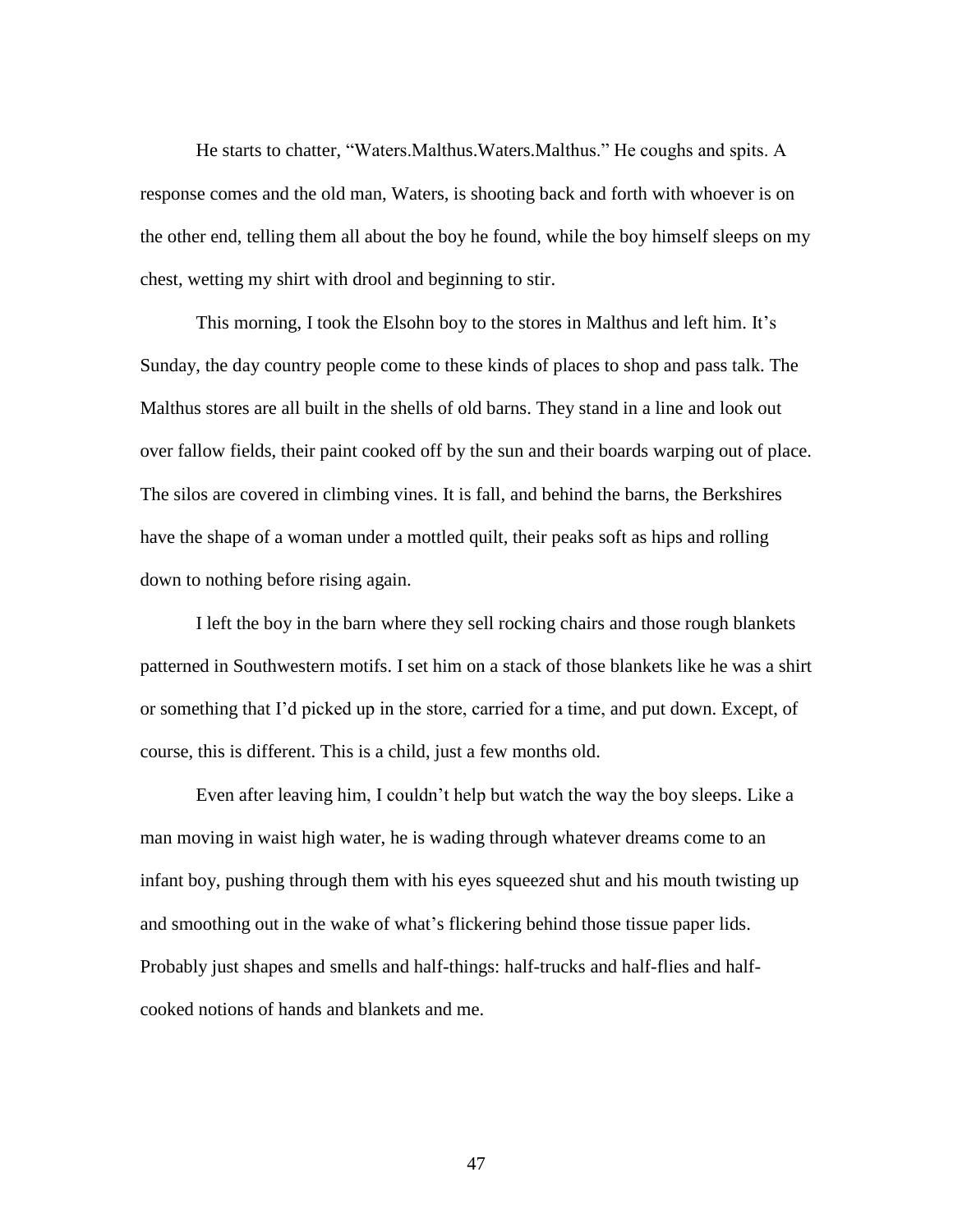His probably-mother is long gone, run off and likely living with her uncle or pawpaw or some other man in some place. I don't know. She left, and I took up with Sari, and this morning Elsohn, the boy, showed up in the front seat of my truck with the door open and wispy dragonfly nymphs circling his face, which was all a-sheen with snot and that clear baby spittle. Sari called him Elsohn for the road I live on. Elsohn Drive. "The Elsohn boy," she calls him, so we don't have to give him a proper name.

"A boy," Sari said, peeking into the folds of his ratty blanket when we found him. She was dressed for work, her white coat on and her medicine bag in hand. She'd shown pity and wiped his face. She'd felt his head for fever. She told me to call the sheriff, unless it was mine. Then she got in her jeep and drove off to work. That was her way of saying it: there'd be no happy foundling family of three.

Sari is the kind of woman that every man loves, and a few have tried to marry. I'm holding on to her as best I can, but she'll never stand for this. It's not in the plan. She's always saying how she wants to leave for the desert. Arizona. Southern Colorado. New Mexico. Just some desert. I think she'll go too, as soon as her mother passes.

But the mother is a tough old bird. I pray for her nightly.

In the barn, Waters is making his report into the radio, and the Elsohn boy is crying in my arms. I'm looking at his angry red mouth and trying to ignore how his brow meets his nose like a girl I used to know, or how my father's bent ears droop on his head. I'm trying to imagine a future where I flee to the desert with Sari Segal.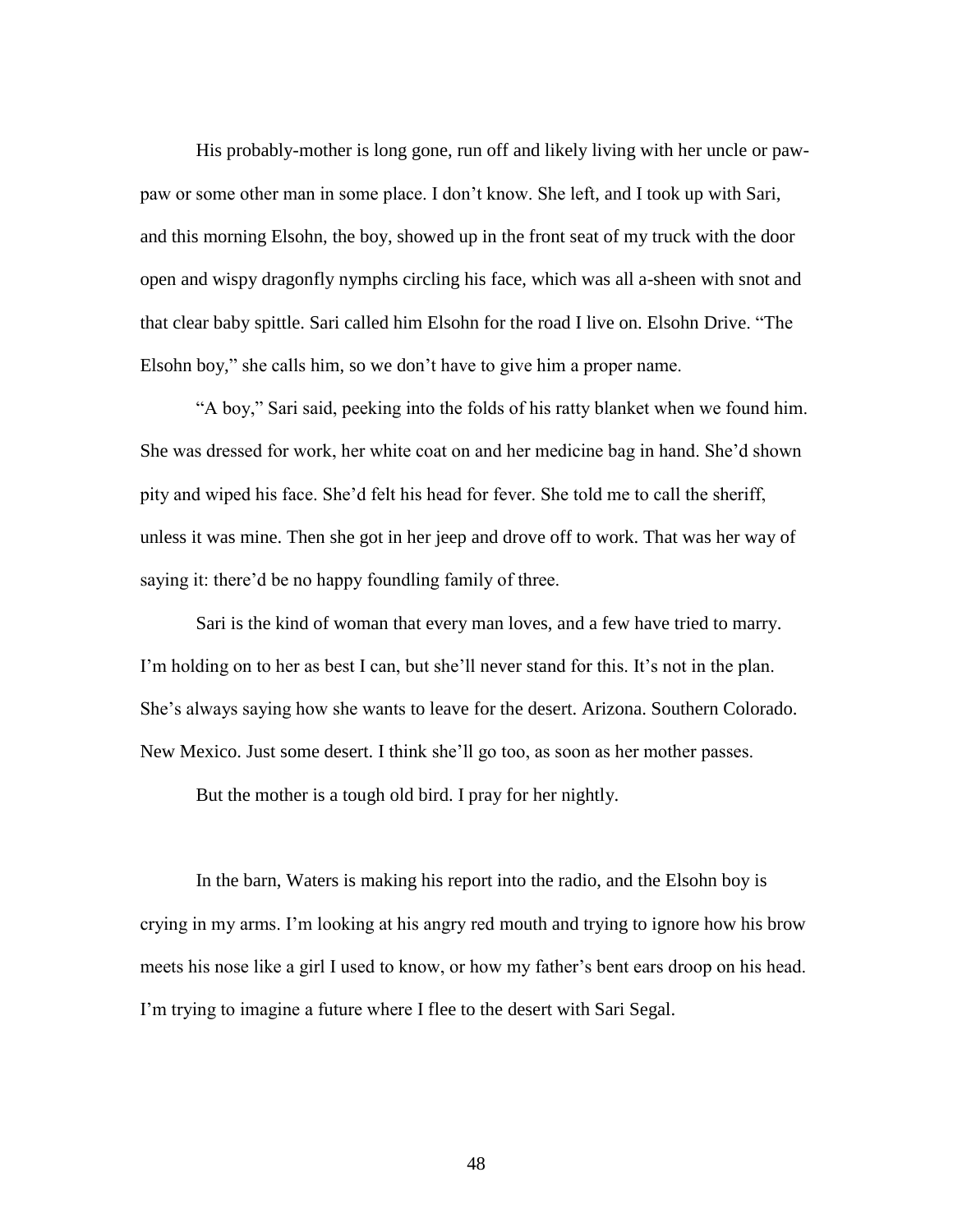We'll have a wedding on the dunes and a cake the shape and color of a cactus rose. We'll make a flat-bottom sailboat that only rides on sand and sail away with strings of cans sliding around behind us and the lizards skittering after, attracted by the glare of sun on tin.

Waters locks eyes on me. "Stay here," he says, and walks out.

And there I am again with the Elsohn boy in the Sit-A-While, and I have a choice. The same choice I had an hour ago, but now it's different with Waters and his radio. There will be questions. Witnesses might appear from thin air. I think of a woman I made eye contact with earlier in the day. She'd been smoking between the barns. How much had she seen?

I leave the barn with the Elsohn boy, his tiny heart humming against the inside of my arm. I think of the newborn chickens I saw as a boy, how their hearts would beat so frantically, visible beneath the skin.

My truck is parked in the shadow of a willow. It's not far from the barns, and I wonder if I shouldn't have parked down the road and walked in. Through my windshield, I look for Waters and see, instead, the grey face of a storm coming over the mountains. The trailing hands of the willow brush across my windshield in a harbinger breeze. The skies begin to darken as the sun is swallowed up. In October, it seems the rains come every day.

The Sit-A-While stands like a jack-o-lantern in its field, with a barn door mouth and hayloft window eyes flung wide. A worker inside the barn closes one of the windows, then the other. The face of the barn is passive; it does not care if I leave the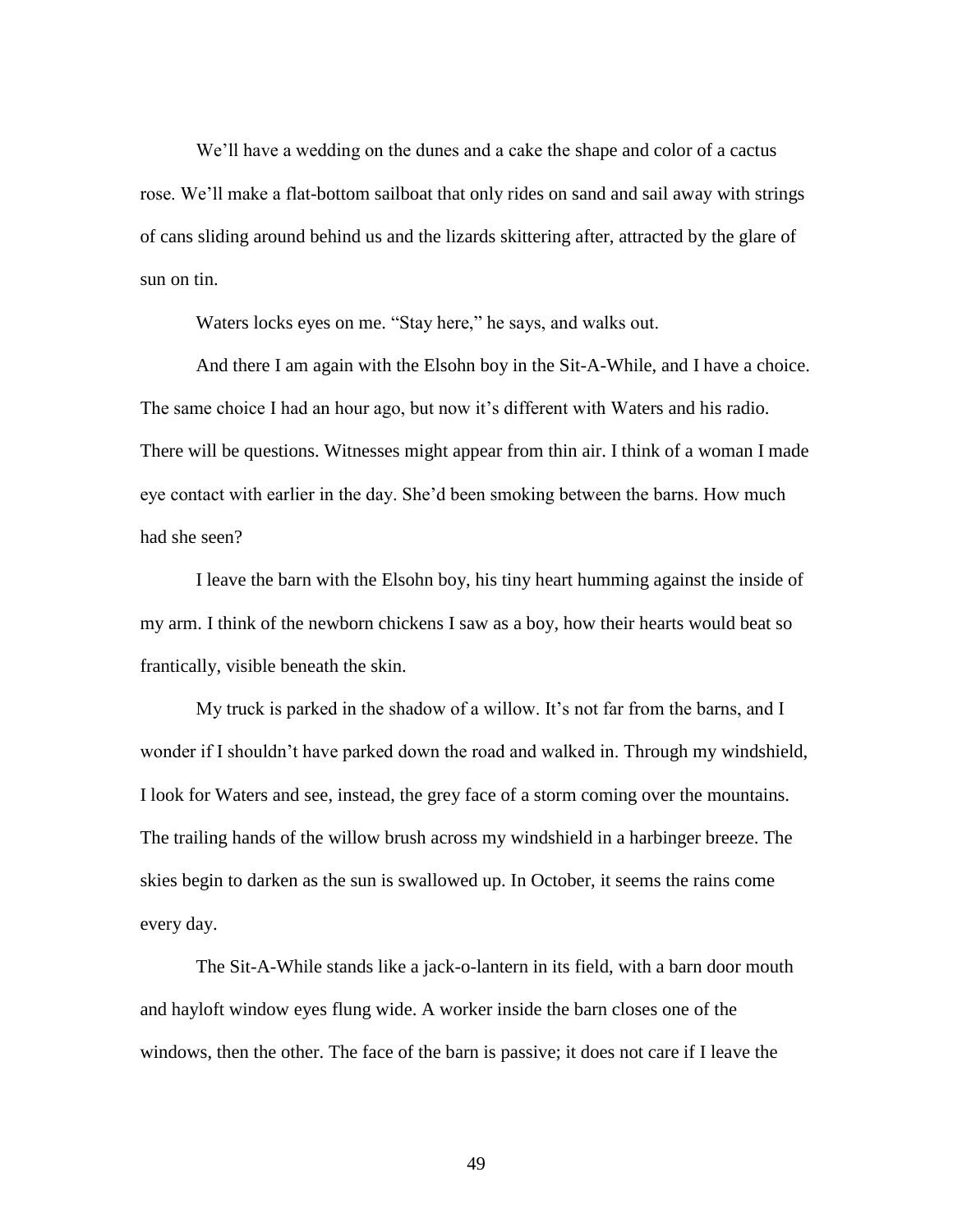child or not. It does not care about anything, or even remember when it housed horses or hoppers or whatever it was that they did on this farm. The barn doesn't care, and the willow doesn't care, and the mountains beneath their quilt of trees don't much care either. The smoking woman agrees: the Elsohn boy could be anywhere or with anyone, but he doesn't have to be here or with me and Sari. He might as well be the Earth's child, and the Earth here is fallow and asleep.

But I take the boy. I can't leave him, and now it's become dangerous to leave him. I take the boy and drive.

The roads around Malthus are winding with thin shoulders and narrow, grassy dips that stand for ditches. We drive along the floor of the valley for a time. The Elsohn boy is asleep in the crease of my passenger seat. His hands are clinching and reaching and covering his eyes and from somewhere in the back of my mind I am reminded that he may scratch himself. I reach over to feel if his finger nails are sharp like a puppy's teeth, but the tips of the boy's fingers are soft and wet.

The body of a deer appears, white in the headlights. I lift my foot from the pedal, too late, and the deer is crushed. The cab rushes in, and when I wake the radiator is hissing vitriol, busted to hell with the front of the truck.

The animal is on the hood, a doe. One of her forelegs is sticking through the spider-webbed and bloody windshield, and I wonder how long I have been unconscious, imagining the deer's hoof slashing around the inside of the truck's cab while I was slack in the seat. I've heard of that—of struck deer cutting men's throats, their hooves slicing faces and eyes.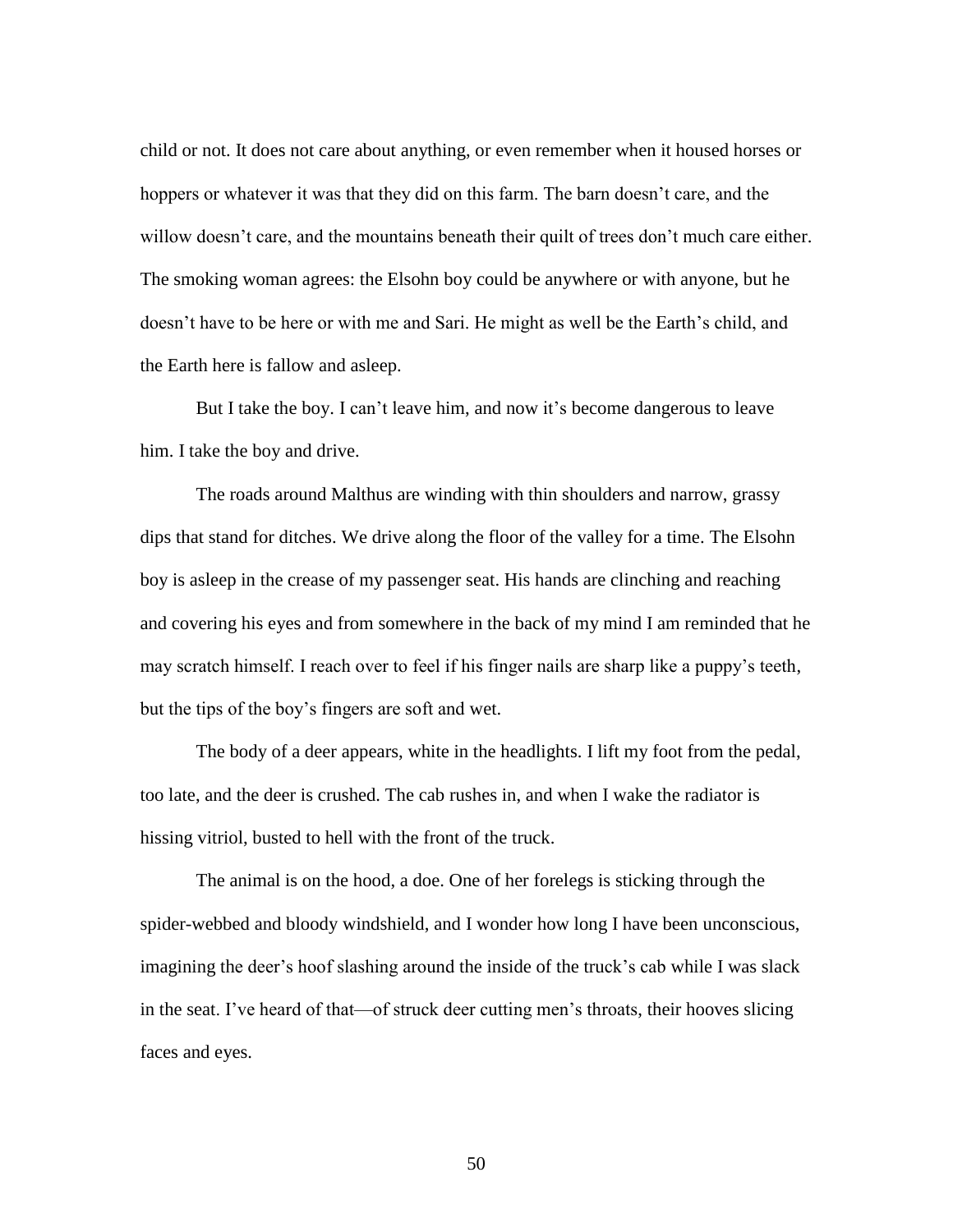Across the wreckage of the cab, the Elsohn boy's seat is bare. I sit upright, feeling hungover and syrupy. Feeling kicked around. The truck's blinker is click-clinking, locked down in a forever-left.

On the floorboard, an infant coughs. Glass lays around the Elsohn boy, and, as disconnected from me as actors on a screen, my hands reach out and pick the shards away. I lift the child from the floor. Globs of red bloom across his forehead, and my breath catches before I realize it is my own and wipe it from the child's face with the tail of his swaddle-cloth towel.

I set the Elsohn boy back in his seat and cut the engine. Outside, the front left tire is bent in, and I know the truck is done. I wrap a shirt from the truck's bed around my head. The pain has me in a fog, though the valley air is clear and smells pregnant with rain. Crickets blare and beyond a bridge some yards away, I see the reaching, yellow light of a house and the familiar shapes of barn and silo hulking nearby.

It will take some time to reach the house, but there will be a phone. I'm not sure who I will call. No wrecker. No police, not after running with the boy. Not Sari, who will be coming back from Millerton about now—she is a large animal veterinarian and performs regular check-ups on horses all around the area. Surgeries too. Without words, she told me to leave this boy. To leave him in a basket somewhere. To kill him even, I don't know. To take him somewhere or get used to the idea of raising him alone. With her eyes cut to slits, she told me before she climbed into her jeep without doors and tore down my drive. "Deal with it."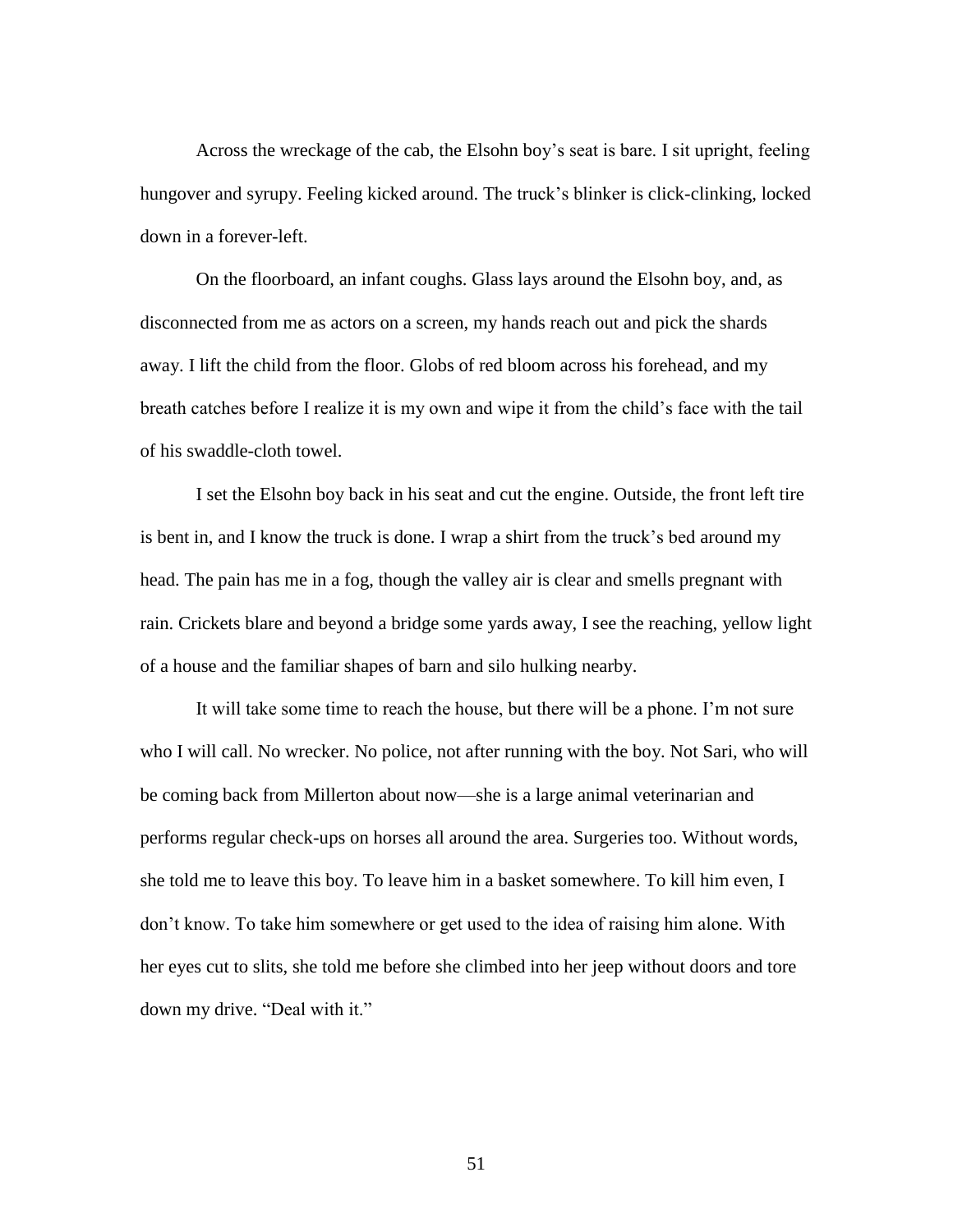I'll call Sari. I feel the October chill reach my bones, and it occurs to me that, child or no child, there is no one else to call.

Walking with the Elsohn boy pressed against my chest, I pass a mailbox leading up to the little farmhouse and see that it is in the shape of a dolphin. Oyster and conch shells lay in a heap around its base. Apple trees stretch away from the house in rows. Their trunks are twisted and parched. As we walk between the rows, I wonder absently what the farmer might keep in his silo. Or is this one just for show?

The screen door of the house whines open, and a woman steps out. As I get closer, she raises her hand to wave. "Was that you that crashed?" The woman is not very old, though her hair is silver. "Is that a baby?"

"It is. Can I use your phone?" We are in the light of the house now.

"Of course," she says. "I just called the sheriff."

I turn to look back at the truck and can just see the outline of it in the twilight. The line of the road runs along the bottom of the valley for miles. The sky has gone mauve, low clouds fit to burst. I sit down at the dolphin woman's kitchen table. The wallpaper is all shells over yellow sand.

The dolphin woman points me to a blue phone hanging on the wall. "Phone's there. Can I see him? Are you sure he's fine?"

I pass the child to her and dial Sari's mobile phone number—she is the only person I know with a mobile phone. The dolphin woman checks around the boy's head. She looks into his eyes. She holds him up beneath the light in the kitchen, and the Elsohn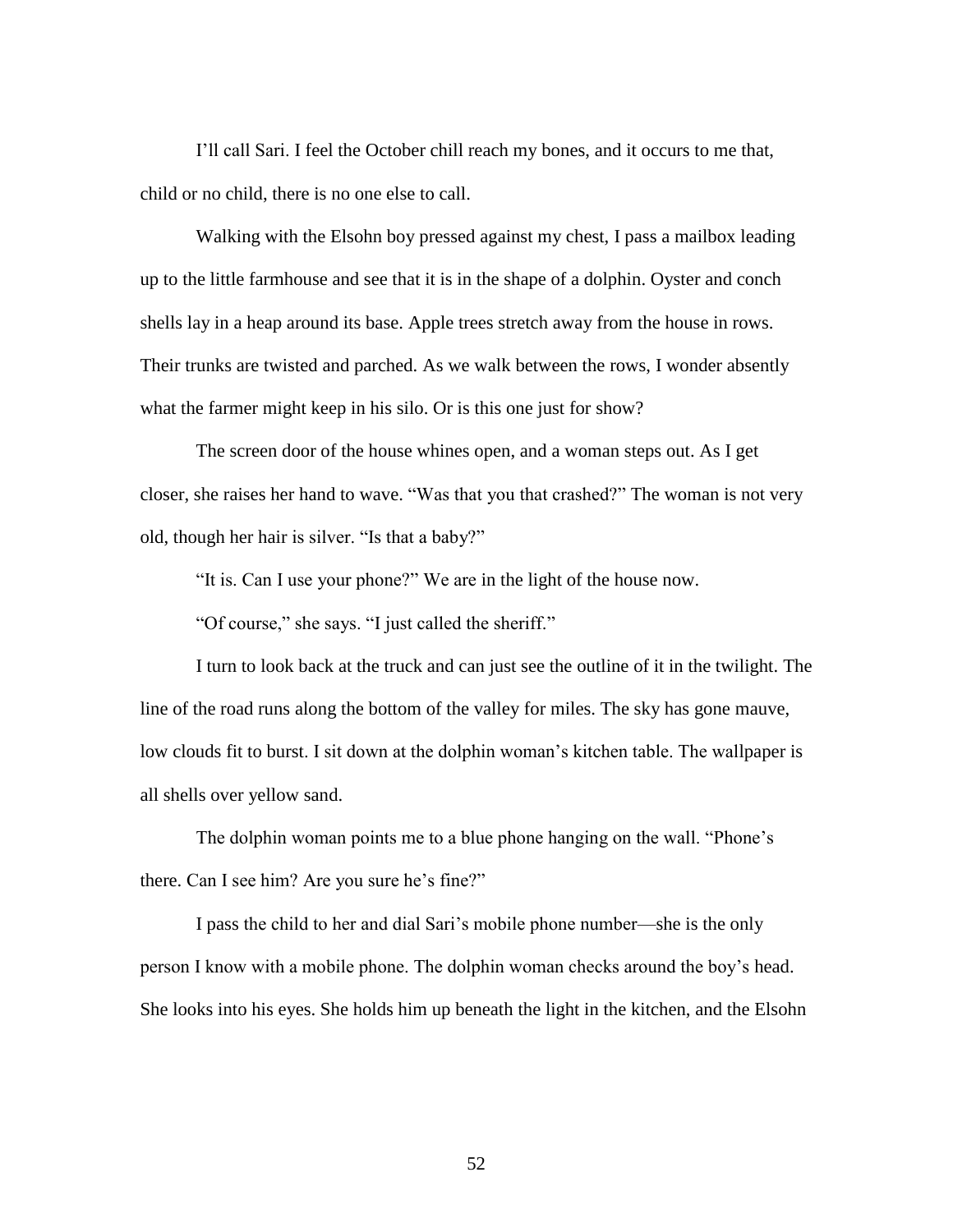boy giggles. I should know her, I think. My house is ten miles away. I should at least know *of* her. But I don't.

Sari answers the phone. "Yes?" she says through static.

"I hit a deer. Can you pick me up? I'm down County 7 from the fairgrounds.

Towards home."

"God knows," she says for a curse. And then, "Do you still have the Elsohn boy?"

The dolphin woman lays the child on the kitchen table, and points to my brow,

where I've bound the cut. "Can I see that?" she whispers. "I was a nurse."

I nod and feel the cool rush of blood as she unties the shirt. She pulls a medical kit from above a cabinet and begins to clean the wound.

"I have him," I say into the phone. "Come pick me up and we'll talk about it."

The line pops and cracks. "Sari?"

"Did you call the police about the truck?" she asks.

"They'll be here soon. I'll talk to them. I'll work it out. Look for my truck on the road."

"Just tell them it's not your kid. Tell the police," Sari says.

"We'll talk. When you're here," I say. The dolphin woman's ear is close to the receiver. She has to hear.

"Okay," Sari says and hangs up. She always does that, always ends the conversation without "goodbye." She says it is a boring tradition, the hemming and hawing back and forth. The little dance people do at the end of a phone call. "Alright...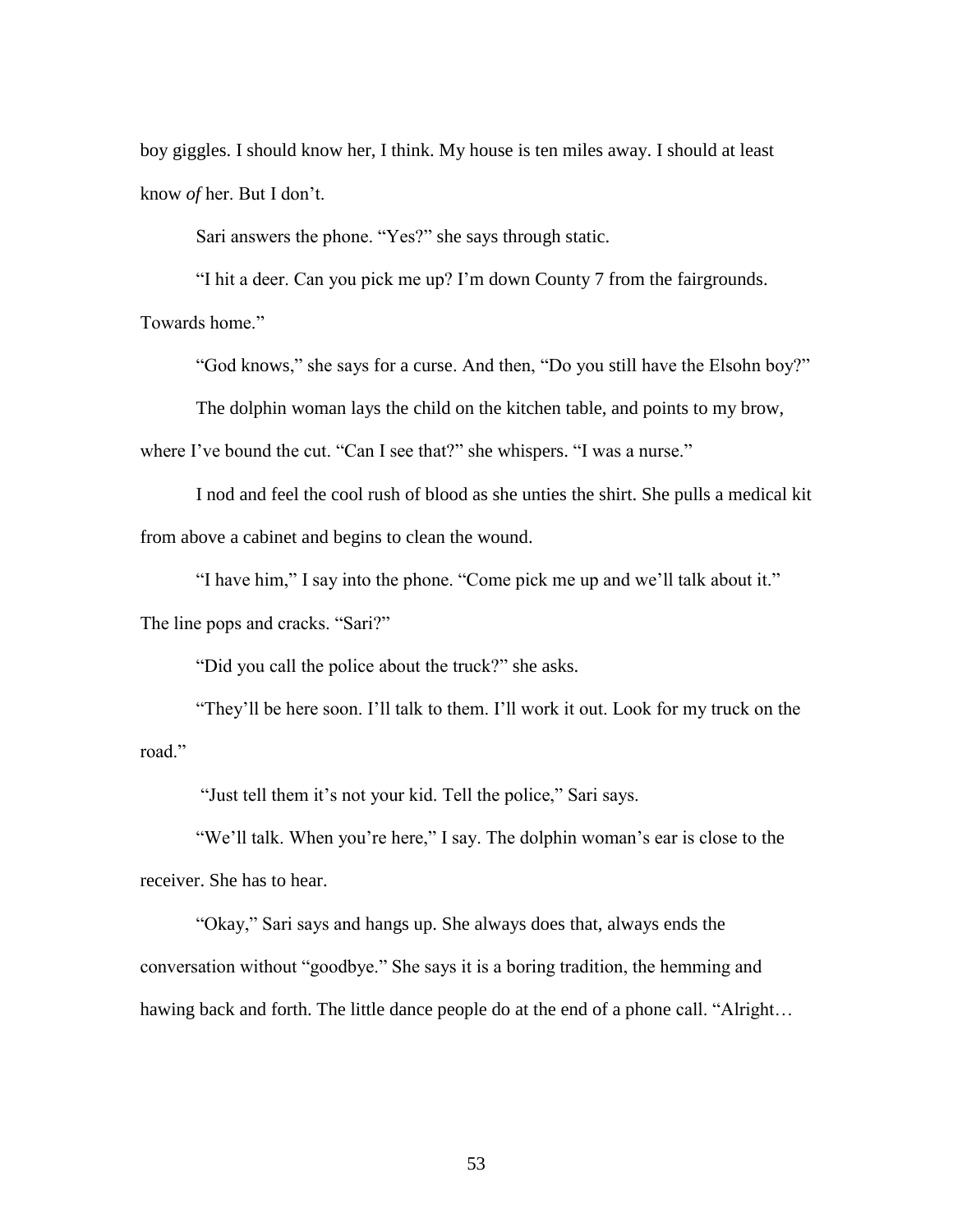Well... Okay," she said in a nasally voice when she explained herself. All of that social posturing annoys her.

I sit back down in my chair.

"How long have you lived here?" I ask the dolphin woman, and wonder how long it will be before Waters arrives and asks me, again, if the boy is my son. And if I lie and say he isn't, what then? Will they test? Take some of my blood and some of his?

"A year," the dolphin woman says and pours a cup of coffee. "My husband and I moved from Mississippi last summer." She raises a spoon to me and I nod. I'm thinking of how far away the mountains are from here. Too far to run.

The dolphin woman passes me my mug. *All weather*, the mug reads in letters made of umbrellas and shells, *is beach weather.* "Cream," she says and rests a pale hand on one covered bowl. "Sugar," she says with her hand on another.

I wonder if she might take the boy. Could I just hand him over? Just like that?

"You two are lucky," she says. "I could hear that crash from here." She shakes the Elsohn boy's hand, the hoop bracelets she wears jangling. The boy is lying in the middle of the dolphin woman's kitchen table—exactly where the turkey would go, or the ham.

"Do you have something we could put him in?" I ask. "Anything will do." Beneath his towel wrap, he is wearing the same black t-shirt that I put him in this morning. It fits him like a judge's gown. Fresh blood shines on the sleeve.

As soon as the dolphin woman leaves the room, I snatch up the phone and dial Sari.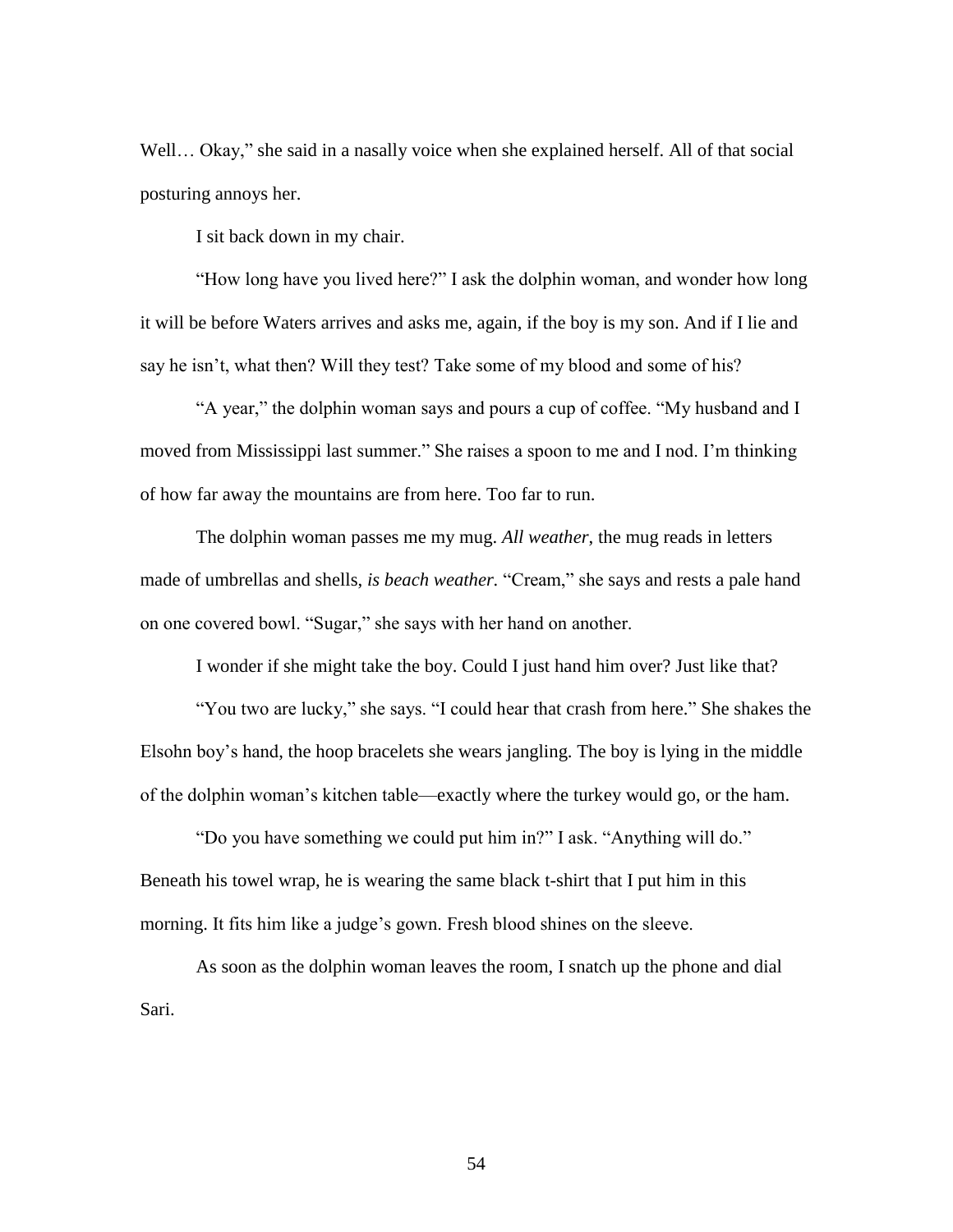"Come get me," I say as soon as she answers. "Come get me and let's get out of here. Go to the desert." She is quiet for a while. I say: "Hurry up."

It's not right, she says, to put this on her. She has her practice. She has her mother.

And it isn't right. It's against our rules. This is not easy, peripheral talk before bed. It is not platitudes and placations. We'd been floating along together, here where not much happens and the hard decisions are made for you, and then come along the Elsohn boy and demanded an answer, and we're not made for that kind of answer giving—hard and clear. Raise the boy or leave him. Right or wrong. That's why things have broken down now, and Sari, I know, won't come.

"I'll come get you," Sari says. "Be outside." The line clicks dead.

The dolphin woman comes back a little later with a pair of faded blue boxers and a proper blanket and changes the Elsohn boy. I step out on the porch to smoke. It feels odd to be separated from the child, like when you walk away from your wallet or some other thing you've set in your mind as important, but it's not love and I know that. It's just that leaving him is wrong.

My father was caught stealing a few cars when he was a young man. Our town is a small one. No charges were pressed, but my father was thought of as a thief for the rest of his life. We were once turned out of a restaurant. He had trouble finding work. He was shamed, I know. He carried it in his walk when we were in public; he sort of slinked around. I asked him once why he didn't leave town, and he said we had land here.

"I'd be damned if I stayed," I said.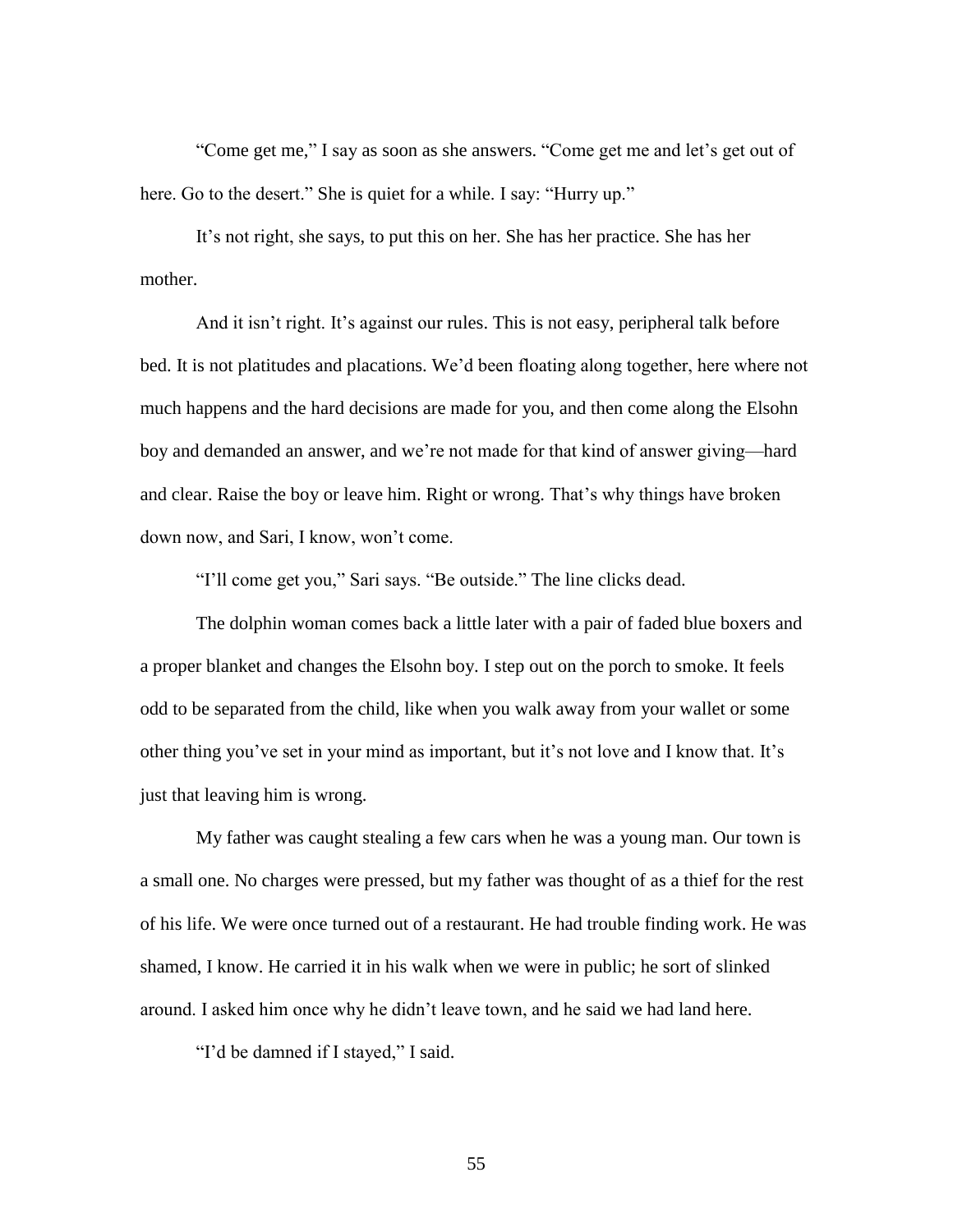"It is what it is," he said.

I'd be damned.

"Won't you hold him?" the dolphin woman says from the kitchen behind me. She has the boy in her arms and she looks, I can say with certainty, beautiful in the soft light of her beach-themed home. Outside, it has begun to rain. I smash out my cigarette in half of a clamshell that she has on her little porch. There are already twenty or so butts in it. I reach out for the boy and she passes him to me. The storm peppers the tin roof above.

I imagine laying the boy down in a porch chair and sprinting for Sari's jeep. I picture us speeding away, down and out of the valley, and it's as real to me as a cactus rose.

The close-set headlights of Sari's jeep emerge down the highway and begin to crawl towards us. From the other direction, the blue lights of the sheriff appear. The two cars barrel down on each other like knights in a joust, except Sari just drives on past the dolphin mailbox, and the sheriff slows to check the wreck.

"Is he your son?" the dolphin woman asks.

"Yes," I say. It feels good to tell the truth.

The smell of wet earth rolls in from the fields. The rain is falling in sheets, combing the apple orchard, blowing into the porch to mist us where we stand.

The boy's eyelashes are long and curled. They snatch water from the air. They are heavy with tiny drops of it, glistening like pearls.

"I'm Karen," the dolphin woman says over the shower.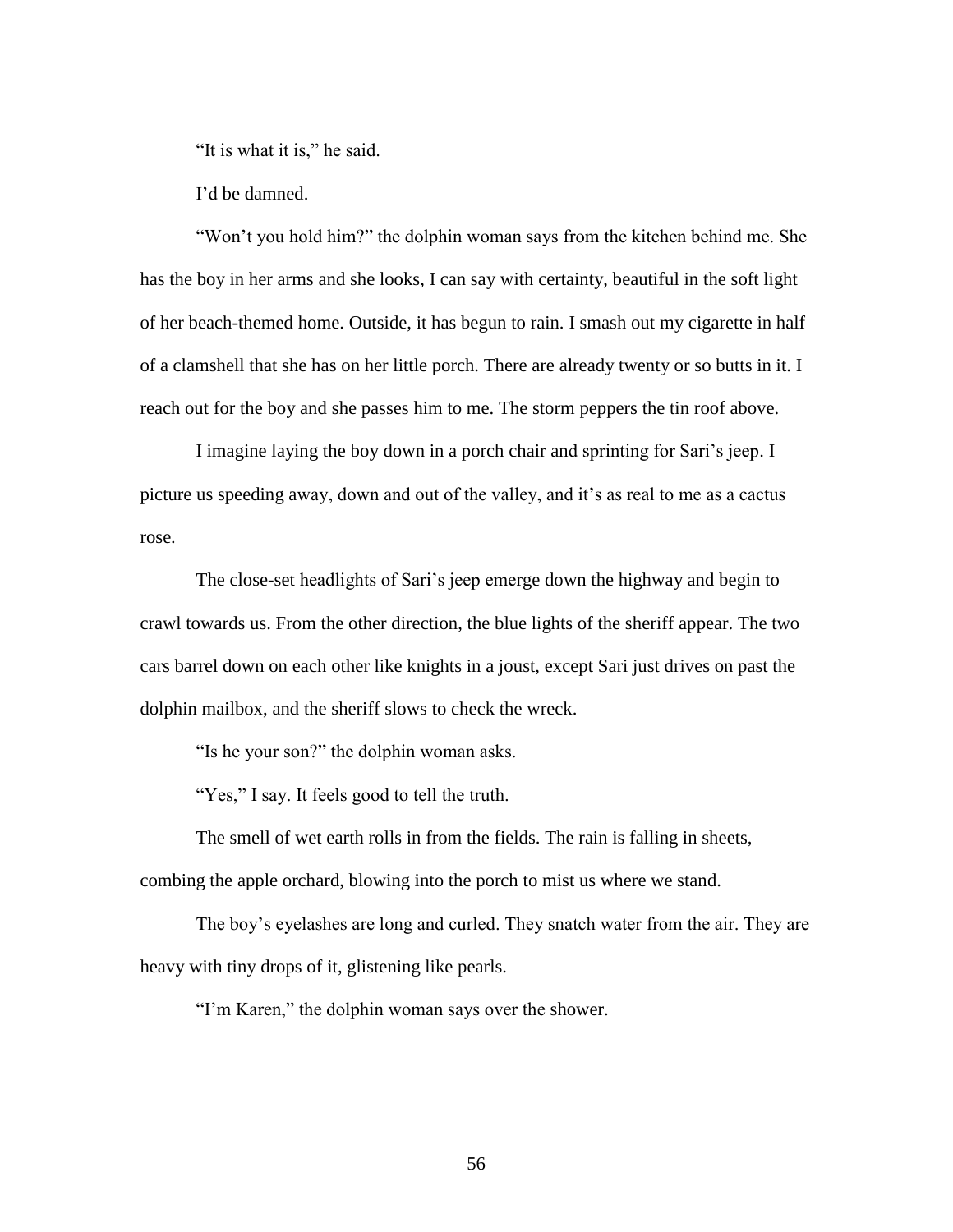"Avi," I say. I sit down in one of Karen's white wicker chairs with the boy in my lap, and she settles into another. "This is Elsohn."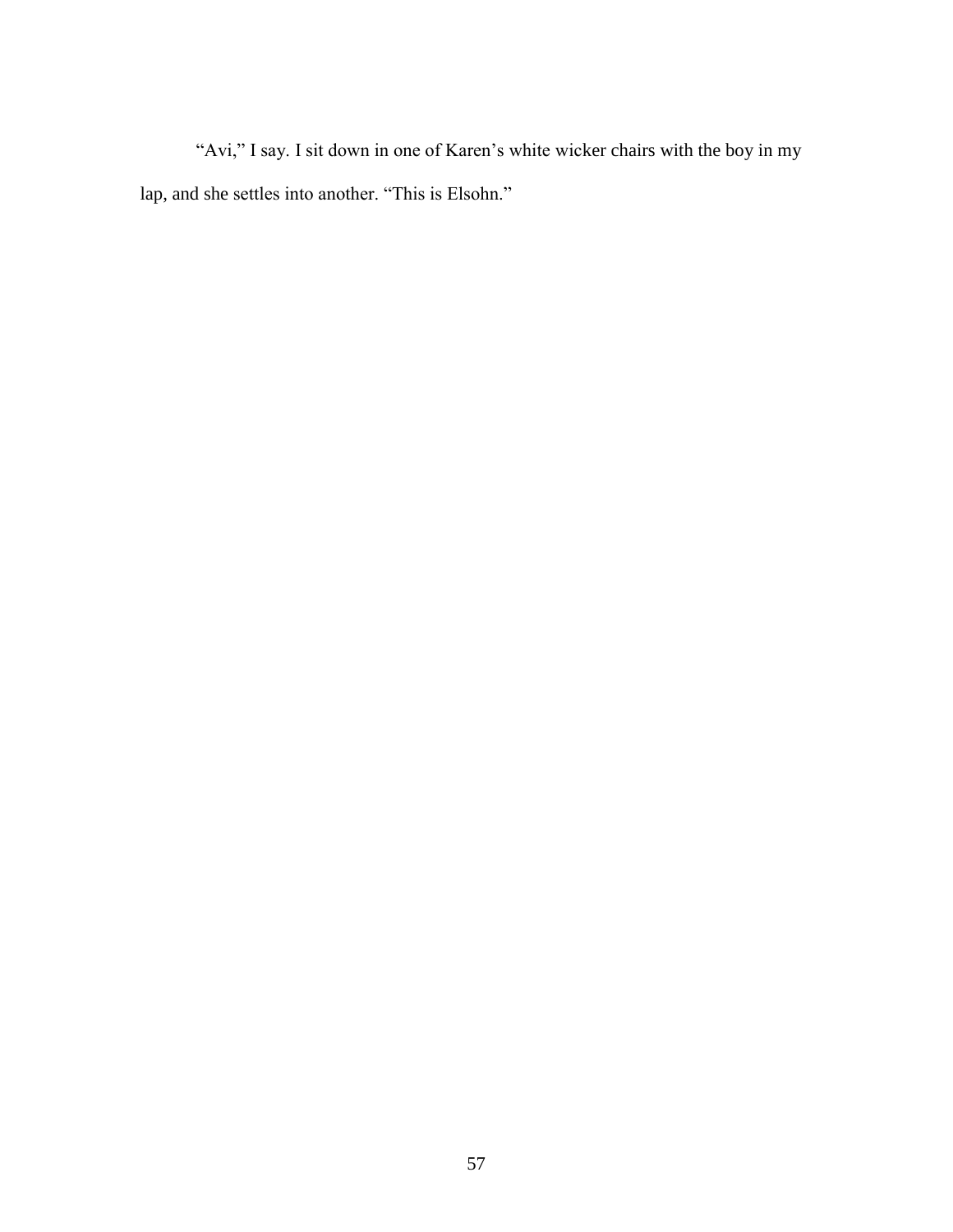## Buddy

They began with frogs. Jim would catch them. That was his specialty. He knew just where to go, and that was his secret. Buddy would do the rest—the cutting and gutting and the stretching, while Jim squatted and watched. They'd been at it for weeks since Sgt. Miller, the biology teacher at Crydale Military Academy, showed them how.

"Smells like booze and hospital beds," Jim had objected over the body.

"Nah," Buddy had replied. "Frog's a frog."

And they had cut up at least twelve since then. Cut them up on the concrete floor of the bathroom in the boys bunk house while the rest of the seventh graders slept.

This morning, Jim found a toad. "A real fat boy," he said after he pulled it, dazed and stone-like, from his pocket behind the cafeteria. He stashed it in his footlocker until they could find the time to operate. That's what Buddy called it: operating.

When the day's classes and drills were over, dinner eaten and prayers said, the commandant switched off the lights. It wasn't long before most of the boys were asleep. The days were grueling. Buddy waited until he could hear Tom Belechant snoring before he kicked the bottom of Jim's bunk.

Jim's small face appeared in the dark.

Buddy made his hand into a pair of scissors and cut the air.

Jim nodded and slipped down to the floor with practiced silence. He lifted the lid of his footlocker, felt around for the sock that he'd put the toad in, and carried it to the bathroom.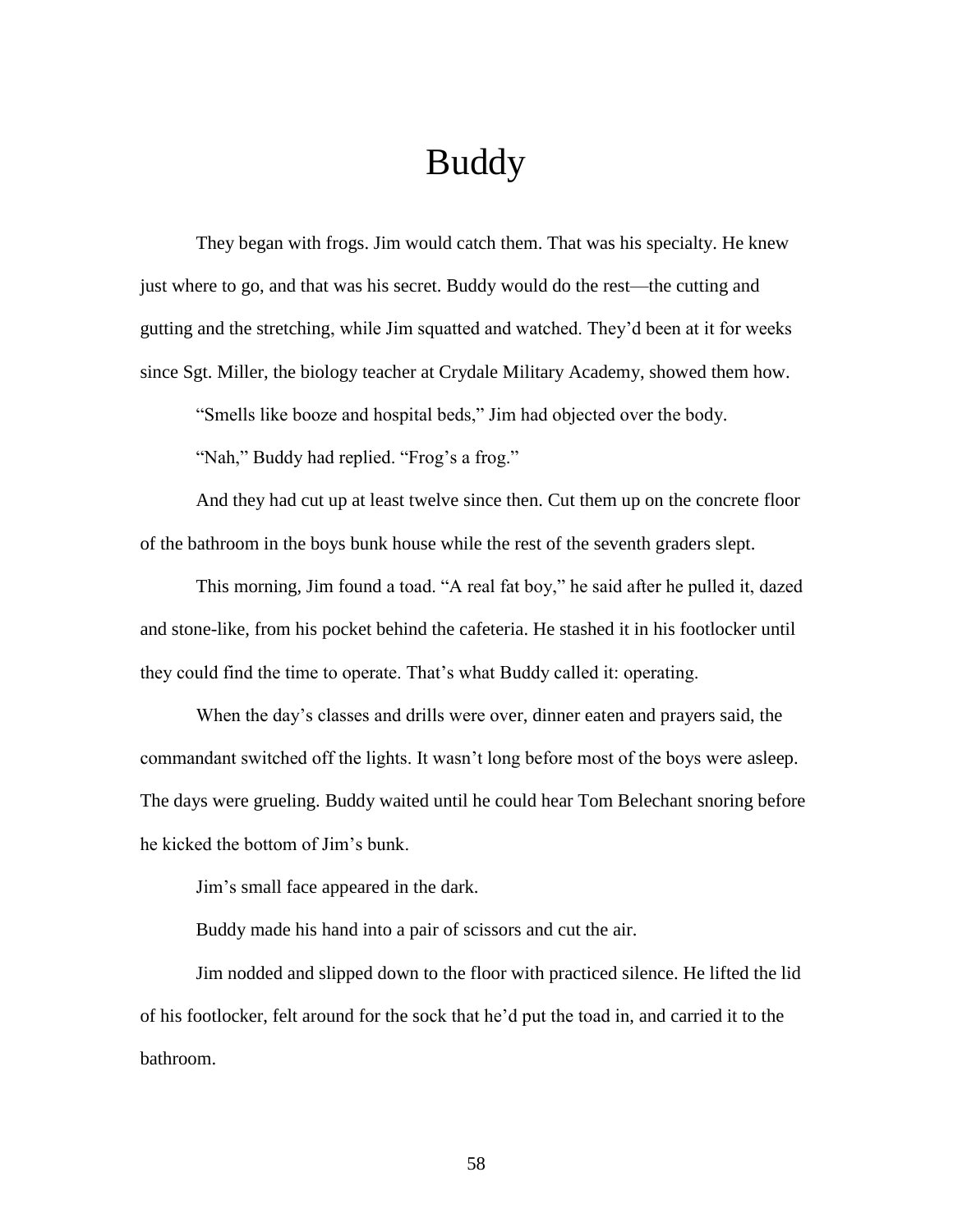Buddy counted to fifty before he eased himself out of bed and followed.

It was cold inside the bathroom. Jim had the toad out of the sock, and it sat, oblivious, in the middle of room. Jim hunched shirtless on the commode. His collar bones and ribs poked under his skin like poles in a tent.

"Damn, but he's big," Buddy said.

"Ayuh," Jim said. "Biggest I've seen."

Buddy took a pack of cigarettes and a bar of chocolate from the pocket of his pajama bottoms. The boys smoked and shared the chocolate, while the toad hopped into the corner of the room and stared at the wall.

Jim took a drag of his cigarette and coughed.

Buddy cut him a look.

"Sorry," Jim whispered. He took the cigarette out of his mouth and held it like a piece of chalk.

Buddy's cigarette flared and hissed as he sucked at it. He took it from his lips with two fingers. "Hold it like this," he said.

Jim corrected his grip.

"Well," Buddy clinched the cigarette in his teeth and produced a pocket knife from his pants. "Let's fetch him up." He opened the blade and examined it while Jim retrieved the patient.

The toad was laid on its back, its legs kicking. Seemed to Buddy they kicked in slow motion. The frogs didn't fight much after they spent a day or two in Jim's sock.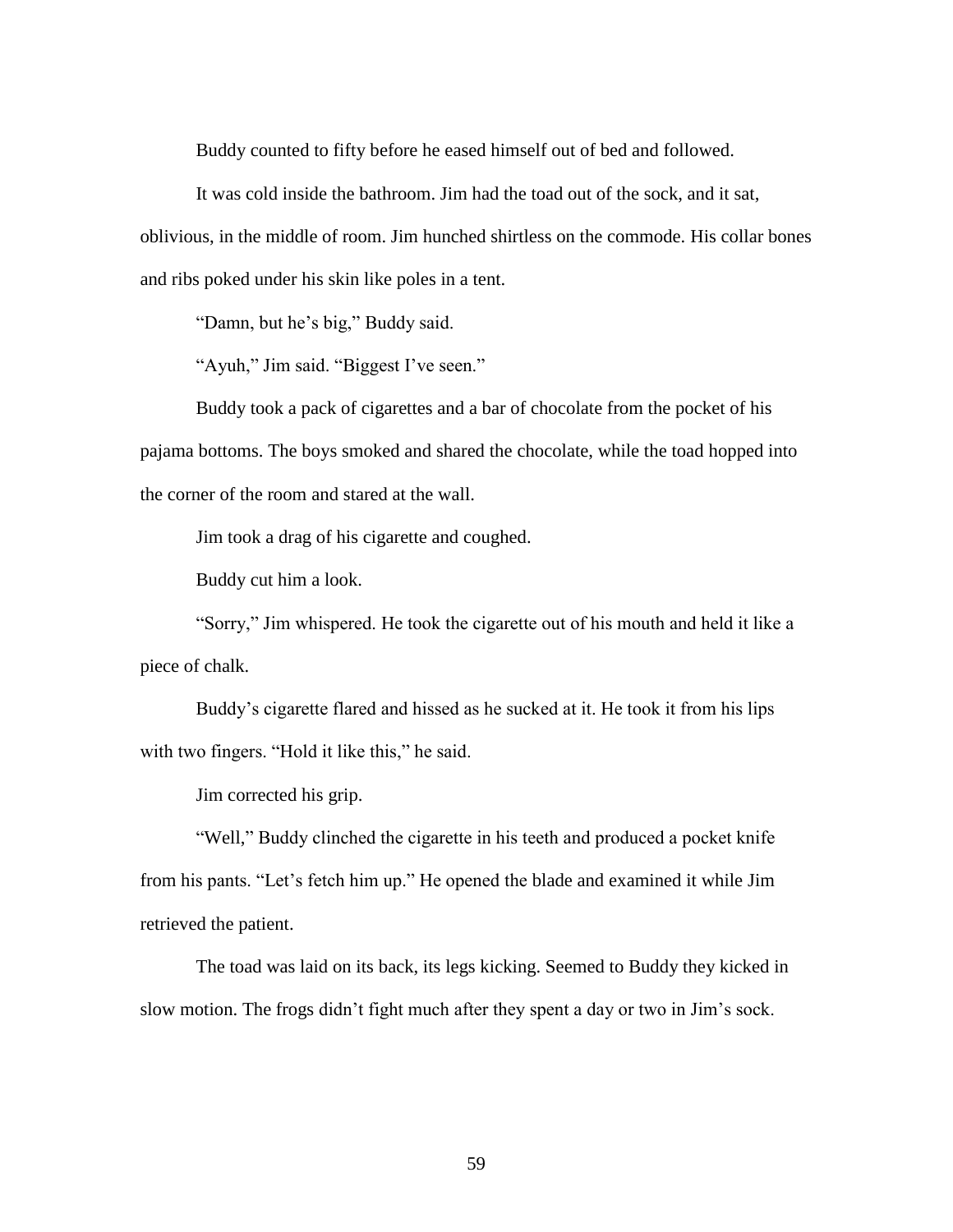Something about the long dark of the footlocker and the sudden light of the bathroom. Or the cold. The floor was frigid on the boy's bare feet.

Buddy cut into the frog, and opened him up. The single, hanging bulb that lit the room made the grey and purple innards shine like ribbon. The toad croaked for a while before it hushed for good.

With the tip of the knife, Buddy lifted the pink lob of the liver and pierced the tiny heart beneath. Blood filled the chest cavity and ran down to the filmy white tissue that made the bladder. Smoke rose from Buddy's mouth, and he sucked it back in through his nose.

"Rinse," Buddy said aloud.

Jim turned on the sink, made his hands into a cup, and poured water into the frog. Rose colored juice welled out of the torso and snaked its way to the drain.

Buddy made two cuts and flipped the frog's pale stomach out onto the concrete. The liver and heart followed. Then the lungs. Finally, the intestines and spleen. The organs were laid out on the concrete and examined.

Jim rolled his finger over the stomach and examined what squeezed out: grey phlegm and a small fish. This was cause for some talk.

There was a knock on the door.

Jim looked at Buddy.

Buddy shook his head.

The knock came again. Harder this time. "Come on. I know it's you. Hurry up." It was Peters. Pissing Peters. Woe be the man that wets the bed in military school.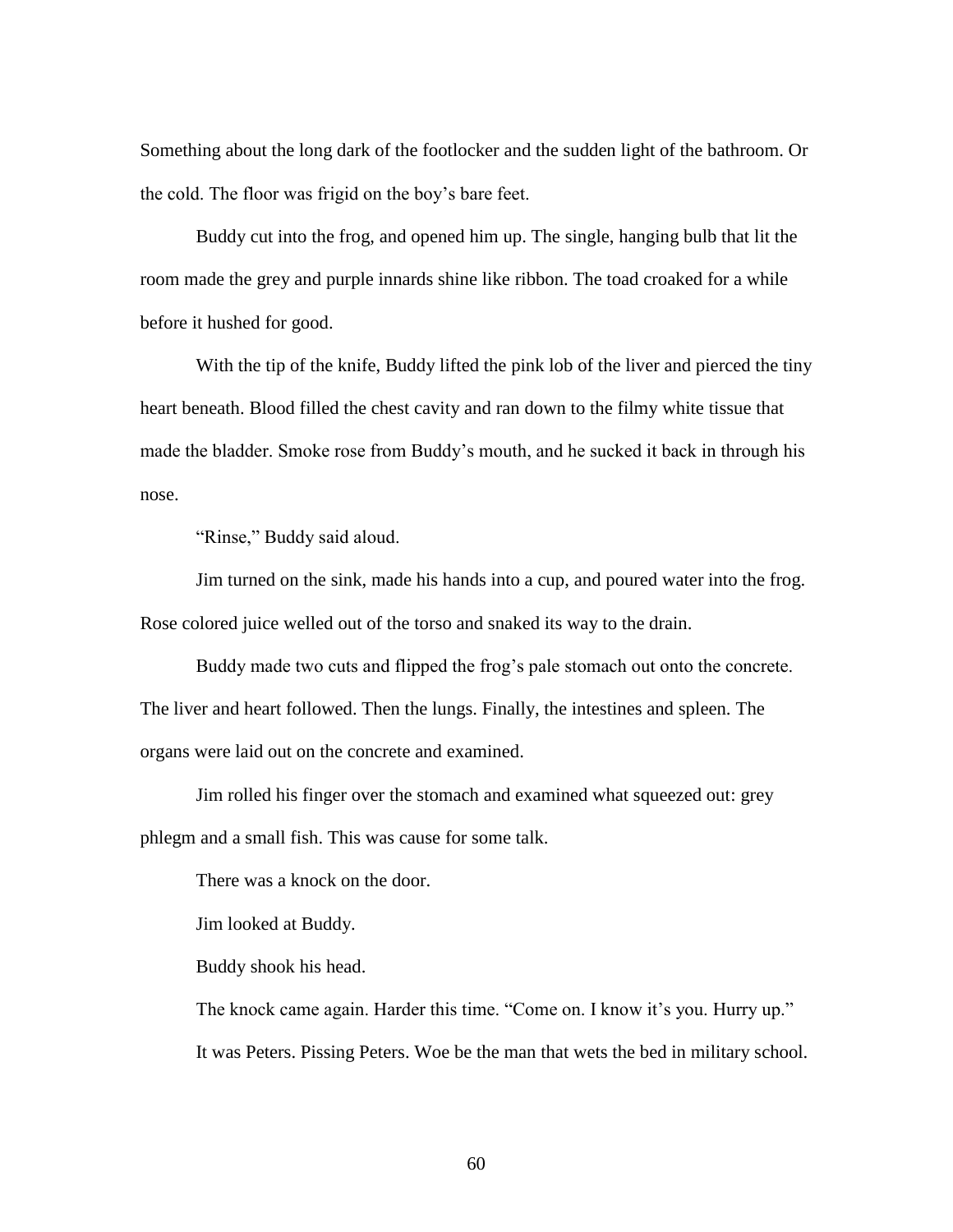"Shitting," Buddy said.

"Screw you!" the voice whined back.

"Want to smell?"

Peters's feet slapped the concrete as he walked away.

When the organs had all been measured and recorded, felt and held, the boys dumped them into the toilet and flushed them. The knife was cleaned. The floor was rinsed. Jim and Buddy washed their hands, crowding the sink and scrubbing at the same time. It was during Jim's second wash and rinse that Buddy stopped him with a hand to the wrist. He pulled Jim's hand out of the sink.

"What?" Jim asked.

Buddy was studying the surface of Jim's hand. He poked at a hard bulge that rose between the bones of Jim's fingers, like a pinball under the skin. A vein ran along next to the bulge, and when Jim flexed his hand it squirmed and jumped to the other side of the growth.

"Where'd that come from?" Buddy asked.

"Don't know. Guess it's always been there." Jim tried to pull his hand back, but Buddy held fast. He was a head taller than Jim and a deal heavier.

"Let go," Jim said.

Buddy turned him loose, but his eyes stayed on the growth. "Tumor," he said. "Probably cancerous."

"Shut up."

"That's bad news, Jimmy."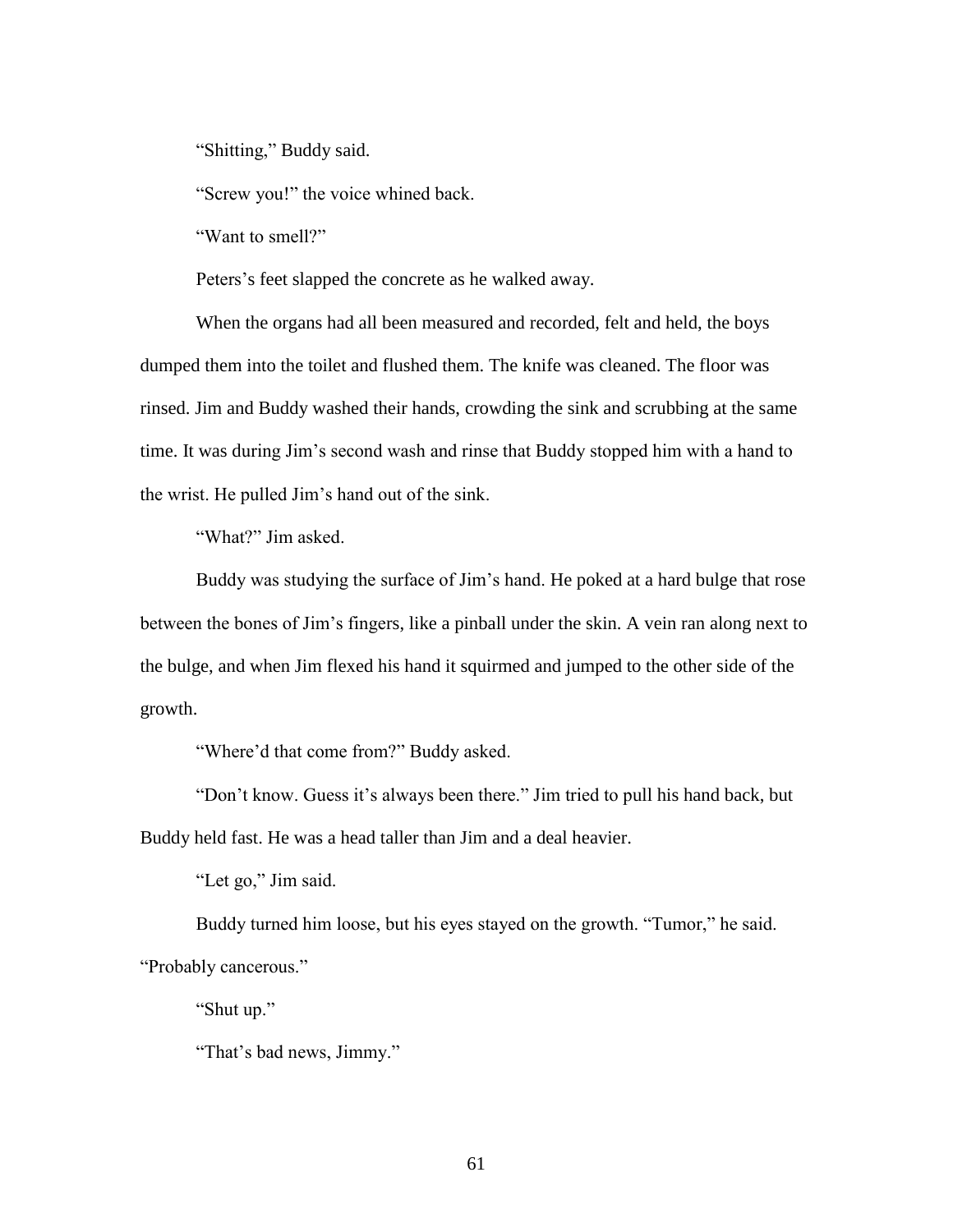"It's fine. Let's go to bed." But it was, Jim already knew, too late. The frog operations were getting mundane. Too easy. He had hoped that the size of this frog would have made a difference to Buddy, but it was cut up, examined, and flushed away like the dozen that came before it. Last week Buddy had suggested they move on to mammals and he had gone as far as laying out lunch meat soaked in bleach for stray dogs. The stuff had reeked, but Jim threw it away all the same. He liked the secrecy and the thrill of the surgeries, but that was too much.

Buddy took the little blue notepad that he recorded all the frog measurements in off the cistern of the commode and opened it to a fresh page. "Let's just sketch it," he said. "We can use that to research it later. Maybe even ask the sergeant."

Jim allowed himself to be sat down in the center of the bathroom, where the harsh light of the bare, hanging bulb was strongest.

Buddy laid Jim's hand on the paper and began by tracing around its edges. The graphite left a long smudge against the skin as Buddy slid it around the outline of Jim's hand, pressing it hard against the hand to get a good shape. It was only a few years ago, Jim remembered, that they'd done this in art class. Making turkeys.

The pencil tip skipped on a burr in the concrete floor and made a slice in the meat of Jimmy's thumb.

## "Ah!"

"Shut it!" Buddy said. The little blood that ran out of the cut soaked easily into the pulpy paper. "You're fine." He ripped a paper towel from the dispenser and pressed it against the cut.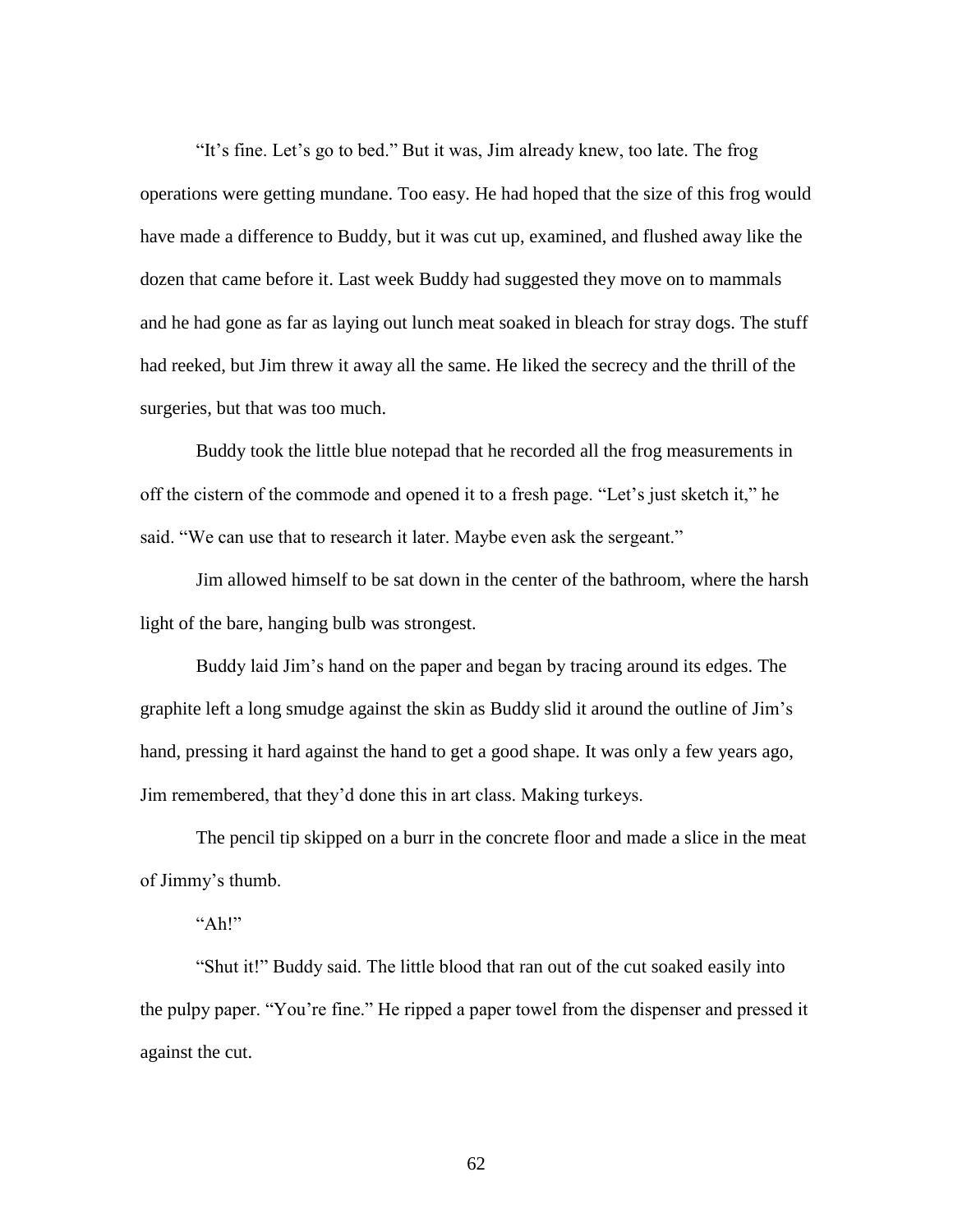"Shit hurts," Jim said.

"Don't be a baby." Buddy was free-handing the bones of Jim's hand over the tracing, sketching them out in long, quick strokes. The grey pencil lines were doubled in places by the blood left on the graphite. Soon, a fairly good sketch of Jim's hand lay stretched out on the floor.

It was impressive, Jim thought, as he pressed the paper towel against his thumb, waiting for the bleeding to stop.

There was another knock at the door. "You freaks diddling each other in there?" It was French this time. He came around most nights. Jim didn't think he slept. Buddy went to the door, turned the lock, and stuck his head out.

"You buying?" French asked, but it wasn't a question. Miles French was the commandant's kid and knew how to throw his weight around.

French dealt in vice. Cigarettes mostly, though he had once sold a hipflask of whiskey. He got his supply from his mother's purse—two packs at a time. "And she can't say boo to my dad because she's supposed to be quitting," he told Buddy once. French would sell you a cigarette for a dollar or a pack of twenty for fifteen bucks.

The deal was, you bought a cigarette or one turned up in your footlocker for the commandant's morning inspection. Contraband like that could mean a couple hundred up-downs in the yard, latrine duty, a letter home; it could mean whatever the commandant wanted, really.

"I'll take three," Buddy said, and pulled a piece of folded paper from the pocket of his shorts.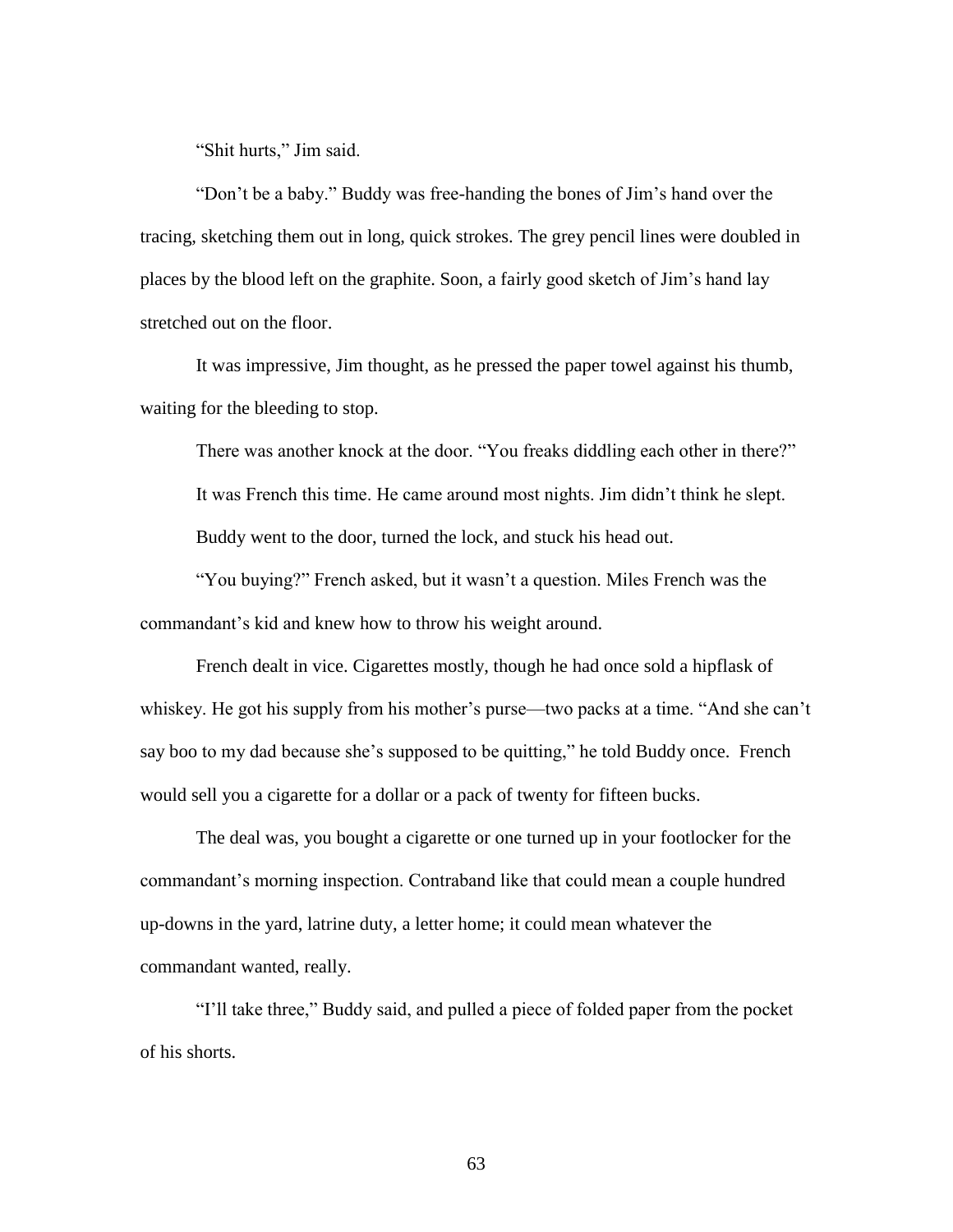"Money," French said.

"This should do," Buddy flashed a very passable sketch of a pair of breasts. In the picture, they were being pushed together by a woman's hands, cut off at the wrist. Buddy had sketched it from a magazine they'd found over a year ago. The magazine had quickly become legend. It was passed, snatched, and sold from boy to boy, bunkhouse to bunkhouse; a secret the boys of Crydale Military Academy kept for three glorious months, until Randy Snider got caught in the lavatory with it. Jim was sure no one had spoken to Snider since, except to curse him.

So the magazine was gone, but Buddy, a genius as far as Jim was concerned, remained. Buddy and his sketches. They were good as gold at Crydale, and French was Buddy's best customer.

"I've already got that one," French complained.

Buddy returned the breasts to his back pocket and came back with another piece of paper, this one still folded. When French reached for it, Buddy pulled it back.

"This is special," he said.

French looked around nervously. There were, occasionally, bunk checks performed by the commandant's staff, and even Miles French wasn't invincible. "Let me see it."

"This is worth more than three of your dirty Camels. This is worth," Buddy glanced back at Jim and grinned. "A pack."

"Shut your ass," French said.

"Remember page 17?" Buddy asked.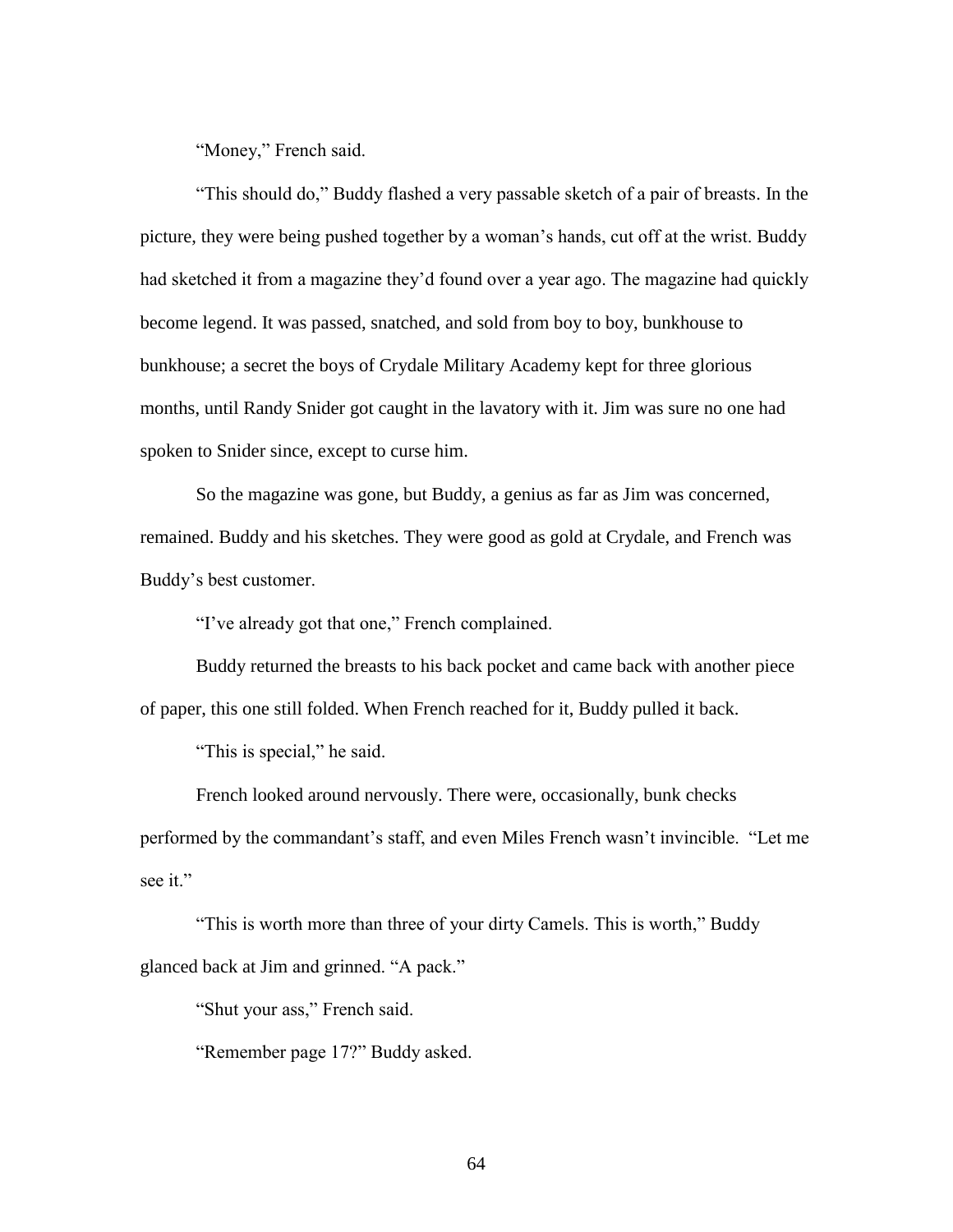French hadn't punched him yet, Jim thought. That was something. And page 17, that was something too. Page 17 had been a full spread, ambitious for even Buddy.

"Let me see it," French repeated.

"Ten first. Ten after," Buddy haggled.

French passed over a fistful of cigarettes, and Buddy passed the paper through the crack in the door. A few seconds passed before French shoved another wad of cigarettes into Buddy's hand and slipped away.

"Pretty slick, Rick," Jim said when the door was locked again, but Buddy had already shifted back to sketching the hand and seemed deaf to anything else. He tore the bloody paper from the notepad and started sketching again on a clean sheet.

"We should get to bed," Jim said.

"Do you remember CJ Waits?" Buddy asked, his eyes flitting from the old picture of the hand to the new while his hands worked over the notepad.

CJ Waits had been a bully. A bad one. Before he'd been expelled, CJ had terrorized near every boy in the school, and he'd been particularly hard on Jim: calling him names, kicking him in the back when he stood at the urinal, bloodying his nose when he felt the urge, always with threats to do worse if Jim snitched.

"Yeah," Jim said. "I remember."

"Remember that thing he used to do at lunch? How he'd sit behind you and wait, wait, for you to start eating, then slap the back of your head. Just slap it a little. A little pop, every time you tried to eat?"

"Yeah."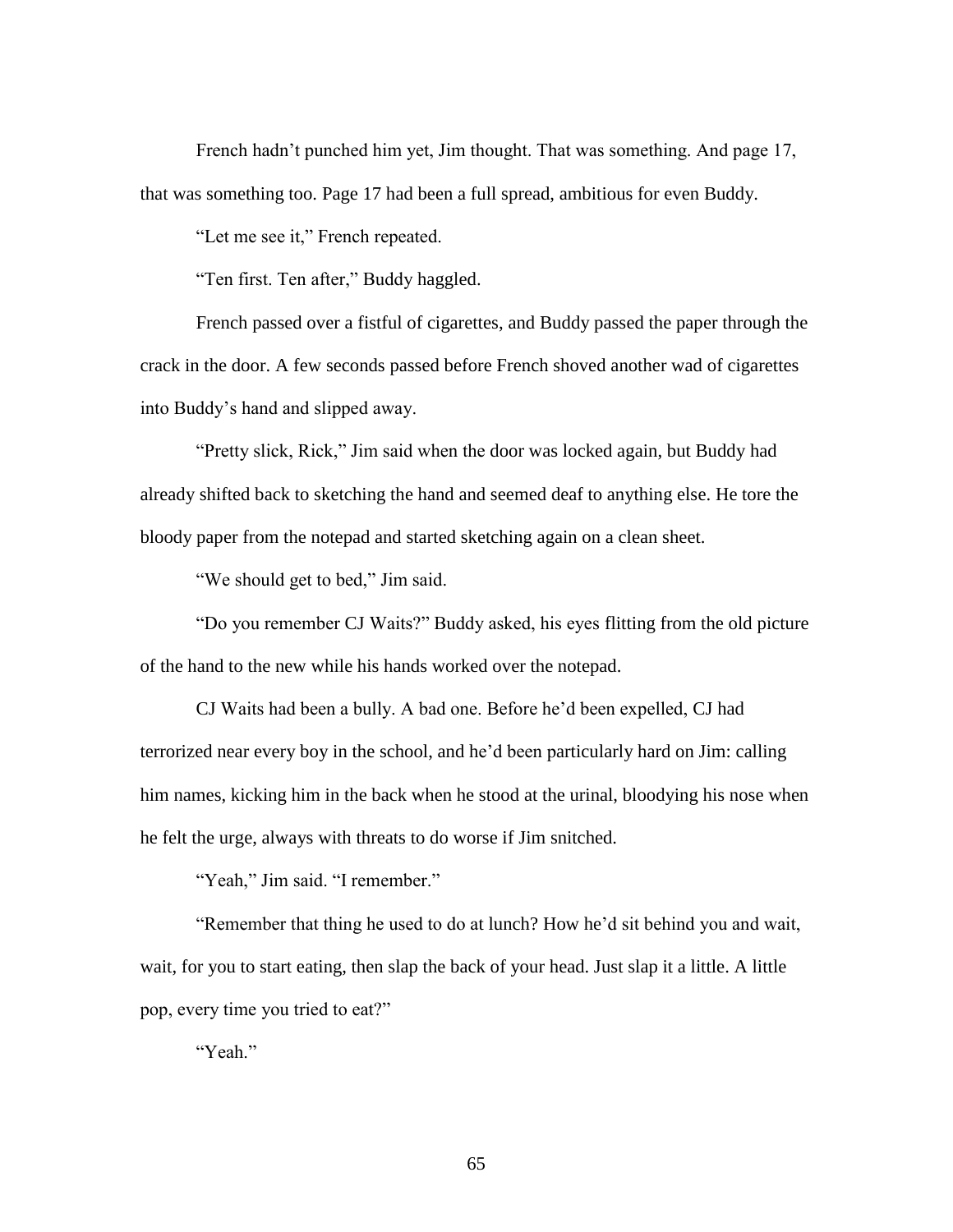"And every time it got funnier to him. Every slap. He'd laugh so hard he'd shit."

Every meal, it seemed, CJ found a way to sit behind Jim, and every meal he played "slaps." Meals at Crydale were 20 minutes even—never 21, and CJ never took a break. Jim had taken to hiding food in his underwear and eating it, sweaty and crushed, in a locked bathroom stall, where CJ would often find him alone. All part of the plan.

This went on for some weeks until Buddy stuck a fork into CJ's leg. Jim had been Buddy's shadow ever since, even after CJ was expelled—for what, Jim never found out. Not that he cared why. He still had trouble swallowing in the mess hall.

"Yeah, I remember. Shut up about it, will you?"

"Just saying. I helped you out there."

"Yeah," Jim said.

"And now I think you can help me out." Buddy set down his pencil. On the paper was the finished hand, and it was one of Buddy's best. The veins stood out from the frail bones of the fingers. There was a spray of freckles across the back of the palm, and the bulge was depicted flawlessly. It seemed bigger on Buddy's page, more pronounced. More malignant. Like a wild thing that would continue to grow until it covered the entire hand, unless, Jim thought, it slipped down inside his hand and snaked up his arm, searching for his heart where it would lodge itself like a jawbreaker sucked down a windpipe and kill him dead.

"You want to cut into my hand?"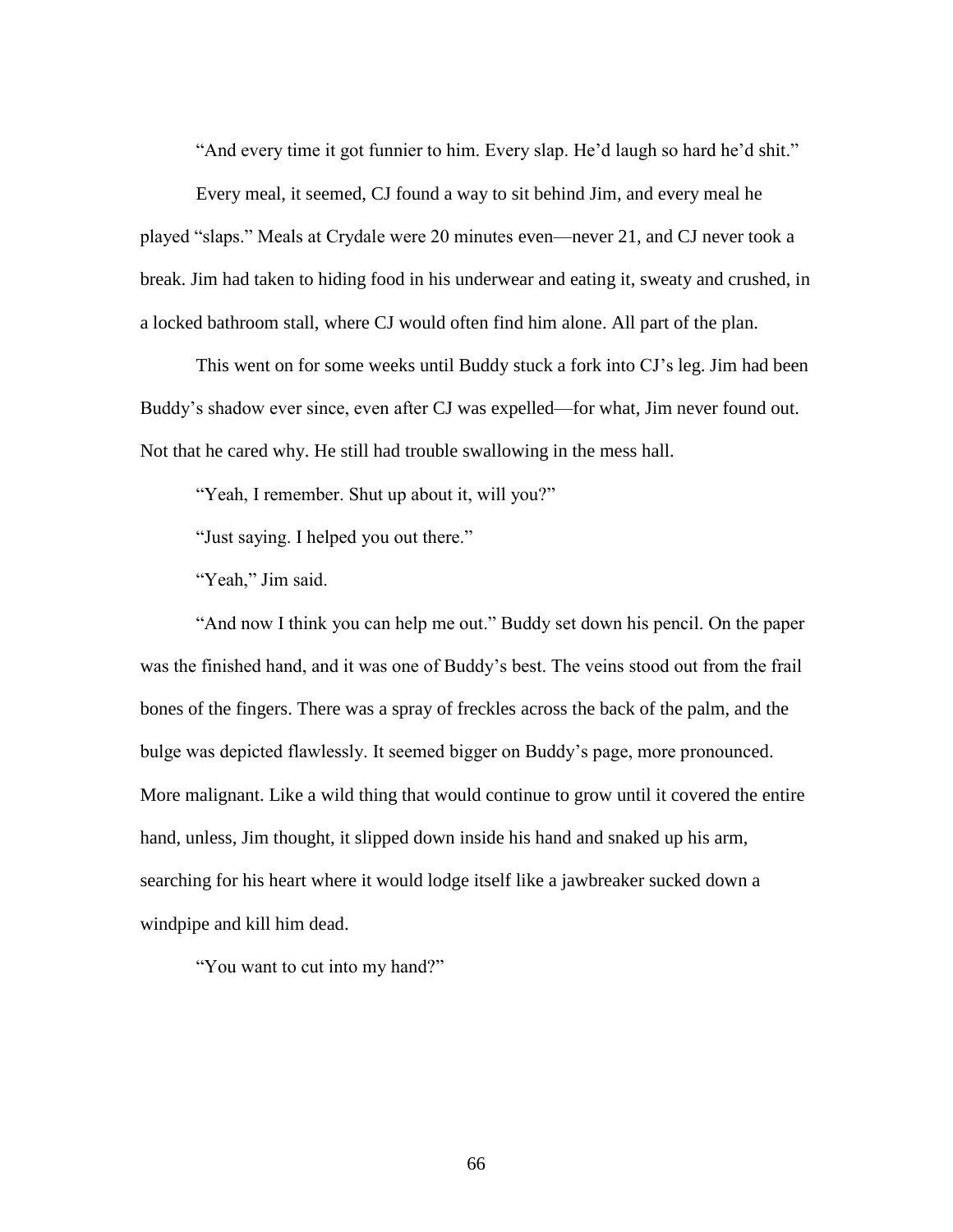"No," Buddy said. "I want to help you. Just like I helped you with CJ. That thing's no good. Look at it. Come here." He waved for Jim to come sit down next to him where the sketch was.

"See this vein?" he said. "We'll stay away from that. It's getting pushed up by the bulge. I'm worried that soon it'll restrict the blood. Stop it up. That's bad news."

Jim made a fist and watched the vein swim over the bulge. He felt his throat grow reedy. His palms pricked with sweat.

"But we can fix it," Buddy said. "We'll make a little half circle cut like this," Buddy drew a crescent around one side of the bulge, so that the pocket of the "C" held the growth. "Then we'll just peel back the skin a little and let the pressure off. The thing will probably pop right out by itself."

"No way!" Jim said a little too loud.

"Shut it!" Buddy said. "Idiot."

"You're not cutting me with the frog knife." Jim said quietly.

Buddy chuckled. "Of course not. We're not doing it tonight. And we'll clean the knife up good. We'll get a new one. This is huge. It'll take time. Materials. Planning." The bright light of the bathroom made Buddy's pupils shrink to sunken dots in his mossy green eyes, but they were dancing now—sparkling and huge—darting around the room as he planned out the operation.

"Why don't I just go to the infirmary with it?"

"You could," Buddy said, "but it would cost. Not you, but your parents."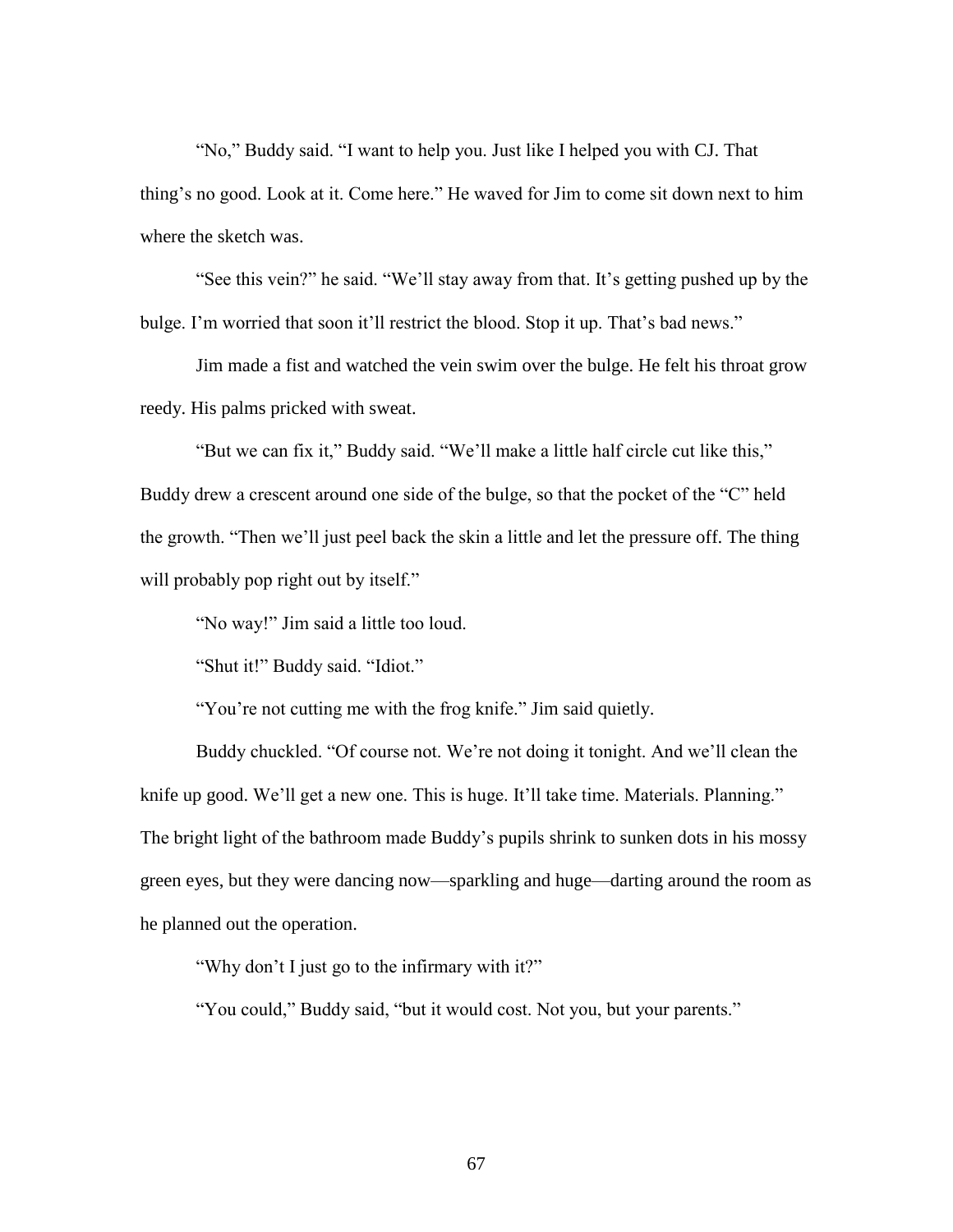"And the doctors, they'll want to study it too. They'll take you away, keep you in a hospital room plugged up to machines for weeks."

"They'll use needles to numb you first. Before they cut it out. They'll probably go up through your palm to get at the roots of it. You won't be able to throw a baseball for beans after that." Buddy held up his own hand, palm down, in the air. He pushed up on his palm, beneath where the bulge was on Jim's hand. They flesh between Buddy's finger bones rose a little each time he pressed from the other side. "They'll cut right through. It'd be easy."

Jim considered all of this. Buddy knew that Jim's parents didn't have much and that he was sensitive about it. Jim was at Crydale because of an aunt who worked in the office. But the rest made sense. Jim hated hospitals. His tonsils had been removed in fifth grade and the memory of his night in the Starr County Hospital was still fresh. The smell of bleach on the sheets and the cold kept him awake all night. A surgery like this would likely keep him overnight, especially if they cut all the way through his hand. He imagined the long needle they would use to put him to sleep. The cold liquid from the syringe pouring into his veins. And then he would just have to lie there all dead and wait on them to cut him up. That would be the worst part.

"You wouldn't have to use a needle?" Jim asked.

"No way. I know something that'll make it so you don't feel a thing. And we're just cutting the skin. Easy stuff."

"Yeah."

In the dark of the bunk house, Jim studied his hand.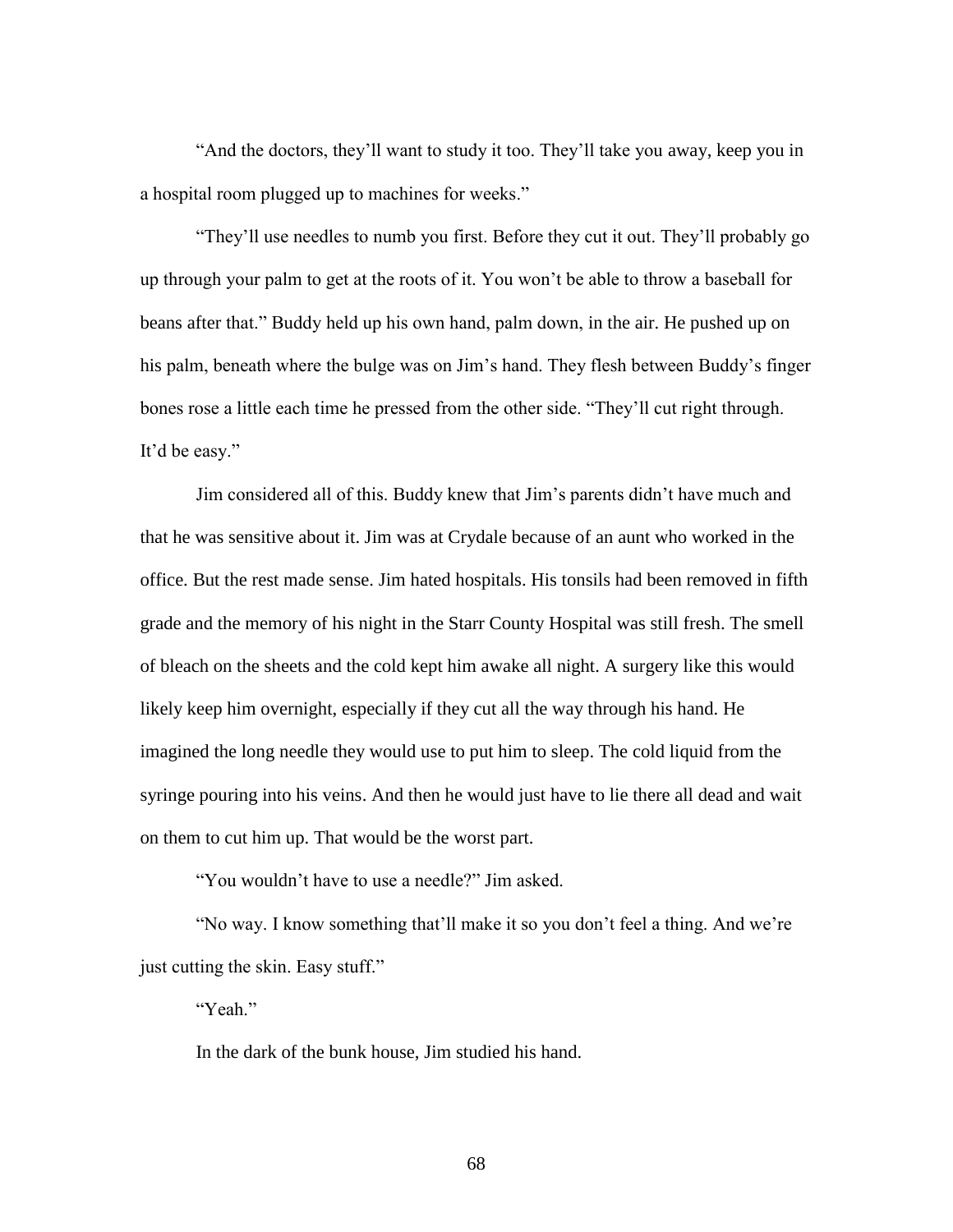

###

A week later, Buddy jerked his head for Jim to come over during recreation period. He was under the pull-up bar, the tall one that nobody could reach. "Look at this," he said, and pulled the edge of a squeeze-tube from his pocket. "The real deal: 'Numbing Gel."

"Where'd you get it?"

Buddy smiled and tapped the metal tracks of his braces. He'd just gotten back from an emergency appointment.

It had been a good week for Jim. There'd been no late nights with Buddy, and, truth be told, Buddy had been quiet all week. "Preparing," he had said seriously. There were notes about what the bulge was likely filled with all around the edges of the sketch Buddy had made of Jim's hand. Buddy had even made a couple sketches of what he thought the growth would look like once it was out of Jim's hand. Most looked like used chewing gum or blurry grapes.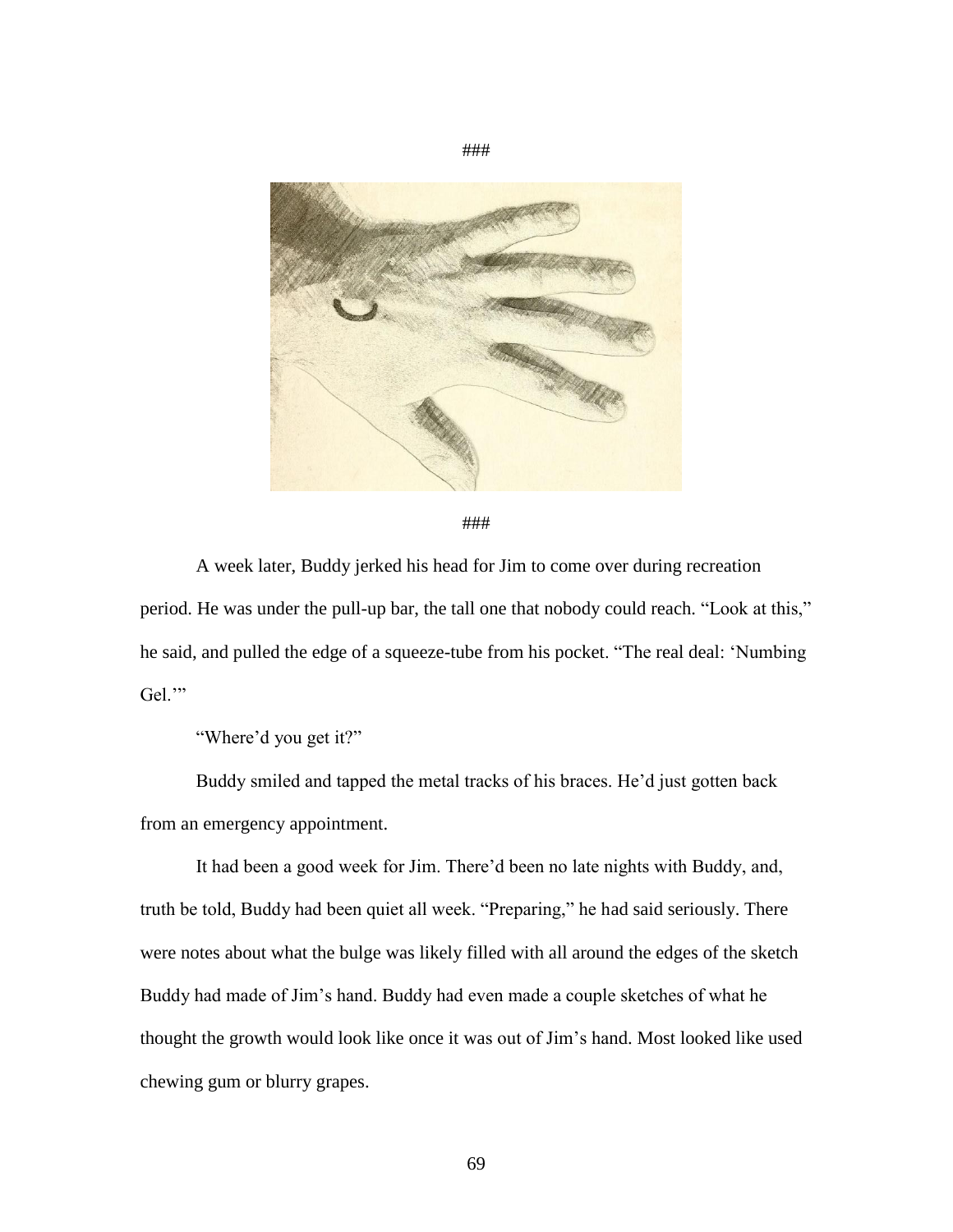Billy also filled a folder with other sketches, things he had copied from the library's anatomy textbooks: the tiny parts of the throat, the musculature of the hand, the winding path the intestines made from the belly. But even with Buddy occupied, he and Jim had spent a lot of time together.

After this week's lesson on pond ecology, Sgt. Miller asked Jim to stay after class. "I just need Jim," he said, though Buddy remained to skulk near the jars of fetal pigs and deer.

"Everything OK?" Miller asked.

"Yeah," Jim said. Ever since CJ Waits, the sergeant had been keeping tabs: buying him sodas, asking if Jim was happy here.

Miller was a young man and handsome. Jim hoped he wasn't screwing his aunt.

"What'd he want?" Buddy asked when the boys were in the hall.

"Just asked if I wanted to redo the quiz essays," Jim lied.

Under the pull up bar, Jim slipped a Garter Snake from his pocket. It was a baby, no more than four inches long. A curiosity, Jim hoped. "What do you think about this boy?" he asked, grinning.

But Buddy seemed to not even notice the snake. "Let that thing go before it bites you," he said. "We're past reptiles."

Jim lowered the snake to the ground and watched it make delicate "S" cuts in the sand, dashing for some high grass nearby. "I've been thinking about the operation," he said. "I think I want to keep the bump."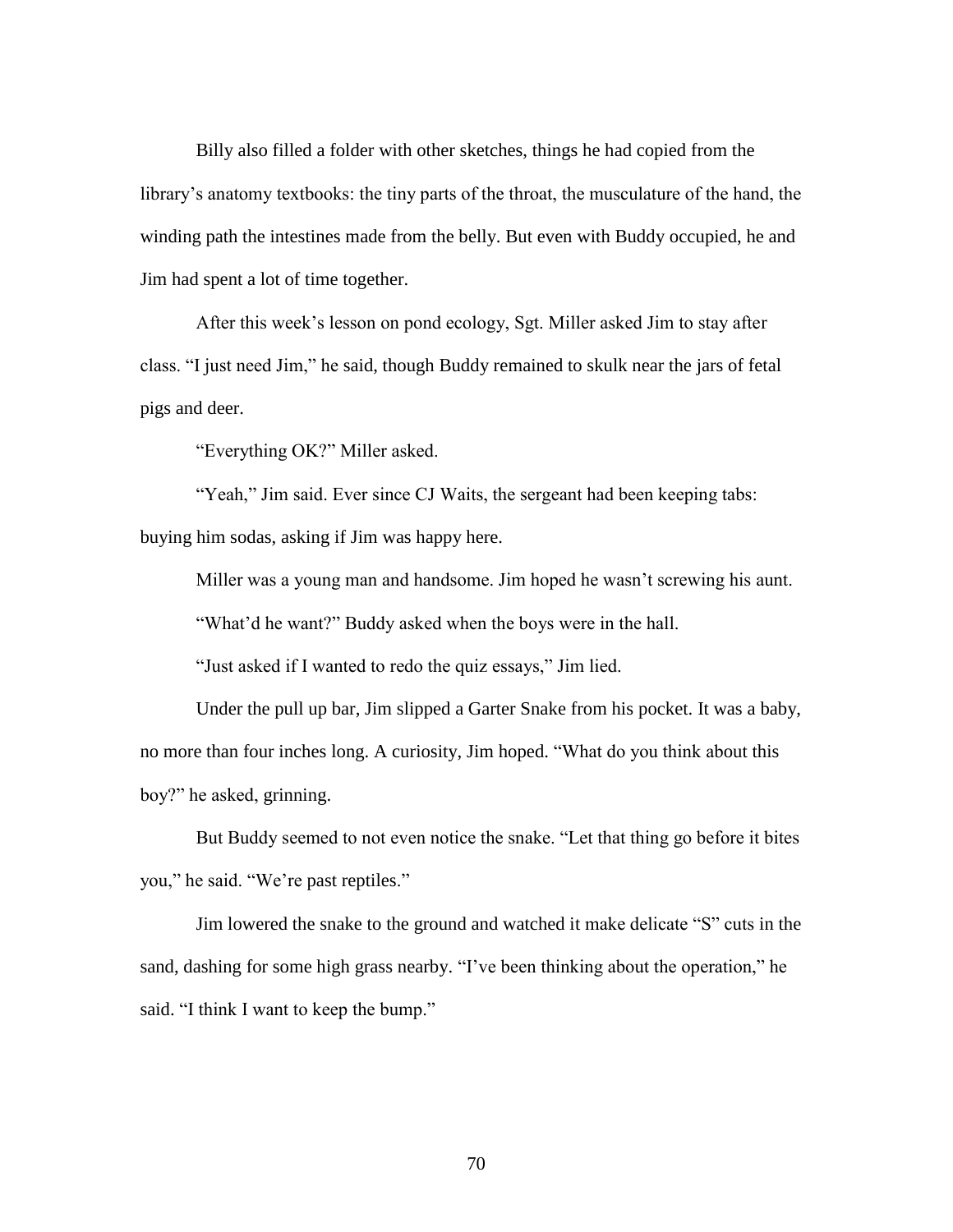Buddy smiled. "I know you're scared. It's okay. You won't feel a thing. Look." Buddy turned away from where the commandant sat talking to a group of boys holding jump ropes. He pulled the tube of gel from his pocket and squeezed some onto his hand. "Look at this," he said.

Jim leaned in to see, and Buddy wiped the gel across his cheek. "Damnit!" Jim said, smearing the gel with the back of his hand.

"Rub it in," Buddy said.

Feeling stupid, Jim complied. Soon the entire side of his face felt cold. The passage of the wind caught him by surprise. When he touched his cheek it felt doughy and alien under his fingers. His hand too, felt strange where it had touched the gel.

After a while Buddy pulled Jim behind a tree and pinched his cheek. Jim felt nothing. "Do it again," he said, amazed.

Buddy pinched him again, then slapped him.

Jim couldn't feel a thing.

They met that night in the bathroom. Buddy brought the frog knife, which, he assured Jim, had been sterilized. He also brought a white uniform undershirt, the one he had worn that day, along with a fresh, rolled pair of socks and his leather belt, the shiny black one that the cadets wore with their dress uniforms.

"Sit," Buddy said and motioned to the commode.

Jim sat. His stomach was in knots and threatening to empty itself. He wanted to go back to bed. He had to pee.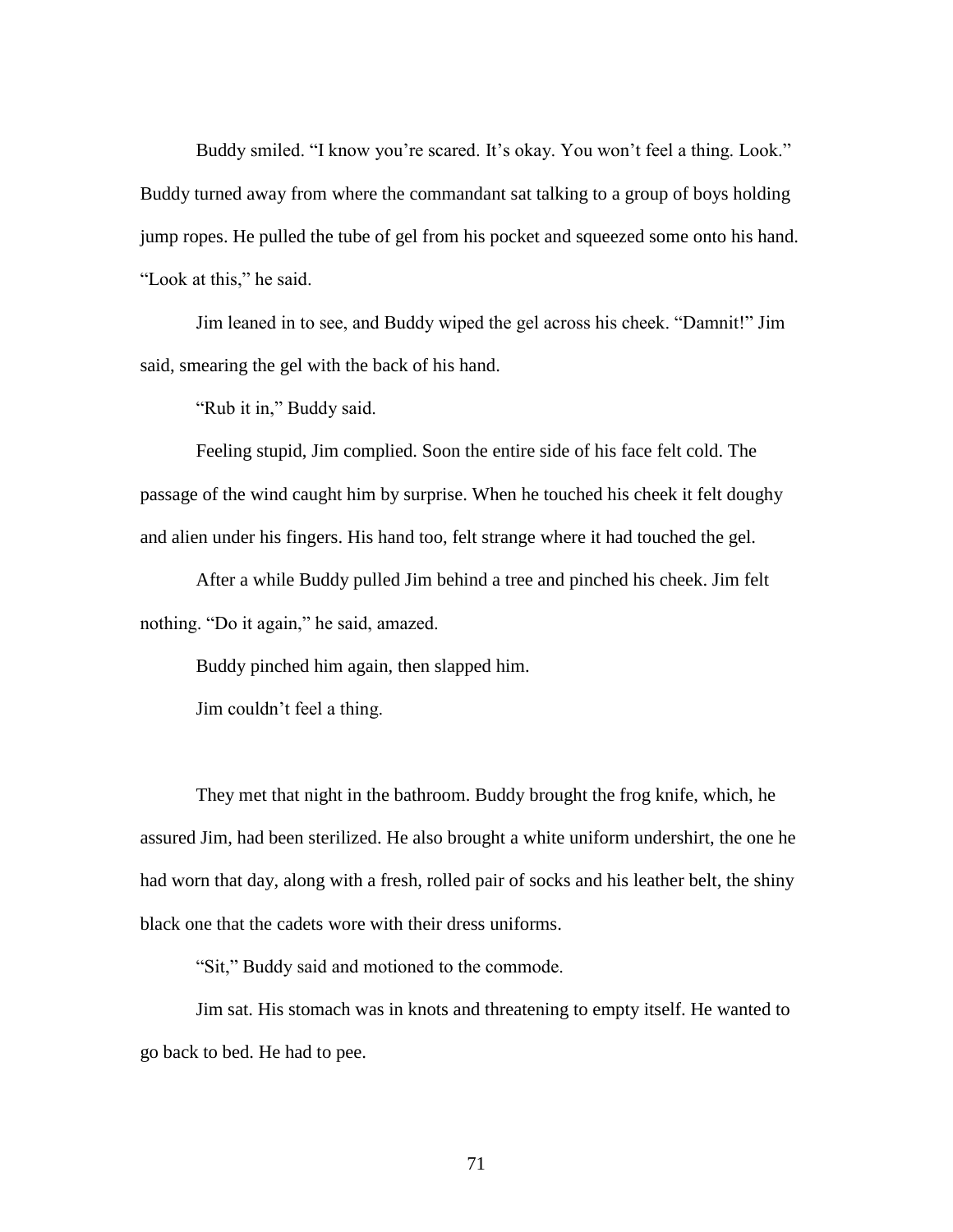"Hand," Buddy commanded.

Jim put his hand out, and watched as Buddy emptied half the tube of gel onto the top of it.

"Rub it in," Buddy said, and Jim began to massage the gel into his skin, making sure to cover the bulge, while Buddy marched around setting up his operating room. The undershirt was spread under the sink, next to the drainpipe. This would be the operating table. The belt and socks were laid on top of the shirt. The blue notepad was opened to a clean page, and a pencil, freshly sharpened, was laid on top.

Buddy washed his hands and smoked a cigarette, dropping the ash into the dripping sink. He was finishing his third, and the room was foggy with French's Camels before he called Jim over. After a little fussing over the best way to position things, Buddy settled on having Jim sit under the sink in a half-crouch.

"Let's not do it," Jim said as Buddy was adjusting the belt, deciding where it should be lashed and how tight. "I don't want to do it."

Buddy sighed. Sweat sat in heavy beads on his brow and ran openly down his chest where dark hair was just beginning to sprout. "We don't have to do it if you don't want to," he said, still working at the belt that bound Jim's arm to the drainpipe.

"Ok," Jim said. He felt he guts uncoil. He shoulders relaxed; he hadn't even known they were tight.

"Is it numb?" Buddy asked and flicked at Jim's hand where it dangled, the arm securely fixed in place.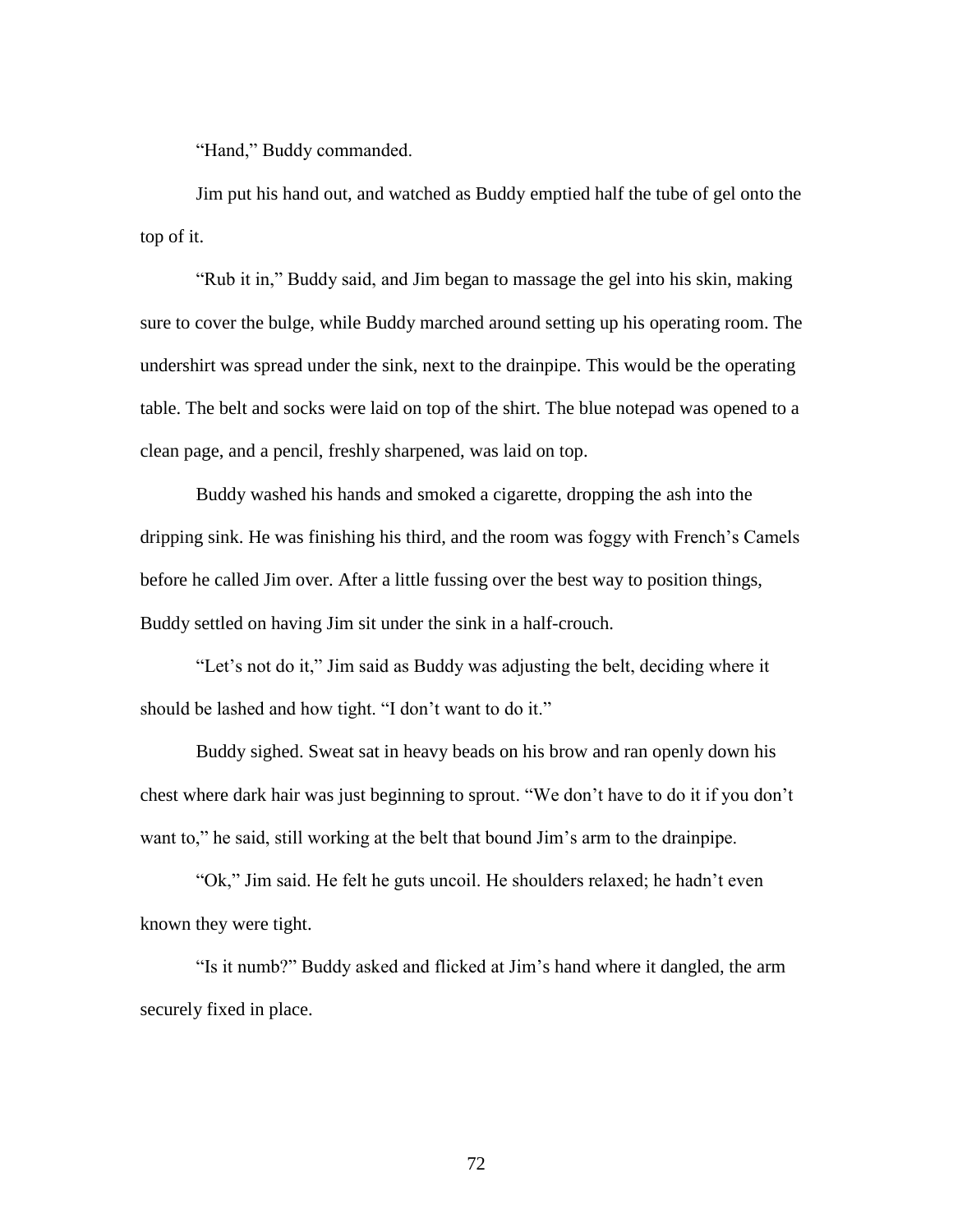"It's way numb," Jim laughed. He flapped his hand in the air and felt the bizarre sensation of his flesh jiggling, as if detached, on his bones.

"Put this in your mouth," Buddy said, holding the rolled socks.

"What?"

"Put it in your mouth. If it hurts, you might yell."

Jim's pulled at the belt and it held fast. He reached to unfasten it, but Buddy pulled his hand away.

"What are you doing?"

Buddy reached to cover Jim's mouth.

Jim ducked away. "Stop!" he said. He tried to push Buddy back, but his good hand was lashed to the pipe, and, anyway, he was hunched awkwardly under the sink, unable to stand. He kicked out at Buddy, but the bigger boy was already too close.

Buddy overpowered Jim easily, holding him by the throat to stifle the scream. Pinching the nose until the mouth dropped open and then shoving the socks into the mouth.

"Quiet in there," French said through the bathroom door.

But Buddy barely heard him. His left hand clamped the Jim's nostrils closed, while the right fended off blows. He watched Jim's face turn from red to blue, watched the whites of his eyes wash over in spider webs of blood and the pants darken with urine. It was alarming. It was scary. But after a while, after some time, after the initial struggle was done, the patient would tire, would sleep. Then Buddy could work. Then he could finally work.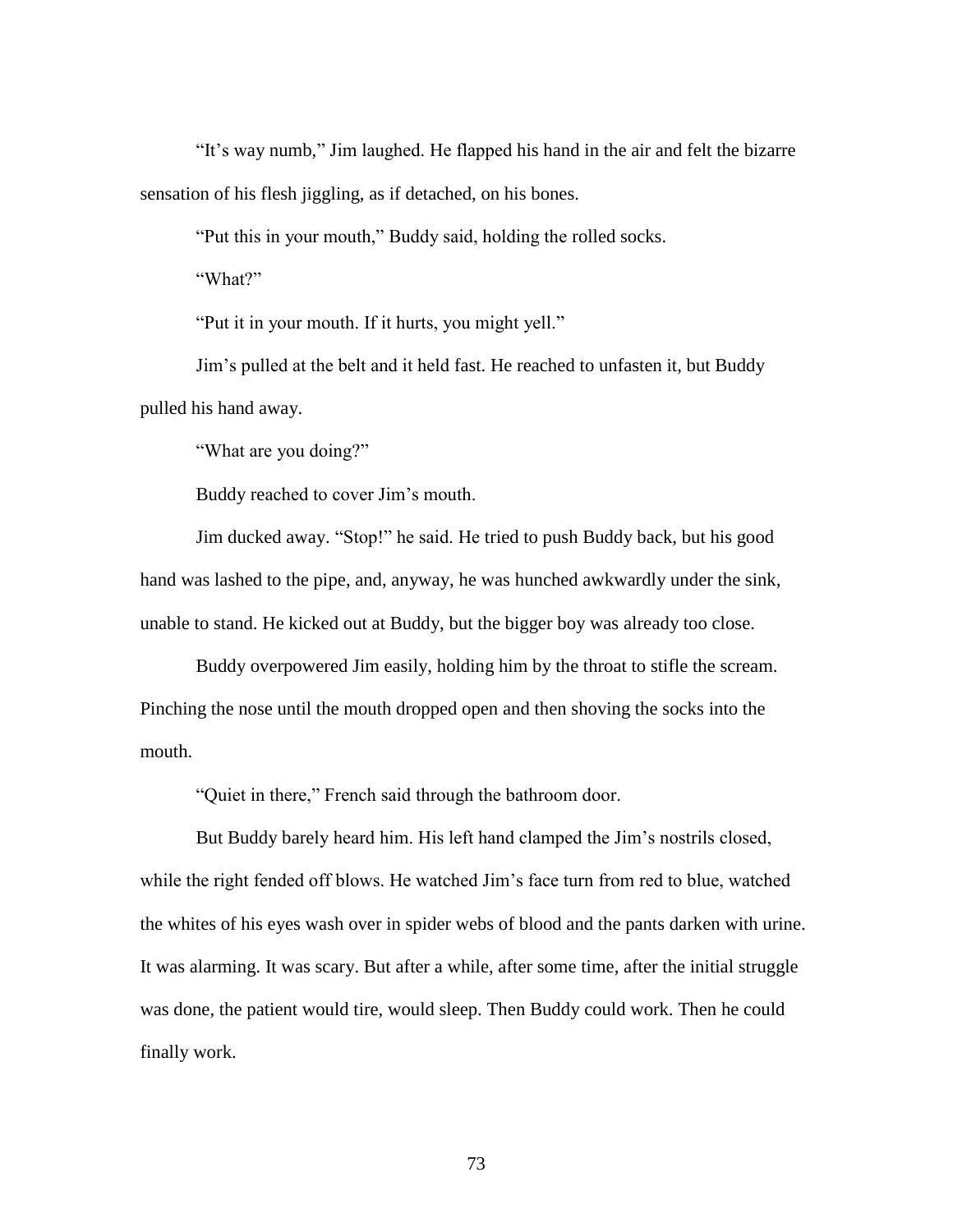# Big Stars

Marlin had been stalking through the high, clinging fennels for the better part of the morning, dragging the exhausted hound-pup behind him and cursing fiercely every time it gave a whimper or yip.

The dog pulled weakly, straining for a pine stump piled with scat.

Marlin yanked at the leash, a pink floral thing—his wife, Amanda, had picked it out. She picked the dog and collar both. Even after Marlin warned her: "Hounds are howlers," and she ignored him: "I know, but still."

The hound was, for its part, born of the finest Redbone bitch Marlin had ever known. A Redbone with a coat like silk and honey-brown eyes. It would bring a dove back to your hand still breathing—at peace, even, with its black eye half shut and its blue lid showing plain, as if the dog's mouth had lulled it to sleep. What sire had mixed with the Redbone to make this litter, no one could say, nor would Freeman acknowledge. Marlin guessed a stray had gotten wind of the hound and slipped the fence. A Shiba or Chow Chow.

A Redbone's fine, blush coat was a thing to behold, the way it hung on a hound, bristling on the ridge of the back where the muscles bunched the skin. Amanda was seduced by it—all that red fur, almost gleaming on the mother in the low light of Freeman, the breeder's, garage, where it gave suck to the litter.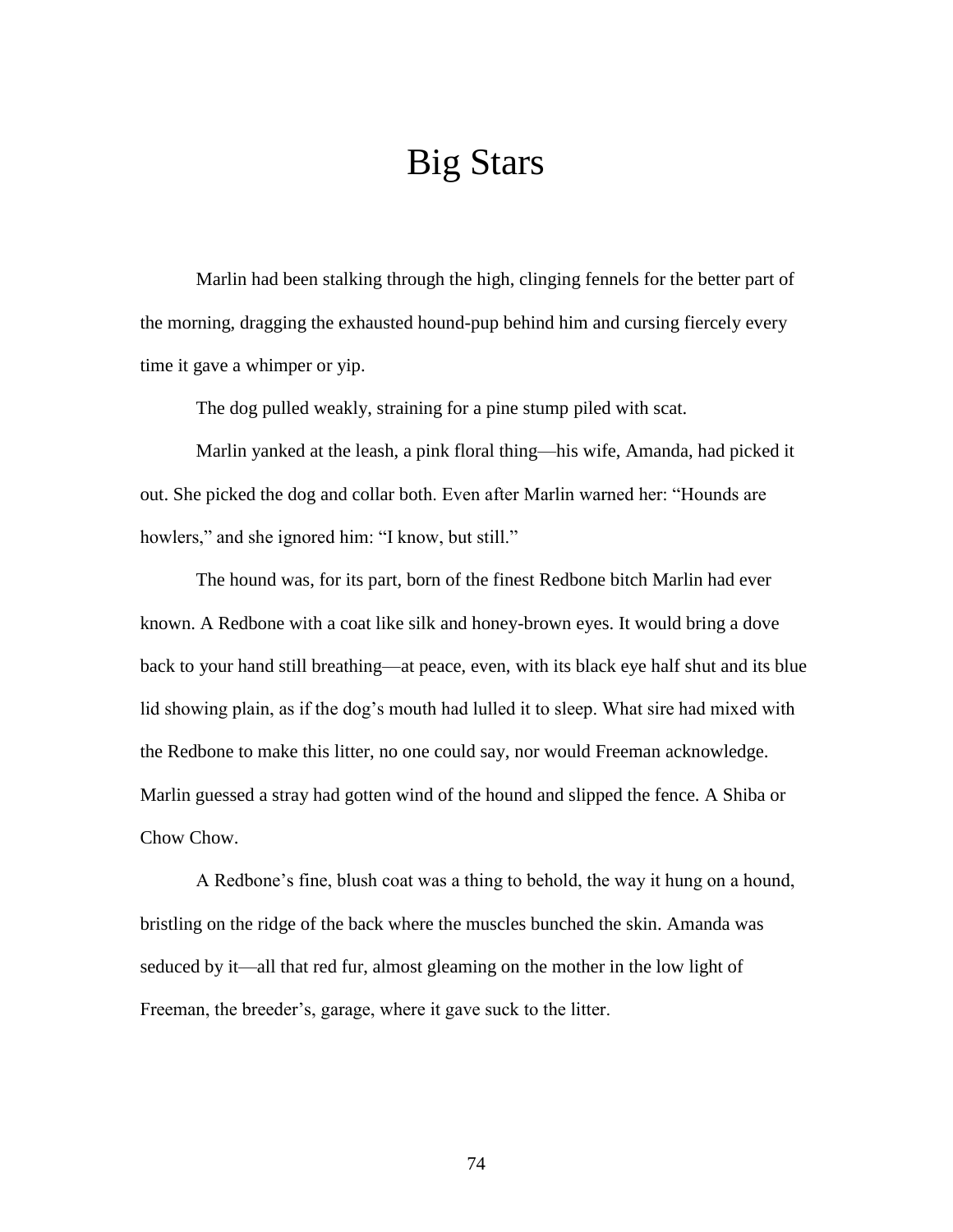But within weeks, Amanda's dog had handfuls of extra skin. Great rosy rolls of the stuff formed fluffy jowls beneath its muzzle, around its head, down its chest. It looked like an emaciated, red lion on a good day, but after a few hours in the fennels, following the bends of the river and the two sets of shoeprints that meandered alongside it, the dog resembled something emptied from a lawnmower catch. The paws were caked over with mud and spring growth, the muzzle bled from a patch of thorns, and the proud, if otherworldly, Chow Chow mane was heavy with sand-spurs and seed pods, like a wreath with Christmas baubles.

Marlin stopped to smoke, and the hound lay down to wheeze.

From half a mile off, Marlin could hear the logging trucks on the highway. Hauling wood from Dargin to Hoover. It was loud, satisfying work, the cutting and stripping and loading. This land was Billy McClur's, and cut last year. Billy's plot backed up to the main road, and above that, on a sunny hill, was Marlin's house. Each morning, taking his coffee on the porch, Marlin would look out at the sprawl of Billy's pine-land stretching to the horizon. It was his pleasure to cut it all down.

The river whispered from its shallow bed beneath the fennels. The water, trickling over the rocks and stumps overturned by the timber crews. The crews would leave what stumps they could, those from the ten-year pines and the stray hardwoods that didn't pose much issue for the truck axels, but some they would tear out—by request or by accident**—**those, they would throw down in the sand-bottom river. Some went easier than others.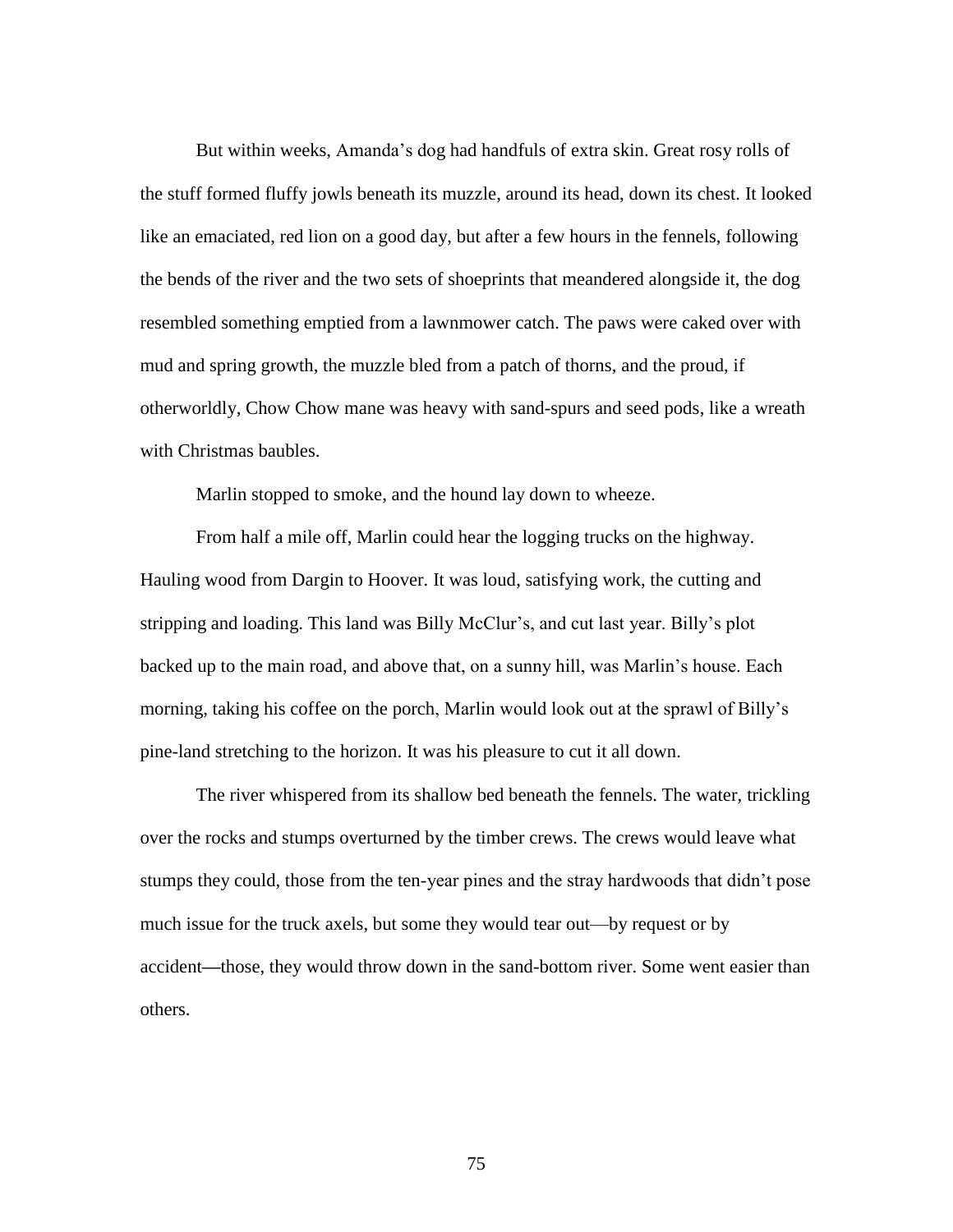On a job cutting roads in Alabaster, Marlin had seen the roots of an oak, possibly a hundred years old, snap the arm of a tractor when the driver pushed it too hard. Oil sprayed. The great metal arm dropped. After lunch, the driver of the rig was fired, and the dirt road laid around the stump.

Ahead in the fennels, a woman squealed. It was, Marlin thought, a pretty sound. A sound it had been some time since he had heard. Another squeal and now a man's voice, velvet smooth. A young man.

Amanda's dog's ears perked up, and it rose from the dirt to pad into the brush towards the noise where it whimpered and tugged against the leash.

Marlin pulled the animal back to him and ran his hand across its ribs, making a shushing sound as he did. The dog licked his hand. There had been a time when that sort of thing softened him, the simple kindness of a dog. The callouses on his hands scraped across the dog's fur and left hair hanging from the tips of his fingers, and the cruelty of the day sickened him some. Marlin pulled at the dog's ears. He let the thing gnaw his wooden fingers. It was a puppy and quick to forgive. But Marlin's anger remained.

Amanda had broken the news to him in the bathroom of Drawlings Elementary. She dragged him in from the hall, the summer smell of her perfume strong in the confined space. The muscles in his neck pricked with anticipation. In the past, this had been a place for love.

"I'm pregnant," she said.

"Hey, now." He reached for her, finding a hip under the cool cotton of her dress. "No." She parried his hand. "It's not yours. And I'm leaving tonight."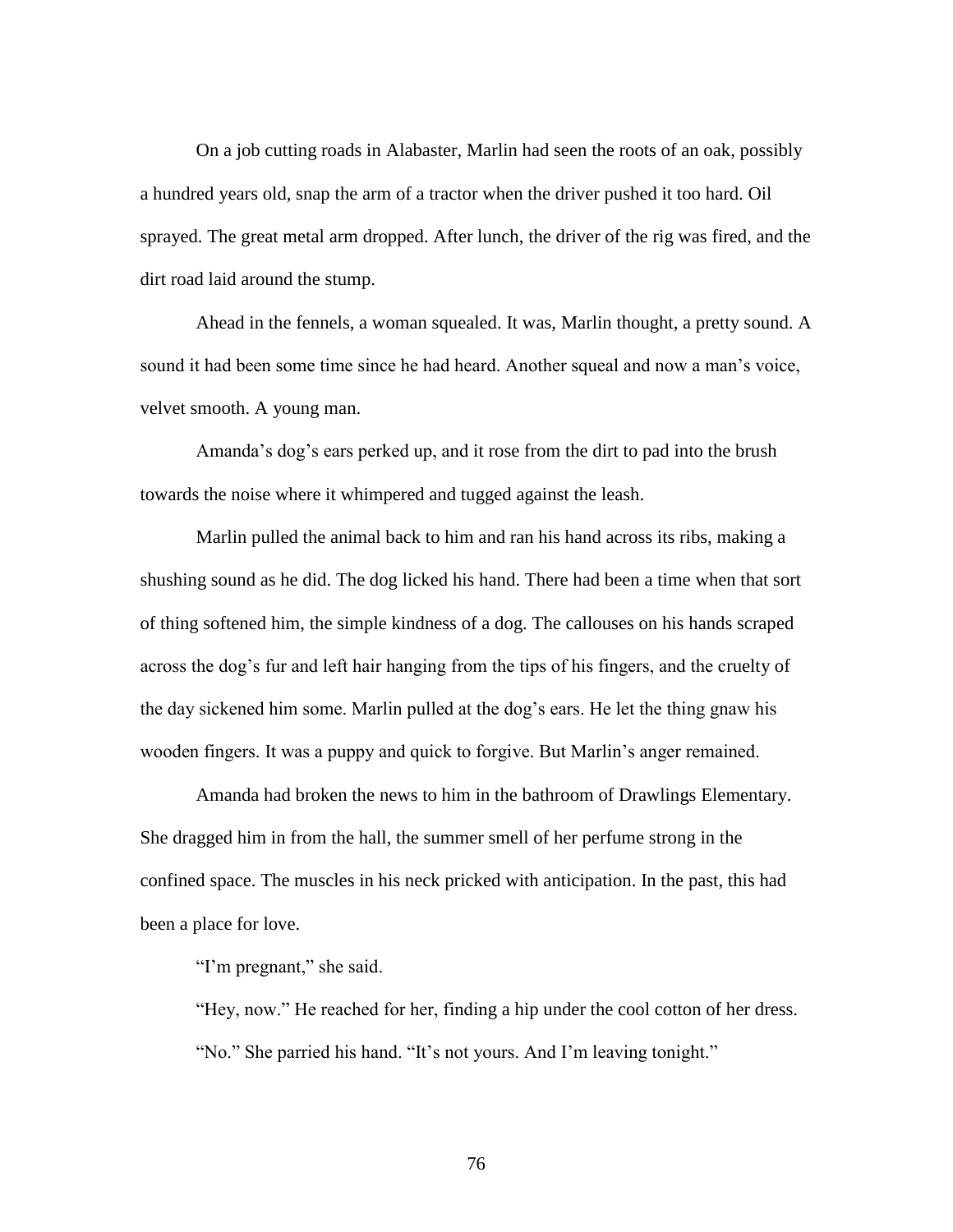The bell rang. The locked was turned. There was nothing to do but go back to work. Amanda said she was sorry, but this was love.

"Love doesn't ask permission," she said.

In the freezer room, behind the kitchen, Marlin shared the story with Greg, the chef. They hung their hairnets from a rack of milks and traded pulls from a ketchup bottle. It was filled with something Greg had made at home.

"I guess I should have told you," Greg said.

"What?"

"I didn't know nothing, of course. But there were rumors. Ms. Hawkins saw her drinking with Sparks Holloway one night."

Marlin sucked from the bottle. "The hell does she know about it?"

Greg reached out for his turn, but Marlin wasn't done.

"Nothin," Marlin said.

It was a Friday, and the kids were jumpy as is, pushing in the lunch line. Pechuchi was getting it bad from a group of boys. Whatever his first name was, Marlin didn't know. The school uniforms only had the last name stitched.

One boy, he'd tap Pechuchi on the shoulder, and Pechuchi, knowing the drill, would look the other way, thinking to catch the boy. But no matter which way he looked, another boy in line would slap him in the nuts. Pechuchi would flap his arms and say something shrill, the line would shuffle forward, and the tapping and slapping would start again.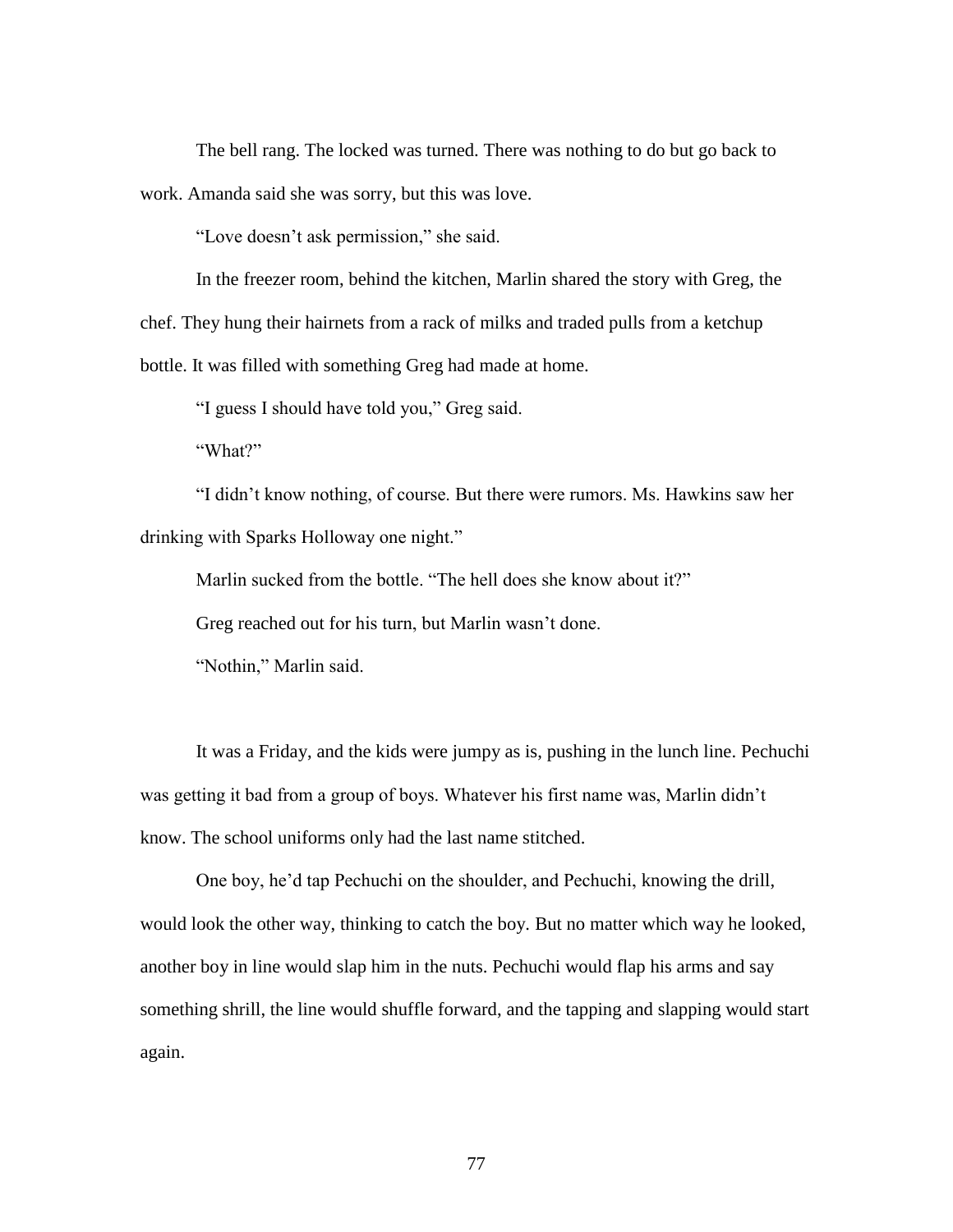The main slapper had Frost stitched on his shirt, and this one Marlin recognized. He was Scotty Frost—the assistant principal's boy and recent star of Drawlings Elementary's production of *Into the Woods.* Scotty had played the prince. He had a voice like a champagne flute, owing to his prepubescence. *The Chronicle* ran the story with Scotty on the front page, faux-velvet tunic open to his naval and chest hairs drawn on with an oil pen.

The big deal with the play was its director, Sparks Holloway, who had acted in a few B-list films in recent years and was from the area. He was a few years younger than Marlin, but there had been some overlap at Drawlings High. Sparks had braces, Marlin remembered, which was no small thing. Braces meant money.

Amanda had painted the backdrops for the play and made the costumes, working late into the night for weeks.

Marlin guessed that's how she and Sparks got along, and looking at Scotty Frost's hair, prematurely styled in the Hollywood vogue, the ridiculous silver chain around his neck, and, yes, the thick braces lining his malicious smile—he was sure of it. It had happened in the auditorium. Sometime after smearing oil in tight little squiggles of hair on Scotty Frost's baby-smooth chest and filling ten yard canvases with fairy-tale forests, and possibly after some wine, his wife was stuffed with Sparks Holloway's child.

A boy with a snot run dried on his face tapped Pechuchi on the shoulder.

Pechuchi extended his plate to Marlin for a serving of Jello and, to his credit, didn't keel over when Scotty Frost kicked him, full force, between the legs.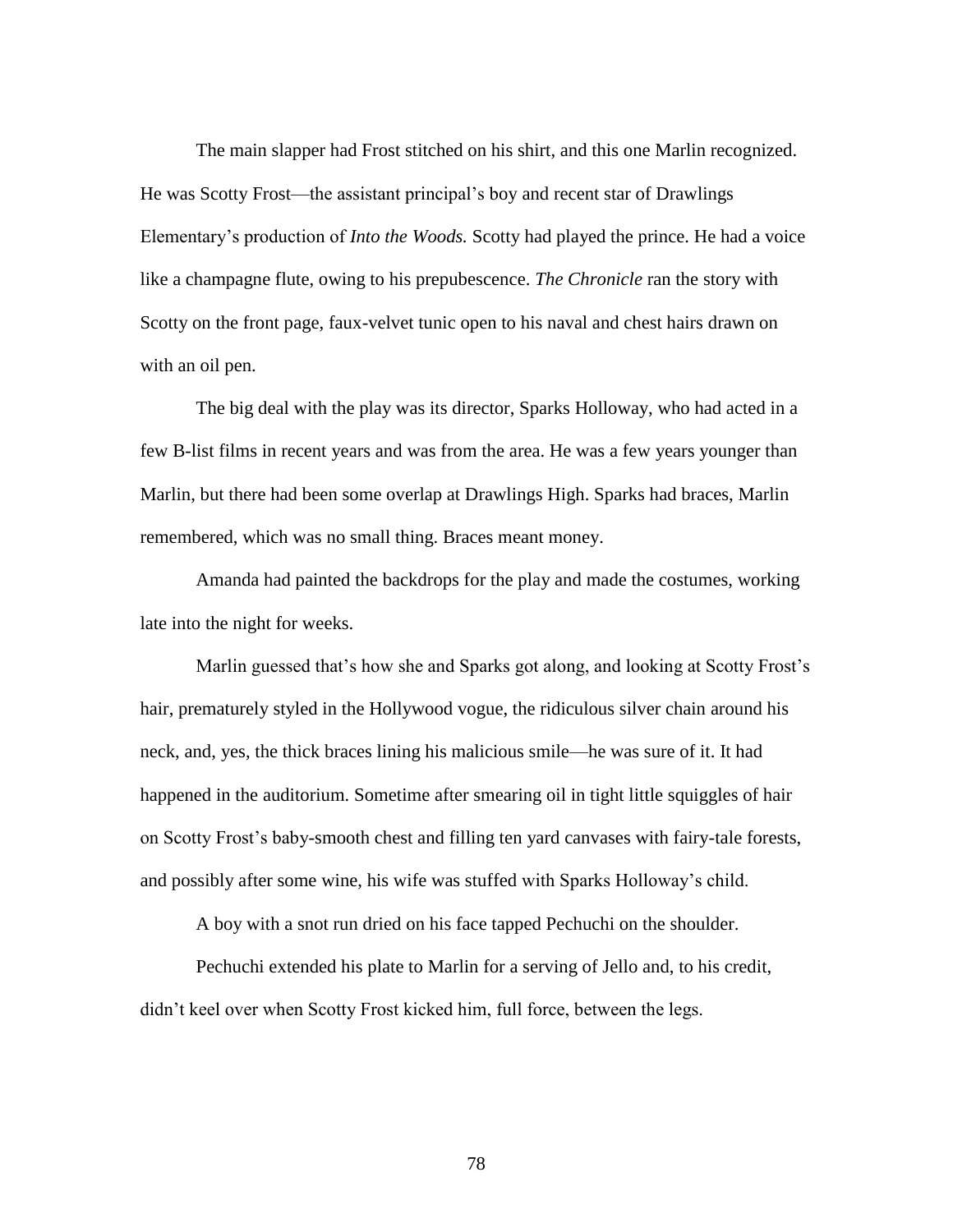How Marlin managed to get from behind his steel cooler carts and Plexiglas sneeze-guards so quickly, he couldn't say, but, even months later, after the firing and the lawsuits and the costly settlement that kept him out of jail, he remembered the satisfying thwack of the Jello spoon against Scotty Frost's jaw.

There had been a brief and ugly divorce. Their daughter Elly, driving for a year now, appeared briefly at meals and evaporated again—a ghost at sixteen. Amanda moved in to Sparks Holloway's motel room. Marlin found work with the lumber crew.

Amanda never returned his calls, but a month later she showed up at his door. Sparks had left town early one morning, neglecting to pay his motel fee. Amanda was showing by then and the feelings dredged up by seeing her in that state and needing him again turned something over. They patched things up. The baby was born. They bought Amanda's hound-pup soon after.

Marlin crept forward through the fennels, leading the dog by the collar.

Soft-stalk plants, fennels and dandelions and thorns and weeds of all natures, shoot up within days when the timber is taken out of a place. Inside of six months, they can be six feet tall. Marlin had no trouble staying beneath the cover of pale green growth. The fennels tore from side to side like a woman's hair in the wind that howled down from Marlin's hill, and Marlin crept on.

Through a part in the weeds, he saw what he hoped he might: a black Mustang. Sparks Holloway's Mustang. In high school, Sparks had driven his father's red '67, and last year he had driven a blue car of the same year, but Hollywood money meant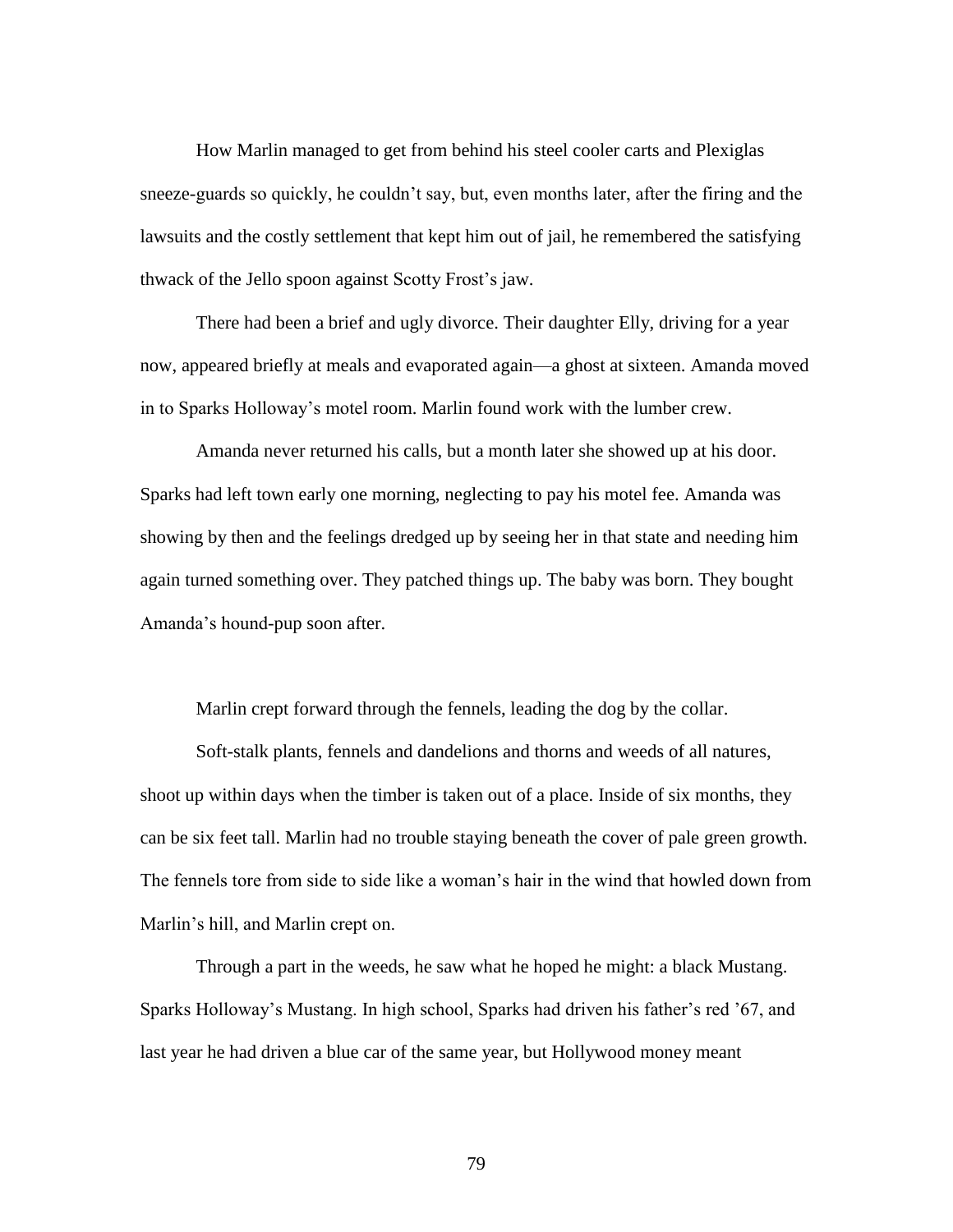changing colors at will. This one was a '92 and hideous. Like a VCR on wheels. The hubcaps were sooty with brake dust. The windshield had a crack. The car was parked under a poplar tree that had survived the timber crew's culling by its proximity to the stream, which it leaned over with dignity.

The high school was putting on a new production this year. One of original design that would be played in venues all over the county. Word had spread that Sparks would be directing the show.

Amanda had been without remark when they'd read it together over dinner a week past—a ritual of theirs. The dog had been in her lap, nosing, every now and then, up to the ledge of the tabletop and trying to lick at the edge of Amanda's plate.

Amanda read the article silently, her finger to the page, and Marlin read along, following the point of her cherry nail.

"Ought to shoot him," Marlin said.

"And they'll haul you off to jail," Amanda said.

"It'll be a crime of passion," Marlin said, his mouth full. "I think I love him." "Stop."

"No, really. I feel it. I love him to death."

Amanda cleared her plate from the table and ran the sink, the hound-pup at her heels.

"Love doesn't ask permission," Marlin said.

Amanda slung her plate into the sink. A piece of ham landed on the floor, where the hound fell upon it.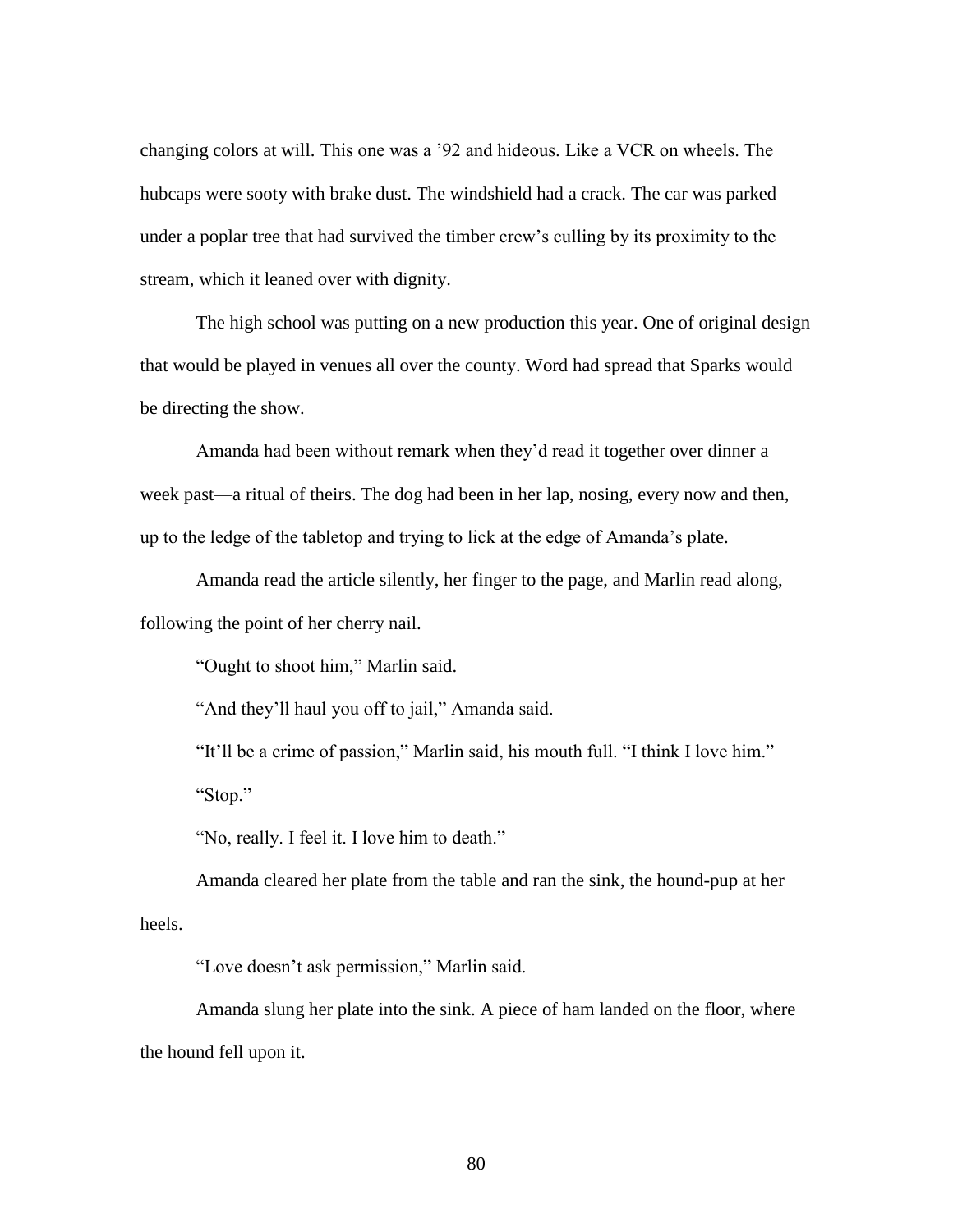"Get that meat," Marlin said. "Don't need her learning to eat people food." "Screw off," Amanda said.

The table slid a foot when Marlin stood and dumped his plate into the dog's bowl, still mostly full. "Fuck it. Fine."

"Animal," Amanda said.

"Yeah, we're fucking dogs." Marlin took her by the neck and forced her down first to the table, then to the dog's bowl, into the gravy and the oily stink of the kibble. When she stopped clawing at his hands and trying to stand, resigned to cry in the mess of the bowl, Marlin stroked the back of her head. He drove to a small bar in town. When he returned, Amanda was gone.

The hound remained, the bowl licked clean.

Beneath the poplar, on a blanket, Marlin saw the blonde head of Sparks Holloway bobbing and nodding, the pale hands flashing in the air as they maneuvered through some great joke. Amanda's red hair was splayed out over the roots of the tree.

Marlin slipped his pistol from his waist band and pulled the hound close. Through the high weeds, he emptied a magazine into the side of Sparks Holloway's ugly car.

The driver's window shattered. The frame heaved as a tire blew.

The lovers crawled behind the Poplar tree, while Marlin shot clean silver holes into the door of the Mustang. He marveled at how they seemed to appear in an instant as if willed there. The air stank of powder.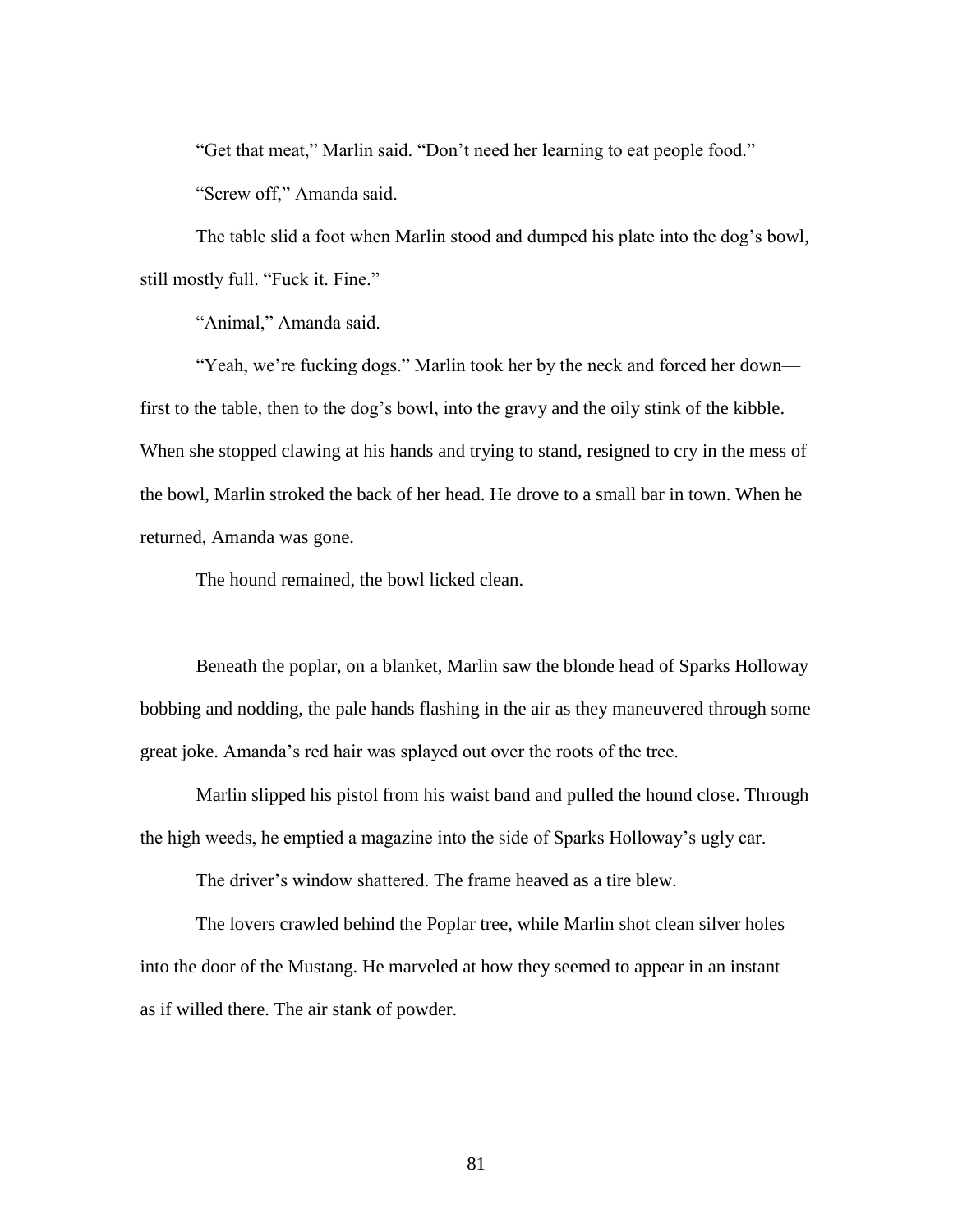Marlin dropped one magazine for another and shot out the headlights before he stepped from the fennels, lifting the hound by the loose skin of its neck.

The dog squirmed and kicked. It twisted to bite.

"Damn you! Whore!" Marlin screamed.

But Amanda wasn't there. Elly peeked from behind the Poplar tree, barefoot in a dress—white in the face. Behind her, a blonde boy, maybe sixteen, was tearing through the uneven stumps of the cut field, making for the fennels and the highway beyond that. Marlin had seen him at the house once before, through the narrowing doorway of Elly's room—a door where, when he pressed his ear to the wood, he could hear Elly hissing into the phone: "Come get me from this place."

Marlin stood at the foot of the poplar and felt the hot blood and adrenaline pumped from his muscles and replaced with something cool and heavy. Big stars blossomed behind his eyes, and his knees felt weak. Elly's mouth was opening and closing, but she wasn't saying anything that he could hear. Marlin put the gun to the hound's head, and waited for the sun to explode. For something to stop him dead.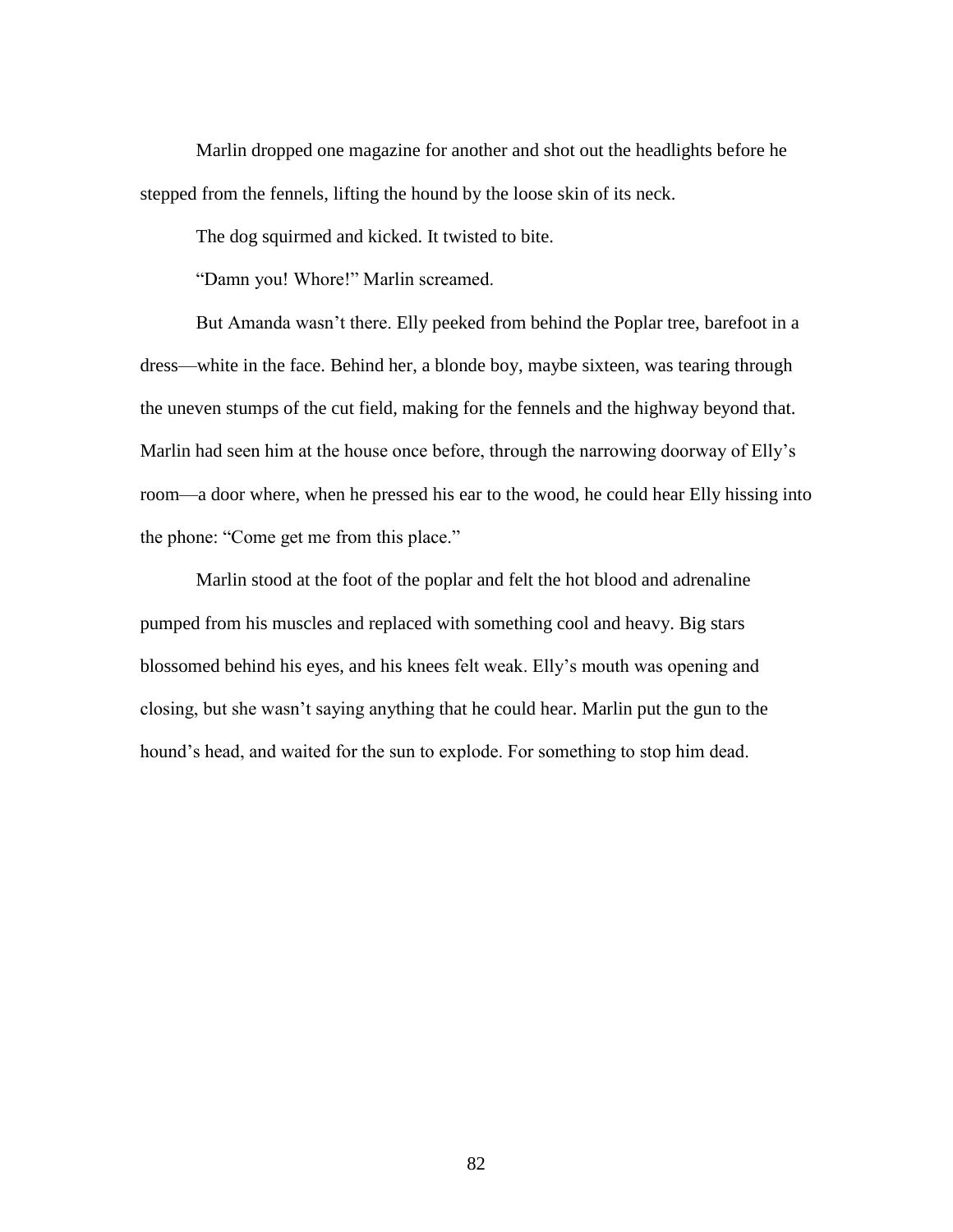# Settled

After it's finished, and I am cradling the back of her head, lost in the easy rhythm of her breathing, the gentle spasms beneath her skin, I am reminded of finding her facedown and floating, of pulling her from the water, of pounding her chest until, heaving and sputtering, she came back.

"Sarah," I say, but she's already rolling to her feet, collecting her Levis from beneath the window frame, and pulling the legs right-side-out.

"Clear out," she says.

I pass her socks from beneath the covers. "Come with me. Just for now." "No time for that."

Bill, her husband, will be an hour yet—gone for supplies. Even after his affair with Daisy-Come-Again, Sarah will stay. Maybe because of the affair, she will stay. She picks at her hair, correcting yellow strays, tucking them behind her ear. She applies her makeup with a hard, pecking hand.

I retrieve my shirt from between the pillows, my hat from the floor.

Bill's mother glares from her portrait on the dresser, gold-rimmed glasses high on her nose, wide as a snorkeling mask.

"Help me make the bed," Sarah says. "Then clear out."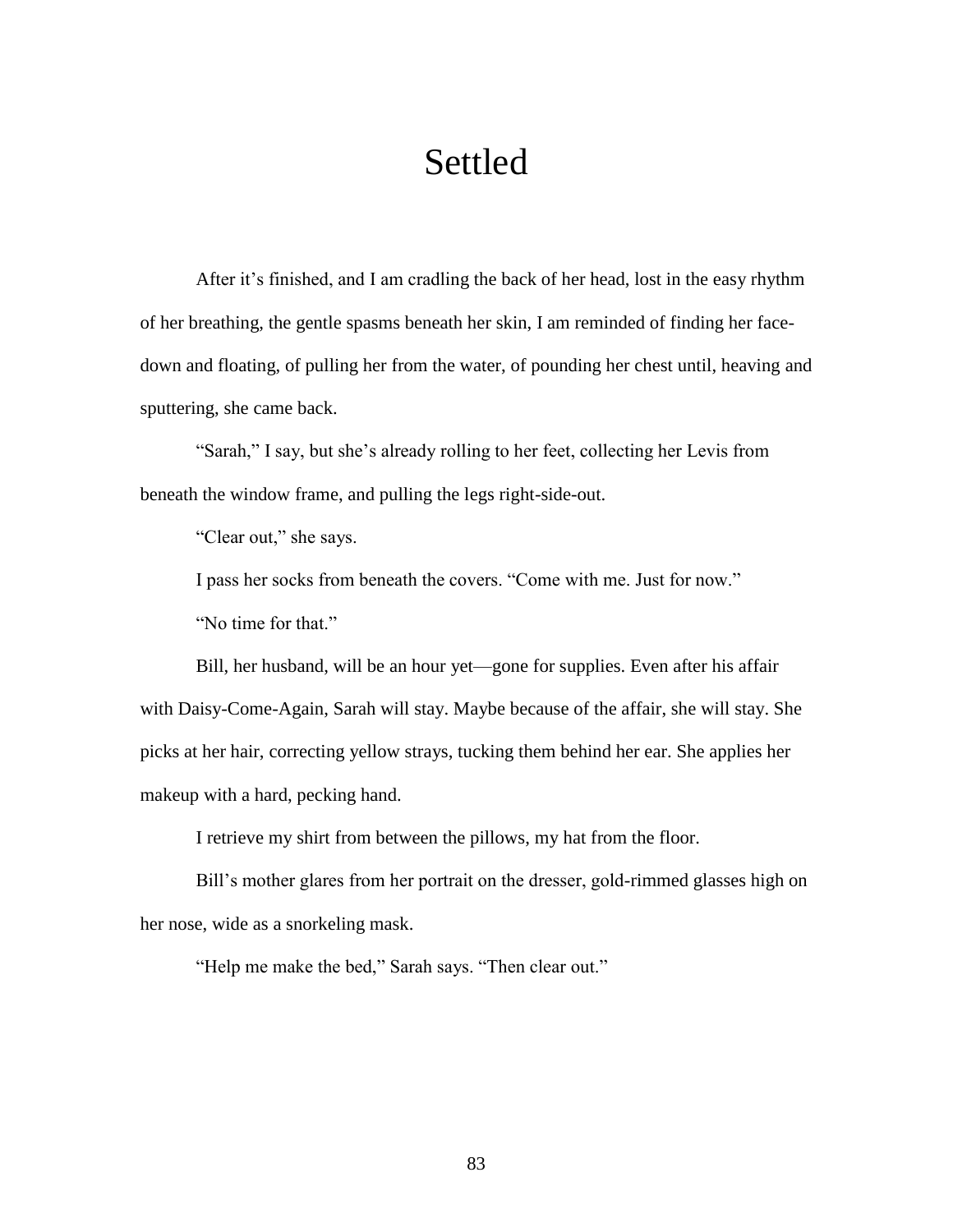I duck into the woods and listen to the helicopters sweep the house. Then I'm threading through the wild pines crowding the little slope running down to the highway. My truck is hidden in the thick of them. There's gritty bird shit on the windshield and needles piled on the hood.

On the long straight of Luther Street, I can see Bill's truck coming a mile off, and I know he sees mine. We roll on, arms hung out the window like knights in a tilt, fingers flexing in the wind or else tight in a fist. Bill's truck stops level with mine.

"You got a bathing suit?" Bill asks.

"Hm?"

"A bathing suit," he says again.

"What?"

I leave him with that.

Bill's a dentist for money and a carpenter for fun. He's added a 200-square-foot sunroom to his house. The walls are plate glass under crown molding and pine. Sarah's filled the place with Peace Lilies and indoor palms.

If not for Sarah, I'd welcome the flood that's coming to tear through Issock and bury it under a hundred tons of silt. The glass walls of Bill's house will shatter. The plants will drown. Fish will hang in clouds beneath the cathedral ceiling and drift to the kitchen. Freshwater clams will nestle in the foyer. Maybe an eel will sleep in the bed.

Though, to hear Bill tell it, none of that will happen, and his house, the pride of Baddock County, will float.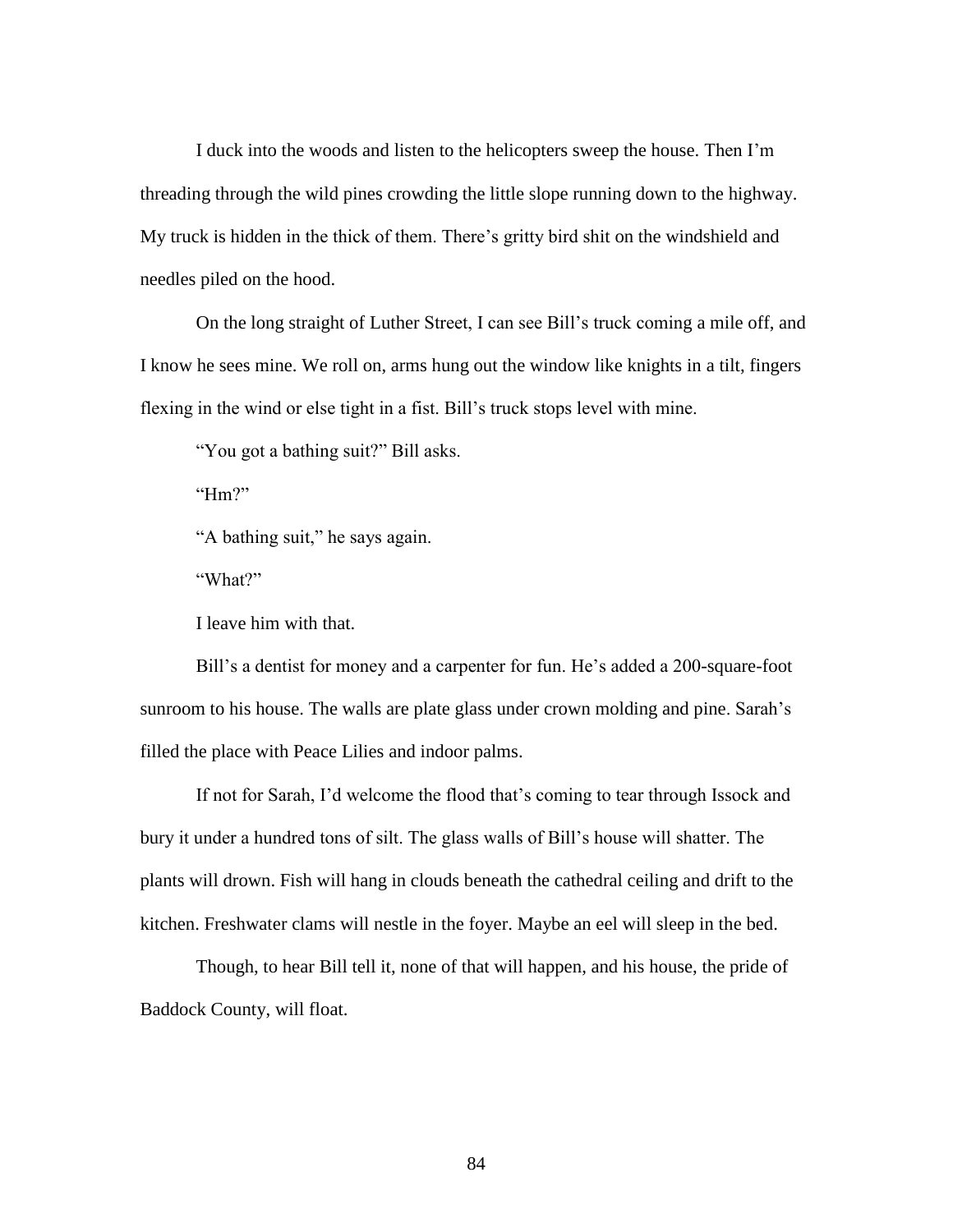Bill Selmy is well-connected. He's done a root canal for the mayor, dug a cellar for the chief of police. When the judge's wife knocked out all her teeth ice-skating, Bill screwed in a set of porcelain veneers. He built the town a gazebo in the park with the names of every war veteran posted around the roof in hammered brass, six Selmy men among them. And because Bill says the pontoons he's installed beneath the foundations of his house will float the whole towering mess of it above the flood, people believe him.

The media ran with it. News crews drove out to hear Bill explain how the wedgenosed pontoons—"like the prow of a ship!"—will part the waters of soon-to-be Lake Issock and lift his house high above their heads. Experts were dispatched. Measurements were taken. And when the right heads had nodded and the right papers were signed, Bill was granted his floating castle along with limited rights to the lake, should his house survive.

Three hours before the flood, I'm lying on my back across a table in the 1-2-Diner and chewing one plastic straw after another until they're nothing but flattened shreds. The town is all but empty, and the tornado sirens are going off every ten minutes for the holdouts to flee. The only cars on the road are the deputy sheriffs', but the diner is dead and I'm parked out back, so they don't bother me. I smell meat patties rotting. The sun cuts through the split blinds and warms my eyelids. I've settled to die.

The door jingles, and Roe Freeman, the sheriff proper, comes to hover over my table. His gut blots out the light of day.

"Diner's closed," he says.

"Curl up and die."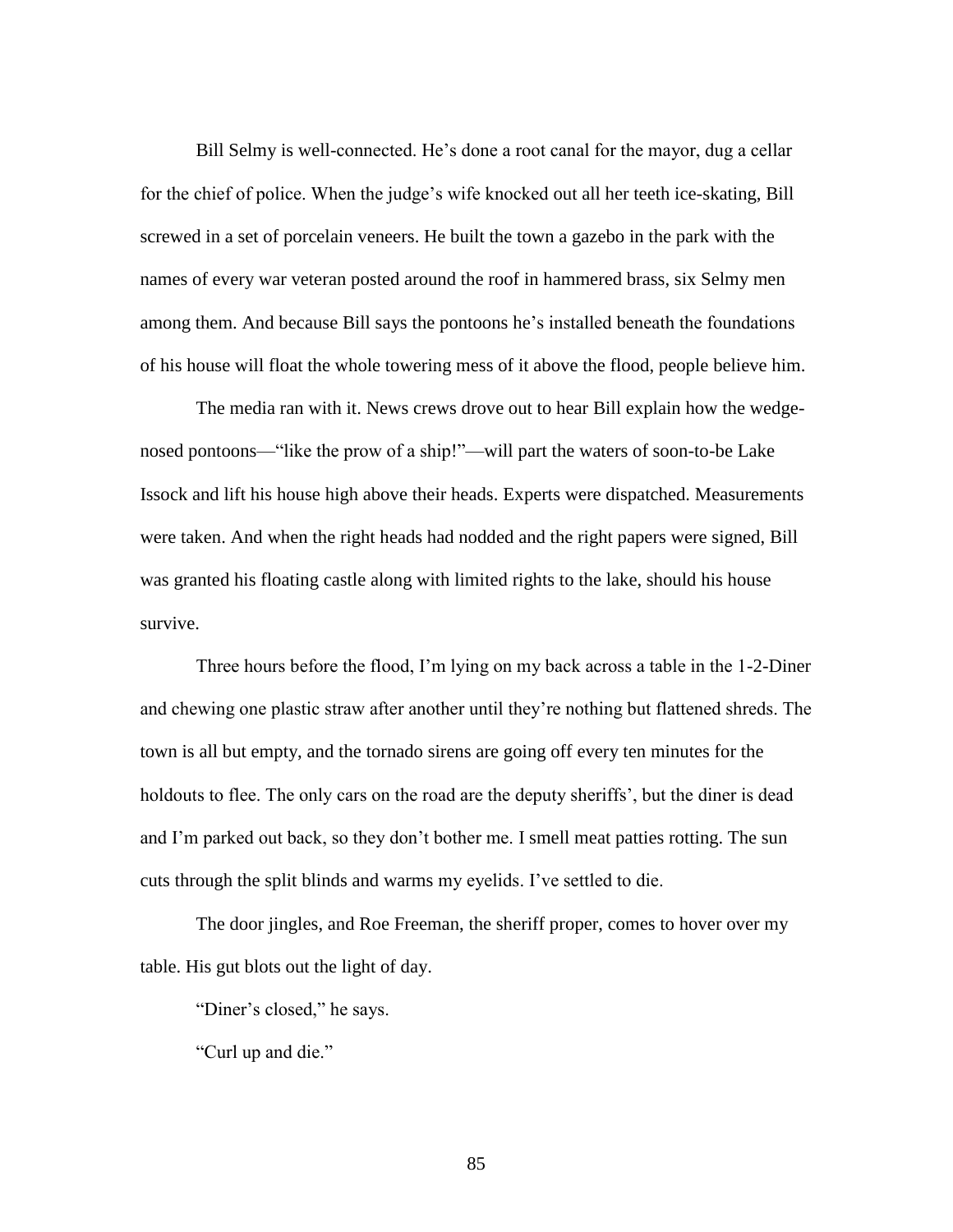"I've got some chicken," he says, and sits down with a box. "Set them wife-y woes aside and share some chicken with your brother."

It was his ease and appetite that made him my mother's favorite.

"Time was, she'd have left with me," I say.

"Time was never."

"If I had asked last year. After the affair," I say. I fish in the box of bones. The breasts, thighs, and legs have been picked clean. I take a wing.

"But you didn't ask her."

I shake my head. "Just didn't ask right."

When Roe was in diapers, Sarah and I were fogging up my mother's Malibu. There's something special in those initial fumblings that he can't understand. A sacred trust, like love for the self—something. Roe's great love was a horse named Betty's Thigh that won him a Pick-6. Sarah and I married the week after the race and divorced before the winnings were spent.

After Sarah found Bill in his office, the patient chair reclined and Daisy-Come-Again white-knuckling the headrest, she stayed with me for a month or so. She left when I proposed again. That was my mistake.

"Camera on one of those hello-copters saw you leaving the house," Roe says. He makes a buttermilk biscuit disappear in two bites.

"I can't say goodbye?"

"That what you were saying?"

I turn my hand into a bird, and outside the flood sirens wail.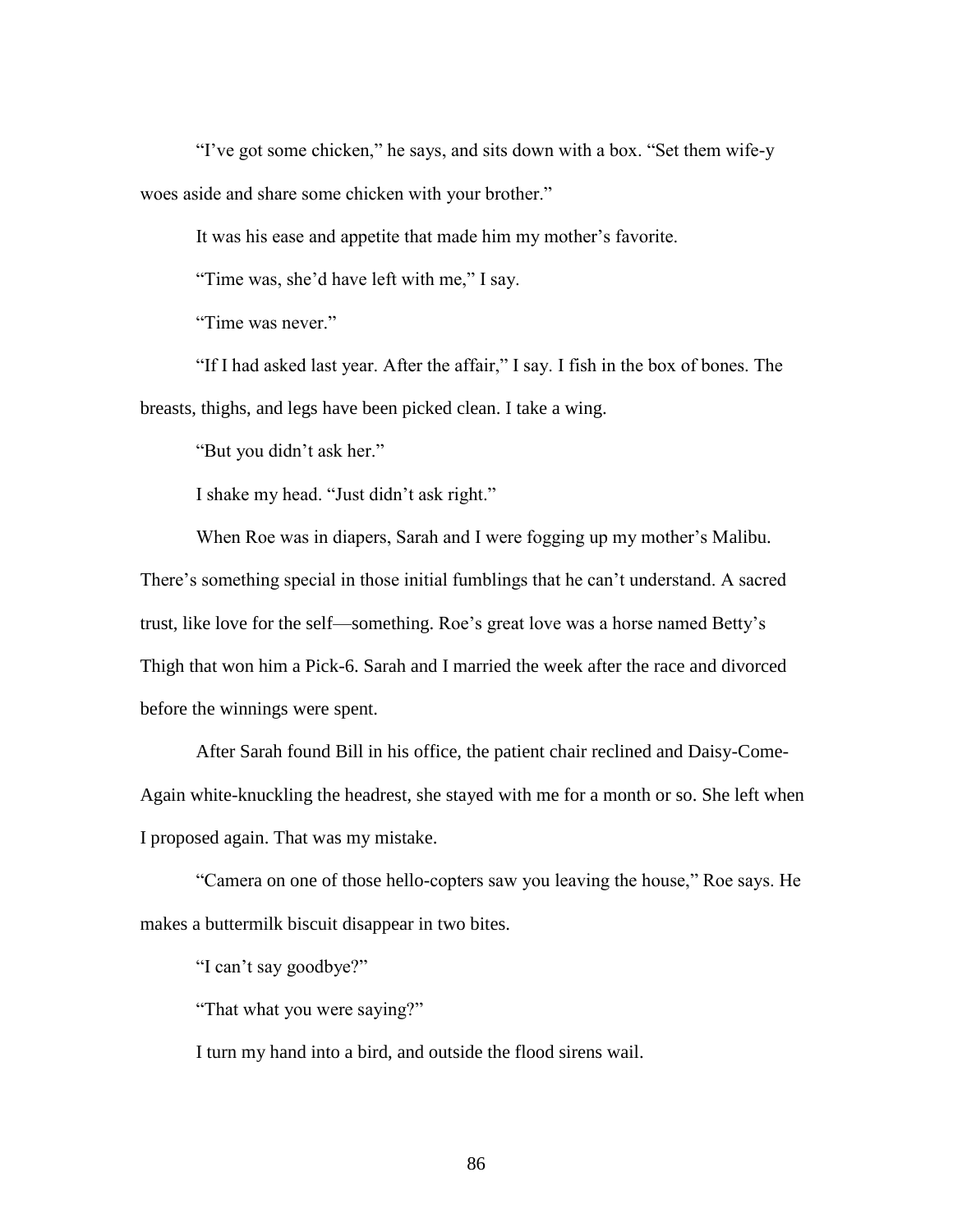"Yeah." Roe wipes his hands on the drapes. Then he puts three rounds from his .38 into the back of the cash register.

I roll onto the floor and listen to Roe belly laughing. He passes me his baton and, because I know he means well, I let into the cake display first and the framed poster of the "So Sweet Apple Pie" after that. We trash the stools and the countertop, and for a minute all memory recedes, but then Roe starts ripping off the tops of the tables and it comes back: Sarah serving coffee and pie to the out-of-towners, while I turned sausage at all hours of the night. Some nights there'd be no one but us. We'd pass maraschino cherries mouth-to-mouth over the counter.

Roe gets his hands on a broomstick and chants for a pitcher.

I line up across the floor and start whizzing mugs into the tile wall while Roe heaves the broom. High. High. Low. I lob one underhand and he connects, bellowing like an ape.

Roe sits down. His tan sheriff's shirt is soaked through. "Better?" he asks. "Yeah."

In the parking lot, my truck is nowhere to be seen.

"You'll find it at Showman," Roe says, and waits for me to walk to his squad car. "You drive," he says, and when I climb into the cab he handcuffs me to the wheel. It's his party trick.

The Crown Vic lumbers up to speed while the AM radio garbles about Bill's house and history in the making. The birds, I see, are flitting from tree to tree and calling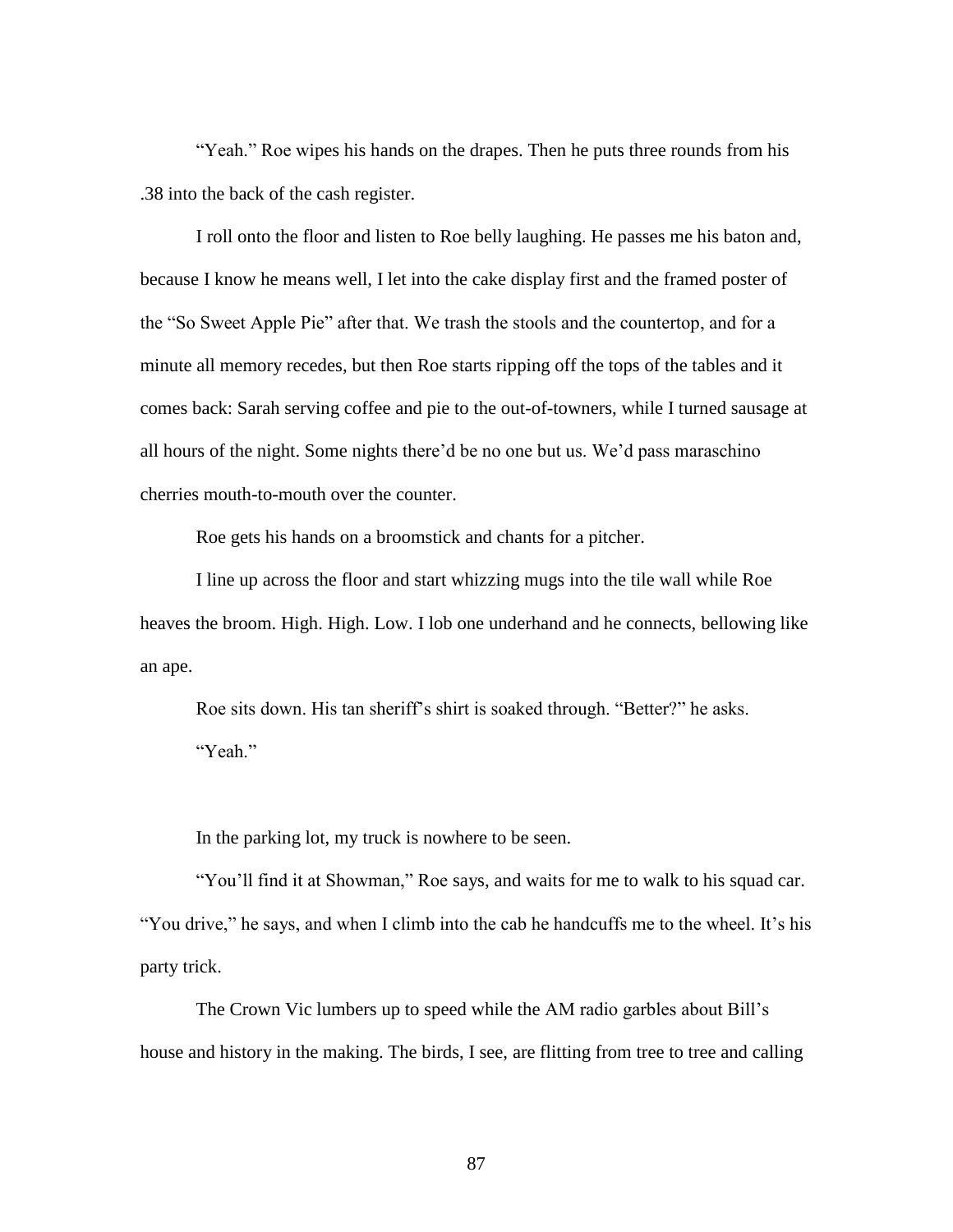out. I've read that before floods, hurricanes, even tornados, stampedes of wild animals can predict disaster. I imagine the unnatural surge of the water pulling birds from the air and consider that the ground will fill first and how great the unending bulk of the new lake will feel above the centipedes and moles—the crushing weight of it driving them deeper then snuffing them out.

Between the low, brick buildings of town, what cars weren't worth the move line the streets. Clunkers mostly, of which there are a herd in Issock—hand-me-down Civics with crushed-in bumpers and trucks sitting on two or more donuts with their tailgates broken off.

I'm surprised to see Spaceman Howl's Buick parked outside the boarded-up drug store. His Shepherd bitch, Molly, sits in the passenger seat. In his youth, Spaceman was a pilot of jets. Because he was said to have shot down several enemy planes, he became briefly famous. It came out eventually that Spaceman had actually spent his years in the service coiling hose on an aircraft carrier, but not before he capitalized on his fame by way of a fairly lucrative pool digging service—a venture I joined him in. It was shit work and long days driving a Bobcat, shoving around the dirt that Spaceman would scoop out of folk's backyards, but I had a family, and it got me out of the diner.

The first pool I dug for Spaceman was my own, which seemed like a big idea at the time. It had a shallow end that stretched for ten yards and faded down to nothing, so the water met your toes like waves on a beach. I cut a deep end fifteen feet down and set a spring board overtop; in school, Sarah was a diver.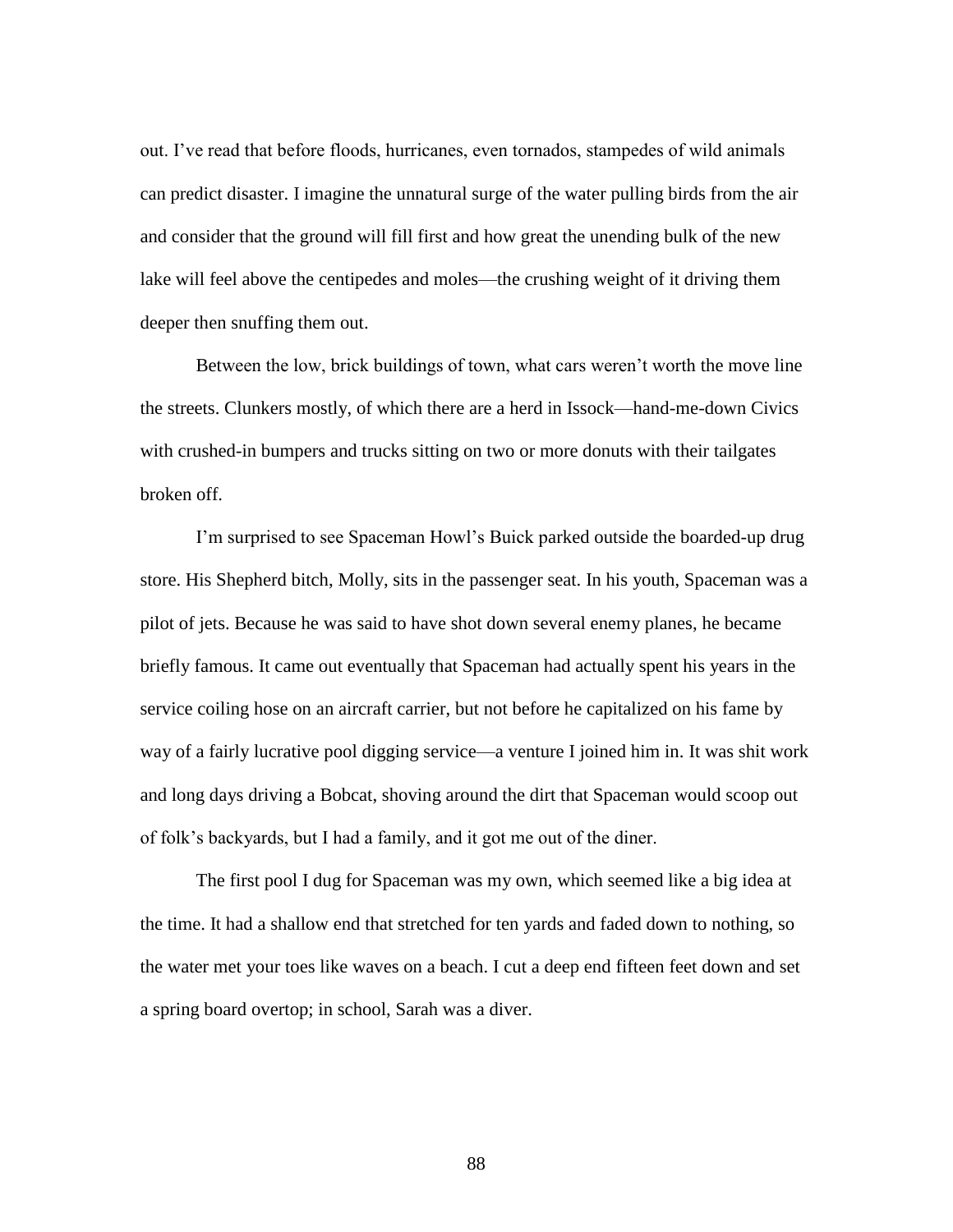We were proud. I had one of Roe's deputies make me an oil drum smoker that would cook five chickens end-to-end. We had people over for drinking and tooling around. Everybody'd bring their kids and dogs. Our boy, Harlan, was easy to spot. Only three, but a head of strawberry curls to shame Shirley Temple.

Things got comfortable. We had a pile of friends. The drinking got a little out of hand, for Sarah and me. I woke in the middle of the night once, Sarah and I were stretched out in a lawn chair made for one, covered in morning dew. Friends of ours, the Beesons, had taken Harlan for the night. We had a good laugh about it the next day. A week later, Sarah and I came to under similar circumstances, but the Beesons were out of town. We ran crazy for a few hours after that, looking for the boy. I was going door-todoor with Roe when Sarah found his body behind the pool ladder.

Spaceman stumbles out from the pharmacy holding a few plastic bags and shades his eyes to see who's rolling down the street.

I've got the window down, so it's no trouble to spit.

The deputy sheriffs are reporting "all clear" through the radio in Roe's cruiser. They're pulling back to Showman's Hill, a swell of granite like the top of a bald man's head. Its grey rise peeks above the clay and pines and provides a vista. People abandon unwanted animals there, to the extent that other people leave food. Over time, a good sized pack has formed, its members ranging from Tom Ellison's unwanted litter of Doberman's to my own aunt's aging Maltese. Elsewise, it's a decent place to take a girl.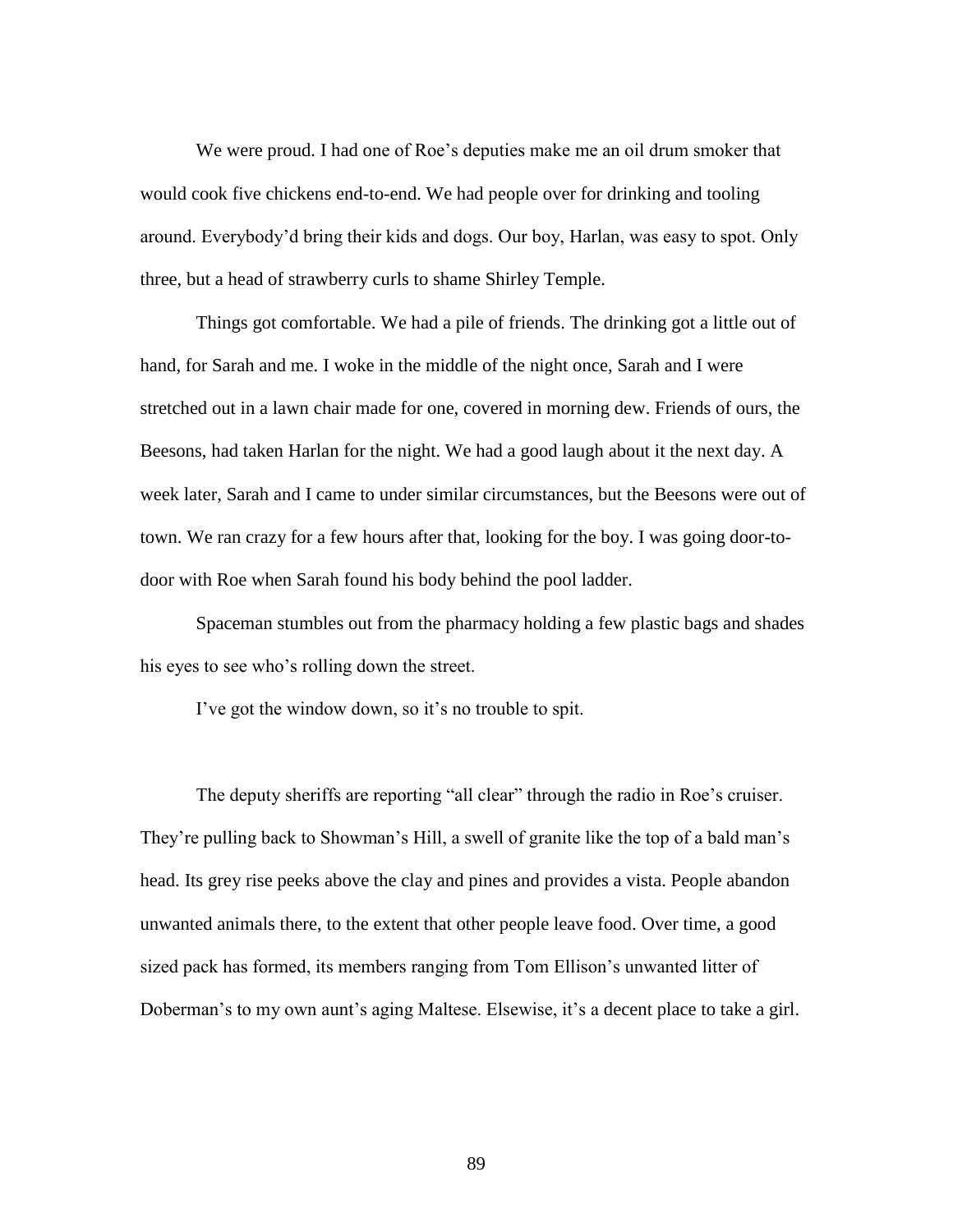The deputies are excited and chattering about the flood. They've set up a viewing party at Showman's with picnic tables of sweet tea and chicken. Two deputies are already there, fending off the circling pack.

Deputy Watson asks Deputy McCain if he's brought cans or a keg. Deputy Clarke has found paper plates at the Save-A-Lot. No one, it is discovered, remembered ice.

A watermelon rolls at Roe's feet on the passenger's side, and behind the steel cage that bisects the cab, I see gallon jugs of tea jiggling alongside Stouffer's mac and cheese. The smell is intoxicating.

We pass Bill's house and I can see him outside. Sarah is on the porch in a fringe coat. She'll be wearing Western boots underneath.

I suck my teeth.

"Deal with it," Roe says. "Her choice."

"That's nice," I say.

A group of strays crowds in the road ahead, chasing and nipping and otherwise grabbing ass. Some are spotted and a few are black.

We get closer and the features of the dogs begin to sharpen. A Jack Russel has a limp. A black mutt chomps a ball. Most are deer dogs with tagless orange collars—the kind that sometime get lost on big hunts. The county leaves boxes for them on the side of the road. I wonder if there are any locked up in the boxes now, padding around in circles and waiting to drown.

Bill's lab, Frank, emerges from the pack and steps into the road, barking and wagging his tail.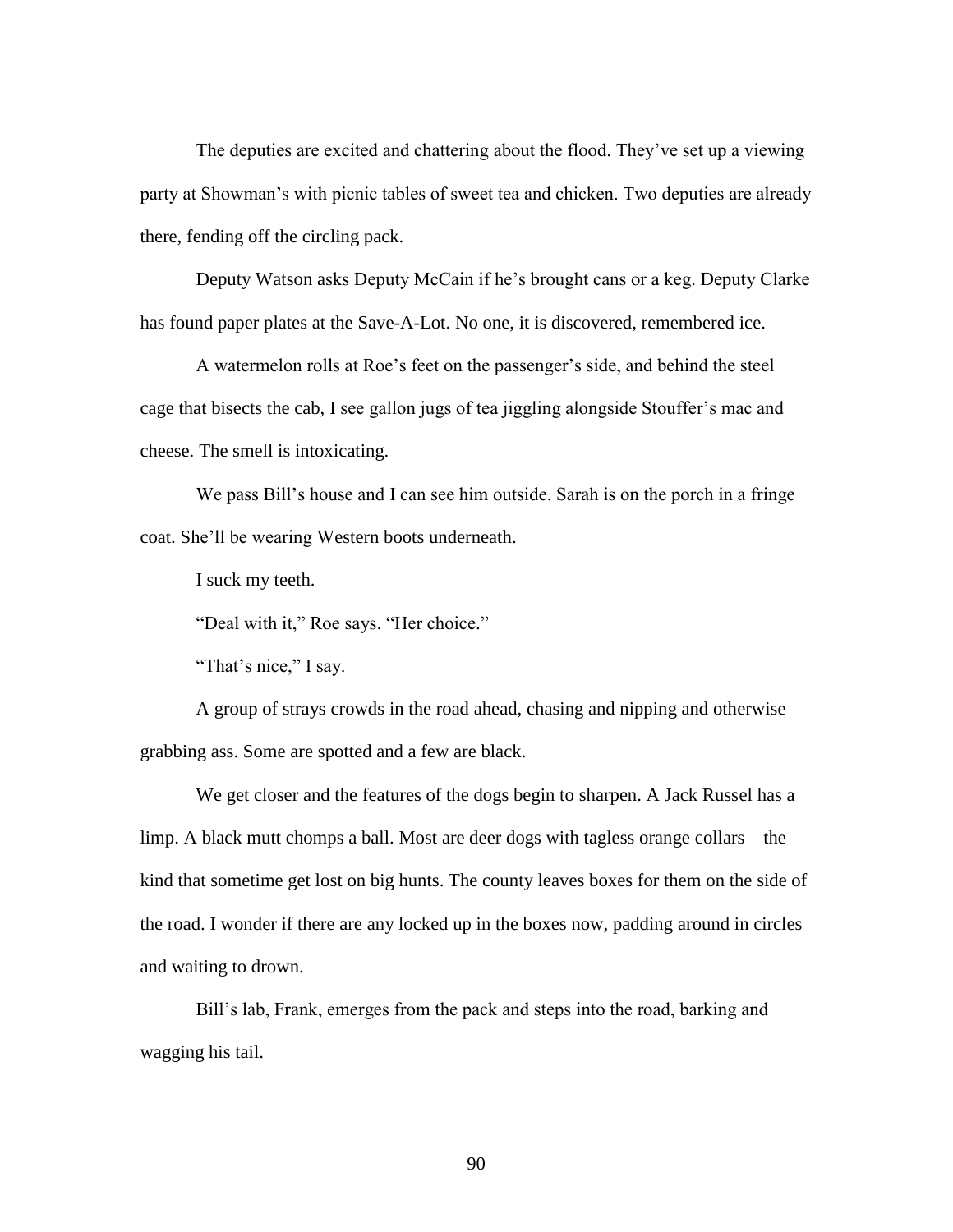I hit the brakes, and a gallon of tea kicks the back of my seat.

Frank shows a toothy grin. "School's out for summer."

"Pull around him," Roe says.

I putt around to the left, but Frank steps in the way again.

"Hell," Roe says. He reaches over and honks the horn. Nothing happens, and he honks again.

Franks stands to lay his paws on the hood of the car and barks some more. He's looking through the glass. "School's out forever."

"Ho!" A man calls from behind us.

I look into the rearview. It's Bill, jogging up to the cruiser waving his arms over his head like he's signaling a rescue plane.

"Appreciate it," he says, holding Frank by the collar. "Roe. Johnny."

Everyone in town calls me J-Hook except Sarah and, unfortunately, Bill. I've always suspected he did it for spite.

"You got all the animals loaded up in that house, Bill?" Roe asks. "Two by two?"

Bill laughs well. That's his best feature, Sarah says: his laugh. His jolly, fucking laugh. He leans in to rest his hands on the windowsill of the cruiser so that he's about a foot from my face. "Just the ones I like," he says.

"What are you still doing down here, Johnny?" Bill asks.

"Dog catching," I say and regret it because it makes Bill laugh again.

"We've got room in the back yet," Roe says. "Get you and Sarah and the dog in here."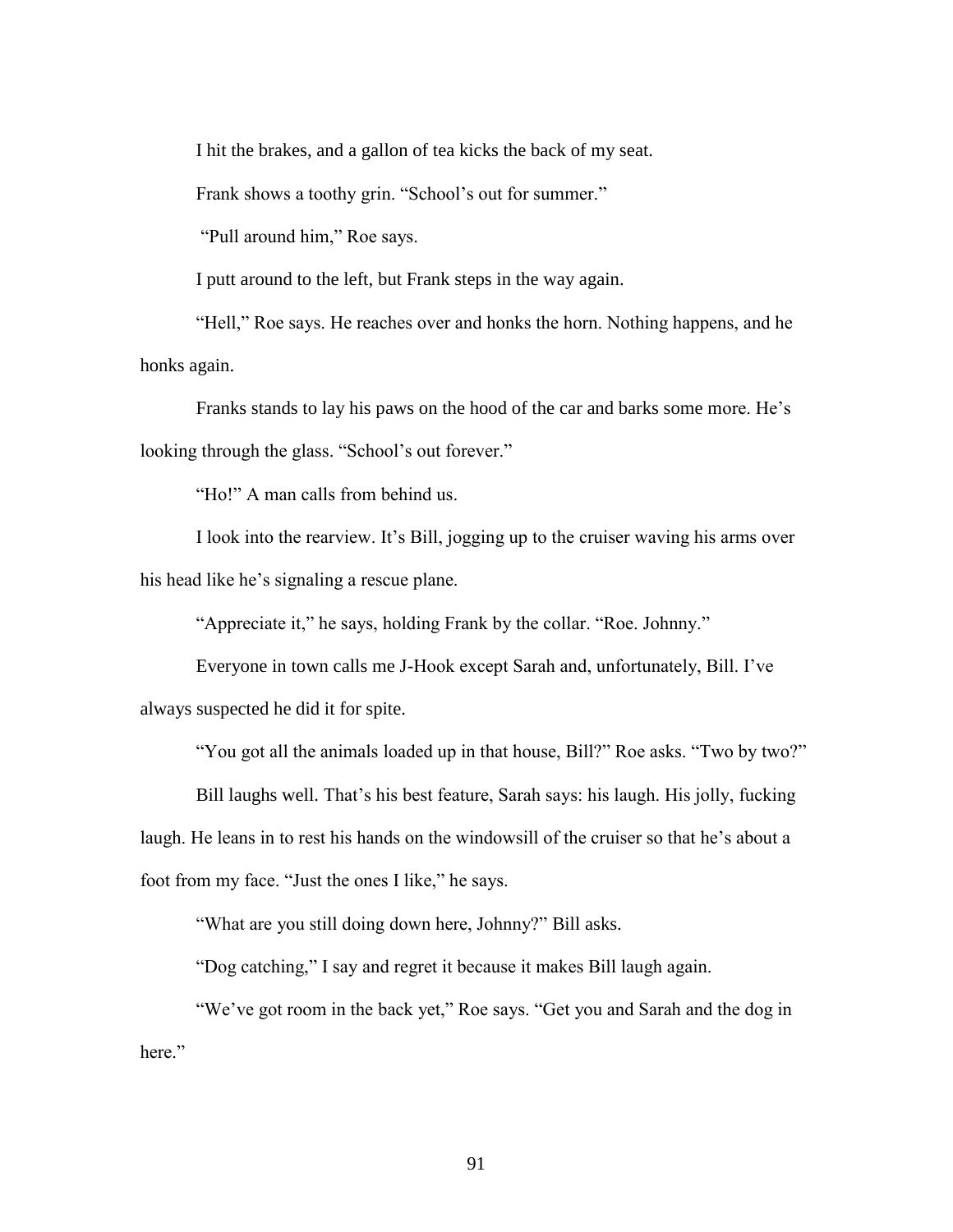"No, no," Bill says. "This is the real deal."

"Mhm," I say.

In order to smile wider, Bill has to actually open his mouth. "Ah," he says.

Frank's ears perk up, and he takes off running, ripping, to my delight, his collar from Bill's hairy fist.

We all turn to see Sarah walking out of the pines and into the road, pushing Frank down when he jumps.

"Bill," she calls.

"Ayuh," Bill says and taps the roof of the cruiser. "You boys get out safe."

It occurs to me, as I watch Sarah standing by the roadside, that she is not afraid. She is impatient—ready to be off. She is not spinning her ring the way she used to. She is not pulling at her collarbones the way she did when she was in a stew, or waiting for a phone call. She is not that ashen woman who I knew to sit kneading her scalp in the bathtub before a trip to the grocery store.

She looks fine. She is practically glowing, waving at Roe's cruiser while she waits for Bill, and now walking away with her hand stuck in the butt pocket of Bill's jeans. She won't know I'm in the car if I don't say something. She'll walk back to Bill's house to have a screw or pet her dog or, otherwise, wait to die.

"You got any ice?" I call out the window to Bill.

"The hell?" Roe asks.

But obliging Bill is already waving us on to where his driveway opens into the main road, and Sarah, I see, has removed her hand from Bill's back pocket and made it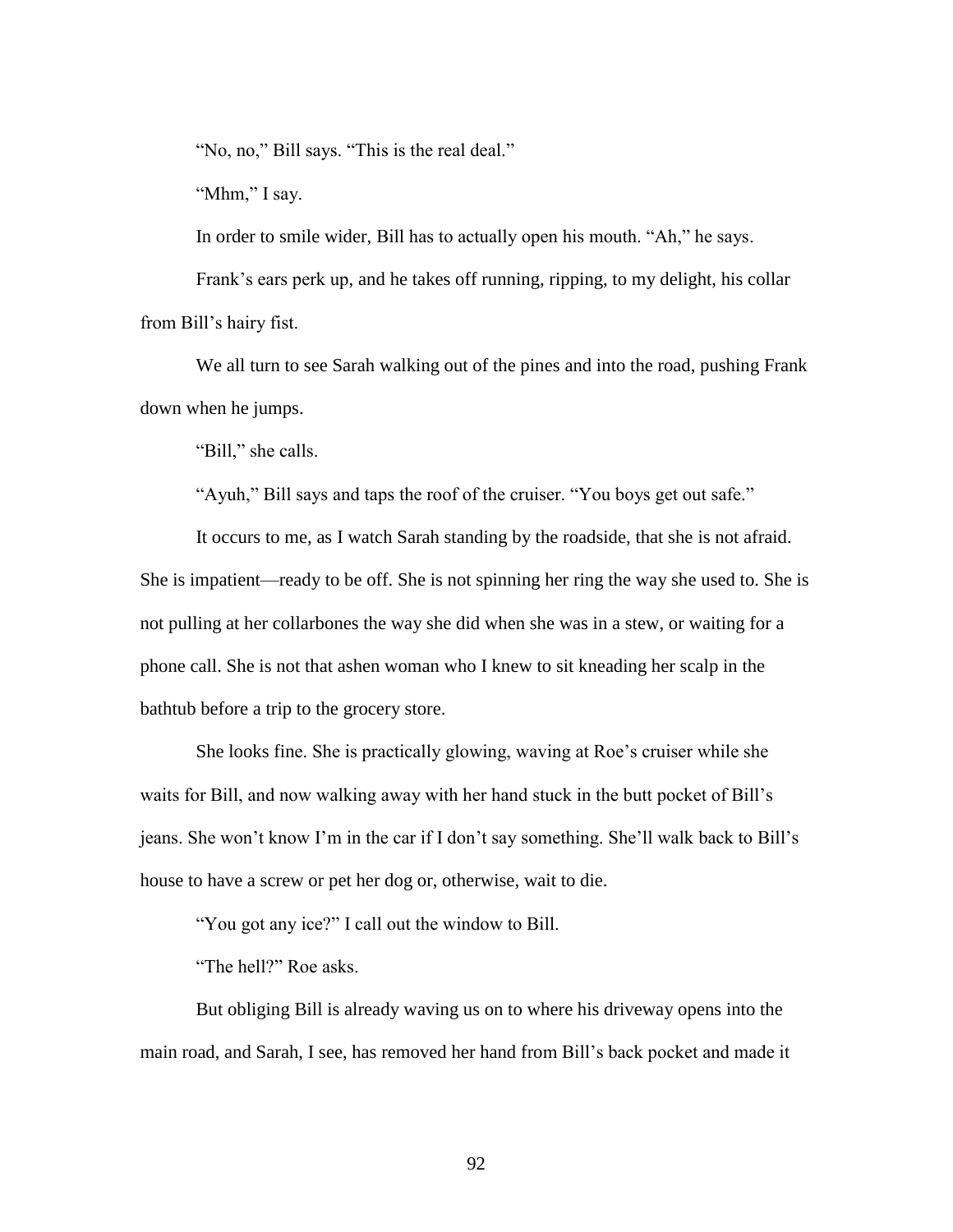into a slender pink hook, like Monkeys in a Barrel, and she's hanging it on the ledge of her collarbone. And she is, I know, troubled by the thought that she need not resign herself to this—that I might not allow it, that I am in Roe's cruiser, and that *I* am still here.

"You gonna stop this flood?" Sarah asks from the across her kitchen counter. Roe and Bill are in the garage filling a cooler with ice.

"Where were you?" my mother asked Sarah at Harlan's wake. She never asked

me, then or in the bitter years that came after. Not even when it was Sarah floating.

"Why are you doing this?" I ask.

"It's going to be a whole new place, after the water comes," she says.

Sarah stretches her arms out atop the granite. The pink of her veins, the branching paths they make through her pearl flesh, matches the stone.

"Just gonna be clean, flat water. Not even gonna be any fish in the place for a few years. That's where I want to live."

"We can leave here just fine," I say. "Don't need a flood for that."

"I want it, Johnny," she said. "To see it buried."

When Bill is away and Sarah calls me—I know it's to go back to the old times, to travel with her eyes squeezed shut and her hands against my back. She wants adolescent fingers on her skin. She wants to be folded in my mother's backseat. She wants the skinny fry cook inside of the diner waitress and the pool digger inside of the woman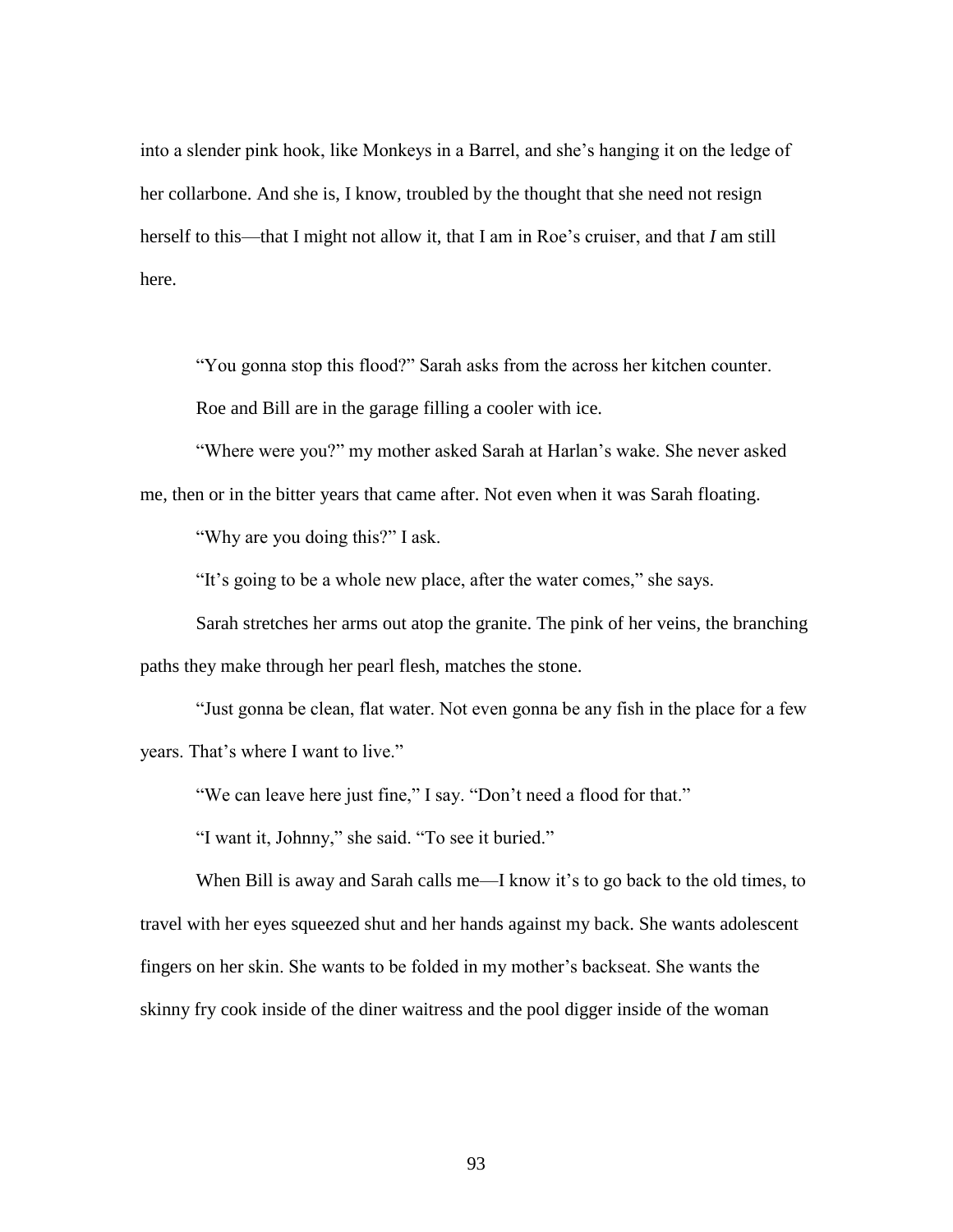sunning in her front yard. She wants anything besides the poor, sad mother and father with the dead little boy. She'd drown to forget it, to wash it all away. She'll drown again.

"You ever thought of what'll happen to Harlan?" I ask. "When the water comes."

"That's a rotten thing to say."

"I've been thinking about it."

"Can't see what good that does," she says as she wipes the counter clean of lunch crumbs.

A helicopter flies low over the house, and the silverware chatters in its drawer.

I see a mouse running along the wall behind Sarah's back. It's got a big wad of something stuffed in its mouth, and it's standing up to paw at the glass walls and doors looking for a way out.

"Well, I've been thinking about it, and Roe and I moved him."

"Jesus, Johnny."

"I didn't open the box, but—"

"Jesus."

"He'll be up behind Showman's, where he won't get washed out. Should stay above the water."

"You shouldn't have done that," Sarah says. "Shouldn't move a body."

"It's a good place."

The sirens kick on again and it's their swan song, high and sharp.

"Let me show you where."

"Not a church?"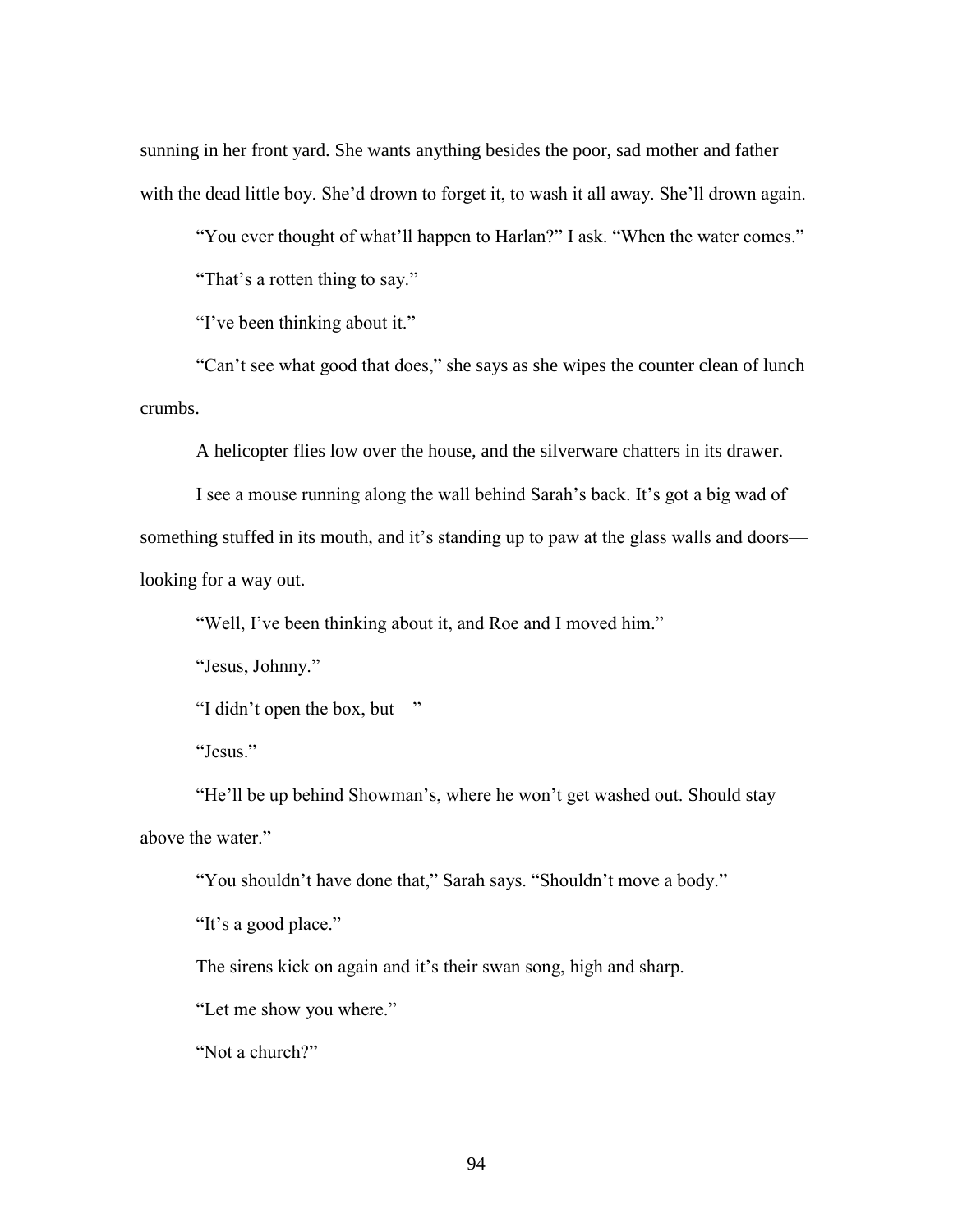"It's better than a church," I say. "There's a row of azaleas. There's a great big poplar. All those friendly strays stay up there and watch over the place."

There's a part of me that hates to bring Harlan into this, to even say his name. He was here for just a little time, when Spaceman and I were selling pools as fast as we could dig them, and the money was rushing in. I had Sarah quit the diner as soon as we knew there'd be a kid, and she grew distant, obsessed with making ready, with buying this and that, with rearranging and baby proofing the house.

When the boy came, I took as many jobs from Spaceman as I could. I packed lunch and dinner. I worked under electric lights and came home well into the night. And when the boy died, for me, it was like he was never there. There was always a place where he might have been; a hole. But it was Sarah I missed. It was my wife.

"Let me show you," I say.

Bill and Roe come into the kitchen.

"Let's go," Roe says.

"I'm asking Sarah if she'll come pay her respects," I say.

"Respects to who?" Bill asks.

Roe hooks my arm and pulls me towards the door where the mouse is, still, looking for a way out.

"To Harlan. He's been reburied. Thought she should see where." I say it to everyone, but I'm looking at Sarah.

She finds something to pick at in the sink.

"Flood's in an hour or less," Bill says.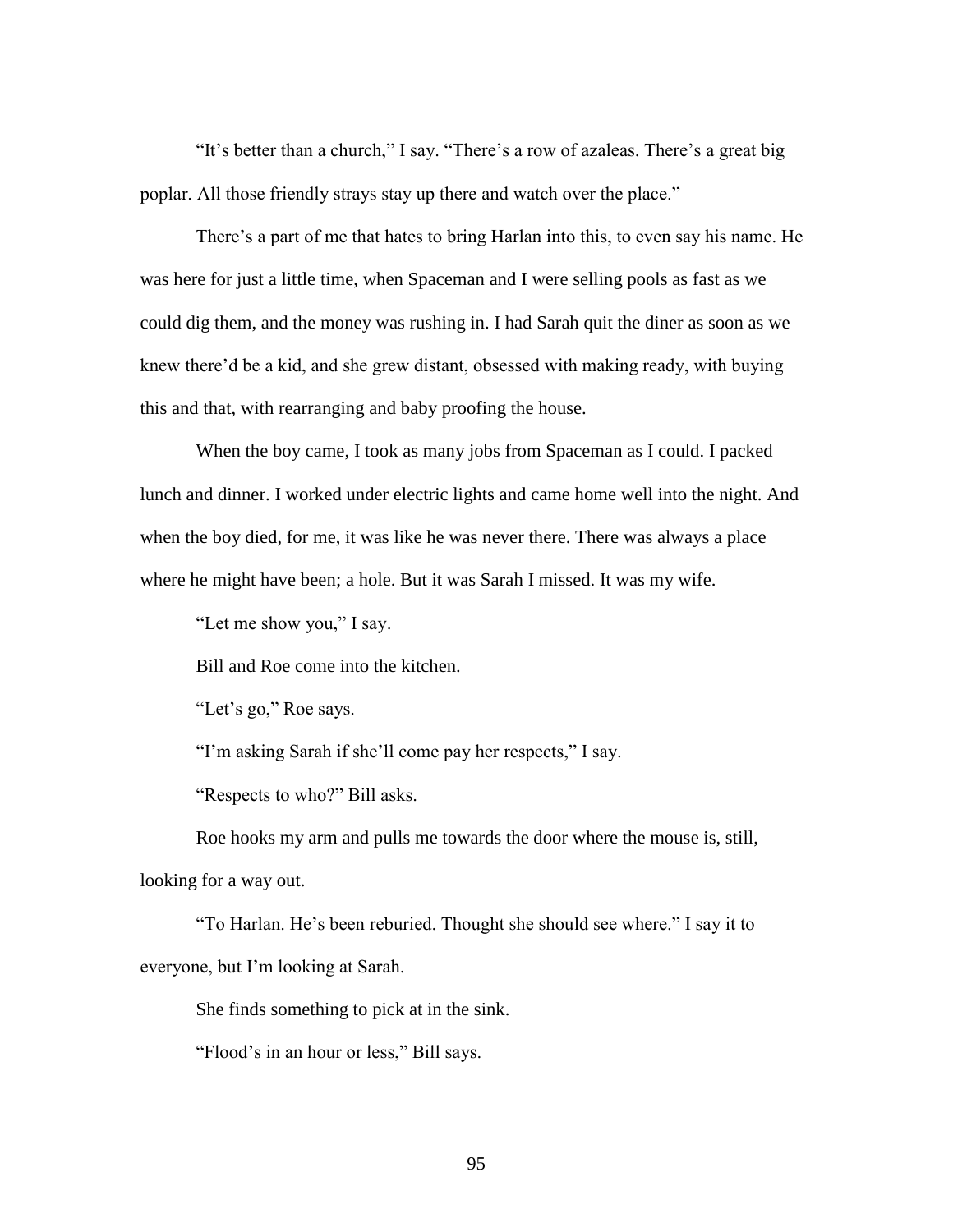"I'll take her back in a boat. Or a submarine."

"No," Sarah says and leaves the room.

Bill isn't laughing now. "I think you'd better go," he says. "There'll be time for that later. If she wants."

It occurs to me that I've never really looked at Bill in the face. He looks old. He's well-muscled and taller than me by a head. The skin around his eyes is raccoon-tanned from his sun glasses. He could be mayor. He could have a different Daisy-Come-Again every week. What makes a man like that want to drown on national TV? What makes a man like that want my wife?

Bill puts his paw of a hand on my shoulder and leads me, with Roe's help, to the big glass door of his house.

Outside, Frank is barking and snarling at the helicopter over the house. The air is humming with the noise of sirens and engines and wind. The trees are bending where they stand.

"You'll kill her," I say.

"No," Bill says. "I won't."

Roe pulls me down the driveway. Beneath Bill's house, the pontoons stand in long lines, their steel noses upturned. There are dozens of them, and they look tiny. Miniscule. They cover the house's belly like the legs of a millipede.

I imagine the waves, great white waves, atomic bomb waves, rolling down the cleared and waiting street. I see them blowing Bill's truck away, throwing it like a toy. The skinny pines are fodder. I see the trees and the truck and the water colliding with the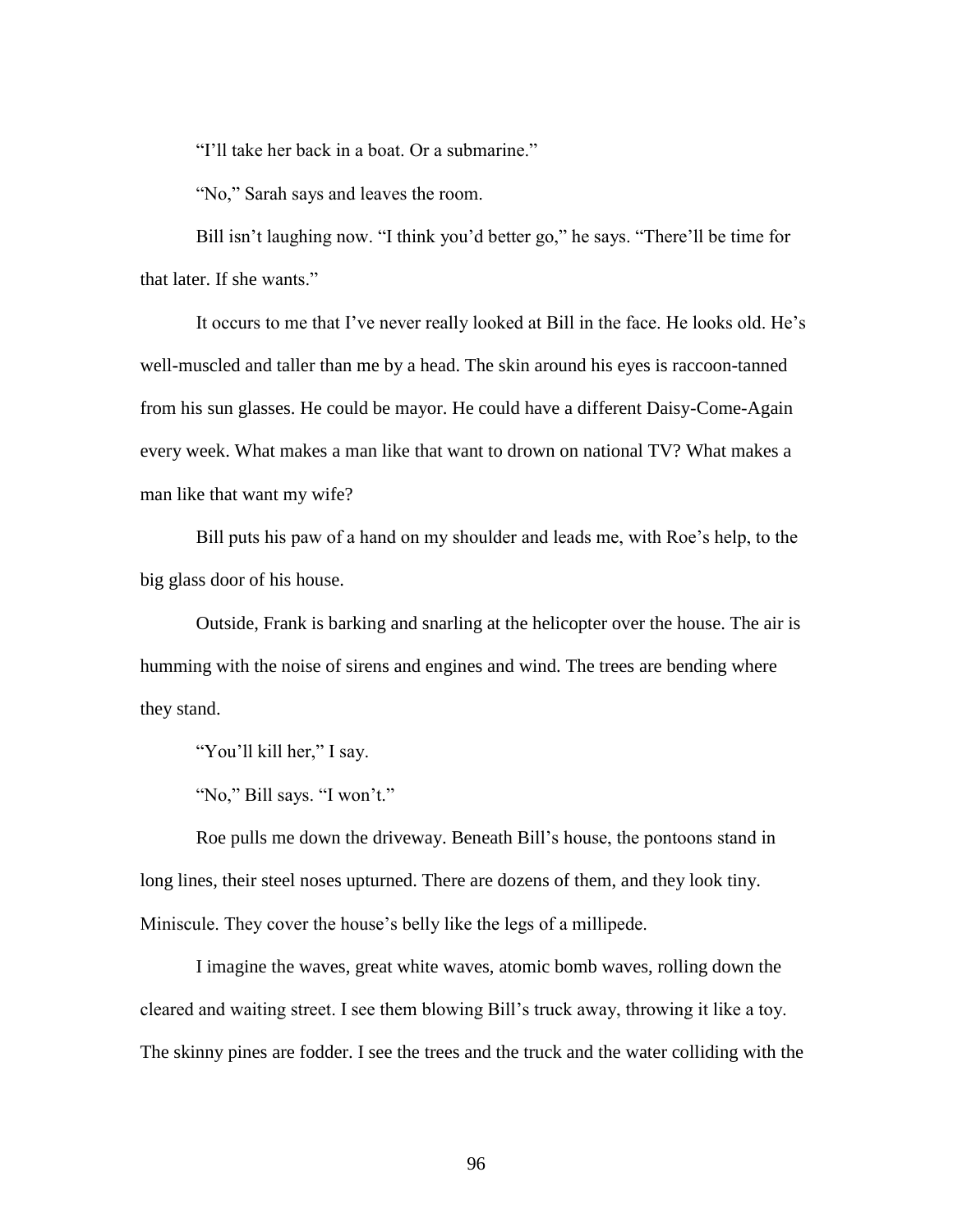pontoons, swallowing the house whole. The floats break and race away. Their silver backs breach the surface. From Showman's, the deputy sheriffs point like whale watchers on a pleasure cruise.

Sarah looks down on me from her bedroom window. The blood in her face has drained away. Her eyes are red. She looks like the girl I married, and she looks like a ghoul.

A voice comes from the helicopter, deafening and robotic. "Clear the area."

I wave off the pilot and slip into the cruiser. Before Roe can get to his side, I've got the old girl in gear and whining, back, back, down the driveway, and now on, on towards Bill's house. The pedal is hard against the floor, and Roe is beside the road, waving like a madman for me to "Stop! STOP!" But the cruiser is hungry for the pontoons. She wants to taste their silver flesh. She wants to plow into them and tear through their papery tin skin, one after the next, all the way down the line. She wants to be my voice when I say, one more time, "Please. Don't wash away."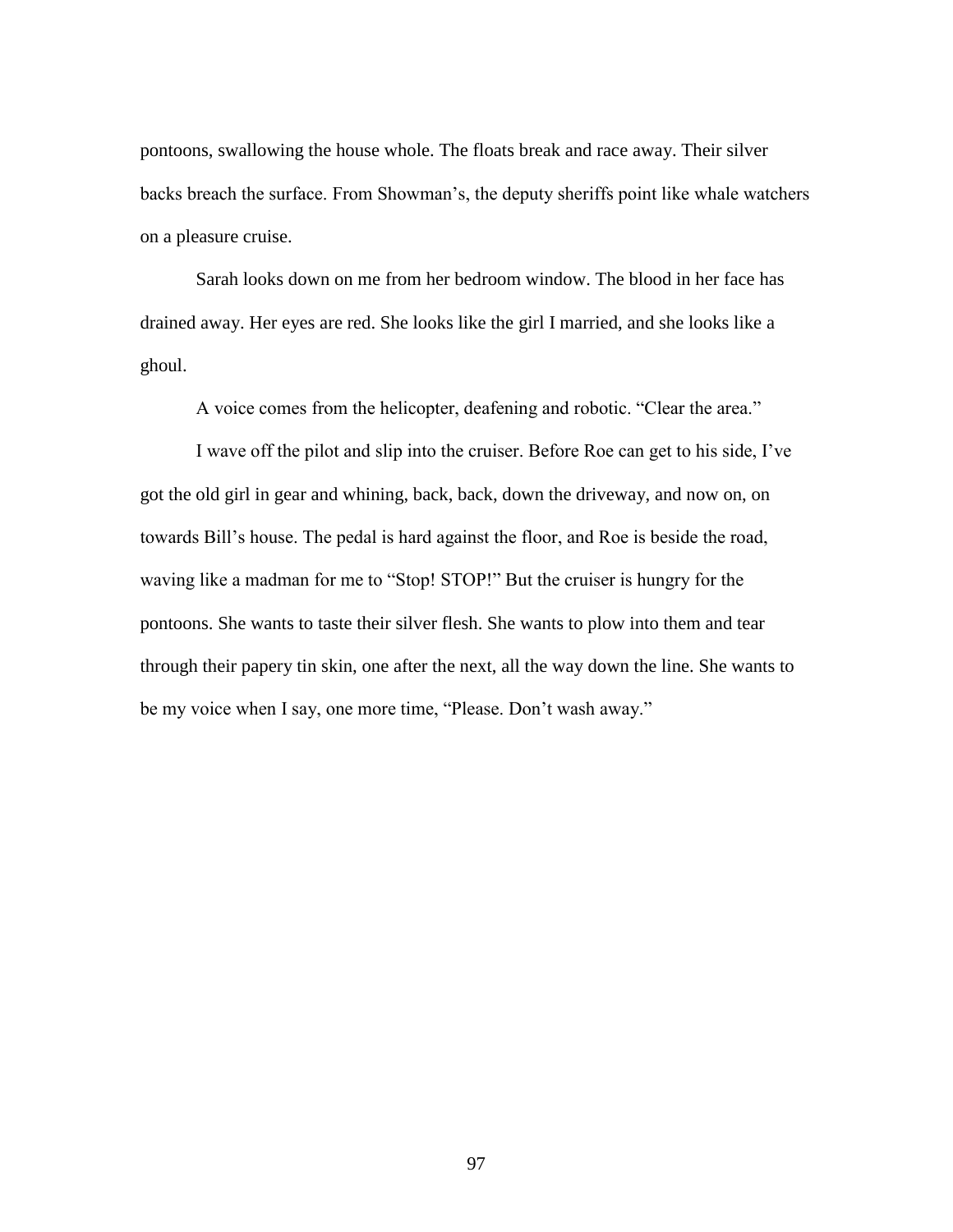### **Background Reading**

#### **Short Fiction:**

Alexie, Sherman—*The Lone Ranger and Tonto Fistfight in Heaven*

Bender, Aimee—*Willful Creatures: Stories*

Boyle, T.C.—"Caviar," "Chicxulub"

Brockmeier, Kevin—"The Ceiling"

Carver, Raymond—*Will You Please Be Quiet, Please?, What We Talk About When We* 

*Talk About Love, Cathedral* 

Diaz, Junot—*Drown*

Ford, Richard—*Rock Springs*

Franklin, Tom—*Poachers* 

Hannah, Barry—*Airships*

Johnson, Denis—*Jesus' Son, The Largess of the Sea Maiden* 

Lahiri, Jhumpa—*Interpreter of Maladies*

Leach, Dan—*Floods and Fires*

Márquez, Gabriel García—"A Very Old Man with Enormous Wings"

Moore, Lorrie—*Birds of America*

Packer, ZZ—*Drinking Coffee Elsewhere*

Pancake, Breece DJ—*The Stories of Breece DJ Pancake*

Rash, Ron—*The Night the New Jesus Fell to Earth, Burning Bright*

Saunders, George—*CivilWarLand in Bad Decline: Stories and a Novella*

Singleton, George—*The Half-Mammals of Dixie*